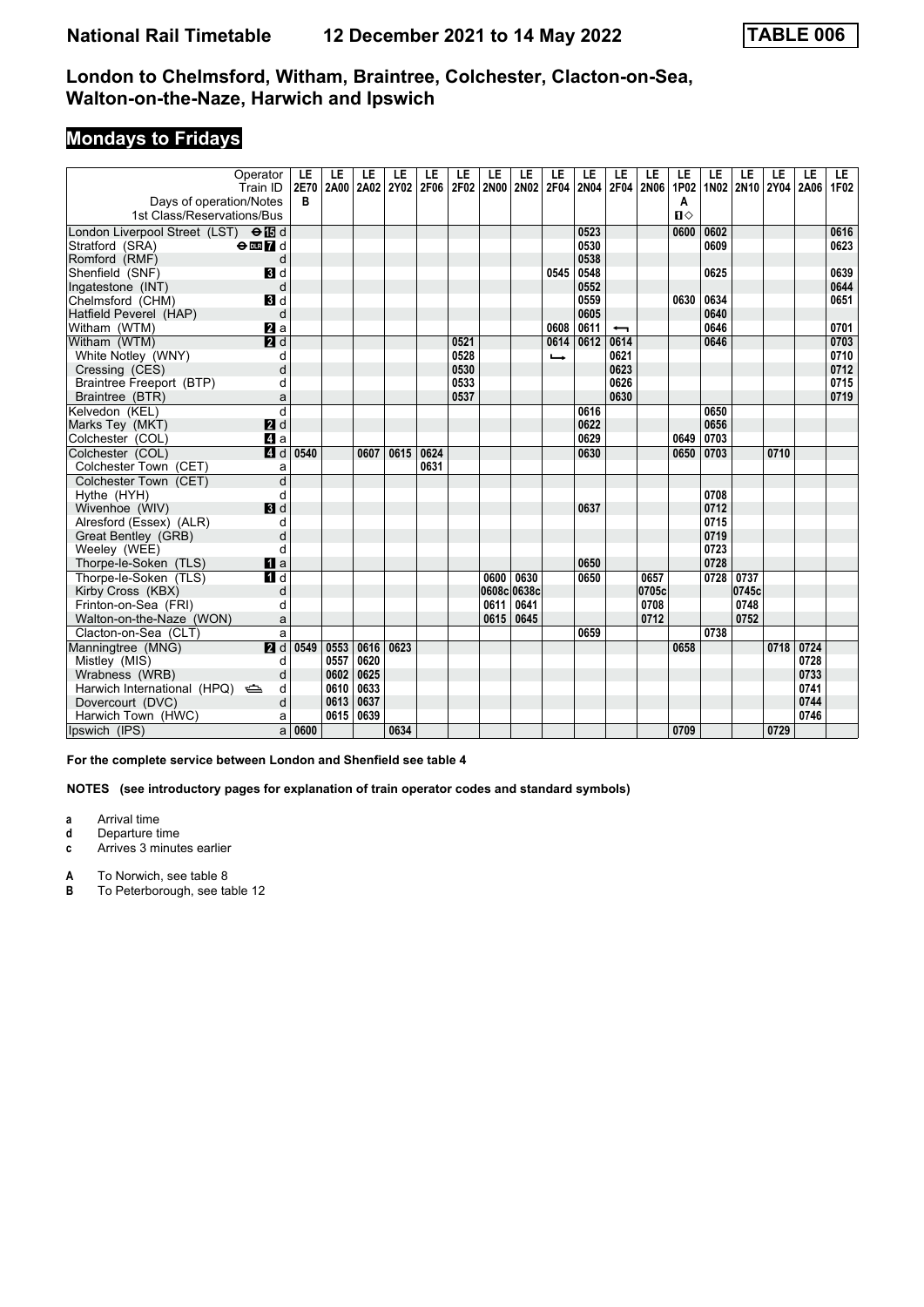# **Mondays to Fridays**

|                                             | Operator<br>Train ID                | LE<br>1P04 | LE<br>2F88 | LE<br>1F04 | LE<br>1A04 | LE<br>1P06   | LE<br><b>2W06</b> | LE<br>1F06 | LE<br>2F12    | LE<br>2Y06 | LE<br>1N06 | LE<br>2F12               | LE<br>1P08 | LE<br><b>1F08</b> | LE<br>1F10 | LE<br>1P10 | LE<br>2A10 | LE<br>2F18    | LE .<br>1Y98 |
|---------------------------------------------|-------------------------------------|------------|------------|------------|------------|--------------|-------------------|------------|---------------|------------|------------|--------------------------|------------|-------------------|------------|------------|------------|---------------|--------------|
| Days of operation/Notes                     |                                     | A          |            |            |            | A            | C                 |            |               |            |            |                          | A          |                   |            | Α          |            |               |              |
| 1st Class/Reservations/Bus                  |                                     | Ⅱ♦         |            |            |            | $\mathbf{u}$ |                   |            |               |            |            |                          | $\P$       |                   |            | $\P$       |            |               |              |
| London Liverpool Street (LST) <b>⊖ ig</b> d |                                     | 0625       |            | 0632       | 0648       | 0700         |                   | 0702       |               | 0708       | 0716       |                          | 0730       | 0736              | 0746       | 0755       |            |               | 0800         |
| Stratford (SRA)                             | $\Theta$ DIE $\blacksquare$ d 0633u |            |            | 0639       | 0655       |              |                   | 0709       |               | 0715       | 0724       |                          |            | 0745              | 0754       |            |            |               | 0808         |
| Romford (RMF)                               | d                                   |            |            |            |            |              |                   |            |               | 0724       |            |                          |            |                   |            |            |            |               |              |
| Shenfield (SNF)                             | $\blacksquare$                      |            |            | 0655       |            | 0710 0722u   |                   | 0725       |               | 0733       | 0740       |                          |            | 0801              | 0811       |            |            |               | 0825         |
| Ingatestone (INT)                           | d                                   |            |            | 0700       |            |              |                   |            |               |            | 0744       |                          |            | 0806              |            |            |            |               |              |
| Chelmsford (CHM)                            | $\blacksquare$                      | 0656       |            | 0707       | 0720       |              |                   | 0734       |               | 0743       | 0753       |                          | 0802       | 0812              | 0820       |            |            |               | 0834         |
| Hatfield Peverel (HAP)                      | d                                   |            |            |            |            |              |                   | 0740       |               |            |            |                          |            | 0819              |            |            |            |               |              |
| Witham (WTM)                                | <b>Za</b>                           | 0705       |            | 0717       | 0730       |              |                   | 0747       |               | 0753       | 0803       |                          |            | 0825              | 0831       |            |            |               | 0844         |
| Witham (WTM)                                | $\blacksquare$                      | 0706       |            | 0718       | 0730       |              |                   | 0748       |               | 0753       | 0803       |                          |            | 0825              | 0835       |            |            |               | 0845         |
| White Notley (WNY)                          | d                                   |            |            |            |            |              |                   | 0755       |               |            |            |                          |            |                   | 0842       |            |            |               |              |
| Cressing (CES)                              | d                                   |            |            |            |            |              |                   | 0757       |               |            |            |                          |            |                   | 0844       |            |            |               |              |
| Braintree Freeport (BTP)                    | d                                   |            |            |            |            |              |                   | 0800       |               |            |            |                          |            |                   | 0847       |            |            |               |              |
| Braintree (BTR)                             | a                                   |            |            |            |            |              |                   | 0804       |               |            |            |                          |            |                   | 0851       |            |            |               |              |
| Kelvedon (KEL)                              | d                                   |            |            | 0722       |            |              |                   |            |               | 0758       |            |                          |            | 0829              |            |            |            |               |              |
| Marks Tey (MKT)                             | 2d                                  |            |            | 0728       | 0738       |              |                   |            |               | 0803       | 0811       |                          |            | 0835              |            |            |            |               |              |
| Colchester (COL)                            | ZI a                                | 0718       |            | 0735       | 0745       | 0749         |                   |            |               | 0810       | 0818       |                          | 0822       | 0842              |            | 0845       |            |               | 0857         |
| Colchester (COL)                            | $\blacksquare$                      | 0719       | 0726       | 0737       | 0745       | 0751         |                   |            | 0758          | 0811       | 0819       |                          | 0822       | 0843              |            | 0847       |            | 0856          | 0857         |
| Colchester Town (CET)                       | a                                   |            | 0734       | 0746       |            |              |                   |            | 0805          |            |            |                          |            | 0851              |            |            |            | 0903          |              |
| Colchester Town (CET)                       | d                                   |            | 0738       |            |            |              |                   |            | 0809          |            |            |                          |            |                   |            |            |            | 0907          |              |
| Hythe (HYH)                                 | d                                   |            | 0742       |            |            |              |                   |            | 0813          |            | 0823       |                          |            |                   |            |            |            | 0911          |              |
| Wivenhoe (WIV)                              | 3d                                  |            | 0746       |            |            |              |                   |            | 0817          |            | 0827       |                          |            |                   |            |            |            | 0915          |              |
| Alresford (Essex) (ALR)                     | d                                   |            |            |            |            |              |                   |            | 0821          |            |            |                          |            |                   |            |            |            | 0919          |              |
| Great Bentley (GRB)                         | d                                   |            |            |            |            |              |                   |            | 0825          |            |            |                          |            |                   |            |            |            | 0923          |              |
| Weeley (WEE)                                | d                                   |            |            |            |            |              |                   |            | 0828          |            |            |                          |            |                   |            |            |            | 0926          |              |
| Thorpe-le-Soken (TLS)                       | $\blacksquare$ a                    |            | 0757       |            |            |              |                   |            | 0833          |            | 0838       | $\overline{\phantom{0}}$ |            |                   |            |            |            | 0931          |              |
| Thorpe-le-Soken (TLS)                       | $\blacksquare$                      |            | 0757       |            |            |              |                   |            | 0840          |            | 0838       | 0840                     |            |                   |            |            |            | 0938          |              |
| Kirby Cross (KBX)                           | d                                   |            |            |            |            |              |                   |            | $\rightarrow$ |            |            | 0845                     |            |                   |            |            |            | $\rightarrow$ |              |
| Frinton-on-Sea (FRI)                        | d                                   |            |            |            |            |              |                   |            |               |            |            | 0848                     |            |                   |            |            |            |               |              |
| Walton-on-the-Naze (WON)                    | a                                   |            |            |            |            |              |                   |            |               |            |            | 0852                     |            |                   |            |            |            |               |              |
| Clacton-on-Sea (CLT)                        | a                                   |            | 0806       |            |            |              |                   |            |               |            | 0847       |                          |            |                   |            |            |            |               |              |
| Manningtree (MNG)                           | $\overline{M}$ d                    | 0727       |            |            | 0753       | 0759         |                   |            |               | 0819       |            |                          | 0830       |                   |            | 0855       | 0859       |               |              |
| Mistley (MIS)                               | d                                   |            |            |            | 0757       |              | 0800e             |            |               |            |            |                          |            |                   |            |            | 0903       |               |              |
| Wrabness (WRB)                              | d                                   |            |            |            | 0803       |              | 0754e             |            |               |            |            |                          |            |                   |            |            | 0908       |               |              |
| Harwich International (HPQ)                 | d                                   |            |            |            | 0811       |              | 0748              |            |               |            |            |                          |            |                   |            |            | 0916       |               |              |
| Dovercourt (DVC)                            | d                                   |            |            |            | 0814       |              |                   |            |               |            |            |                          |            |                   |            |            | 0919       |               |              |
| Harwich Town (HWC)                          | a                                   |            |            |            | 0816       |              |                   |            |               |            |            |                          |            |                   |            |            | 0921       |               |              |
| Ipswich (IPS)                               | a                                   | 0738       |            |            |            | 0809         | 0815              |            |               | 0830       |            |                          | 0842       |                   |            | 0905       |            |               | 0914         |

**NOTES (see introductory pages for explanation of train operator codes and standard symbols)**

**a** Arrival time<br>**d** Departure ti

**d** Departure time

- **x** Stops to pick up only
- e Calls at Wrabness and Mistley after Harwich International
- **A** To Norwich, see table 8<br>**C** To Cambridge, see table
- To Cambridge, see table 12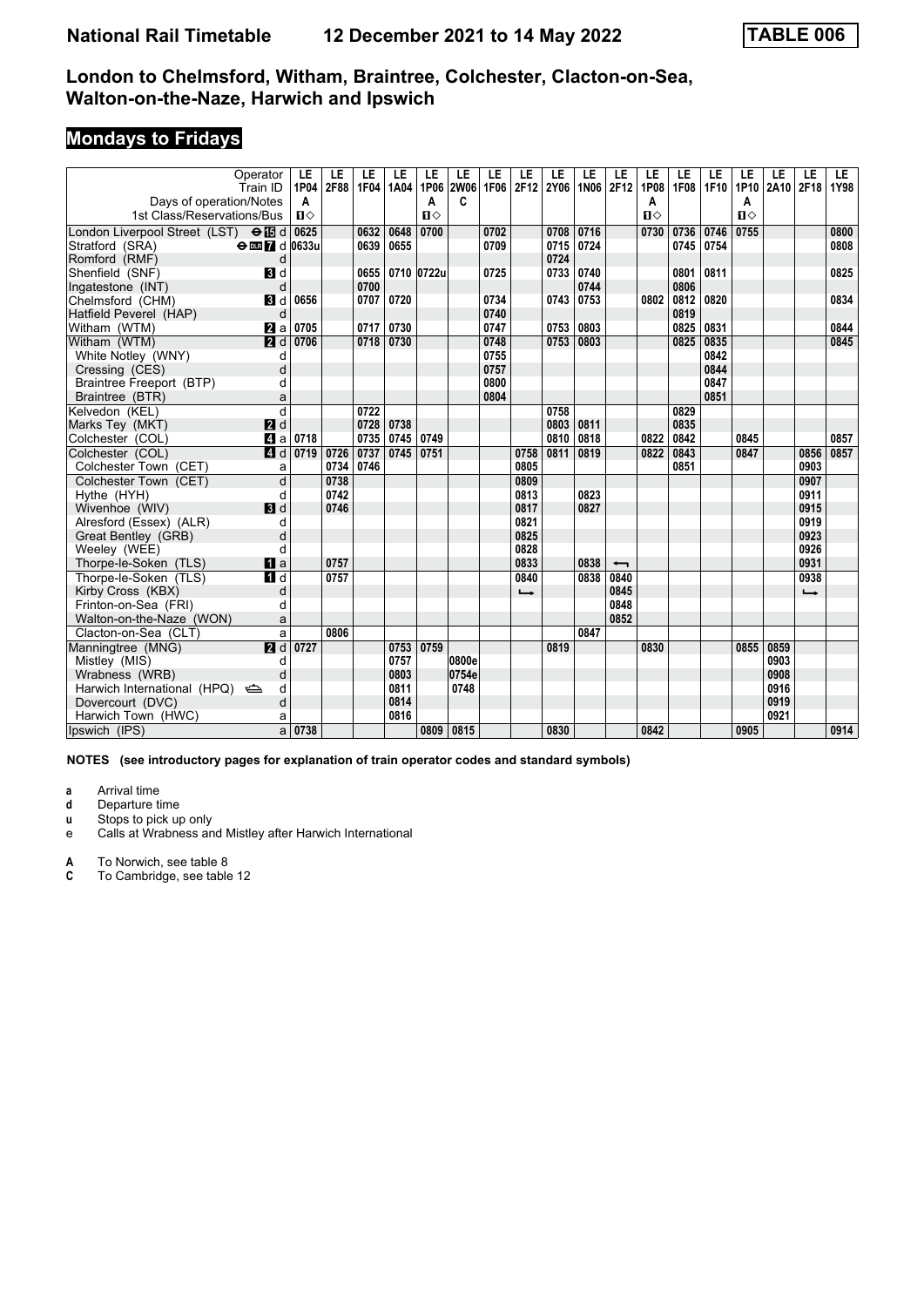# **Mondays to Fridays**

| Operator<br>Train ID                               |                         | LE<br>1Y08 | LE<br><b>1N12</b> | LE<br>2F18               | LE<br>1P12   | LE<br>2F20 | LE<br>1F14 | LE<br>1F16 | LE<br>1P14   | LE<br>2A12 | LE<br>2F26 | LE<br><b>1Y10</b> | LE<br>1N16 | LE<br>2F26               | LE<br>2F28 | LE<br>1P16 | LE<br>2F30 | LE<br>1F18 | LE<br>1P18   |
|----------------------------------------------------|-------------------------|------------|-------------------|--------------------------|--------------|------------|------------|------------|--------------|------------|------------|-------------------|------------|--------------------------|------------|------------|------------|------------|--------------|
| Days of operation/Notes                            |                         |            |                   |                          | A            |            |            |            | A            |            |            |                   |            |                          |            | A          |            |            | A            |
| 1st Class/Reservations/Bus                         |                         |            |                   |                          | $\mathbf{u}$ |            |            |            | $\mathbf{u}$ |            |            |                   |            |                          |            | $\Pi$      |            |            | $\Pi$        |
| Catering facilities                                |                         |            |                   |                          | ᇁ            |            |            |            | $\mathbf{p}$ |            |            |                   |            |                          |            | ᇁ          |            |            | $\mathbf{p}$ |
| London Liverpool Street (LST) $\Theta$ <b>IE</b> d |                         | 0806       | 0816              |                          | 0830         |            | 0836       | 0848       | 0900         |            |            | 0902              | 0918       |                          |            | 0930       | 0938       | 0948       | 1000         |
| Stratford (SRA)<br>$\Theta$ or $\eta$ d            |                         | 0814       | 0824              |                          | 0838u        |            | 0845       | 0855       |              |            |            | 0909              | 0925       |                          |            | 0938ul     | 0945       | 0955       |              |
| Romford (RMF)                                      | d                       |            |                   |                          |              |            |            |            |              |            |            |                   |            |                          |            |            | 0953       |            |              |
| Shenfield (SNF)                                    | BI d                    | 0830       | 0841              |                          |              |            | 0903       | 0911       |              |            |            | 0925              | 0941       |                          |            |            | 1003       | 1011       |              |
| Ingatestone (INT)                                  | d                       | 0834       | 0845              |                          |              |            |            | 0915       |              |            |            |                   | 0945       |                          |            |            |            | 1015       |              |
| Chelmsford (CHM)                                   | BI d                    | 0841       | 0852              |                          | 0901         |            | 0912       | 0922       |              |            |            | 0934              | 0952       |                          |            | 1003       | 1012       | 1022       |              |
| Hatfield Peverel (HAP)                             | d                       | 0847       |                   |                          |              |            |            |            |              |            |            | 0940              |            |                          |            |            |            |            |              |
| Witham (WTM)                                       | <b>2</b> a 0853         |            | 0902              |                          |              |            | 0922       | 0933       |              |            |            | 0946              | 1002       |                          |            |            | 1022       | 1033       |              |
| Witham (WTM)                                       | <b>2</b> d              | 0853       | 0903              |                          |              |            | 0923       | 0935       |              |            |            | 0947              | 1003       |                          |            |            | 1023       | 1034       |              |
| White Notley (WNY)                                 | d                       |            |                   |                          |              |            |            | 0942       |              |            |            |                   |            |                          |            |            |            | 1041       |              |
| Cressing (CES)                                     | d                       |            |                   |                          |              |            |            | 0944       |              |            |            |                   |            |                          |            |            |            | 1043       |              |
| Braintree Freeport (BTP)                           | d                       |            |                   |                          |              |            |            | 0947       |              |            |            |                   |            |                          |            |            |            | 1046       |              |
| Braintree (BTR)                                    | a                       |            |                   |                          |              |            |            | 0951       |              |            |            |                   |            |                          |            |            |            | 1050       |              |
| Kelvedon (KEL)                                     | $\overline{\mathsf{d}}$ | 0857       |                   |                          |              |            | 0927       |            |              |            |            | 0951              |            |                          |            |            | 1027       |            |              |
| Marks Tey (MKT)                                    | <b>2</b> d              | 0903       | 0910              |                          |              |            | 0933       |            |              |            |            | 0957              |            |                          |            |            | 1033       |            |              |
| Colchester (COL)                                   | 44 a                    | 0911       | 0917              |                          | 0922         |            | 0940       |            | 0947         |            |            | 1004              | 1015       |                          |            | 1021       | 1040       |            | 1046         |
| Colchester (COL)                                   | 4 d                     | 0911       | 0918              |                          | 0922         | 0922       | 0941       |            | 0947         |            | 0956       | 1004              | 1016       |                          | 1020       | 1021       | 1041       |            | 1046         |
| Colchester Town (CET)                              | a                       |            |                   |                          |              | 0929       | 0949       |            |              |            | 1003       |                   |            |                          | 1027       |            | 1049       |            |              |
| Colchester Town (CET)                              | $\overline{d}$          |            |                   |                          |              |            |            |            |              |            | 1007       |                   |            |                          |            |            |            |            |              |
| Hythe (HYH)                                        | d                       |            |                   |                          |              |            |            |            |              |            | 1011       |                   |            |                          |            |            |            |            |              |
| Wivenhoe (WIV)                                     | <b>B</b> d              |            | 0925              |                          |              |            |            |            |              |            | 1015       |                   | 1023       |                          |            |            |            |            |              |
| Alresford (Essex) (ALR)                            | d                       |            |                   |                          |              |            |            |            |              |            | 1019       |                   |            |                          |            |            |            |            |              |
| Great Bentley (GRB)                                | d                       |            |                   |                          |              |            |            |            |              |            | 1023       |                   |            |                          |            |            |            |            |              |
| Weeley (WEE)                                       | d                       |            |                   |                          |              |            |            |            |              |            | 1026       |                   |            |                          |            |            |            |            |              |
| Thorpe-le-Soken (TLS)                              | $\mathbf{u}$ a          |            | 0936              | $\overline{\phantom{0}}$ |              |            |            |            |              |            | 1031       |                   | 1035       | $\overline{\phantom{0}}$ |            |            |            |            |              |
| Thorpe-le-Soken (TLS)                              | $\blacksquare$          |            | 0936              | 0938                     |              |            |            |            |              |            | 1037       |                   | 1035       | 1037                     |            |            |            |            |              |
| Kirby Cross (KBX)                                  | d                       |            |                   | 0943                     |              |            |            |            |              |            | ┗          |                   |            | 1042                     |            |            |            |            |              |
| Frinton-on-Sea (FRI)                               | d                       |            |                   | 0946                     |              |            |            |            |              |            |            |                   |            | 1045                     |            |            |            |            |              |
| Walton-on-the-Naze (WON)                           | a                       |            |                   | 0950                     |              |            |            |            |              |            |            |                   |            | 1049                     |            |            |            |            |              |
| Clacton-on-Sea (CLT)                               | a                       |            | 0945              |                          |              |            |            |            |              |            |            |                   | 1044       |                          |            |            |            |            |              |
| Manningtree (MNG)                                  | 2d                      | 0919       |                   |                          | 0930         |            |            |            | 0955         | 0959       |            | 1012              |            |                          |            | 1029       |            |            | 1054         |
| Mistley (MIS)                                      | d                       |            |                   |                          |              |            |            |            |              | 1003       |            |                   |            |                          |            |            |            |            |              |
| Wrabness (WRB)                                     | d                       |            |                   |                          |              |            |            |            |              | 1008       |            |                   |            |                          |            |            |            |            |              |
| Harwich International (HPQ)                        | d                       |            |                   |                          |              |            |            |            |              | 1016       |            |                   |            |                          |            |            |            |            |              |
| Dovercourt (DVC)                                   | d                       |            |                   |                          |              |            |            |            |              | 1019       |            |                   |            |                          |            |            |            |            |              |
| Harwich Town (HWC)                                 | a                       |            |                   |                          |              |            |            |            |              | 1021       |            |                   |            |                          |            |            |            |            |              |
| Ipswich (IPS)                                      | a                       | 0930       |                   |                          | 0941         |            |            |            | 1005         |            |            | 1024              |            |                          |            | 1040       |            |            | 1105         |

**NOTES (see introductory pages for explanation of train operator codes and standard symbols)**

**a** Arrival time<br>**d** Departure t

**d** Departure time

**u** Stops to pick up only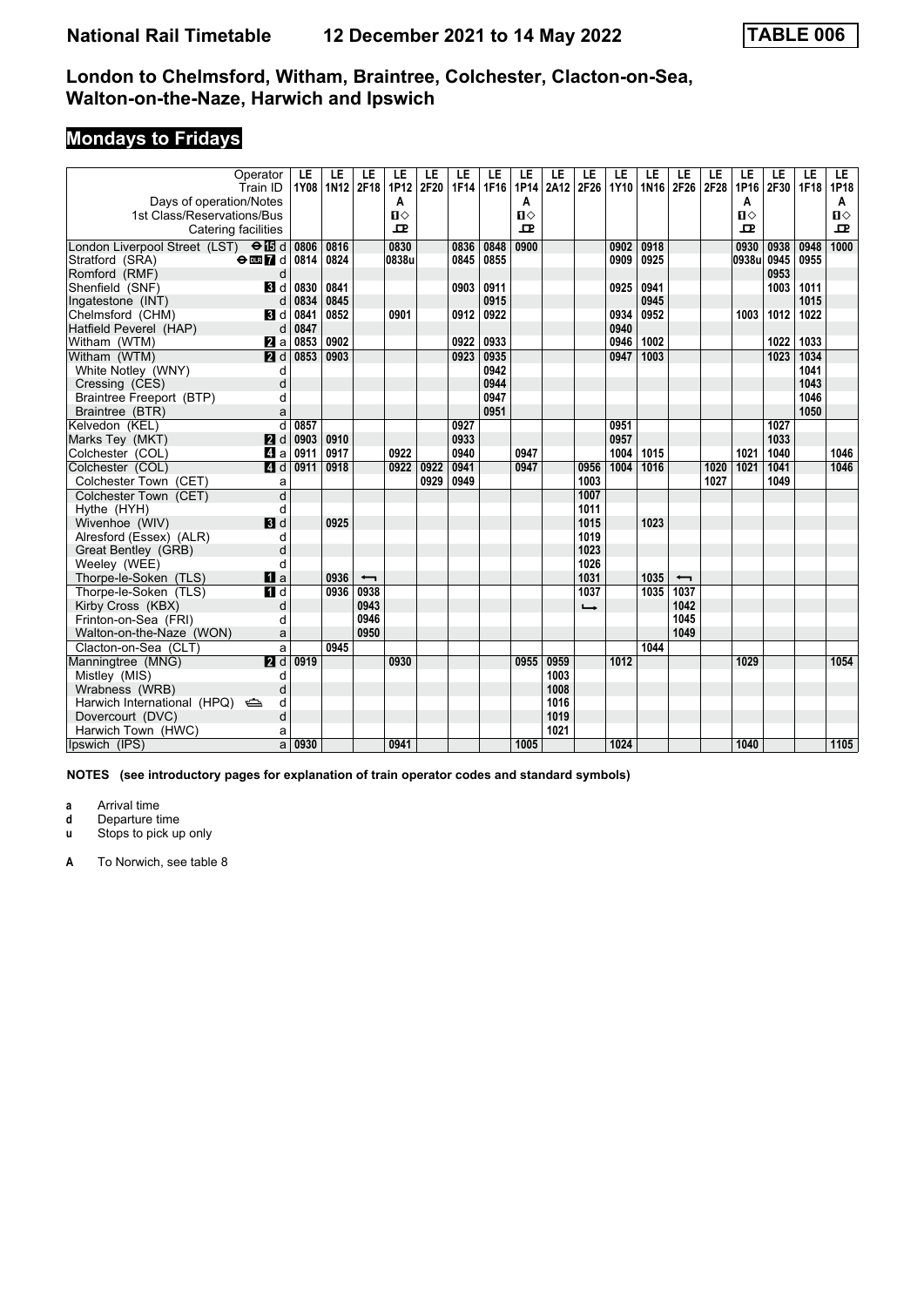# **Mondays to Fridays**

| Operator<br>Train ID                       | LE<br>2A14 | LE<br>2F32    | LE<br><b>1Y12</b> | LE<br>1N18 | LE<br>2F32               | LE<br>2F34 | LE<br>1P20 | LE<br>2F36 | LE<br>1F20 | LE<br>1P22   | LE<br><b>2A16</b> | LE<br>2F38    | LE<br><b>1Y14</b> | LE<br>1N20 | LE<br>2F38               | LE<br>2F40 | LE<br>1P24   | LE.<br>2F42 |
|--------------------------------------------|------------|---------------|-------------------|------------|--------------------------|------------|------------|------------|------------|--------------|-------------------|---------------|-------------------|------------|--------------------------|------------|--------------|-------------|
| Days of operation/Notes                    |            |               |                   |            |                          |            | А          |            |            | A            |                   |               |                   |            |                          |            | A            |             |
| 1st Class/Reservations/Bus                 |            |               |                   |            |                          |            | ♦          |            |            | $\mathbf{u}$ |                   |               |                   |            |                          |            | $\mathbf{u}$ |             |
| Catering facilities                        |            |               |                   |            |                          |            | ᇁ          |            |            | ᠼ            |                   |               |                   |            |                          |            | ᇁ            |             |
| London Liverpool Street (LST) $\Theta$ I d |            |               | 1002              | 1018       |                          |            | 1030       | 1036       | 1047       | 1100         |                   |               | 1102              | 1118       |                          |            | 1130         | 1136        |
| Stratford (SRA)<br>$\Theta$ or $\bf{Z}$ d  |            |               | 1009              | 1025       |                          |            | 1038u      | 1043       | 1054       |              |                   |               | 1109              | 1125       |                          |            | 1138ul       | 1143        |
| Romford (RMF)<br>d                         |            |               |                   |            |                          |            |            | 1051       |            |              |                   |               |                   |            |                          |            |              | 1151        |
| Shenfield (SNF)<br><b>B</b> Id             |            |               | 1025              | 1041       |                          |            |            | 1101       | 1111       |              |                   |               | 1125              | 1141       |                          |            |              | 1201        |
| Ingatestone (INT)<br>d                     |            |               |                   | 1045       |                          |            |            |            | 1115       |              |                   |               |                   | 1146       |                          |            |              |             |
| Chelmsford (CHM)<br>$\blacksquare$         |            |               | 1034              | 1052       |                          |            | 1104       | 1110       | 1122       |              |                   |               | 1134              | 1153       |                          |            | 1201         | 1210        |
| Hatfield Peverel (HAP)<br>d                |            |               | 1040              |            |                          |            |            |            |            |              |                   |               | 1140              |            |                          |            |              |             |
| Witham (WTM)<br><b>Z</b> a                 |            |               | 1046              | 1102       |                          |            |            | 1120       | 1133       |              |                   |               | 1146              | 1204       |                          |            |              | 1220        |
| $\blacksquare$<br>Witham (WTM)             |            |               | 1047              | 1103       |                          |            |            | 1121       | 1134       |              |                   |               | 1147              | 1204       |                          |            |              | 1221        |
| White Notley (WNY)<br>d                    |            |               |                   |            |                          |            |            |            | 1141       |              |                   |               |                   |            |                          |            |              |             |
| d<br>Cressing (CES)                        |            |               |                   |            |                          |            |            |            | 1143       |              |                   |               |                   |            |                          |            |              |             |
| Braintree Freeport (BTP)<br>d              |            |               |                   |            |                          |            |            |            | 1146       |              |                   |               |                   |            |                          |            |              |             |
| Braintree (BTR)<br>a                       |            |               |                   |            |                          |            |            |            | 1150       |              |                   |               |                   |            |                          |            |              |             |
| $\overline{d}$<br>Kelvedon (KEL)           |            |               | 1051              |            |                          |            |            | 1125       |            |              |                   |               | 1151              |            |                          |            |              | 1225        |
| $\blacksquare$<br>Marks Tey (MKT)          |            |               | 1057              |            |                          |            |            | 1131       |            |              |                   |               | 1157              |            |                          |            |              | 1231        |
| Colchester (COL)<br>ZI a                   |            |               | 1104              | 1115       |                          |            | 1122       | 1138       |            | 1146         |                   |               | 1204              | 1216       |                          |            | 1219         | 1238        |
| Colchester (COL)<br>ZI d                   |            | 1056          | 1104              | 1116       |                          | 1120       | 1123       | 1139       |            | 1147         |                   | 1156          | 1204              | 1216       |                          | 1220       | 1221         | 1239        |
| Colchester Town (CET)<br>a                 |            | 1103          |                   |            |                          | 1127       |            | 1147       |            |              |                   | 1203          |                   |            |                          | 1227       |              | 1250        |
| $\overline{d}$<br>Colchester Town (CET)    |            | 1107          |                   |            |                          |            |            |            |            |              |                   | 1207          |                   |            |                          |            |              |             |
| Hythe (HYH)<br>d                           |            | 1111          |                   |            |                          |            |            |            |            |              |                   | 1211          |                   |            |                          |            |              |             |
| Wivenhoe (WIV)<br>$\blacksquare$           |            | 1115          |                   | 1123       |                          |            |            |            |            |              |                   | 1215          |                   | 1224       |                          |            |              |             |
| Alresford (Essex) (ALR)<br>d               |            | 1119          |                   |            |                          |            |            |            |            |              |                   | 1219          |                   |            |                          |            |              |             |
| Great Bentley (GRB)<br>d                   |            | 1123          |                   |            |                          |            |            |            |            |              |                   | 1223          |                   |            |                          |            |              |             |
| Weeley (WEE)<br>d                          |            | 1126          |                   |            |                          |            |            |            |            |              |                   | 1226          |                   |            |                          |            |              |             |
| Thorpe-le-Soken (TLS)<br>$\mathbf{u}$ a    |            | 1131          |                   | 1135       | $\overline{\phantom{0}}$ |            |            |            |            |              |                   | 1231          |                   | 1235       | $\overline{\phantom{0}}$ |            |              |             |
| Thorpe-le-Soken (TLS)<br>$\blacksquare$    |            | 1137          |                   | 1135       | 1137                     |            |            |            |            |              |                   | 1237          |                   | 1235       | 1237                     |            |              |             |
| Kirby Cross (KBX)<br>d                     |            | $\rightarrow$ |                   |            | 1142                     |            |            |            |            |              |                   | $\rightarrow$ |                   |            | 1242                     |            |              |             |
| Frinton-on-Sea (FRI)<br>d                  |            |               |                   |            | 1145                     |            |            |            |            |              |                   |               |                   |            | 1245                     |            |              |             |
| Walton-on-the-Naze (WON)<br>a              |            |               |                   |            | 1149                     |            |            |            |            |              |                   |               |                   |            | 1249                     |            |              |             |
| a<br>Clacton-on-Sea (CLT)                  |            |               |                   | 1144       |                          |            |            |            |            |              |                   |               |                   | 1244       |                          |            |              |             |
| 2d<br>Manningtree (MNG)                    | 1059       |               | 1112              |            |                          |            | 1131       |            |            | 1155         | 1159              |               | 1212              |            |                          |            | 1229         |             |
| Mistley (MIS)<br>d                         | 1103       |               |                   |            |                          |            |            |            |            |              | 1203              |               |                   |            |                          |            |              |             |
| Wrabness (WRB)<br>d                        | 1108       |               |                   |            |                          |            |            |            |            |              | 1208              |               |                   |            |                          |            |              |             |
| Harwich International (HPQ)<br>d           | 1116       |               |                   |            |                          |            |            |            |            |              | 1216              |               |                   |            |                          |            |              |             |
| d<br>Dovercourt (DVC)                      | 1119       |               |                   |            |                          |            |            |            |            |              | 1219              |               |                   |            |                          |            |              |             |
| Harwich Town (HWC)<br>a                    | 1121       |               |                   |            |                          |            |            |            |            |              | 1221              |               |                   |            |                          |            |              |             |
| Ipswich (IPS)<br>a                         |            |               | 1124              |            |                          |            | 1141       |            |            | 1206         |                   |               | 1224              |            |                          |            | 1240         |             |

**NOTES (see introductory pages for explanation of train operator codes and standard symbols)**

**a** Arrival time<br>**d** Departure t

**d** Departure time

**u** Stops to pick up only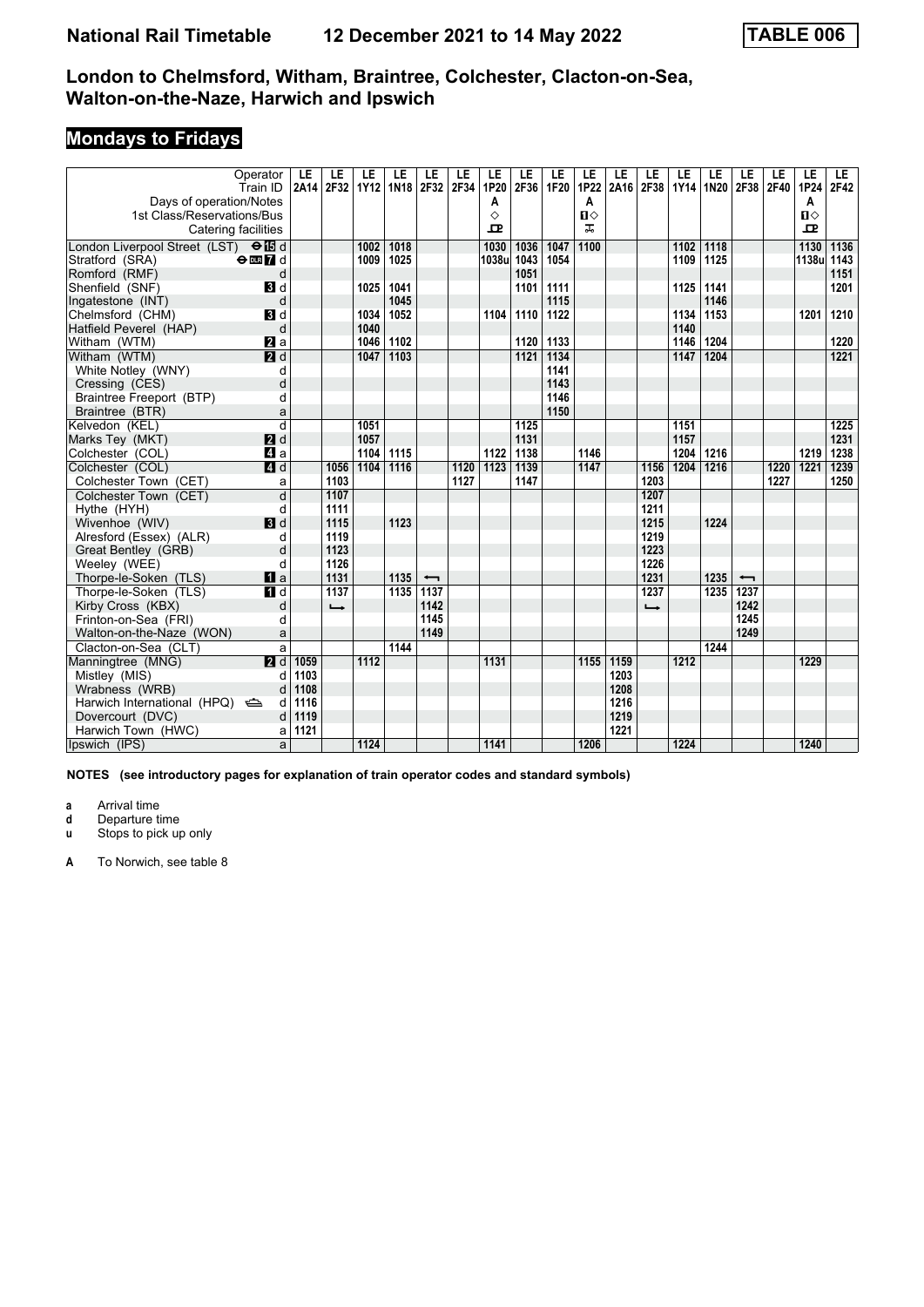# **Mondays to Fridays**

| Operator                                           | LE                      | LE           | LE   | LE            | LE   | LE   | LE                       | LE           | LE   | LE   | LE   | LE           | LE        | LE   | LE   | LE        | LE                       | <b>LE</b>    |
|----------------------------------------------------|-------------------------|--------------|------|---------------|------|------|--------------------------|--------------|------|------|------|--------------|-----------|------|------|-----------|--------------------------|--------------|
| Train ID                                           | 1F22                    | 1P26         | 2A18 | 2F44          | 1Y16 | 1N22 | 2F44                     | 1P28         | 2F46 | 2F48 | 1F24 | 1P30         | 2A20      | 2F50 | 1Y18 | 1N24 2F50 |                          | 1P32         |
| Days of operation/Notes                            |                         | A            |      |               |      |      |                          | A            |      |      |      | A            |           |      |      |           |                          | A            |
| 1st Class/Reservations/Bus                         |                         | $\P$         |      |               |      |      |                          | $\mathbf{u}$ |      |      |      | $\mathbf{u}$ |           |      |      |           |                          | $\mathbf{u}$ |
| Catering facilities                                |                         | $\mathbf{P}$ |      |               |      |      |                          | 모            |      |      |      | $\mathbf{p}$ |           |      |      |           |                          | $\mathbf{p}$ |
| London Liverpool Street (LST) $\Theta$ <b>is</b> d | 1147                    | 1200         |      |               | 1202 | 1218 |                          | 1230         |      | 1236 | 1247 | 1300         |           |      | 1302 | 1318      |                          | 1330         |
| Stratford (SRA)<br>$\Theta$ DIR $\overline{7}$ d   | 1155                    |              |      |               | 1209 | 1225 |                          | 1238u        |      | 1243 | 1254 |              |           |      | 1309 | 1326      |                          | 1338u        |
| Romford (RMF)                                      | d                       |              |      |               |      |      |                          |              |      | 1251 |      |              |           |      |      |           |                          |              |
| Shenfield (SNF)<br><b>3</b> d                      | 1211                    |              |      |               | 1225 | 1241 |                          |              |      | 1301 | 1311 |              |           |      | 1325 | 1341      |                          |              |
| Ingatestone (INT)                                  | 1216<br>d               |              |      |               |      | 1246 |                          |              |      |      | 1315 |              |           |      |      | 1346      |                          |              |
| Chelmsford (CHM)<br>Bid                            | 1223                    |              |      |               | 1234 | 1253 |                          | 1301         |      | 1310 | 1322 |              |           |      | 1334 | 1353      |                          | 1401         |
| Hatfield Peverel (HAP)                             | d                       |              |      |               | 1240 |      |                          |              |      |      |      |              |           |      | 1340 |           |                          |              |
| Witham (WTM)<br><b>Z</b> a                         | 1233                    |              |      |               | 1246 | 1303 |                          |              |      | 1320 | 1333 |              |           |      | 1346 | 1403      |                          |              |
| 2d<br>Witham (WTM)                                 | 1234                    |              |      |               | 1247 | 1303 |                          |              |      | 1321 | 1334 |              |           |      | 1347 | 1403      |                          |              |
| White Notley (WNY)                                 | 1241<br>d               |              |      |               |      |      |                          |              |      |      | 1341 |              |           |      |      |           |                          |              |
| Cressing (CES)                                     | 1243<br>d               |              |      |               |      |      |                          |              |      |      | 1343 |              |           |      |      |           |                          |              |
| Braintree Freeport (BTP)                           | 1246<br>d               |              |      |               |      |      |                          |              |      |      | 1346 |              |           |      |      |           |                          |              |
| Braintree (BTR)                                    | 1250<br>a               |              |      |               |      |      |                          |              |      |      | 1351 |              |           |      |      |           |                          |              |
| Kelvedon (KEL)                                     | $\overline{d}$          |              |      |               | 1251 |      |                          |              |      | 1325 |      |              |           |      | 1351 |           |                          |              |
| 2d<br>Marks Tey (MKT)                              |                         |              |      |               | 1257 |      |                          |              |      | 1331 |      |              |           |      | 1357 |           |                          |              |
| Colchester (COL)<br>ZI a                           |                         | 1246         |      |               | 1304 | 1315 |                          | 1319         |      | 1338 |      | 1347         |           |      | 1404 | 1415      |                          | 1419         |
| Colchester (COL)<br>4d                             |                         | 1247         |      | 1256          | 1304 | 1316 |                          | 1320         | 1320 | 1339 |      | 1348         |           | 1356 | 1404 | 1416      |                          | 1420         |
| Colchester Town (CET)                              | a                       |              |      | 1303          |      |      |                          |              | 1327 | 1347 |      |              |           | 1403 |      |           |                          |              |
| Colchester Town (CET)                              | $\overline{\mathsf{d}}$ |              |      | 1307          |      |      |                          |              |      |      |      |              |           | 1407 |      |           |                          |              |
| Hythe (HYH)                                        | d                       |              |      | 1311          |      |      |                          |              |      |      |      |              |           | 1411 |      |           |                          |              |
| Wivenhoe (WIV)<br><b>B</b> d                       |                         |              |      | 1315          |      | 1323 |                          |              |      |      |      |              |           | 1415 |      | 1423      |                          |              |
| Alresford (Essex) (ALR)                            | d                       |              |      | 1319          |      |      |                          |              |      |      |      |              |           | 1419 |      |           |                          |              |
| Great Bentley (GRB)                                | d                       |              |      | 1323          |      |      |                          |              |      |      |      |              |           | 1423 |      |           |                          |              |
| Weeley (WEE)                                       | d                       |              |      | 1326          |      |      |                          |              |      |      |      |              |           | 1426 |      |           |                          |              |
| Thorpe-le-Soken (TLS)<br>$\blacksquare$ a          |                         |              |      | 1331          |      | 1335 | $\overline{\phantom{0}}$ |              |      |      |      |              |           | 1431 |      | 1435      | $\overline{\phantom{0}}$ |              |
| Thorpe-le-Soken (TLS)<br>$\blacksquare$            |                         |              |      | 1337          |      | 1335 | 1337                     |              |      |      |      |              |           | 1437 |      | 1435      | 1437                     |              |
| Kirby Cross (KBX)                                  | d                       |              |      | $\rightarrow$ |      |      | 1342                     |              |      |      |      |              |           | ┗    |      |           | 1442                     |              |
| Frinton-on-Sea (FRI)                               | d                       |              |      |               |      |      | 1345                     |              |      |      |      |              |           |      |      |           | 1445                     |              |
| Walton-on-the-Naze (WON)                           | a                       |              |      |               |      |      | 1349                     |              |      |      |      |              |           |      |      |           | 1449                     |              |
| Clacton-on-Sea (CLT)                               | a                       |              |      |               |      | 1344 |                          |              |      |      |      |              |           |      |      | 1444      |                          |              |
| $\overline{M}$ d<br>Manningtree (MNG)              |                         | 1255         | 1259 |               | 1312 |      |                          | 1328         |      |      |      |              | 1356 1359 |      | 1412 |           |                          | 1428         |
| Mistley (MIS)                                      | d                       |              | 1303 |               |      |      |                          |              |      |      |      |              | 1403      |      |      |           |                          |              |
| Wrabness (WRB)                                     | d                       |              | 1308 |               |      |      |                          |              |      |      |      |              | 1408      |      |      |           |                          |              |
| Harwich International (HPQ)                        | d                       |              | 1316 |               |      |      |                          |              |      |      |      |              | 1416      |      |      |           |                          |              |
| Dovercourt (DVC)                                   | d                       |              | 1319 |               |      |      |                          |              |      |      |      |              | 1419      |      |      |           |                          |              |
| Harwich Town (HWC)                                 | a                       |              | 1321 |               |      |      |                          |              |      |      |      |              | 1421      |      |      |           |                          |              |
| Ipswich (IPS)                                      | a                       | 1305         |      |               | 1324 |      |                          | 1338         |      |      |      | 1406         |           |      | 1424 |           |                          | 1438         |

**NOTES (see introductory pages for explanation of train operator codes and standard symbols)**

**a** Arrival time<br>**d** Departure t

**d** Departure time

**u** Stops to pick up only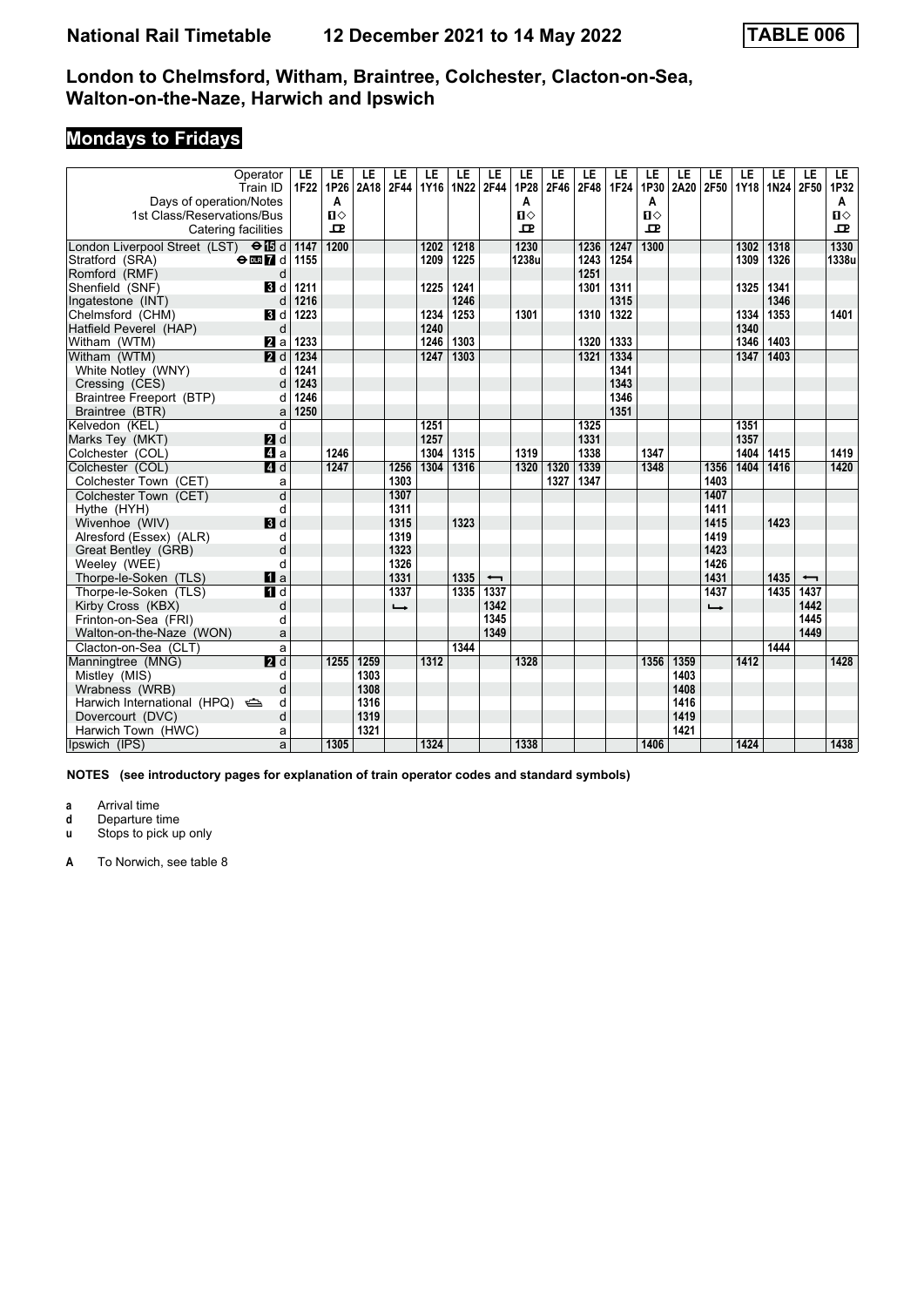# **Mondays to Fridays**

| Operator<br>Train ID                                | LE<br>2F52 | LE<br>2F54   | LE<br>1F26   | LE<br>1P34   | LE<br>2A22 | LE<br>2F56               | LE<br>1Y20   | LE<br>1N26   | LE<br>2F56               | LE<br>2F58 | LE<br>1P36     | LE<br>2F60   | LE<br><b>1F28</b> | LE<br>1P38   | LE<br>2A24 | LE<br>2F62               | LE<br>1Y22   | LE.<br>2A26 |
|-----------------------------------------------------|------------|--------------|--------------|--------------|------------|--------------------------|--------------|--------------|--------------------------|------------|----------------|--------------|-------------------|--------------|------------|--------------------------|--------------|-------------|
| Days of operation/Notes                             |            |              |              | A            |            |                          |              |              |                          |            | A              |              |                   | A            |            |                          |              |             |
| 1st Class/Reservations/Bus                          |            |              |              | $\Pi$        |            |                          |              |              |                          |            | $\P$           |              |                   | $\Pi$        |            |                          |              |             |
| Catering facilities                                 |            |              |              | $\mathbf{p}$ |            |                          |              |              |                          |            | ᇁ              |              |                   | $\mathbf{P}$ |            |                          |              |             |
|                                                     |            |              |              |              |            |                          |              |              |                          |            |                |              |                   |              |            |                          |              |             |
| London Liverpool Street (LST) <b>⊖ is</b> d         |            | 1336         | 1347<br>1354 | 1400         |            |                          | 1402<br>1409 | 1418<br>1425 |                          |            | 1430<br>1438ul | 1436<br>1443 | 1447<br>1454      | 1500         |            |                          | 1502<br>1509 |             |
| Stratford (SRA)<br>$\Theta$ or $\boldsymbol{\Pi}$ d |            | 1343<br>1351 |              |              |            |                          |              |              |                          |            |                | 1452         |                   |              |            |                          |              |             |
| Romford (RMF)<br>d                                  |            |              |              |              |            |                          |              |              |                          |            |                |              |                   |              |            |                          | 1525         |             |
| Shenfield (SNF)<br><b>3</b> d<br>d                  |            | 1401         | 1411<br>1415 |              |            |                          | 1425         | 1441<br>1445 |                          |            |                | 1501         | 1510<br>1515      |              |            |                          |              |             |
| Ingatestone (INT)<br>$\blacksquare$                 |            | 1410         | 1422         |              |            |                          | 1434         | 1452         |                          |            |                |              | 1522              |              |            |                          | 1534         |             |
| Chelmsford (CHM)                                    |            |              |              |              |            |                          | 1440         |              |                          |            | 1502           | 1511         |                   |              |            |                          | 1540         |             |
| Hatfield Peverel (HAP)<br>d                         |            |              |              |              |            |                          |              |              |                          |            |                |              |                   |              |            |                          |              |             |
| Witham (WTM)<br><b>Z</b> a                          |            | 1420         | 1433         |              |            |                          | 1446         | 1502         |                          |            |                | 1521         | 1532              |              |            |                          | 1546         |             |
| $P$ d<br>Witham (WTM)                               |            | 1421         | 1434         |              |            |                          | 1447         | 1503         |                          |            |                | 1521         | 1534              |              |            |                          | 1547         |             |
| White Notley (WNY)<br>d                             |            |              | 1441         |              |            |                          |              |              |                          |            |                |              | 1541              |              |            |                          |              |             |
| d<br>Cressing (CES)                                 |            |              | 1443         |              |            |                          |              |              |                          |            |                |              | 1543              |              |            |                          |              |             |
| Braintree Freeport (BTP)<br>d                       |            |              | 1446         |              |            |                          |              |              |                          |            |                |              | 1546              |              |            |                          |              |             |
| Braintree (BTR)<br>a                                |            |              | 1450         |              |            |                          |              |              |                          |            |                |              | 1550              |              |            |                          |              |             |
| $\overline{d}$<br>Kelvedon (KEL)                    |            | 1425         |              |              |            |                          | 1451         |              |                          |            |                | 1526         |                   |              |            |                          | 1551         |             |
| 2d<br>Marks Tey (MKT)                               |            | 1431         |              |              |            |                          | 1457         |              |                          |            |                | 1531         |                   |              |            |                          | 1557         |             |
| Colchester (COL)<br>$\blacksquare$ a                |            | 1438         |              | 1446         |            |                          | 1504         | 1515         |                          |            | 1520           | 1538         |                   | 1546         |            |                          | 1604         |             |
| Colchester (COL)<br>4d                              | 1420       | 1439         |              | 1447         |            | 1456                     | 1504         | 1516         |                          | 1520       | 1521           | 1539         |                   | 1548         |            | 1556                     | 1604         | 1614        |
| Colchester Town (CET)<br>a                          | 1427       | 1447         |              |              |            | 1503                     |              |              |                          | 1527       |                | 1547         |                   |              |            | 1603                     |              |             |
| d<br>Colchester Town (CET)                          |            |              |              |              |            | 1507                     |              |              |                          |            |                |              |                   |              |            | 1607                     |              |             |
| Hythe (HYH)<br>d                                    |            |              |              |              |            | 1511                     |              |              |                          |            |                |              |                   |              |            | 1611                     |              |             |
| $\blacksquare$<br>Wivenhoe (WIV)                    |            |              |              |              |            | 1515                     |              | 1524         |                          |            |                |              |                   |              |            | 1615                     |              |             |
| Alresford (Essex) (ALR)<br>d                        |            |              |              |              |            | 1519                     |              |              |                          |            |                |              |                   |              |            | 1619                     |              |             |
| d<br>Great Bentley (GRB)                            |            |              |              |              |            | 1523                     |              |              |                          |            |                |              |                   |              |            | 1623                     |              |             |
| Weeley (WEE)<br>d                                   |            |              |              |              |            | 1526                     |              |              |                          |            |                |              |                   |              |            | 1626                     |              |             |
| Thorpe-le-Soken (TLS)<br>$\mathbf{u}$ a             |            |              |              |              |            | 1531                     |              | 1535         | $\overline{\phantom{0}}$ |            |                |              |                   |              |            | 1631                     |              |             |
| Thorpe-le-Soken (TLS)<br>$\blacksquare$             |            |              |              |              |            | 1538                     |              | 1535         | 1538                     |            |                |              |                   |              |            | 1637                     |              |             |
| d<br>Kirby Cross (KBX)                              |            |              |              |              |            | $\overline{\phantom{a}}$ |              |              | 1543                     |            |                |              |                   |              |            | $\overline{\phantom{a}}$ |              |             |
| Frinton-on-Sea (FRI)<br>d                           |            |              |              |              |            |                          |              |              | 1546                     |            |                |              |                   |              |            |                          |              |             |
| Walton-on-the-Naze (WON)<br>a                       |            |              |              |              |            |                          |              |              | 1550                     |            |                |              |                   |              |            |                          |              |             |
| Clacton-on-Sea (CLT)<br>a                           |            |              |              |              |            |                          |              | 1544         |                          |            |                |              |                   |              |            |                          |              |             |
| $\overline{\mathbf{Z}}$ d<br>Manningtree (MNG)      |            |              |              | 1455         | 1459       |                          | 1512         |              |                          |            | 1528           |              |                   | 1556         | 1559       |                          | 1612         | 1623        |
| Mistley (MIS)<br>d                                  |            |              |              |              | 1503       |                          |              |              |                          |            |                |              |                   |              | 1603       |                          |              | 1627        |
| d<br>Wrabness (WRB)                                 |            |              |              |              | 1508       |                          |              |              |                          |            |                |              |                   |              | 1608       |                          |              | 1632        |
| Harwich International (HPQ) <<br>d                  |            |              |              |              | 1516       |                          |              |              |                          |            |                |              |                   |              | 1616       |                          |              | 1640        |
| d<br>Dovercourt (DVC)                               |            |              |              |              | 1519       |                          |              |              |                          |            |                |              |                   |              | 1619       |                          |              | 1644        |
| Harwich Town (HWC)<br>a                             |            |              |              |              | 1521       |                          |              |              |                          |            |                |              |                   |              | 1621       |                          |              | 1646        |
| Ipswich (IPS)<br>a                                  |            |              |              | 1505         |            |                          | 1524         |              |                          |            | 1538           |              |                   | 1606         |            |                          | 1624         |             |

**NOTES (see introductory pages for explanation of train operator codes and standard symbols)**

**a** Arrival time<br>**d** Departure t

**d** Departure time

**u** Stops to pick up only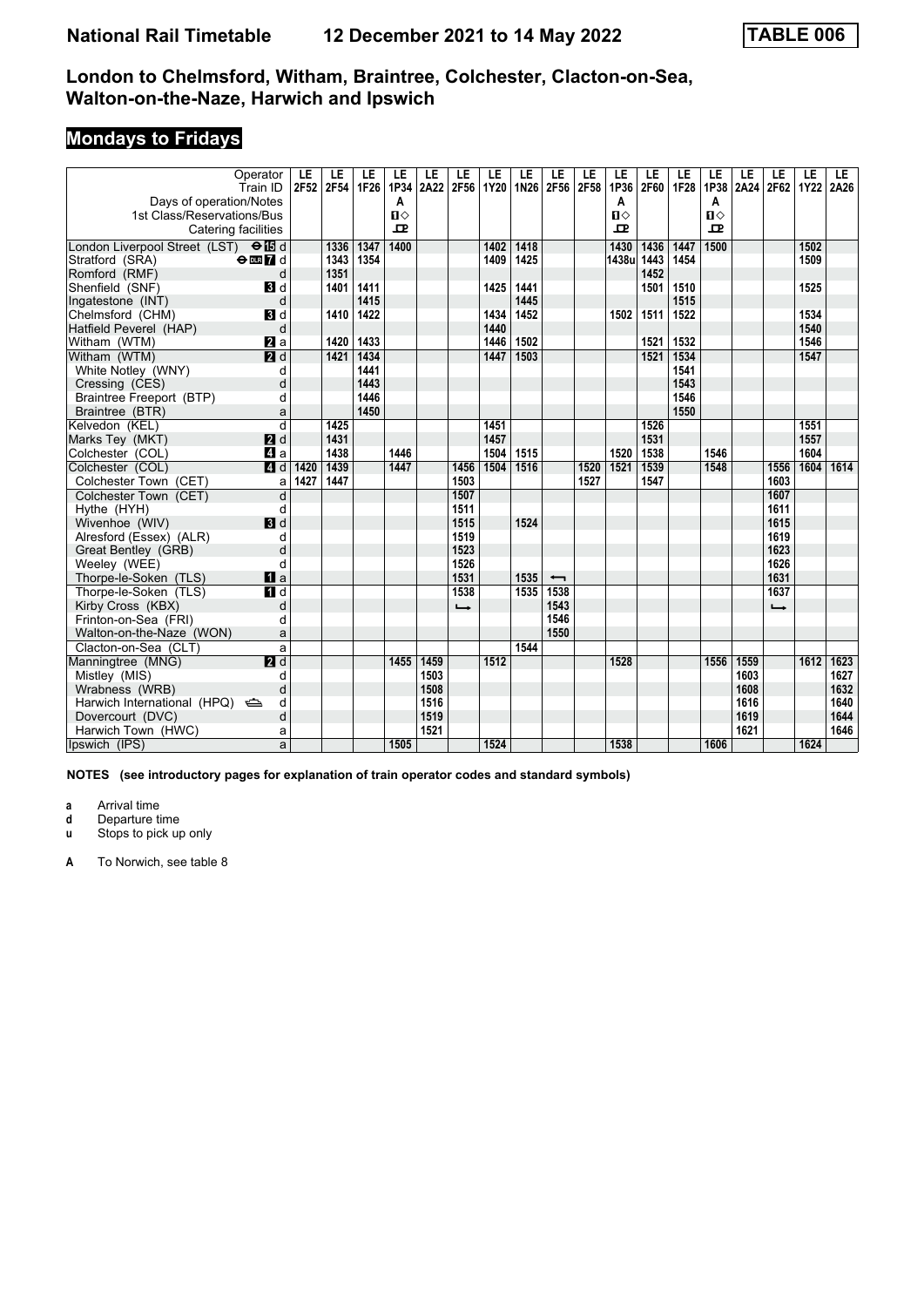# **Mondays to Fridays**

| Operator<br>Train ID                               | LE   | LE<br>1N28 2F62          | LE<br>1P40 | LE<br>2F64 | LE<br>2F66 | LE<br>2F68 | LE<br>1F30 | LE<br>1P42   | LE<br>2A28 | LE<br>2F70    | LE<br>1Y24 | LE<br>2A30 | LE<br>2F72 | LE   | LE<br>1N38 2F70          | LE<br>1P44   | LE<br>1F32    | LE.<br>1Y26 |
|----------------------------------------------------|------|--------------------------|------------|------------|------------|------------|------------|--------------|------------|---------------|------------|------------|------------|------|--------------------------|--------------|---------------|-------------|
| Days of operation/Notes                            |      |                          | A          |            |            |            |            | A            |            |               |            |            |            |      |                          | A            |               |             |
| 1st Class/Reservations/Bus                         |      |                          | ♦          |            |            |            |            | $\mathbf{u}$ |            |               |            |            |            |      |                          | <b>OR</b>    |               |             |
| Catering facilities                                |      |                          | ᅭ          |            |            |            |            | ᠼ            |            |               |            |            |            |      |                          | $\mathbf{p}$ |               |             |
| London Liverpool Street (LST) $\Theta$ <b>IE</b> d | 1518 |                          | 1530       |            |            | 1536       | 1547       | 1600         |            |               | 1602       |            |            | 1615 |                          | 1630         | 1617          | 1632        |
| Stratford (SRA)<br>$\Theta$ DLR $\overline{7}$ d   | 1525 |                          |            |            |            | 1543       | 1554       |              |            |               | 1609       |            |            | 1623 |                          |              | 1626          |             |
| Romford (RMF)<br>d                                 |      |                          |            |            |            | 1551       |            |              |            |               |            |            |            |      |                          |              |               |             |
| Shenfield (SNF)<br><b>3</b> d                      | 1541 |                          |            |            |            | 1601       | 1611       |              |            |               | 1625       |            |            | 1639 |                          |              | 1642          | 1654        |
| Ingatestone (INT)<br>d                             | 1545 |                          |            |            | 1557       |            | 1615       |              |            |               |            |            |            |      |                          |              | 1647          |             |
| Chelmsford (CHM)<br>BI d                           | 1552 |                          | 1559       |            | 1604       | 1610       | 1622       |              |            |               | 1635       |            |            | 1649 |                          |              | 1654          | 1704        |
| Hatfield Peverel (HAP)<br>d                        |      |                          |            |            | 1610       |            |            |              |            |               | 1641       |            |            |      |                          |              |               |             |
| Witham (WTM)<br><b>Z</b> a                         | 1602 |                          |            |            | 1616       | 1620       | 1633       |              |            |               | 1647       |            |            |      |                          |              | 1704          | 1712        |
| Witham (WTM)<br>2d                                 | 1603 |                          |            |            | 1617       | 1621       | 1635       |              |            |               | 1647       |            |            |      |                          |              | 1704          | 1712        |
| White Notley (WNY)<br>d                            |      |                          |            |            |            |            | 1642       |              |            |               |            |            |            |      |                          |              |               |             |
| d<br>Cressing (CES)                                |      |                          |            |            |            |            | 1644       |              |            |               |            |            |            |      |                          |              |               |             |
| Braintree Freeport (BTP)<br>d                      |      |                          |            |            |            |            | 1647       |              |            |               |            |            |            |      |                          |              |               |             |
| Braintree (BTR)<br>a                               |      |                          |            |            |            |            | 1651       |              |            |               |            |            |            |      |                          |              |               |             |
| $\overline{d}$<br>Kelvedon (KEL)                   |      |                          |            |            | 1621       | 1625       |            |              |            |               | 1652       |            |            | 1700 |                          |              |               |             |
| 2d<br>Marks Tey (MKT)                              |      |                          |            |            | 1627       | 1631       |            |              |            |               | 1657       |            |            | 1706 |                          |              |               | 1720        |
| Colchester (COL)<br>41 a                           | 1615 |                          | 1620       |            | 1635       | 1639       |            | 1646         |            |               | 1704       |            |            | 1713 |                          | 1717         | 1722          | 1729        |
| Colchester (COL)<br><b>4</b> d                     | 1616 |                          | 1620       | 1620       |            | 1640       |            | 1647         |            | 1656          | 1705       |            | 1709       | 1714 |                          | 1718         | 1726          | 1729        |
| Colchester Town (CET)<br>a                         |      |                          |            | 1627       |            | 1648       |            |              |            | 1703          |            |            | 1716       |      |                          |              | 1733          |             |
| $\overline{d}$<br>Colchester Town (CET)            |      |                          |            |            |            |            |            |              |            | 1707          |            |            |            |      |                          |              | 1737          |             |
| Hythe (HYH)<br>d                                   |      |                          |            |            |            |            |            |              |            | 1711          |            |            |            | 1718 |                          |              | 1741          |             |
| $\blacksquare$<br>Wivenhoe (WIV)                   | 1623 |                          |            |            |            |            |            |              |            | 1715          |            |            |            | 1722 |                          |              | 1745          |             |
| Alresford (Essex) (ALR)<br>d                       |      |                          |            |            |            |            |            |              |            | 1719          |            |            |            |      |                          |              | 1749          |             |
| Great Bentley (GRB)<br>d                           |      |                          |            |            |            |            |            |              |            | 1723          |            |            |            |      |                          |              | 1753          |             |
| Weeley (WEE)<br>d                                  |      |                          |            |            |            |            |            |              |            | 1726          |            |            |            |      |                          |              | 1756          |             |
| Thorpe-le-Soken (TLS)<br>$\mathbf{u}$ a            | 1635 | $\overline{\phantom{0}}$ |            |            |            |            |            |              |            | 1731          |            |            |            | 1735 | $\overline{\phantom{0}}$ |              | 1801          |             |
| Thorpe-le-Soken (TLS)<br>$\blacksquare$            | 1635 | 1637                     |            |            |            |            |            |              |            | 1737          |            |            |            | 1735 | 1737                     |              | 1809          |             |
| Kirby Cross (KBX)<br>d                             |      | 1642                     |            |            |            |            |            |              |            | $\rightarrow$ |            |            |            |      | 1742                     |              | $\rightarrow$ |             |
| Frinton-on-Sea (FRI)<br>d                          |      | 1645                     |            |            |            |            |            |              |            |               |            |            |            |      | 1745                     |              |               |             |
| Walton-on-the-Naze (WON)<br>a                      |      | 1649                     |            |            |            |            |            |              |            |               |            |            |            |      | 1749                     |              |               |             |
| a<br>Clacton-on-Sea (CLT)                          | 1644 |                          |            |            |            |            |            |              |            |               |            |            |            | 1746 |                          |              |               |             |
| 2d<br>Manningtree (MNG)                            |      |                          | 1628       |            |            |            |            | 1655         | 1659       |               | 1713       | 1723       |            |      |                          |              |               | 1737        |
| Mistley (MIS)<br>d                                 |      |                          |            |            |            |            |            |              | 1703       |               |            | 1727       |            |      |                          |              |               |             |
| d<br>Wrabness (WRB)                                |      |                          |            |            |            |            |            |              | 1708       |               |            | 1732       |            |      |                          |              |               |             |
| Harwich International (HPQ) <<br>d                 |      |                          |            |            |            |            |            |              | 1716       |               |            | 1740       |            |      |                          |              |               |             |
| d<br>Dovercourt (DVC)                              |      |                          |            |            |            |            |            |              | 1719       |               |            | 1743       |            |      |                          |              |               |             |
| Harwich Town (HWC)<br>a                            |      |                          |            |            |            |            |            |              | 1721       |               |            | 1745       |            |      |                          |              |               |             |
| Ipswich (IPS)<br>a                                 |      |                          | 1638       |            |            |            |            | 1706         |            |               | 1727       |            |            |      |                          | 1734         |               | 1750        |

**NOTES (see introductory pages for explanation of train operator codes and standard symbols)**

**a** Arrival time<br>**d** Departure t

**d** Departure time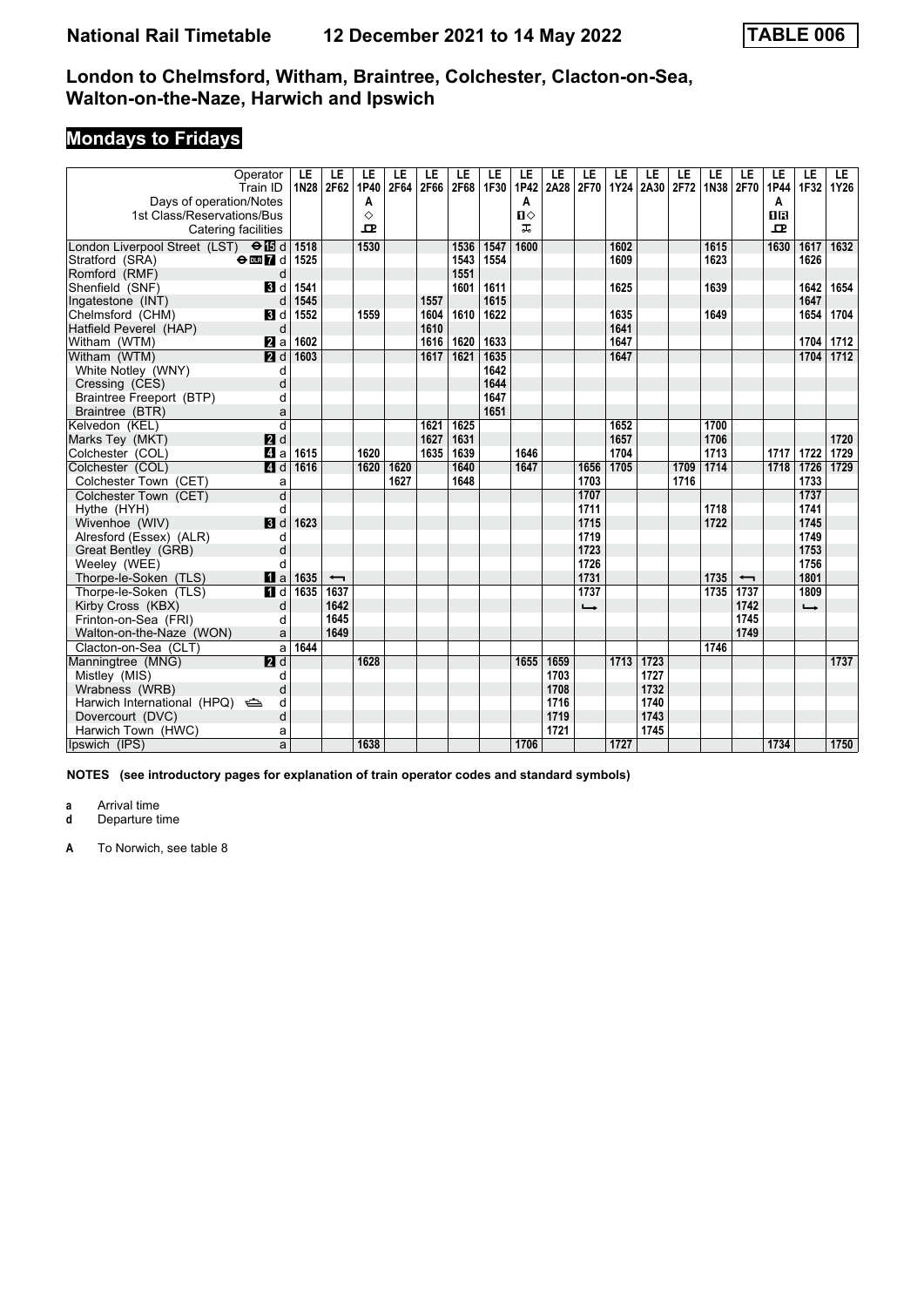# **Mondays to Fridays**

| Operator<br>Train ID                       | LE<br>1F34 | LE<br>LE<br>1N40 1A40 | LE<br>1F32               | LE<br>1F36 | LE<br>9P46   | LE<br>2F76    | LE<br>1Y48 | LE<br>1N44 | LE<br>2F76               | LE<br>1F44    | LE<br>1F40 | LE<br>1Y28 | LE<br>1F44               | LE<br>1F42 | LE<br>1P50 | LE<br> 2A36 | LE.<br>1N46 |
|--------------------------------------------|------------|-----------------------|--------------------------|------------|--------------|---------------|------------|------------|--------------------------|---------------|------------|------------|--------------------------|------------|------------|-------------|-------------|
| Days of operation/Notes                    |            |                       |                          |            | A            |               |            |            |                          |               |            |            |                          |            | A          |             |             |
| 1st Class/Reservations/Bus                 |            |                       |                          |            | $\mathbf{u}$ |               |            |            |                          |               |            |            |                          |            | <b>DR</b>  |             |             |
| Catering facilities                        |            |                       |                          |            | 모            |               |            |            |                          |               |            |            |                          |            | 모          |             |             |
| London Liverpool Street (LST) <b>OII</b> d | 1634       | 1642                  |                          | 1645       | 1700         |               | 1702       | 1708       |                          | 1708          | 1712       | 1718       |                          | 1720       | 1730       |             | 1732        |
| $e$ <sub>m</sub> $7d$<br>Stratford (SRA)   | 1642       | 1650                  |                          | 1654       |              |               | 1711       | 1717       |                          | 1717          | 1720       | 1726       |                          | 1729       |            |             | 1740        |
| Romford (RMF)<br>d                         |            |                       |                          |            |              |               |            |            |                          |               |            |            |                          |            |            |             |             |
| Shenfield (SNF)<br><b>B</b> Id             | 1658       |                       |                          | 1709       |              |               | 1726       |            |                          |               |            |            |                          | 1745       |            |             |             |
| Ingatestone (INT)<br>d                     |            |                       |                          | 1713       |              |               |            |            |                          |               |            |            |                          | 1749       |            |             |             |
| Chelmsford (CHM)<br>3 d                    | 1708       | 1714                  |                          | 1720       |              |               | 1735       | 1740       |                          | 1740          | 1744       | 1750       |                          | 1757       |            |             | 1805        |
| Hatfield Peverel (HAP)<br>d                | 1714       |                       |                          |            |              |               |            |            |                          |               | 1750       |            |                          |            |            |             |             |
| Witham (WTM)<br><b>Z</b> a                 | 1720       |                       |                          | 1731       |              |               | 1744       | 1750       |                          | 1750          | 1758       |            |                          | 1808       |            |             | 1815        |
| Witham (WTM)<br><b>2</b> d                 | 1721       |                       |                          |            |              |               | 1745       | 1750       |                          | 1750          |            |            |                          | 1810       |            |             | 1815        |
| White Notley (WNY)<br>d                    | 1728       |                       |                          |            |              |               |            |            |                          |               |            |            |                          | 1817       |            |             |             |
| Cressing (CES)<br>d                        | 1730       |                       |                          |            |              |               |            |            |                          |               |            |            |                          | 1819       |            |             |             |
| Braintree Freeport (BTP)<br>d              | 1733       |                       |                          |            |              |               |            |            |                          |               |            |            |                          | 1822       |            |             |             |
| Braintree (BTR)<br>a                       | 1739       |                       |                          |            |              |               |            |            |                          |               |            |            |                          | 1828       |            |             |             |
| $\overline{d}$<br>Kelvedon (KEL)           |            | 1726                  |                          |            |              |               |            | 1755       |                          | 1755          |            | 1802       |                          |            |            |             |             |
| 2d<br>Marks Tey (MKT)                      |            |                       |                          |            |              |               | 1752       | 1800       |                          | 1800          |            |            |                          |            |            |             | 1823        |
| Colchester (COL)<br>ZI a                   |            | 1737                  |                          |            |              |               | 1759       | 1807       |                          | 1807          |            | 1812       | $\overline{\phantom{0}}$ |            |            |             | 1830        |
| Colchester (COL)<br>4d                     |            | 1743 1745             |                          |            |              | 1756          | 1759       | 1811       |                          | 1816          |            | 1813       | 1816                     |            |            |             | 1830        |
| Colchester Town (CET)<br>a                 |            |                       |                          |            |              | 1803          |            |            |                          | $\rightarrow$ |            |            | 1826                     |            |            |             |             |
| $\overline{d}$<br>Colchester Town (CET)    |            |                       |                          |            |              | 1807          |            |            |                          |               |            |            |                          |            |            |             |             |
| Hythe (HYH)<br>d                           |            |                       |                          |            |              | 1811          |            | 1816       |                          |               |            |            |                          |            |            |             |             |
| Wivenhoe (WIV)<br>$\blacksquare$           |            | 1750                  |                          |            |              | 1815          |            | 1820       |                          |               |            |            |                          |            |            |             | 1838        |
| Alresford (Essex) (ALR)<br>d               |            | 1754                  |                          |            |              | 1819          |            | 1823       |                          |               |            |            |                          |            |            |             |             |
| Great Bentley (GRB)<br>d                   |            | 1758                  |                          |            |              | 1823          |            | 1827       |                          |               |            |            |                          |            |            |             |             |
| Weeley (WEE)<br>d                          |            |                       |                          |            |              | 1826          |            |            |                          |               |            |            |                          |            |            |             |             |
| Thorpe-le-Soken (TLS)<br>$\mathbf{u}$ a    |            | 1805                  | $\overline{\phantom{0}}$ |            |              | 1831          |            | 1835       | $\overline{\phantom{0}}$ |               |            |            |                          |            |            |             | 1850        |
| Thorpe-le-Soken (TLS)<br>$\blacksquare$    |            | 1805                  | 1809                     |            |              | 1837          |            | 1835       | 1837                     |               |            |            |                          |            |            |             | 1850        |
| Kirby Cross (KBX)<br>d                     |            |                       | 1814                     |            |              | $\rightarrow$ |            |            | 1842                     |               |            |            |                          |            |            |             |             |
| Frinton-on-Sea (FRI)<br>d                  |            |                       | 1817                     |            |              |               |            |            | 1845                     |               |            |            |                          |            |            |             |             |
| Walton-on-the-Naze (WON)<br>a              |            |                       | 1823                     |            |              |               |            |            | 1849                     |               |            |            |                          |            |            |             |             |
| a<br>Clacton-on-Sea (CLT)                  |            | 1816                  |                          |            |              |               |            | 1846       |                          |               |            |            |                          |            |            |             | 1902        |
| 2d<br>Manningtree (MNG)                    |            | 1754                  |                          |            |              |               | 1807       |            |                          |               |            | 1821       |                          |            | 1827       | 1836        |             |
| Mistley (MIS)<br>d                         |            | 1758                  |                          |            |              |               |            |            |                          |               |            |            |                          |            |            | 1840        |             |
| Wrabness (WRB)<br>d                        |            | 1803                  |                          |            |              |               |            |            |                          |               |            |            |                          |            |            | 1845        |             |
| Harwich International (HPQ) <<br>d         |            | 1811                  |                          |            |              |               |            |            |                          |               |            |            |                          |            |            | 1853        |             |
| d<br>Dovercourt (DVC)                      |            | 1815                  |                          |            |              |               |            |            |                          |               |            |            |                          |            |            | 1856        |             |
| Harwich Town (HWC)<br>a                    |            | 1819                  |                          |            |              |               |            |            |                          |               |            |            |                          |            |            | 1858        |             |
| Ipswich (IPS)<br>a                         |            |                       |                          |            | 1755         |               | 1819       |            |                          |               |            | 1834       |                          |            | 1837       |             |             |

**NOTES (see introductory pages for explanation of train operator codes and standard symbols)**

**a** Arrival time<br>**d** Departure t

**d** Departure time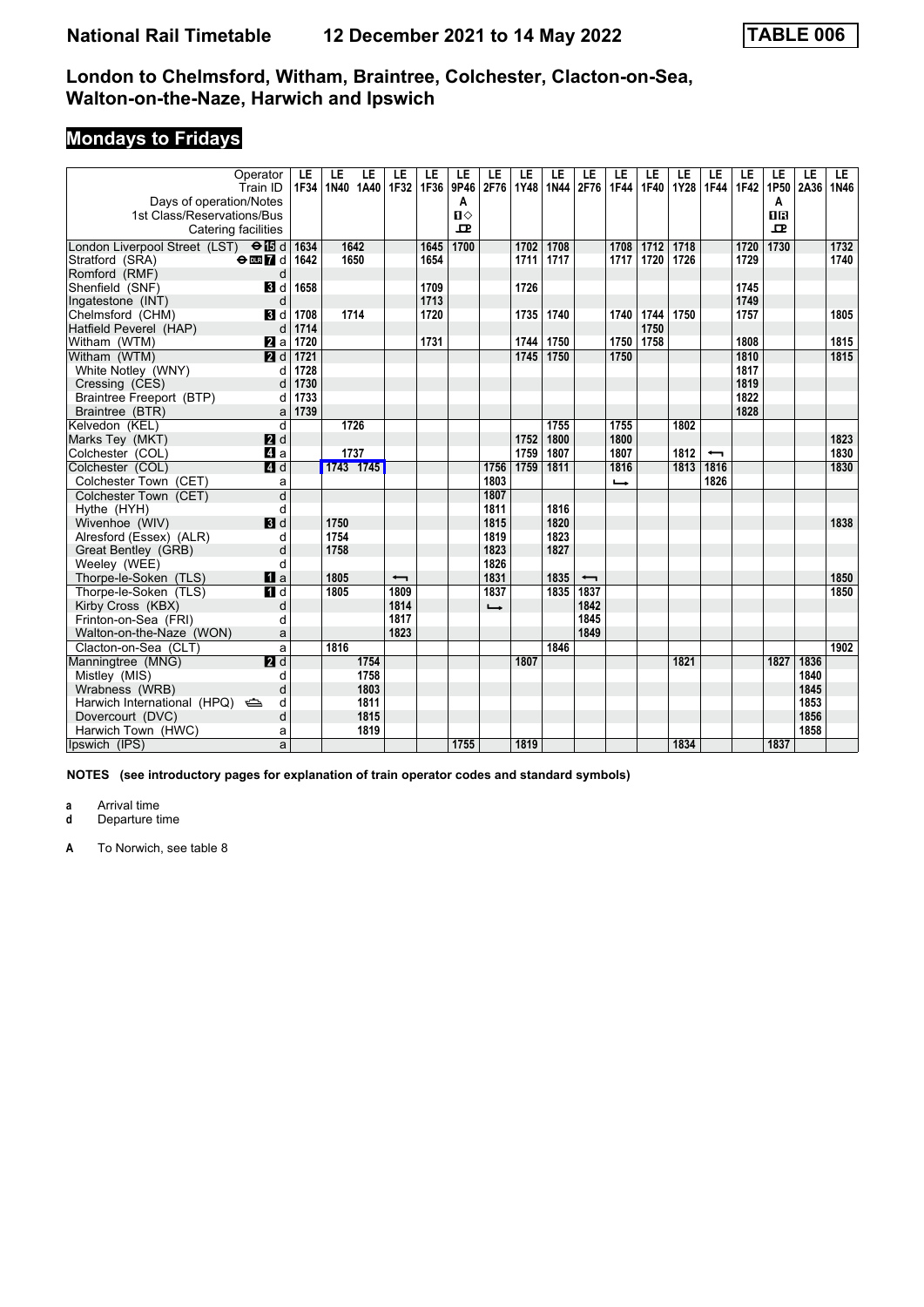# **Mondays to Fridays**

| Operator                                    | Train ID                         | LE      | LE<br>2N76 1A38 | LE<br><b>2N78</b> | LE<br>1P <sub>52</sub> | LE<br>2A38 | LE<br>1F46 | LE<br>1N48 | LE<br>1Y32 | LE<br><b>1F48</b> | LE<br>1P54 | LE<br>2F84    | LE   | LE<br>1N50 2N80 2F84 | LE                       | LE<br>1F48 2F86          | LE   | LE<br>1P56 | LE.<br>2A40 |
|---------------------------------------------|----------------------------------|---------|-----------------|-------------------|------------------------|------------|------------|------------|------------|-------------------|------------|---------------|------|----------------------|--------------------------|--------------------------|------|------------|-------------|
| Days of operation/Notes                     |                                  |         |                 | F                 | A                      |            |            |            |            |                   | A          |               |      |                      |                          |                          |      | A          |             |
| 1st Class/Reservations/Bus                  |                                  |         |                 |                   | ПR                     |            |            |            |            |                   | ♦          |               |      |                      |                          |                          |      | <b>OR</b>  |             |
| Catering facilities                         |                                  |         |                 |                   | $\mathbf{p}$           |            |            |            |            |                   |            |               |      |                      |                          |                          |      | ᅭ          |             |
| London Liverpool Street (LST) $\Theta$ is d |                                  |         | 1738            |                   | 1750                   |            | 1740       | 1752       | 1758       | 1800              | 1810       |               | 1812 |                      |                          |                          |      | 1830       |             |
| Stratford (SRA)                             | $\Theta$ or $\boldsymbol{\Pi}$ d |         | 1746            |                   |                        |            | 1749       | 1800       | 1806       | 1809              |            |               | 1820 |                      |                          |                          |      |            |             |
| Romford (RMF)                               | d                                |         |                 |                   |                        |            |            |            |            |                   |            |               |      |                      |                          |                          |      |            |             |
| Shenfield (SNF)                             | <b>3</b> d                       |         |                 |                   |                        |            | 1805       |            |            | 1825              |            |               |      |                      |                          |                          |      |            |             |
| Ingatestone (INT)                           | d                                |         |                 |                   |                        |            | 1809       |            |            | 1829              |            |               |      |                      |                          |                          |      |            |             |
| Chelmsford (CHM)                            | $\mathbf{B}$ d                   |         | 1810            |                   |                        |            | 1817       | 1825       |            | 1837              |            |               | 1846 |                      |                          |                          |      |            |             |
| Hatfield Peverel (HAP)                      | d                                |         | 1816            |                   |                        |            |            |            | 1835       |                   |            |               | 1852 |                      |                          |                          |      |            |             |
| Witham (WTM)                                | <b>Z</b> a                       |         |                 |                   |                        |            | 1828       | 1835       | 1841       | 1854              |            |               | 1858 |                      |                          | $\overline{\phantom{0}}$ |      |            |             |
| Witham (WTM)                                | $\overline{\mathbf{Z}}$ d        |         |                 |                   |                        |            | 1831       | 1836       | 1841       | 1901              |            |               | 1858 |                      |                          | 1901                     |      |            |             |
| White Notley (WNY)                          | d                                |         |                 |                   |                        |            |            |            |            | $\rightarrow$     |            |               |      |                      |                          | 1908                     |      |            |             |
| Cressing (CES)                              | d                                |         |                 |                   |                        |            |            |            |            |                   |            |               |      |                      |                          | 1910                     |      |            |             |
| Braintree Freeport (BTP)                    | d                                |         |                 |                   |                        |            |            |            |            |                   |            |               |      |                      |                          | 1913                     |      |            |             |
| Braintree (BTR)                             | a                                |         |                 |                   |                        |            |            |            |            |                   |            |               |      |                      |                          | 1919                     |      |            |             |
| Kelvedon (KEL)                              | $\overline{d}$                   |         | 1823            |                   |                        |            | 1837       |            | 1846       |                   |            |               |      |                      |                          |                          |      |            |             |
| Marks Tey (MKT)                             | 2d                               |         |                 |                   |                        |            |            | 1846       |            |                   |            |               | 1906 |                      |                          |                          |      |            |             |
| Colchester (COL)                            | ZI a                             |         | 1834            |                   | 1841                   |            | 1848       | 1853       | 1856       |                   | 1900       |               | 1913 |                      |                          |                          |      | 1920       |             |
| Colchester (COL)                            | 4d                               |         | 1835            | 1839              | 1843                   |            | 1849       | 1854       | 1857       |                   | 1901       | 1909          | 1913 |                      |                          |                          | 1917 | 1920       |             |
| Colchester Town (CET)                       | a                                |         |                 |                   |                        |            | 1859       |            |            |                   |            | 1916          |      |                      | $\overline{\phantom{0}}$ |                          | 1925 |            |             |
| Colchester Town (CET)                       | $\overline{\mathsf{d}}$          |         |                 |                   |                        |            |            |            |            |                   |            | 1920          |      |                      | 1920                     |                          |      |            |             |
| Hythe (HYH)                                 | d                                |         |                 | 1843              |                        |            |            | 1858       |            |                   |            | $\rightarrow$ | 1918 |                      | 1924                     |                          |      |            |             |
| Wivenhoe (WIV)                              | $\blacksquare$                   |         |                 | 1847              |                        |            |            | 1902       |            |                   |            |               | 1922 |                      | 1928                     |                          |      |            |             |
| Alresford (Essex) (ALR)                     | d                                |         |                 | 1851              |                        |            |            |            |            |                   |            |               |      |                      | 1932                     |                          |      |            |             |
| Great Bentley (GRB)                         | d                                |         |                 | 1855              |                        |            |            |            |            |                   |            |               |      |                      | 1936                     |                          |      |            |             |
| Weeley (WEE)                                | d                                |         |                 | 1858              |                        |            |            |            |            |                   |            |               |      |                      | 1939                     |                          |      |            |             |
| Thorpe-le-Soken (TLS)                       | $\blacksquare$ a                 |         |                 | 1903              |                        |            |            | 1913       |            |                   |            |               | 1933 |                      | 1944                     |                          |      |            |             |
| Thorpe-le-Soken (TLS)                       | $\blacksquare$                   | 1855    |                 | 1903              |                        |            |            | 1913       |            |                   |            |               | 1933 | 1937                 | 1944                     |                          |      |            |             |
| Kirby Cross (KBX)                           |                                  | d 1903c |                 |                   |                        |            |            |            |            |                   |            |               |      | 1942                 |                          |                          |      |            |             |
| Frinton-on-Sea (FRI)                        | d                                | 1906    |                 |                   |                        |            |            |            |            |                   |            |               |      | 1945                 |                          |                          |      |            |             |
| Walton-on-the-Naze (WON)                    | a                                | 1910    |                 |                   |                        |            |            |            |            |                   |            |               |      | 1949                 |                          |                          |      |            |             |
| Clacton-on-Sea (CLT)                        | a                                |         |                 | 1912              |                        |            |            | 1924       |            |                   |            |               | 1944 |                      | 1953                     |                          |      |            |             |
| Manningtree (MNG)                           | 2d                               |         | 1843            |                   | 1851                   | 1901       |            |            | 1905       |                   | 1910       |               |      |                      |                          |                          |      | 1928       | 1934        |
| Mistley (MIS)                               | d                                |         |                 |                   |                        | 1905       |            |            |            |                   |            |               |      |                      |                          |                          |      |            | 1938        |
| Wrabness (WRB)                              | d                                |         |                 |                   |                        | 1910       |            |            |            |                   |            |               |      |                      |                          |                          |      |            | 1943        |
| Harwich International (HPQ)                 | d                                |         | 1901a           |                   |                        | 1918       |            |            |            |                   |            |               |      |                      |                          |                          |      |            | 1951        |
| Dovercourt (DVC)                            | d                                |         |                 |                   |                        | 1921       |            |            |            |                   |            |               |      |                      |                          |                          |      |            | 1954        |
| Harwich Town (HWC)                          | a                                |         |                 |                   |                        | 1923       |            |            |            |                   |            |               |      |                      |                          |                          |      |            | 1956        |
| Ipswich (IPS)                               | a                                |         |                 |                   | 1901                   |            |            |            | 1919       |                   | 1920       |               |      |                      |                          |                          |      | 1938       |             |

**NOTES (see introductory pages for explanation of train operator codes and standard symbols)**

- **a** Arrival time<br>**d** Departure t
- **d** Departure time
- **c** Arrives 3 minutes earlier

**A** To Norwich, see table 8<br>**F** From Manningtree **F** From Manningtree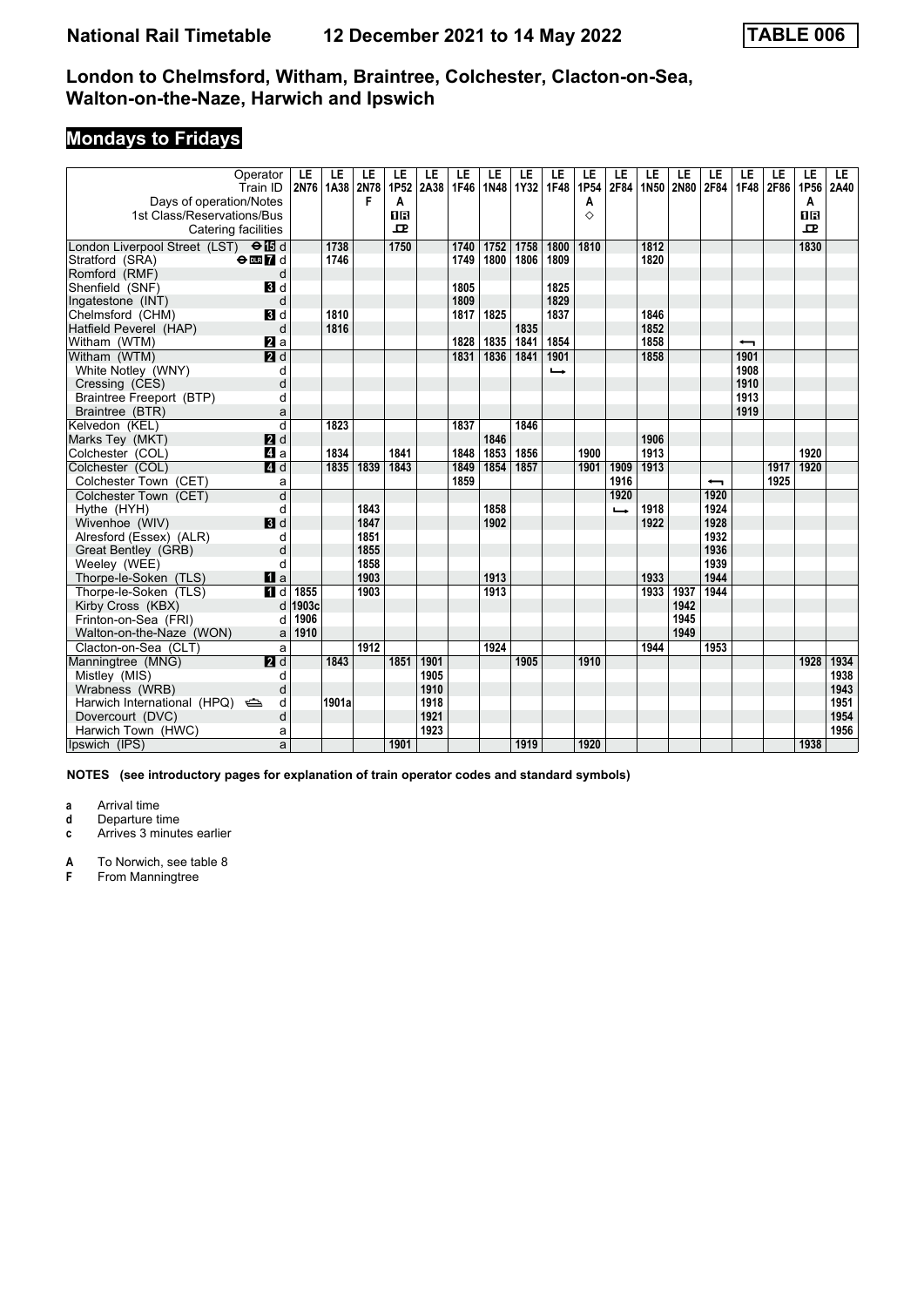# **Mondays to Fridays**

|                                             | Operator<br>Train ID         | LE                       | LE<br>1N88 1F52 | LE<br>1Y36 | LE<br><b>1F52</b>        | LE<br><b>1N54</b> | LE<br><b>1N88</b>        | LE<br>9P92 | LE<br>1P58 | LE<br>2A42   | LE<br>2F90    | LE<br>1A94 | LE<br>1F50 | LE<br>1Y38 | LE   | LE<br>1N56 2F90          | LE<br>1P60   | LE<br> 2F92 | LE.<br>1A86 |
|---------------------------------------------|------------------------------|--------------------------|-----------------|------------|--------------------------|-------------------|--------------------------|------------|------------|--------------|---------------|------------|------------|------------|------|--------------------------|--------------|-------------|-------------|
| Days of operation/Notes                     |                              |                          |                 |            |                          |                   |                          | Α          | A          |              |               |            |            |            |      |                          | A            |             |             |
| 1st Class/Reservations/Bus                  |                              |                          |                 |            |                          |                   |                          | 08         | ♦          |              |               |            |            |            |      |                          | $\mathbf{u}$ |             |             |
| Catering facilities                         |                              |                          |                 |            |                          |                   |                          | 모          |            |              |               |            |            |            |      |                          | 묘            |             |             |
| London Liverpool Street (LST) $\Theta$ is d |                              | 1819                     |                 | 1832       |                          | 1835              |                          | 1900       | 1902       |              |               | 1848       | 1904       | 1910       | 1918 |                          | 1930         |             | 1932        |
| Stratford (SRA)                             | $\Theta$ DE $\overline{7}$ d | 1827                     |                 | 1840       |                          | 1843              |                          |            |            |              |               | 1856       | 1911       | 1917       | 1925 |                          |              |             | 1939        |
| Romford (RMF)                               | d                            |                          |                 |            |                          |                   |                          |            |            |              |               |            |            |            |      |                          |              |             |             |
| Shenfield (SNF)                             | <b>B</b> Id                  |                          | 1843            |            |                          | 1859              |                          |            |            |              |               |            | 1927       |            | 1941 |                          |              |             |             |
| Ingatestone (INT)                           | d                            | 1848                     |                 |            |                          | 1904              |                          |            |            |              |               |            |            |            | 1945 |                          |              |             |             |
| Chelmsford (CHM)                            | $\blacksquare$               | 1855                     |                 | 1903       |                          | 1911              |                          |            |            |              |               | 1919       | 1937       | 1941       | 1952 |                          |              |             | 2002        |
| Hatfield Peverel (HAP)                      | d                            |                          |                 |            |                          | 1917              |                          |            |            |              |               |            |            | 1947       |      |                          |              |             |             |
| Witham (WTM)                                | <b>Z</b> a                   | 1905                     |                 | 1913       |                          | 1923              |                          |            |            |              |               | 1930       | 1947       | 1953       | 2002 |                          |              |             | 2012        |
| Witham (WTM)                                | $\overline{\mathbf{Z}}$ d    | 1909                     |                 | 1914       |                          | 1923              |                          |            |            |              |               | 1937       | 1949       | 1953       | 2003 |                          |              |             | 2013        |
| White Notley (WNY)                          | d                            |                          |                 |            |                          |                   |                          |            |            |              |               |            | 1956       |            |      |                          |              |             |             |
| Cressing (CES)                              | d                            |                          |                 |            |                          |                   |                          |            |            |              |               |            | 1958       |            |      |                          |              |             |             |
| Braintree Freeport (BTP)                    | d                            |                          |                 |            |                          |                   |                          |            |            |              |               |            | 2001       |            |      |                          |              |             |             |
| Braintree (BTR)                             | a                            |                          |                 |            |                          |                   |                          |            |            |              |               |            | 2005       |            |      |                          |              |             |             |
| Kelvedon (KEL)                              | $\overline{d}$               |                          |                 | 1918       |                          |                   |                          |            |            |              |               | 1943       |            | 1958       |      |                          |              |             |             |
| Marks Tey (MKT)                             | <b>2</b> d                   | 1918                     |                 |            |                          | 1931              |                          |            |            |              |               | 1949       |            | 2003       |      |                          |              |             |             |
| Colchester (COL)                            | $\blacksquare$ a             | 1926                     |                 | 1930       | $\overline{\phantom{0}}$ | 1938              |                          |            | 1948       |              |               | 1956       |            | 2010       | 2015 |                          | 2019         |             | 2025        |
| Colchester (COL)                            | $A$ d                        | 1929 1934                |                 | 1930       | 1934                     | 1939              |                          |            | 1950       |              | 1956          | 1957       |            | 2011       | 2016 |                          | 2020         | 2020        | 2025        |
| Colchester Town (CET)                       | a                            |                          | $\rightarrow$   |            | 1945                     |                   |                          |            |            |              | 2003          |            |            |            |      |                          |              | 2027        |             |
| Colchester Town (CET)                       | $\overline{\mathsf{d}}$      |                          |                 |            |                          |                   |                          |            |            |              | 2007          |            |            |            |      |                          |              |             |             |
| Hythe (HYH)                                 | d                            | 1934                     |                 |            |                          | 1943              |                          |            |            |              | 2011          |            |            |            |      |                          |              |             |             |
| Wivenhoe (WIV)                              | $\blacksquare$               | 1938                     |                 |            |                          | 1947              |                          |            |            |              | 2015          |            |            |            | 2023 |                          |              |             |             |
| Alresford (Essex) (ALR)                     | d                            | 1942                     |                 |            |                          |                   |                          |            |            |              | 2019          |            |            |            |      |                          |              |             |             |
| Great Bentley (GRB)                         | d                            | 1946                     |                 |            |                          |                   |                          |            |            |              | 2023          |            |            |            |      |                          |              |             |             |
| Weeley (WEE)                                | d                            | 1949                     |                 |            |                          |                   |                          |            |            |              | 2026          |            |            |            |      |                          |              |             |             |
| Thorpe-le-Soken (TLS)                       | $\mathbf{u}$ a               | 1954                     |                 |            |                          | 1958              | $\overline{\phantom{0}}$ |            |            |              | 2031          |            |            |            | 2035 | $\overline{\phantom{0}}$ |              |             |             |
| Thorpe-le-Soken (TLS)                       | $\blacksquare$               | 2000                     |                 |            |                          | 1958              | 2000                     |            |            |              | 2037          |            |            |            | 2035 | 2037                     |              |             |             |
| Kirby Cross (KBX)                           | d                            | $\overline{\phantom{a}}$ |                 |            |                          |                   | 2005                     |            |            |              | $\rightarrow$ |            |            |            |      | 2042                     |              |             |             |
| Frinton-on-Sea (FRI)                        | d                            |                          |                 |            |                          |                   | 2008                     |            |            |              |               |            |            |            |      | 2045                     |              |             |             |
| Walton-on-the-Naze (WON)                    | a                            |                          |                 |            |                          |                   | 2014                     |            |            |              |               |            |            |            |      | 2049                     |              |             |             |
| Clacton-on-Sea (CLT)                        | a                            |                          |                 |            |                          | 2011              |                          |            |            |              |               |            |            |            | 2045 |                          |              |             |             |
| Manningtree (MNG)                           | $\blacksquare$               |                          |                 | 1938       |                          |                   |                          |            | 1957       | 2000         |               | 2005       |            | 2019       |      |                          | 2029         |             | 2034        |
| Mistley (MIS)                               | d                            |                          |                 |            |                          |                   |                          |            |            | 2004         |               |            |            |            |      |                          |              |             |             |
| Wrabness (WRB)                              | d                            |                          |                 |            |                          |                   |                          |            |            | 2009         |               |            |            |            |      |                          |              |             |             |
| Harwich International (HPQ)                 | d<br>d                       |                          |                 |            |                          |                   |                          |            |            | 2017<br>2020 |               | 2023a      |            |            |      |                          |              |             | 2053a       |
| Dovercourt (DVC)<br>Harwich Town (HWC)      |                              |                          |                 |            |                          |                   |                          |            |            | 2022         |               |            |            |            |      |                          |              |             |             |
| Ipswich (IPS)                               | a<br>a                       |                          |                 | 1951       |                          |                   |                          | 1955       | 2008       |              |               |            |            | 2030       |      |                          | 2040         |             |             |
|                                             |                              |                          |                 |            |                          |                   |                          |            |            |              |               |            |            |            |      |                          |              |             |             |

**NOTES (see introductory pages for explanation of train operator codes and standard symbols)**

**a** Arrival time<br>**d** Departure t

**d** Departure time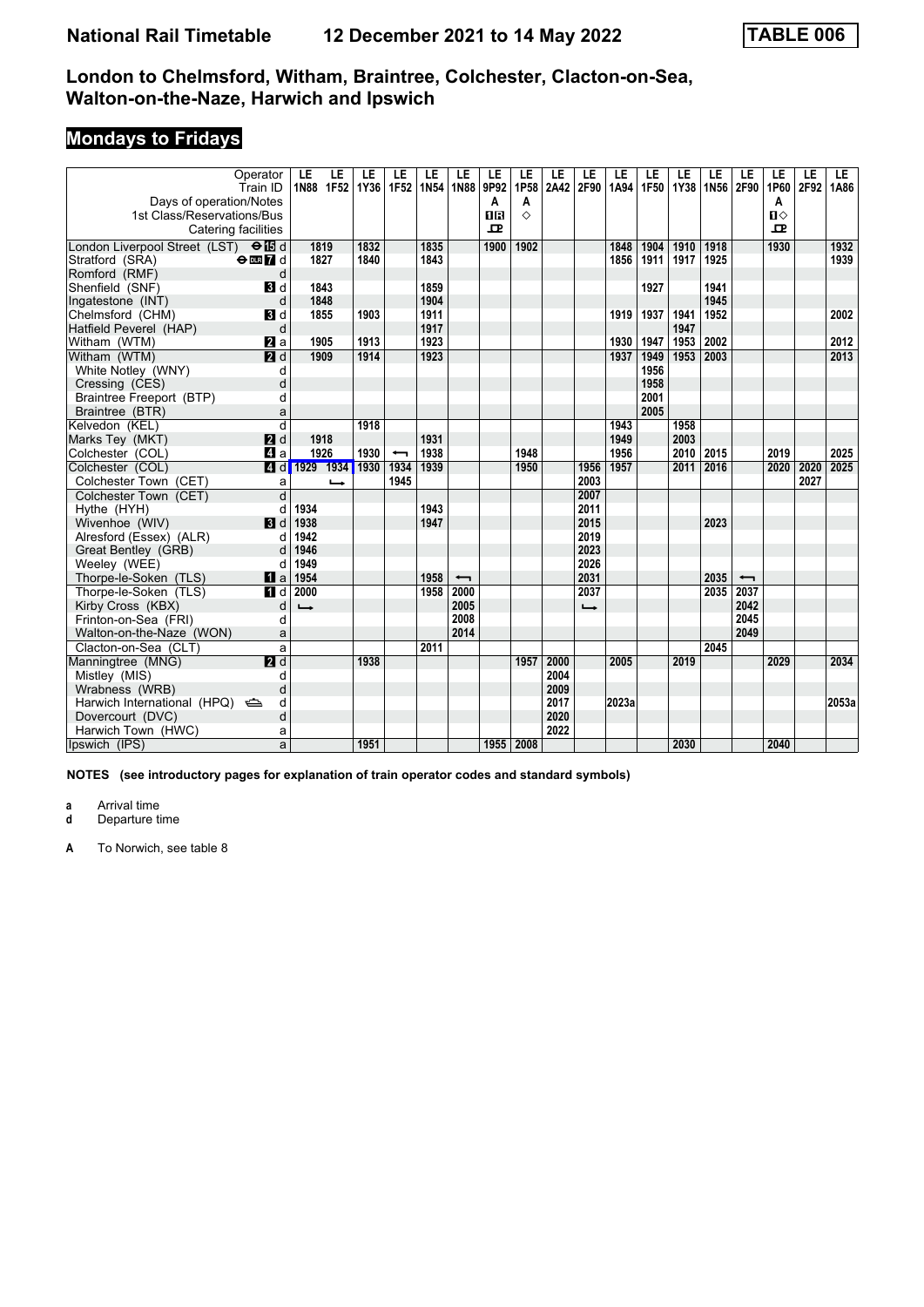# **Mondays to Fridays**

|                                                    | Operator<br>Train ID   | LE<br>2A44 | LE<br><b>1F54</b> | LE<br>1F56 | LE<br>1P62 | LE<br>2A46 | LE<br>2N92 | LE<br>2F96    | LE<br>1Y40 | LE<br><b>1N58</b> | LE<br>2F96               | LE<br>2F98 | LE<br>1P64   | LE<br><b>1F02</b> | LE<br>1F58 | LE           | LE<br>1P66 2A50 2D98 | LE   | LE.<br><b>2F04</b> |
|----------------------------------------------------|------------------------|------------|-------------------|------------|------------|------------|------------|---------------|------------|-------------------|--------------------------|------------|--------------|-------------------|------------|--------------|----------------------|------|--------------------|
| Days of operation/Notes                            |                        |            |                   |            | A          |            | E          |               |            |                   |                          |            | Α            |                   |            | A            |                      | D    |                    |
| 1st Class/Reservations/Bus                         |                        |            |                   |            | ♦          |            |            |               |            |                   |                          |            | ♦            |                   |            | $\mathbf{u}$ |                      |      |                    |
| Catering facilities                                |                        |            |                   |            | ᠼ          |            |            |               |            |                   |                          |            | $\mathbf{P}$ |                   |            |              |                      |      |                    |
| London Liverpool Street (LST) $\Theta$ <b>is</b> d |                        |            | 1937              | 1948       | 2000       |            |            |               | 2002       | 2018              |                          |            | 2030         | 2038              | 2048       | 2100         |                      |      |                    |
| Stratford (SRA)                                    | $\Theta$ or $\bf{Z}$ d |            | 1944              | 1955       |            |            |            |               | 2009       | 2025              |                          |            | 2038ul       | 2045              | 2055       |              |                      |      |                    |
| Romford (RMF)                                      | d                      |            |                   |            |            |            |            |               |            |                   |                          |            |              |                   |            |              |                      |      |                    |
| Shenfield (SNF)                                    | <b>8</b> d             |            | 2001              | 2011       |            |            |            |               | 2025       | 2041              |                          |            |              | 2103              | 2111       |              |                      |      |                    |
| Ingatestone (INT)                                  | d                      |            |                   | 2015       |            |            |            |               |            | 2045              |                          |            |              |                   | 2115       |              |                      |      |                    |
| Chelmsford (CHM)                                   | $\blacksquare$         |            | 2010              | 2022       |            |            |            |               | 2035       | 2052              |                          |            | 2100         | 2112              | 2122       |              |                      |      |                    |
| Hatfield Peverel (HAP)                             | d                      |            | 2016              |            |            |            |            |               | 2041       |                   |                          |            |              |                   |            |              |                      |      |                    |
| Witham (WTM)                                       | $\mathbf{z}$ a         |            | 2022              | 2036       |            |            |            |               | 2047       | 2102              |                          |            |              | 2122              | 2133       |              |                      |      |                    |
| Witham (WTM)                                       | $P$ d                  |            | 2023              | 2037       |            |            |            |               | 2047       | 2103              |                          |            |              | 2123              | 2134       |              |                      |      |                    |
| White Notley (WNY)                                 | d                      |            |                   | 2044       |            |            |            |               |            |                   |                          |            |              |                   | 2141       |              |                      |      |                    |
| Cressing (CES)                                     | d                      |            |                   | 2046       |            |            |            |               |            |                   |                          |            |              |                   | 2143       |              |                      |      |                    |
| Braintree Freeport (BTP)                           | d                      |            |                   | 2049       |            |            |            |               |            |                   |                          |            |              |                   | 2146       |              |                      |      |                    |
| Braintree (BTR)                                    | a                      |            |                   | 2053       |            |            |            |               |            |                   |                          |            |              |                   | 2150       |              |                      |      |                    |
| Kelvedon (KEL)                                     | $\overline{d}$         |            | 2027              |            |            |            |            |               | 2052       |                   |                          |            |              | 2127              |            |              |                      |      |                    |
| Marks Tey (MKT)                                    | <b>2</b> d             |            | 2033              |            |            |            |            |               | 2057       |                   |                          |            |              | 2133              |            |              |                      |      |                    |
| Colchester (COL)                                   | ZI a                   |            | 2040              |            | 2049       |            |            |               | 2104       | 2115              |                          |            | 2120         | 2140              |            | 2146         |                      |      |                    |
| Colchester (COL)                                   | $\blacksquare$         |            | 2041              |            | 2050       |            |            | 2056          | 2105       | 2116              |                          | 2120       | 2121         | 2141              |            | 2147         |                      |      | 2156               |
| Colchester Town (CET)                              | a                      |            | 2049              |            |            |            |            | 2103          |            |                   |                          | 2127       |              | 2149              |            |              |                      |      | 2203               |
| Colchester Town (CET)                              | d                      |            |                   |            |            |            |            | 2107          |            |                   |                          |            |              |                   |            |              |                      |      | 2207               |
| Hythe (HYH)                                        | d                      |            |                   |            |            |            |            | 2111          |            |                   |                          |            |              |                   |            |              |                      |      | 2211               |
| Wivenhoe (WIV)                                     | $\blacksquare$         |            |                   |            |            |            |            | 2115          |            | 2123              |                          |            |              |                   |            |              |                      |      | 2215               |
| Alresford (Essex) (ALR)                            | d                      |            |                   |            |            |            |            | 2119          |            |                   |                          |            |              |                   |            |              |                      |      | 2219               |
| Great Bentley (GRB)                                | d                      |            |                   |            |            |            |            | 2123          |            |                   |                          |            |              |                   |            |              |                      |      | 2223               |
| Weeley (WEE)                                       | d                      |            |                   |            |            |            |            | 2126          |            |                   |                          |            |              |                   |            |              |                      |      | 2226               |
| Thorpe-le-Soken (TLS)                              | $\mathbf{u}$ a         |            |                   |            |            |            |            | 2131          |            | 2135              | $\overline{\phantom{0}}$ |            |              |                   |            |              |                      |      | 2231               |
| Thorpe-le-Soken (TLS)                              | $\P$ d                 |            |                   |            |            |            | 2054       | 2137          |            | 2135              | 2137                     |            |              |                   |            |              |                      |      | 2237               |
| Kirby Cross (KBX)                                  | d                      |            |                   |            |            |            |            | $\rightarrow$ |            |                   | 2142                     |            |              |                   |            |              |                      |      | $\rightarrow$      |
| Frinton-on-Sea (FRI)                               | d                      |            |                   |            |            |            |            |               |            |                   | 2145                     |            |              |                   |            |              |                      |      |                    |
| Walton-on-the-Naze (WON)                           | a                      |            |                   |            |            |            |            |               |            |                   | 2149                     |            |              |                   |            |              |                      |      |                    |
| Clacton-on-Sea (CLT)                               | a                      |            |                   |            |            |            | 2103       |               |            | 2144              |                          |            |              |                   |            |              |                      |      |                    |
| Manningtree (MNG)                                  | 2d                     | 2038       |                   |            | 2058       | 2101       |            |               | 2113       |                   |                          |            | 2129         |                   |            | 2155 2200    |                      |      |                    |
| Mistley (MIS)                                      | d                      | 2042       |                   |            |            | 2105       |            |               |            |                   |                          |            |              |                   |            |              | 2204                 |      |                    |
| Wrabness (WRB)                                     | d                      | 2047       |                   |            |            | 2110       |            |               |            |                   |                          |            |              |                   |            |              | 2209                 |      |                    |
| Harwich International (HPQ) <                      | d                      | 2055       |                   |            |            | 2118       |            |               |            |                   |                          |            |              |                   |            |              | 2217                 | 2147 |                    |
| Dovercourt (DVC)                                   | d                      | 2058       |                   |            |            | 2121       |            |               |            |                   |                          |            |              |                   |            |              | 2220                 |      |                    |
| Harwich Town (HWC)                                 | a                      | 2100       |                   |            |            | 2123       |            |               |            |                   |                          |            |              |                   |            |              | 2222                 |      |                    |
| Ipswich (IPS)                                      | a                      |            |                   |            | 2108       |            |            |               | 2125       |                   |                          |            | 2139         |                   |            | 2205         |                      | 2213 |                    |

**NOTES (see introductory pages for explanation of train operator codes and standard symbols)**

**a** Arrival time<br>**d** Departure t

**d** Departure time

**u** Stops to pick up only

**A** To Norwich, see table 8<br>**D** To Lowestoft, see table

**D** To Lowestoft, see table 11<br>**E** From Walton-on-the-Naze

**From Walton-on-the-Naze**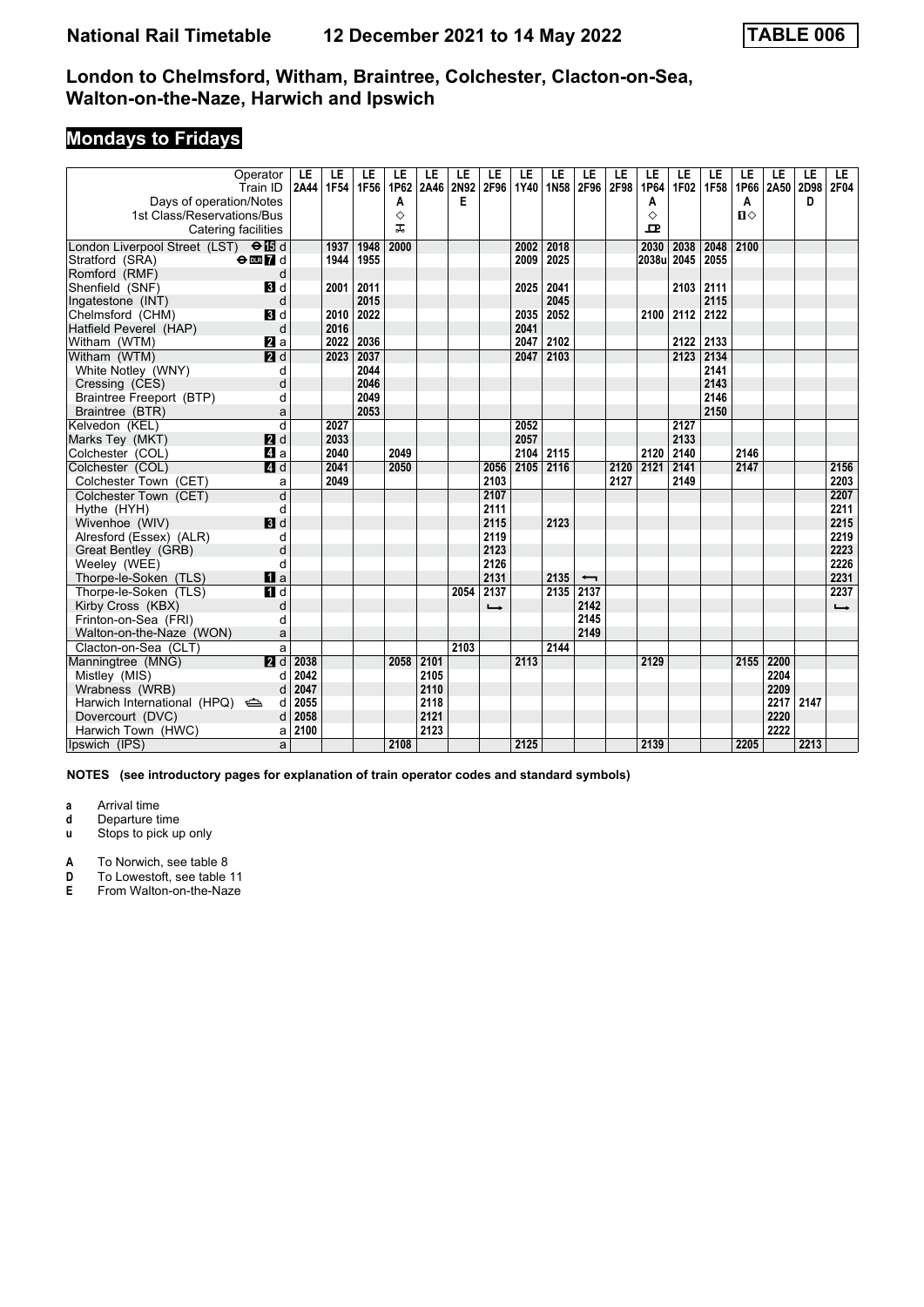# **Mondays to Fridays**

| Operator<br>Train ID                                                                                                                                                                                                                                                                                                                                                                                                                                                                                         | LE<br>1A98                      | LE<br><b>1N60</b> | LE<br>2F04               | LE<br>1P68   | LE<br>2F30 | LE<br>2N96 | LE<br>1F60 | LE<br>1Y44 | LE<br>2A52 | LE<br>2F08    | LE<br>1F62 | LE<br>1N62 | LE<br>2F08               | LE<br>1P70   | LE<br>2A54 | LE<br>1F64 | LE<br>2F12 | LE.<br>1Y46 |
|--------------------------------------------------------------------------------------------------------------------------------------------------------------------------------------------------------------------------------------------------------------------------------------------------------------------------------------------------------------------------------------------------------------------------------------------------------------------------------------------------------------|---------------------------------|-------------------|--------------------------|--------------|------------|------------|------------|------------|------------|---------------|------------|------------|--------------------------|--------------|------------|------------|------------|-------------|
| Days of operation/Notes                                                                                                                                                                                                                                                                                                                                                                                                                                                                                      |                                 |                   |                          | A            |            | Е          |            |            |            |               |            |            |                          | A            |            |            |            |             |
| 1st Class/Reservations/Bus                                                                                                                                                                                                                                                                                                                                                                                                                                                                                   |                                 |                   |                          | $\mathbf{u}$ |            |            |            |            |            |               |            |            |                          | $\mathbf{u}$ |            |            |            |             |
| Catering facilities                                                                                                                                                                                                                                                                                                                                                                                                                                                                                          |                                 |                   |                          | $\mathbf{P}$ |            |            |            |            |            |               |            |            |                          | ᇁ            |            |            |            |             |
| London Liverpool Street (LST) $\Theta$ <b>is</b> d 2102                                                                                                                                                                                                                                                                                                                                                                                                                                                      |                                 | 2118              |                          | 2130         | 2138       |            | 2148       | 2200       |            |               | 2202       | 2218       |                          | 2230         |            | 2238       |            | 2302        |
| Stratford (SRA)<br>$\Theta$ $\blacksquare$ $\blacksquare$ $\blacksquare$ $\blacksquare$ $\blacksquare$ $\blacksquare$ $\blacksquare$ $\blacksquare$ $\blacksquare$ $\blacksquare$ $\blacksquare$ $\blacksquare$ $\blacksquare$ $\blacksquare$ $\blacksquare$ $\blacksquare$ $\blacksquare$ $\blacksquare$ $\blacksquare$ $\blacksquare$ $\blacksquare$ $\blacksquare$ $\blacksquare$ $\blacksquare$ $\blacksquare$ $\blacksquare$ $\blacksquare$ $\blacksquare$ $\blacksquare$ $\blacksquare$ $\blacksquare$ |                                 | 2125              |                          | 2138u        | 2145       |            | 2155       |            |            |               | 2209       | 2225       |                          | 2238u        |            | 2245       |            | 2309        |
| Romford (RMF)                                                                                                                                                                                                                                                                                                                                                                                                                                                                                                | d                               |                   |                          |              | 2153       |            |            |            |            |               |            |            |                          |              |            |            |            |             |
| Shenfield (SNF)<br>BI d                                                                                                                                                                                                                                                                                                                                                                                                                                                                                      | 2125                            | 2141              |                          |              | 2203       |            | 2211       |            |            |               | 2225       | 2241       |                          |              |            | 2301       |            | 2325        |
| Ingatestone (INT)                                                                                                                                                                                                                                                                                                                                                                                                                                                                                            | d                               | 2145              |                          |              |            |            | 2215       |            |            |               |            | 2245       |                          |              |            | 2305       |            |             |
| Chelmsford (CHM)<br><b>B</b> Id                                                                                                                                                                                                                                                                                                                                                                                                                                                                              | 2134                            | 2152              |                          | 2200         | 2212       |            | 2222       | 2228       |            |               | 2234       | 2252       |                          | 2303         |            | 2312       |            | 2334        |
| Hatfield Peverel (HAP)                                                                                                                                                                                                                                                                                                                                                                                                                                                                                       | $d$ 2140                        |                   |                          |              |            |            |            |            |            |               | 2240       |            |                          |              |            |            |            | 2340        |
| Witham (WTM)                                                                                                                                                                                                                                                                                                                                                                                                                                                                                                 | <b>2</b> a 2146                 | 2202              |                          |              | 2222       |            | 2233       |            |            |               | 2246       | 2302       |                          |              |            | 2322       |            | 2346        |
| Witham (WTM)<br><b>2</b> d                                                                                                                                                                                                                                                                                                                                                                                                                                                                                   | 2147                            | 2203              |                          |              | 2223       |            | 2234       |            |            |               | 2247       | 2303       |                          |              |            | 2322       | 2324       | 2347        |
| White Notley (WNY)                                                                                                                                                                                                                                                                                                                                                                                                                                                                                           | d                               |                   |                          |              |            |            | 2241       |            |            |               |            |            |                          |              |            |            | 2331       |             |
| Cressing (CES)                                                                                                                                                                                                                                                                                                                                                                                                                                                                                               | d                               |                   |                          |              |            |            | 2243       |            |            |               |            |            |                          |              |            |            | 2333       |             |
| Braintree Freeport (BTP)                                                                                                                                                                                                                                                                                                                                                                                                                                                                                     | d                               |                   |                          |              |            |            | 2246       |            |            |               |            |            |                          |              |            |            | 2336       |             |
| Braintree (BTR)                                                                                                                                                                                                                                                                                                                                                                                                                                                                                              | a                               |                   |                          |              |            |            | 2250       |            |            |               |            |            |                          |              |            |            | 2340       |             |
| Kelvedon (KEL)                                                                                                                                                                                                                                                                                                                                                                                                                                                                                               | $\overline{\mathsf{d}}$<br>2151 |                   |                          |              | 2227       |            |            |            |            |               | 2251       |            |                          |              |            | 2327       |            | 2351        |
| Marks Tey (MKT)                                                                                                                                                                                                                                                                                                                                                                                                                                                                                              | $21$ d $2157$                   |                   |                          |              | 2233       |            |            |            |            |               | 2257       |            |                          |              |            | 2332       |            | 2357        |
| Colchester (COL)                                                                                                                                                                                                                                                                                                                                                                                                                                                                                             | $\blacksquare$ a 2204           | 2215              |                          | 2219         | 2240       |            |            | 2247       |            |               | 2305       | 2315       |                          | 2321         |            | 2346       |            | 0004        |
| Colchester (COL)<br>$\blacksquare$ d                                                                                                                                                                                                                                                                                                                                                                                                                                                                         | 2204                            | 2216              |                          | 2220         | 2241       |            |            | 2247       |            | 2256          |            | 2316       |                          | 2322         |            |            |            | 0004        |
| Colchester Town (CET)                                                                                                                                                                                                                                                                                                                                                                                                                                                                                        | a                               |                   |                          |              | 2249       |            |            |            |            | 2303          |            |            |                          |              |            |            |            |             |
| Colchester Town (CET)                                                                                                                                                                                                                                                                                                                                                                                                                                                                                        | $\overline{d}$                  |                   |                          |              |            |            |            |            |            | 2307          |            |            |                          |              |            |            |            |             |
| Hythe (HYH)                                                                                                                                                                                                                                                                                                                                                                                                                                                                                                  | d                               |                   |                          |              |            |            |            |            |            | 2311          |            |            |                          |              |            |            |            |             |
| $\blacksquare$<br>Wivenhoe (WIV)                                                                                                                                                                                                                                                                                                                                                                                                                                                                             |                                 | 2223              |                          |              |            |            |            |            |            | 2315          |            | 2323       |                          |              |            |            |            |             |
| Alresford (Essex) (ALR)                                                                                                                                                                                                                                                                                                                                                                                                                                                                                      | d                               |                   |                          |              |            |            |            |            |            | 2319          |            |            |                          |              |            |            |            |             |
| Great Bentley (GRB)                                                                                                                                                                                                                                                                                                                                                                                                                                                                                          | d                               |                   |                          |              |            |            |            |            |            | 2323          |            |            |                          |              |            |            |            |             |
| Weeley (WEE)                                                                                                                                                                                                                                                                                                                                                                                                                                                                                                 | d                               |                   |                          |              |            |            |            |            |            | 2326          |            |            |                          |              |            |            |            |             |
| Thorpe-le-Soken (TLS)<br>$\mathbf{u}$ a                                                                                                                                                                                                                                                                                                                                                                                                                                                                      |                                 | 2235              | $\overline{\phantom{0}}$ |              |            |            |            |            |            | 2331          |            | 2335       | $\overline{\phantom{0}}$ |              |            |            |            |             |
| Thorpe-le-Soken (TLS)<br>$\blacksquare$                                                                                                                                                                                                                                                                                                                                                                                                                                                                      |                                 | 2235              | 2237                     |              |            | 2316       |            |            |            | 2337          |            | 2335       | 2337                     |              |            |            |            |             |
| Kirby Cross (KBX)                                                                                                                                                                                                                                                                                                                                                                                                                                                                                            | d                               |                   | 2242                     |              |            |            |            |            |            | $\rightarrow$ |            |            | 2342                     |              |            |            |            |             |
| Frinton-on-Sea (FRI)                                                                                                                                                                                                                                                                                                                                                                                                                                                                                         | d                               |                   | 2245                     |              |            |            |            |            |            |               |            |            | 2345                     |              |            |            |            |             |
| Walton-on-the-Naze (WON)                                                                                                                                                                                                                                                                                                                                                                                                                                                                                     | a                               |                   | 2249                     |              |            |            |            |            |            |               |            |            | 2349                     |              |            |            |            |             |
| Clacton-on-Sea (CLT)                                                                                                                                                                                                                                                                                                                                                                                                                                                                                         | a                               | 2244              |                          |              |            | 2325       |            |            |            |               |            | 2344       |                          |              |            |            |            |             |
| 2d<br>Manningtree (MNG)                                                                                                                                                                                                                                                                                                                                                                                                                                                                                      | 2212                            |                   |                          | 2229         |            |            |            | 2255       | 2300       |               |            |            |                          | 2330         | 2335       |            |            | 0012        |
| Mistley (MIS)                                                                                                                                                                                                                                                                                                                                                                                                                                                                                                | d                               |                   |                          |              |            |            |            |            | 2304       |               |            |            |                          |              | 2339       |            |            |             |
| Wrabness (WRB)                                                                                                                                                                                                                                                                                                                                                                                                                                                                                               | d                               |                   |                          |              |            |            |            |            | 2309       |               |            |            |                          |              | 2344       |            |            |             |
| Harwich International (HPQ)                                                                                                                                                                                                                                                                                                                                                                                                                                                                                  | 2227a<br>d                      |                   |                          |              |            |            |            |            | 2317       |               |            |            |                          |              | 2352       |            |            |             |
| Dovercourt (DVC)                                                                                                                                                                                                                                                                                                                                                                                                                                                                                             | d                               |                   |                          |              |            |            |            |            | 2320       |               |            |            |                          |              | 2355       |            |            |             |
| Harwich Town (HWC)                                                                                                                                                                                                                                                                                                                                                                                                                                                                                           | a                               |                   |                          |              |            |            |            |            | 2322       |               |            |            |                          |              | 2357       |            |            |             |
| Ipswich (IPS)                                                                                                                                                                                                                                                                                                                                                                                                                                                                                                | a                               |                   |                          | 2239         |            |            |            | 2307       |            |               |            |            |                          | 2340         |            |            |            | 0030        |

**NOTES (see introductory pages for explanation of train operator codes and standard symbols)**

**a** Arrival time<br>**d** Departure t

**d** Departure time

**u** Stops to pick up only

**A** To Norwich, see table 8<br>**E** From Walton-on-the-Na: **From Walton-on-the-Naze**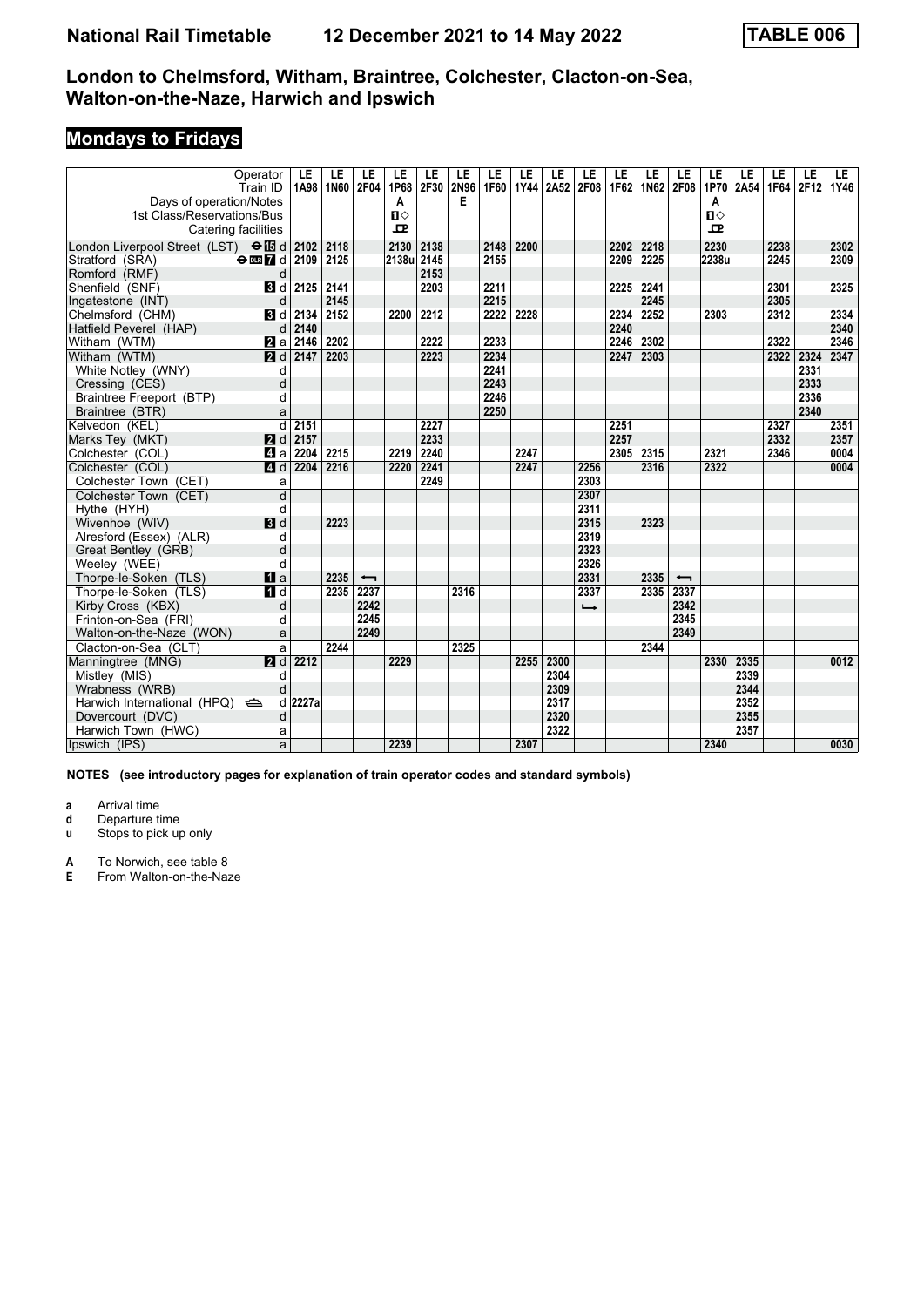# **Mondays to Fridays**

| Operator                                            |                | LE.                             | <b>LE</b> | LE           | LE   | LE   | LE   | LE.  |
|-----------------------------------------------------|----------------|---------------------------------|-----------|--------------|------|------|------|------|
| Train ID                                            |                | 1N66                            | 2F16      | 1P72         | 1N66 | 1F68 | 1F70 | 2F18 |
| Days of operation/Notes                             |                |                                 |           | A            |      |      |      |      |
| 1st Class/Reservations/Bus                          |                |                                 |           | $\mathbf{u}$ |      |      |      |      |
| Catering facilities                                 |                |                                 |           | ᅭ            |      |      |      |      |
| London Liverpool Street (LST)                       |                | $\Theta$ $\overline{15}$ d 2318 |           | 2330         |      | 2348 | 0018 | 0046 |
| Stratford (SRA)<br>$\Theta$ on $\boldsymbol{\Pi}$ d |                | 2325                            |           | 2338u        |      | 2355 | 0025 | 0053 |
| Romford (RMF)                                       | d              |                                 |           |              |      |      |      |      |
| Shenfield (SNF)<br><b>Bi</b> d                      |                | 2341                            |           |              |      | 0011 | 0047 | 0115 |
| Ingatestone (INT)                                   | d              | 2345                            |           |              |      | 0015 | 0052 | 0120 |
| Chelmsford (CHM)<br>BI d                            |                | 2352                            |           | 0001         |      | 0022 | 0059 | 0127 |
| Hatfield Peverel (HAP)                              | d              |                                 |           |              |      | 0028 | 0105 |      |
| Witham (WTM)<br><b>Z</b> la                         |                | 0002                            |           |              |      | 0034 | 0111 | 0137 |
| $\overline{M}$ d<br>Witham (WTM)                    |                | 0003                            | 0006      |              |      | 0035 | 0111 | 0137 |
| White Notley (WNY)                                  | d              |                                 | 0013      |              |      |      |      |      |
| Cressing (CES)                                      | d              |                                 | 0015      |              |      |      |      |      |
| Braintree Freeport (BTP)                            | d              |                                 | 0018      |              |      |      |      |      |
| Braintree (BTR)                                     | a              |                                 | 0022      |              |      |      |      |      |
| Kelvedon (KEL)                                      | d              |                                 |           |              |      | 0039 | 0116 |      |
| 2d<br>Marks Tey (MKT)                               |                |                                 |           |              |      | 0045 | 0121 |      |
| 41 a<br>Colchester (COL)                            |                | 0015                            |           | 0019         |      | 0059 | 0135 | 0156 |
| Colchester (COL)<br>ZI d                            |                | 0026                            |           | 0021         | 0026 |      |      |      |
| Colchester Town (CET)                               | a              | $\rightarrow$                   |           |              |      |      |      |      |
| Colchester Town (CET)                               | $\overline{d}$ |                                 |           |              |      |      |      |      |
| Hythe (HYH)                                         | d              |                                 |           |              |      |      |      |      |
| Wivenhoe (WIV)<br><b>B</b> d                        |                |                                 |           |              | 0034 |      |      |      |
| Alresford (Essex) (ALR)                             | d              |                                 |           |              | 0037 |      |      |      |
| Great Bentley (GRB)                                 | d              |                                 |           |              | 0041 |      |      |      |
| Weeley (WEE)                                        | d              |                                 |           |              |      |      |      |      |
| Thorpe-le-Soken (TLS)<br>$\blacksquare$ a           |                |                                 |           |              | 0048 |      |      |      |
| Thorpe-le-Soken (TLS)<br>$\P$ d                     |                |                                 |           |              | 0048 |      |      |      |
| Kirby Cross (KBX)                                   | d              |                                 |           |              |      |      |      |      |
| Frinton-on-Sea (FRI)                                | d              |                                 |           |              |      |      |      |      |
| Walton-on-the-Naze (WON)                            | a              |                                 |           |              |      |      |      |      |
| Clacton-on-Sea (CLT)                                | a              |                                 |           |              | 0059 |      |      |      |
| Manningtree (MNG)<br>2d                             |                |                                 |           | 0029         |      |      |      |      |
| Mistley (MIS)                                       | d              |                                 |           |              |      |      |      |      |
| Wrabness (WRB)                                      | d              |                                 |           |              |      |      |      |      |
| Harwich International (HPQ)                         | d              |                                 |           |              |      |      |      |      |
| Dovercourt (DVC)                                    | d              |                                 |           |              |      |      |      |      |
| Harwich Town (HWC)                                  | a              |                                 |           |              |      |      |      |      |
| Ipswich (IPS)                                       | a              |                                 |           | 0039         |      |      |      |      |

**NOTES (see introductory pages for explanation of train operator codes and standard symbols)**

**a** Arrival time<br>**d** Departure t

**d** Departure time

**u** Stops to pick up only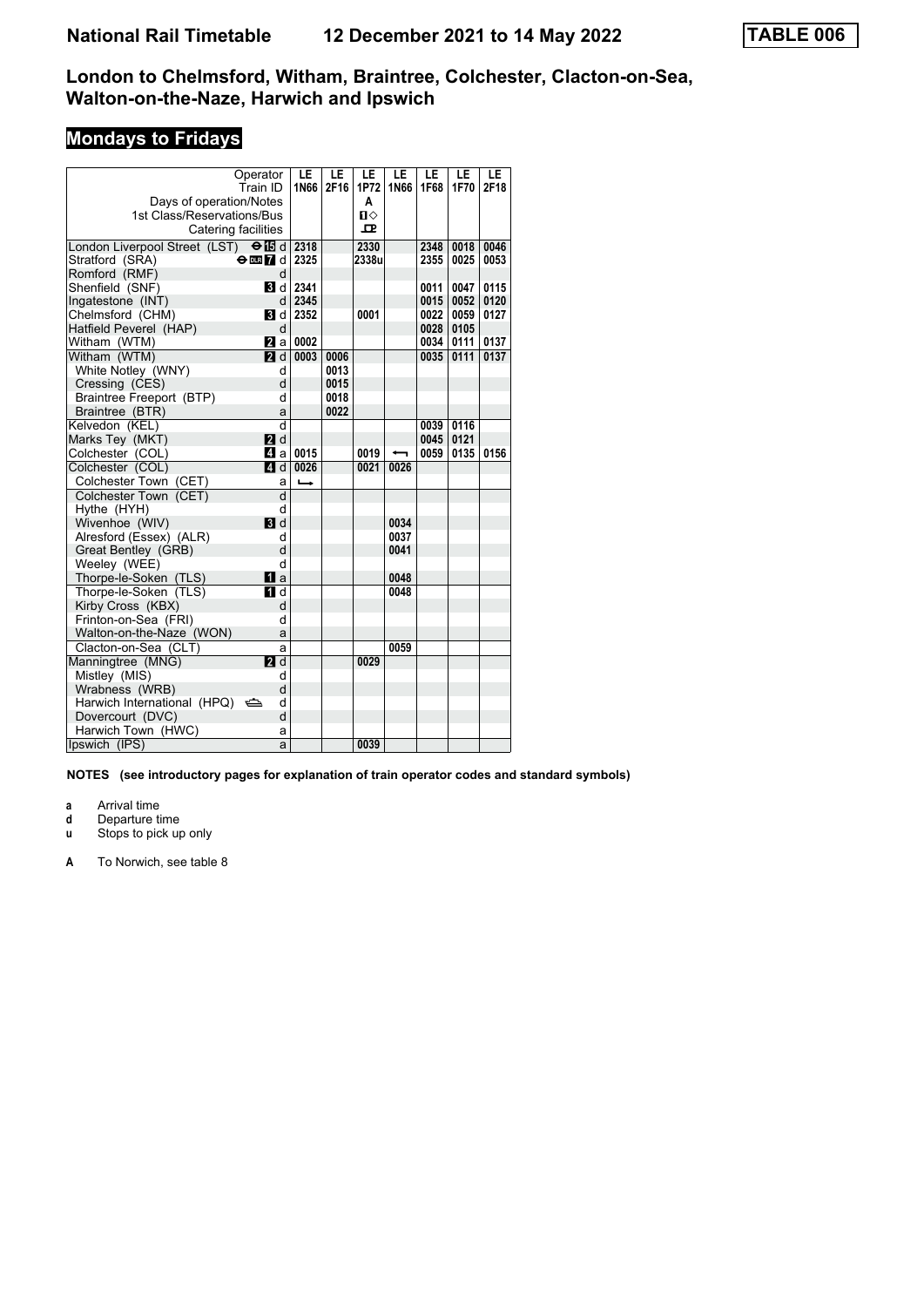# **Saturdays**

| Operator<br>Train ID                                  | LE<br>2F02 | LE<br>2E70 | LE<br>2A00 | LE<br><b>2Y04</b> | LE<br>2F06 | LE<br>2Y02 | LE   | LE<br>2F04 2A02 | LE<br>2N02 | LE<br>2F08    | LE<br>1Y04 | LE<br>1N02 | LE<br>2F08               | LE<br>1P04        | LE<br><b>2W06</b> | LE<br>2A06 | LE<br>1F06 | LE<br>2F10 |
|-------------------------------------------------------|------------|------------|------------|-------------------|------------|------------|------|-----------------|------------|---------------|------------|------------|--------------------------|-------------------|-------------------|------------|------------|------------|
| Days of operation/Notes<br>1st Class/Reservations/Bus |            | в          |            |                   |            |            |      |                 | G          |               |            |            |                          | A<br>$\mathbf{u}$ | C                 |            |            |            |
|                                                       |            |            |            |                   |            |            |      |                 |            |               |            |            |                          |                   |                   |            |            |            |
| London Liverpool Street (LST) <b>⊖ ID</b> d           |            |            |            |                   |            | 0534       |      |                 |            |               | 0602       | 0618       |                          | 0630              |                   | 0636       | 0647       |            |
| Stratford (SRA)<br>$\Theta$ DLR $\overline{7}$ d      |            |            |            |                   |            | 0541       |      |                 |            |               | 0609       | 0625       |                          | 0638u             |                   | 0643       | 0654       |            |
| Romford (RMF)<br>d                                    |            |            |            |                   |            | 0549       |      |                 |            |               |            |            |                          |                   |                   | 0651       |            |            |
| Shenfield (SNF)<br>3d                                 |            |            |            |                   |            | 0559       |      |                 |            |               | 0625       | 0641       |                          |                   |                   | 0701       | 0711       |            |
| Ingatestone (INT)<br>d                                |            |            |            |                   |            | 0603       |      |                 |            |               |            | 0646       |                          |                   |                   |            | 0715       |            |
| Chelmsford (CHM)<br>$\mathbf{3}$ d                    |            |            |            |                   |            | 0610       |      |                 |            |               | 0634       | 0653       |                          | 0701              |                   | 0710       | 0722       |            |
| Hatfield Peverel (HAP)<br>d                           |            |            |            |                   |            | 0616       |      |                 |            |               | 0640       |            |                          |                   |                   |            |            |            |
| Witham (WTM)<br>$\mathbf{z}$ a                        |            |            |            |                   |            | 0622       |      |                 |            |               | 0646       | 0703       |                          |                   |                   | 0720       | 0733       |            |
| 2d<br>Witham (WTM)                                    | 0534       |            |            |                   |            | 0623       | 0634 |                 |            |               | 0647       | 0703       |                          |                   |                   | 0720       | 0734       |            |
| White Notley (WNY)<br>d                               | 0541       |            |            |                   |            |            | 0641 |                 |            |               |            |            |                          |                   |                   |            | 0741       |            |
| Cressing (CES)<br>d                                   | 0543       |            |            |                   |            |            | 0643 |                 |            |               |            |            |                          |                   |                   |            | 0743       |            |
| Braintree Freeport (BTP)<br>d                         | 0546       |            |            |                   |            |            | 0646 |                 |            |               |            |            |                          |                   |                   |            | 0746       |            |
| Braintree (BTR)<br>a                                  | 0550       |            |            |                   |            |            | 0650 |                 |            |               |            |            |                          |                   |                   |            | 0750       |            |
| d<br>Kelvedon (KEL)                                   |            |            |            |                   |            | 0627       |      |                 |            |               | 0651       |            |                          |                   |                   | 0725       |            |            |
| Marks Tey (MKT)<br><b>2</b> d                         |            |            |            |                   |            | 0633       |      |                 |            |               | 0657       |            |                          |                   |                   | 0730       |            |            |
| $\blacksquare$ a<br>Colchester (COL)                  |            |            |            |                   |            | 0640       |      |                 |            |               | 0704       | 0715       |                          | 0719              |                   | 0737       |            |            |
| Colchester (COL)<br>4d                                |            | 0540       | 0547       | 0610              | 0620       | 0640       |      |                 |            | 0656          | 0704       | 0716       |                          | 0720              |                   | 0738       |            | 0744       |
| Colchester Town (CET)<br>a                            |            |            |            |                   | 0627       |            |      |                 |            | 0703          |            |            |                          |                   |                   |            |            | 0751       |
| d<br>Colchester Town (CET)                            |            |            |            |                   |            |            |      |                 |            | 0707          |            |            |                          |                   |                   |            |            |            |
| Hythe (HYH)<br>d                                      |            |            |            |                   |            |            |      |                 |            | 0711          |            |            |                          |                   |                   |            |            |            |
| <b>B</b> d<br>Wivenhoe (WIV)                          |            |            |            |                   |            |            |      |                 |            | 0715          |            | 0724       |                          |                   |                   |            |            |            |
| Alresford (Essex) (ALR)<br>d                          |            |            |            |                   |            |            |      |                 |            | 0719          |            |            |                          |                   |                   |            |            |            |
| Great Bentley (GRB)<br>d                              |            |            |            |                   |            |            |      |                 |            | 0723          |            |            |                          |                   |                   |            |            |            |
| Weeley (WEE)<br>d                                     |            |            |            |                   |            |            |      |                 |            | 0726          |            |            |                          |                   |                   |            |            |            |
| Thorpe-le-Soken (TLS)<br>$\mathbf{u}$ a               |            |            |            |                   |            |            |      |                 |            | 0731          |            | 0735       | $\overline{\phantom{0}}$ |                   |                   |            |            |            |
| Thorpe-le-Soken (TLS)<br>$\overline{\mathbf{H}}$ d    |            |            |            |                   |            |            |      |                 | 0637       | 0737          |            | 0735       | 0737                     |                   |                   |            |            |            |
| Kirby Cross (KBX)<br>d                                |            |            |            |                   |            |            |      |                 | 0642       | $\rightarrow$ |            |            | 0742                     |                   |                   |            |            |            |
| Frinton-on-Sea (FRI)<br>d                             |            |            |            |                   |            |            |      |                 | 0645       |               |            |            | 0745                     |                   |                   |            |            |            |
| Walton-on-the-Naze (WON)<br>a                         |            |            |            |                   |            |            |      |                 | 0649       |               |            |            | 0749                     |                   |                   |            |            |            |
| Clacton-on-Sea (CLT)<br>a                             |            |            |            |                   |            |            |      |                 |            |               |            | 0744       |                          |                   |                   |            |            |            |
| Manningtree (MNG)<br>2d                               |            | 0549       | 0556       | 0618              |            | 0648       |      | 0659            |            |               | 0712       |            |                          | 0728              |                   | 0746       |            |            |
| Mistley (MIS)<br>d                                    |            |            | 0600       |                   |            |            |      | 0703            |            |               |            |            |                          |                   | 0802e             |            |            |            |
| Wrabness (WRB)<br>d                                   |            |            | 0605       |                   |            |            |      | 0708            |            |               |            |            |                          |                   | 0756e             |            |            |            |
| Harwich International (HPQ)<br>d                      |            |            | 0613       |                   |            |            |      | 0716            |            |               |            |            |                          |                   |                   | 0750 0805a |            |            |
| d<br>Dovercourt (DVC)                                 |            |            | 0616       |                   |            |            |      | 0719            |            |               |            |            |                          |                   |                   |            |            |            |
| Harwich Town (HWC)<br>a                               |            |            | 0618       |                   |            |            |      | 0721            |            |               |            |            |                          |                   |                   |            |            |            |
| Ipswich (IPS)<br>a                                    |            | 0559       |            | 0629              |            | 0700       |      |                 |            |               | 0725       |            |                          |                   | 0738   0818       |            |            |            |

**NOTES (see introductory pages for explanation of train operator codes and standard symbols)**

**a** Arrival time<br>**d** Departure ti

**d** Departure time

- **x** Stops to pick up only
- e Calls at Wrabness and Mistley after Harwich International

**A** To Norwich, see table 8<br>**B** To Peterborough, see ta

- **B** To Peterborough, see table 12<br>**C** To Cambridge, see table 12<br>**G** From Clacton-on-Sea
- To Cambridge, see table 12

**\*** From Clacton-on-Sea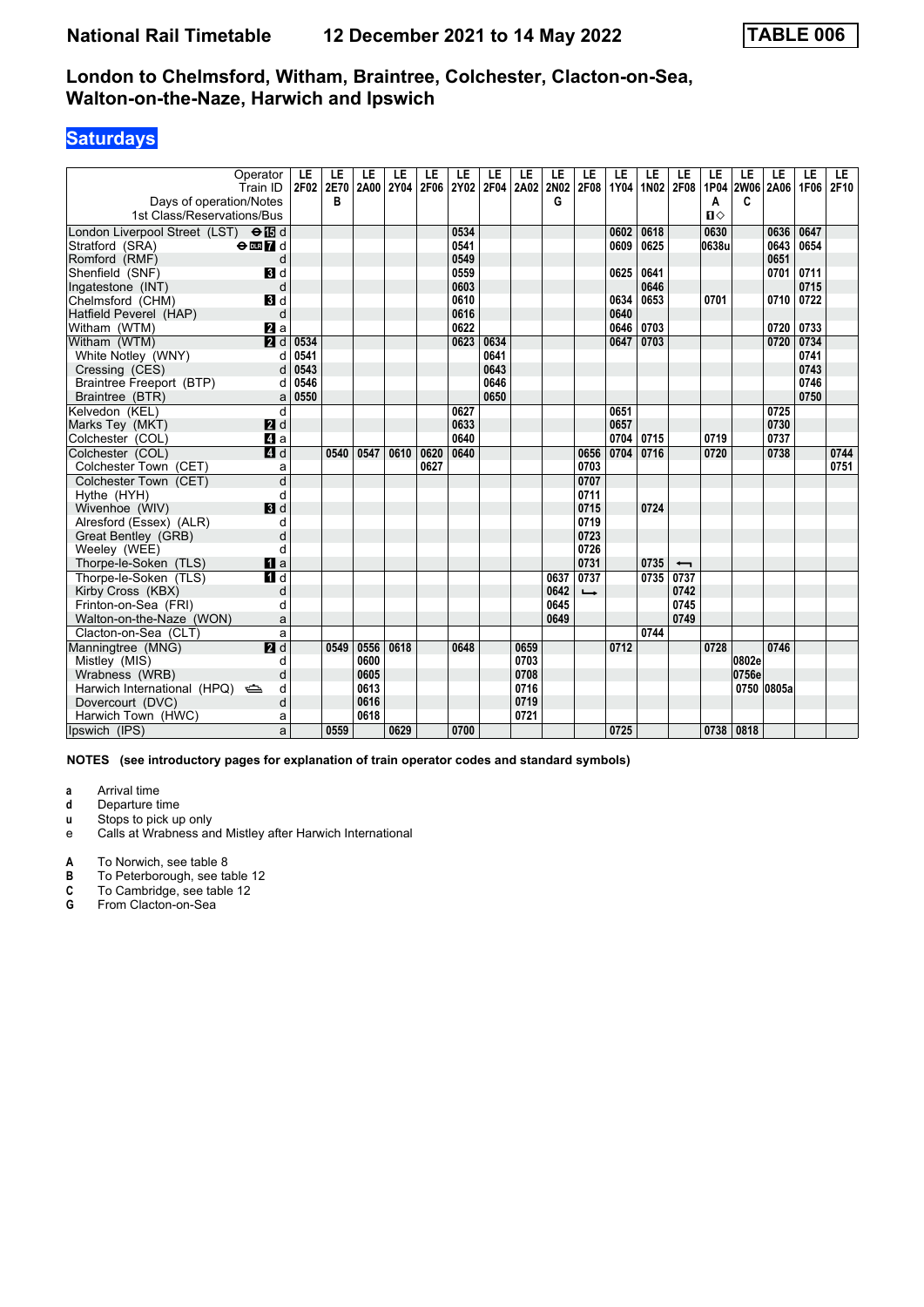# **Saturdays**

|                                             | Operator                     | LE           | LE   | LE            | LE   | LE   | LE                       | LE           | LE   | LE   | LE   | LE           | LE   | LE            | LE   | LE             | LE                       | LE           | LE.  |
|---------------------------------------------|------------------------------|--------------|------|---------------|------|------|--------------------------|--------------|------|------|------|--------------|------|---------------|------|----------------|--------------------------|--------------|------|
|                                             | Train ID                     | 1P06         | 2A08 | 2F12          | 1Y06 | 1N06 | 2F12                     | 1P08         | 2F14 | 2F16 | 1F10 | 1P10         | 2A10 | 2F18          |      | 1Y08 1N12 2F18 |                          | 1P12         | 2F20 |
| Days of operation/Notes                     |                              | A            |      |               |      |      |                          | A            |      |      |      | A            |      |               |      |                |                          | A            |      |
| 1st Class/Reservations/Bus                  |                              | $\mathbf{u}$ |      |               |      |      |                          | $\mathbf{u}$ |      |      |      | $\mathbf{u}$ |      |               |      |                |                          | $\mathbf{u}$ |      |
| London Liverpool Street (LST) <b>⊖ iB</b> d |                              | 0700         |      |               | 0702 | 0718 |                          | 0730         |      | 0736 | 0747 | 0800         |      |               | 0802 | 0818           |                          | 0830         |      |
| Stratford (SRA)                             | $\Theta$ DE $\overline{7}$ d |              |      |               | 0709 | 0725 |                          | 0738u        |      | 0743 | 0754 |              |      |               | 0809 | 0825           |                          | 0838u        |      |
| Romford (RMF)                               | d                            |              |      |               |      |      |                          |              |      | 0751 |      |              |      |               |      |                |                          |              |      |
| Shenfield (SNF)                             | $\mathbf{B}$ d               |              |      |               | 0725 | 0741 |                          |              |      | 0801 | 0811 |              |      |               | 0825 | 0842           |                          |              |      |
| Ingatestone (INT)                           | d                            |              |      |               |      | 0746 |                          |              |      |      | 0815 |              |      |               |      | 0846           |                          |              |      |
| Chelmsford (CHM)                            | $\mathbf{B}$ d               |              |      |               | 0734 | 0753 |                          | 0801         |      | 0810 | 0822 |              |      |               | 0834 | 0853           |                          | 0901         |      |
| Hatfield Peverel (HAP)                      | d                            |              |      |               | 0740 |      |                          |              |      |      |      |              |      |               | 0840 |                |                          |              |      |
| Witham (WTM)                                | <b>Z</b> a                   |              |      |               | 0746 | 0803 |                          |              |      | 0820 | 0833 |              |      |               | 0846 | 0903           |                          |              |      |
| Witham (WTM)                                | $\overline{a}$ d             |              |      |               | 0747 | 0803 |                          |              |      | 0821 | 0834 |              |      |               | 0847 | 0903           |                          |              |      |
| White Notley (WNY)                          | d                            |              |      |               |      |      |                          |              |      |      | 0841 |              |      |               |      |                |                          |              |      |
| Cressing (CES)                              | d                            |              |      |               |      |      |                          |              |      |      | 0843 |              |      |               |      |                |                          |              |      |
| Braintree Freeport (BTP)                    | d                            |              |      |               |      |      |                          |              |      |      | 0846 |              |      |               |      |                |                          |              |      |
| Braintree (BTR)                             | a                            |              |      |               |      |      |                          |              |      |      | 0850 |              |      |               |      |                |                          |              |      |
| Kelvedon (KEL)                              | d                            |              |      |               | 0751 |      |                          |              |      | 0825 |      |              |      |               | 0851 |                |                          |              |      |
| Marks Tey (MKT)                             | 2d                           |              |      |               | 0757 |      |                          |              |      | 0831 |      |              |      |               | 0857 |                |                          |              |      |
| Colchester (COL)                            | $\blacksquare$ a             | 0746         |      |               | 0804 | 0815 |                          | 0819         |      | 0838 |      | 0846         |      |               | 0904 | 0916           |                          | 0919         |      |
| Colchester (COL)                            | $\blacksquare$               | 0747         |      | 0756          | 0804 | 0816 |                          | 0820         | 0820 | 0839 |      | 0847         |      | 0856          | 0904 | 0916           |                          | 0920         | 0920 |
| Colchester Town (CET)                       | a                            |              |      | 0803          |      |      |                          |              | 0827 | 0847 |      |              |      | 0903          |      |                |                          |              | 0927 |
| Colchester Town (CET)                       | d                            |              |      | 0807          |      |      |                          |              |      |      |      |              |      | 0907          |      |                |                          |              |      |
| Hythe (HYH)                                 | d                            |              |      | 0811          |      |      |                          |              |      |      |      |              |      | 0911          |      |                |                          |              |      |
| Wivenhoe (WIV)                              | $\blacksquare$               |              |      | 0815          |      | 0824 |                          |              |      |      |      |              |      | 0915          |      | 0924           |                          |              |      |
| Alresford (Essex) (ALR)                     | d                            |              |      | 0819          |      |      |                          |              |      |      |      |              |      | 0919          |      |                |                          |              |      |
| Great Bentley (GRB)                         | d                            |              |      | 0823          |      |      |                          |              |      |      |      |              |      | 0923          |      |                |                          |              |      |
| Weeley (WEE)                                | d                            |              |      | 0826          |      |      |                          |              |      |      |      |              |      | 0926          |      |                |                          |              |      |
| Thorpe-le-Soken (TLS)                       | $\mathbf{u}$ a               |              |      | 0831          |      | 0835 | $\overline{\phantom{0}}$ |              |      |      |      |              |      | 0931          |      | 0935           | $\overline{\phantom{0}}$ |              |      |
| Thorpe-le-Soken (TLS)                       | $\blacksquare$               |              |      | 0837          |      | 0835 | 0837                     |              |      |      |      |              |      | 0937          |      | 0935           | 0937                     |              |      |
| Kirby Cross (KBX)                           | d                            |              |      | $\rightarrow$ |      |      | 0842                     |              |      |      |      |              |      | $\rightarrow$ |      |                | 0942                     |              |      |
| Frinton-on-Sea (FRI)                        | d                            |              |      |               |      |      | 0845                     |              |      |      |      |              |      |               |      |                | 0945                     |              |      |
| Walton-on-the-Naze (WON)                    | a                            |              |      |               |      |      | 0849                     |              |      |      |      |              |      |               |      |                | 0949                     |              |      |
| Clacton-on-Sea (CLT)                        | a                            |              |      |               |      | 0844 |                          |              |      |      |      |              |      |               |      | 0944           |                          |              |      |
| Manningtree (MNG)                           | $\overline{M}$ d             | 0755         | 0759 |               | 0812 |      |                          | 0828         |      |      |      | 0855         | 0859 |               | 0912 |                |                          | 0928         |      |
| Mistley (MIS)                               | d                            |              | 0803 |               |      |      |                          |              |      |      |      |              | 0903 |               |      |                |                          |              |      |
| Wrabness (WRB)                              | d                            |              | 0808 |               |      |      |                          |              |      |      |      |              | 0908 |               |      |                |                          |              |      |
| Harwich International (HPQ)                 | d                            |              | 0816 |               |      |      |                          |              |      |      |      |              | 0916 |               |      |                |                          |              |      |
| Dovercourt (DVC)                            | d                            |              | 0819 |               |      |      |                          |              |      |      |      |              | 0919 |               |      |                |                          |              |      |
| Harwich Town (HWC)                          | a                            |              | 0821 |               |      |      |                          |              |      |      |      |              | 0921 |               |      |                |                          |              |      |
| Ipswich (IPS)                               | a                            | 0805         |      |               | 0824 |      |                          | 0838         |      |      |      | 0905         |      |               | 0924 |                |                          | 0938         |      |

**NOTES (see introductory pages for explanation of train operator codes and standard symbols)**

**a** Arrival time<br>**d** Departure ti

**d** Departure time

**u** Stops to pick up only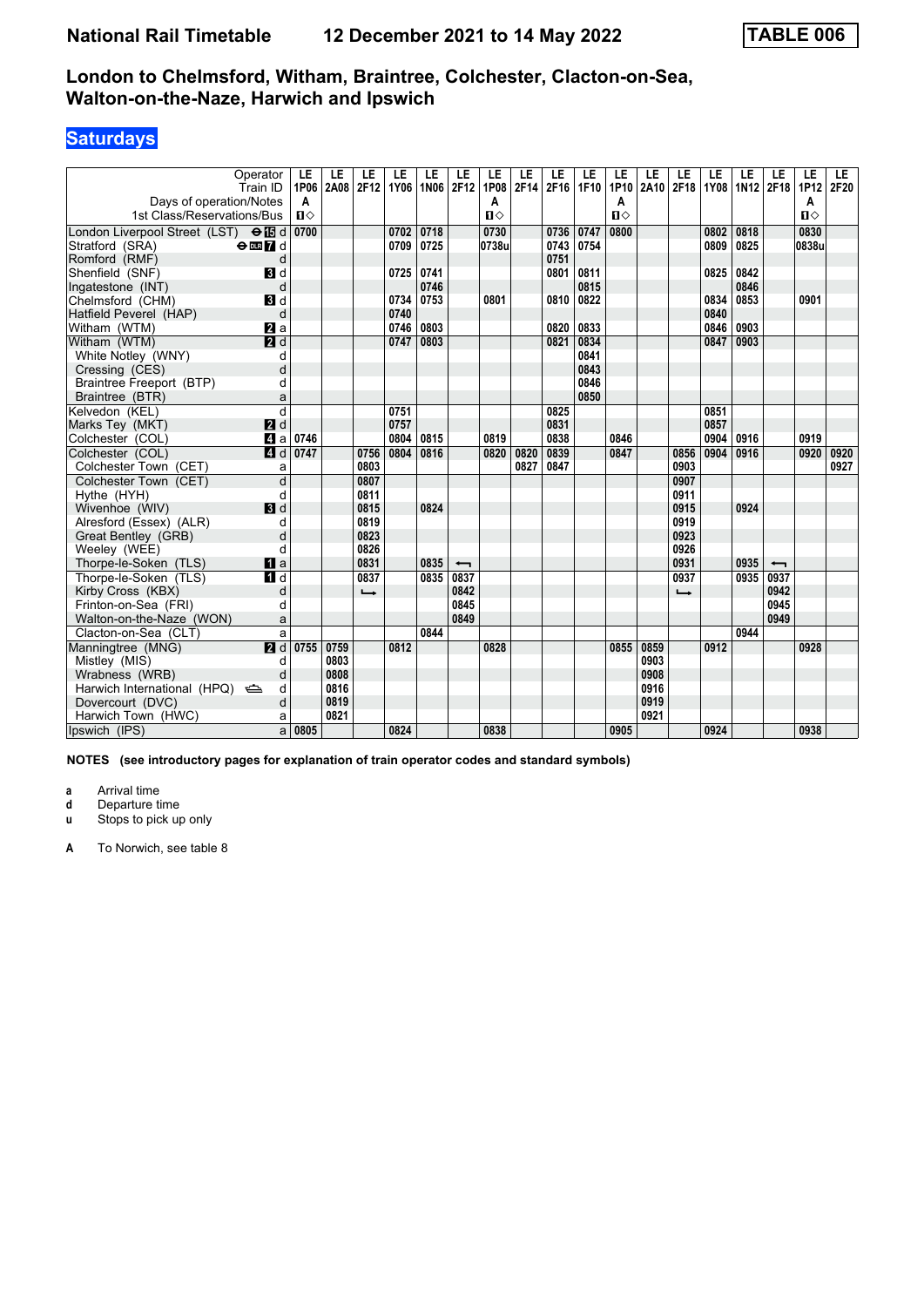# **Saturdays**

| 2F24<br>2F26<br>2F28<br>2F30<br>1F16<br>1P14<br>2A12<br>1Y10<br>1N16 2F26<br>1P16<br>1F18<br>1P18<br>2F32 1Y12<br>1N <sub>18</sub><br>2F32<br>Train ID<br><b>2A14</b><br>Days of operation/Notes<br>Α<br>A<br>A<br>♦<br>$\mathbf{u}$<br>$\mathbf{u}$<br>1st Class/Reservations/Bus<br>Catering facilities<br>ᇁ<br>모<br>ᇁ<br>London Liverpool Street (LST) $\Theta$ I d<br>0900<br>0930<br>0918<br>0936<br>0947<br>1000<br>1002<br>1018<br>0836<br>0847<br>0902<br>0843<br>0854<br>0938u<br>0954<br>1009<br>1025<br>Stratford (SRA)<br>$\Theta$ or $\overline{A}$ d<br>0909<br>0925<br>0943<br>0851<br>0951<br>Romford (RMF)<br>d<br>Shenfield (SNF)<br>0901<br>0911<br>0925<br>0941<br>1001<br>1011<br>1025<br>1041<br><b>3</b> d<br>0915<br>0946<br>1015<br>1046<br>Ingatestone (INT)<br>d<br>Chelmsford (CHM)<br>0910<br>0922<br>0953<br>1010<br>1022<br>1034<br>1053<br>BI d<br>0934<br>1001<br>d<br>Hatfield Peverel (HAP)<br>0940<br>1040<br>1033<br>Witham (WTM)<br><b>Z</b> a<br>0920<br>0933<br>0946<br>1003<br>1020<br>1046<br>1103 |
|----------------------------------------------------------------------------------------------------------------------------------------------------------------------------------------------------------------------------------------------------------------------------------------------------------------------------------------------------------------------------------------------------------------------------------------------------------------------------------------------------------------------------------------------------------------------------------------------------------------------------------------------------------------------------------------------------------------------------------------------------------------------------------------------------------------------------------------------------------------------------------------------------------------------------------------------------------------------------------------------------------------------------------------------|
|                                                                                                                                                                                                                                                                                                                                                                                                                                                                                                                                                                                                                                                                                                                                                                                                                                                                                                                                                                                                                                              |
|                                                                                                                                                                                                                                                                                                                                                                                                                                                                                                                                                                                                                                                                                                                                                                                                                                                                                                                                                                                                                                              |
|                                                                                                                                                                                                                                                                                                                                                                                                                                                                                                                                                                                                                                                                                                                                                                                                                                                                                                                                                                                                                                              |
|                                                                                                                                                                                                                                                                                                                                                                                                                                                                                                                                                                                                                                                                                                                                                                                                                                                                                                                                                                                                                                              |
|                                                                                                                                                                                                                                                                                                                                                                                                                                                                                                                                                                                                                                                                                                                                                                                                                                                                                                                                                                                                                                              |
|                                                                                                                                                                                                                                                                                                                                                                                                                                                                                                                                                                                                                                                                                                                                                                                                                                                                                                                                                                                                                                              |
|                                                                                                                                                                                                                                                                                                                                                                                                                                                                                                                                                                                                                                                                                                                                                                                                                                                                                                                                                                                                                                              |
|                                                                                                                                                                                                                                                                                                                                                                                                                                                                                                                                                                                                                                                                                                                                                                                                                                                                                                                                                                                                                                              |
|                                                                                                                                                                                                                                                                                                                                                                                                                                                                                                                                                                                                                                                                                                                                                                                                                                                                                                                                                                                                                                              |
|                                                                                                                                                                                                                                                                                                                                                                                                                                                                                                                                                                                                                                                                                                                                                                                                                                                                                                                                                                                                                                              |
|                                                                                                                                                                                                                                                                                                                                                                                                                                                                                                                                                                                                                                                                                                                                                                                                                                                                                                                                                                                                                                              |
|                                                                                                                                                                                                                                                                                                                                                                                                                                                                                                                                                                                                                                                                                                                                                                                                                                                                                                                                                                                                                                              |
| 1034<br>Witham (WTM)<br>2d<br>0921<br>0934<br>0947<br>1021<br>1047<br>1003<br>1103                                                                                                                                                                                                                                                                                                                                                                                                                                                                                                                                                                                                                                                                                                                                                                                                                                                                                                                                                           |
| White Notley (WNY)<br>0941<br>1041<br>d                                                                                                                                                                                                                                                                                                                                                                                                                                                                                                                                                                                                                                                                                                                                                                                                                                                                                                                                                                                                      |
| d<br>0943<br>1043<br>Cressing (CES)                                                                                                                                                                                                                                                                                                                                                                                                                                                                                                                                                                                                                                                                                                                                                                                                                                                                                                                                                                                                          |
| Braintree Freeport (BTP)<br>0946<br>1046<br>d<br>0950<br>1050                                                                                                                                                                                                                                                                                                                                                                                                                                                                                                                                                                                                                                                                                                                                                                                                                                                                                                                                                                                |
| Braintree (BTR)<br>a<br>d<br>0925<br>0951<br>1025<br>1051                                                                                                                                                                                                                                                                                                                                                                                                                                                                                                                                                                                                                                                                                                                                                                                                                                                                                                                                                                                    |
| Kelvedon (KEL)<br>0931<br>0957<br>1031<br>1057                                                                                                                                                                                                                                                                                                                                                                                                                                                                                                                                                                                                                                                                                                                                                                                                                                                                                                                                                                                               |
| Marks Tey (MKT)<br><b>2</b> d<br>0946<br>Colchester (COL)<br>0938<br>1004<br>1015<br>1019<br>1038<br>1046<br>1104<br>1115                                                                                                                                                                                                                                                                                                                                                                                                                                                                                                                                                                                                                                                                                                                                                                                                                                                                                                                    |
| 4a<br>0939<br>1020<br>1039<br>1104<br>Colchester (COL)<br>0947<br>0956<br>1004<br>1016<br>1020<br>1047<br>1056<br>1116                                                                                                                                                                                                                                                                                                                                                                                                                                                                                                                                                                                                                                                                                                                                                                                                                                                                                                                       |
| 4d<br>Colchester Town (CET)<br>0947<br>1003<br>1027<br>1047<br>1103                                                                                                                                                                                                                                                                                                                                                                                                                                                                                                                                                                                                                                                                                                                                                                                                                                                                                                                                                                          |
| a<br>$\overline{d}$<br>1107<br>Colchester Town (CET)<br>1007                                                                                                                                                                                                                                                                                                                                                                                                                                                                                                                                                                                                                                                                                                                                                                                                                                                                                                                                                                                 |
| 1111<br>d<br>1011                                                                                                                                                                                                                                                                                                                                                                                                                                                                                                                                                                                                                                                                                                                                                                                                                                                                                                                                                                                                                            |
| Hythe (HYH)<br>3d<br>1024<br>1115<br>Wivenhoe (WIV)<br>1015<br>1124                                                                                                                                                                                                                                                                                                                                                                                                                                                                                                                                                                                                                                                                                                                                                                                                                                                                                                                                                                          |
| 1119<br>Alresford (Essex) (ALR)<br>1019<br>d                                                                                                                                                                                                                                                                                                                                                                                                                                                                                                                                                                                                                                                                                                                                                                                                                                                                                                                                                                                                 |
| 1123<br>d<br>1023<br>Great Bentley (GRB)                                                                                                                                                                                                                                                                                                                                                                                                                                                                                                                                                                                                                                                                                                                                                                                                                                                                                                                                                                                                     |
| Weeley (WEE)<br>1026<br>1126<br>d                                                                                                                                                                                                                                                                                                                                                                                                                                                                                                                                                                                                                                                                                                                                                                                                                                                                                                                                                                                                            |
| 1035<br>Thorpe-le-Soken (TLS)<br>1031<br>1131<br>1135<br>$\mathbf{u}$ a<br>$\overline{\phantom{0}}$<br>$\overline{\phantom{0}}$                                                                                                                                                                                                                                                                                                                                                                                                                                                                                                                                                                                                                                                                                                                                                                                                                                                                                                              |
| Thorpe-le-Soken (TLS)<br>1037<br>1137<br>1135<br>1137<br><b>FI</b> d<br>1037<br>1035                                                                                                                                                                                                                                                                                                                                                                                                                                                                                                                                                                                                                                                                                                                                                                                                                                                                                                                                                         |
| 1042<br>1142<br>Kirby Cross (KBX)<br>d<br>$\rightarrow$<br>$\rightarrow$                                                                                                                                                                                                                                                                                                                                                                                                                                                                                                                                                                                                                                                                                                                                                                                                                                                                                                                                                                     |
| Frinton-on-Sea (FRI)<br>1045<br>1145<br>d                                                                                                                                                                                                                                                                                                                                                                                                                                                                                                                                                                                                                                                                                                                                                                                                                                                                                                                                                                                                    |
| 1149<br>1049<br>Walton-on-the-Naze (WON)<br>a                                                                                                                                                                                                                                                                                                                                                                                                                                                                                                                                                                                                                                                                                                                                                                                                                                                                                                                                                                                                |
| 1144<br>Clacton-on-Sea (CLT)<br>1044<br>a                                                                                                                                                                                                                                                                                                                                                                                                                                                                                                                                                                                                                                                                                                                                                                                                                                                                                                                                                                                                    |
| $\overline{M}$ d<br>1059<br>1112<br>Manningtree (MNG)<br>0955<br>0959<br>1012<br>1055<br>1028                                                                                                                                                                                                                                                                                                                                                                                                                                                                                                                                                                                                                                                                                                                                                                                                                                                                                                                                                |
| 1103<br>Mistley (MIS)<br>1003<br>d                                                                                                                                                                                                                                                                                                                                                                                                                                                                                                                                                                                                                                                                                                                                                                                                                                                                                                                                                                                                           |
| 1108<br>1008<br>Wrabness (WRB)<br>d                                                                                                                                                                                                                                                                                                                                                                                                                                                                                                                                                                                                                                                                                                                                                                                                                                                                                                                                                                                                          |
| 1016<br>1116<br>Harwich International (HPQ)<br>d                                                                                                                                                                                                                                                                                                                                                                                                                                                                                                                                                                                                                                                                                                                                                                                                                                                                                                                                                                                             |
| d<br>1019<br>1119<br>Dovercourt (DVC)                                                                                                                                                                                                                                                                                                                                                                                                                                                                                                                                                                                                                                                                                                                                                                                                                                                                                                                                                                                                        |
| 1121<br>Harwich Town (HWC)<br>1021<br>a                                                                                                                                                                                                                                                                                                                                                                                                                                                                                                                                                                                                                                                                                                                                                                                                                                                                                                                                                                                                      |
| Ipswich (IPS)<br>1024<br>1038<br>1124<br>1005<br>1105<br>a                                                                                                                                                                                                                                                                                                                                                                                                                                                                                                                                                                                                                                                                                                                                                                                                                                                                                                                                                                                   |

**NOTES (see introductory pages for explanation of train operator codes and standard symbols)**

**a** Arrival time<br>**d** Departure t

**d** Departure time

**u** Stops to pick up only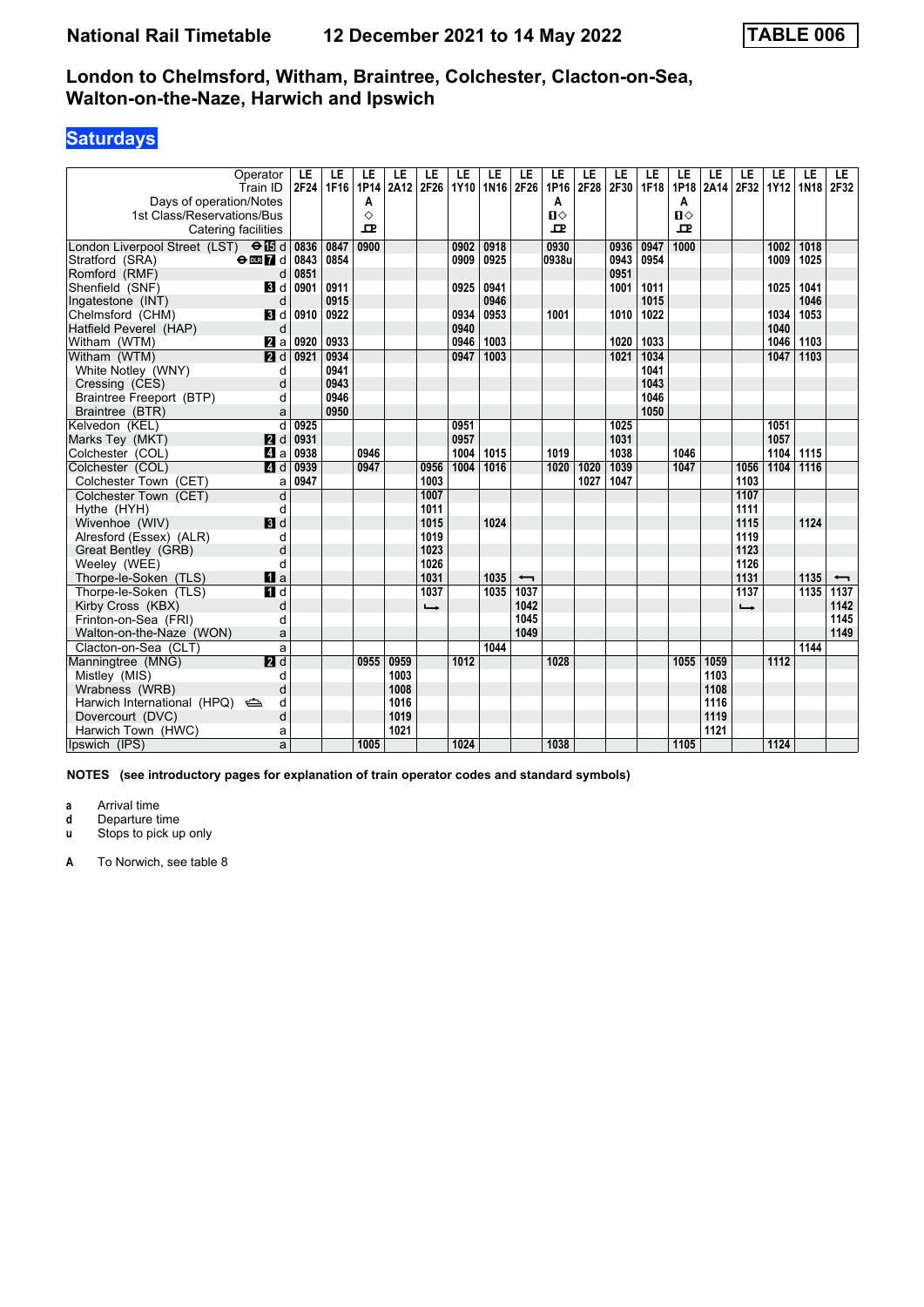# **Saturdays**

| Operator<br>Train ID                                   | LE<br>1P20 | LE<br>2F34 | LE<br>2F36 | LE<br>1F20 | LE<br>9P90 | LE<br>1P22   | LE<br>2A16 | LE<br>2F38    | LE<br>1Y14 | LE<br>1N20 | LE<br>2F38               | LE<br>1P24      | LE<br>2F40 | LE<br>2F42 | LE<br>1F22 | LE<br>1P26   | LE<br>2A18 | LE.<br>2F44   |
|--------------------------------------------------------|------------|------------|------------|------------|------------|--------------|------------|---------------|------------|------------|--------------------------|-----------------|------------|------------|------------|--------------|------------|---------------|
| Days of operation/Notes                                | A          |            |            |            | A          | A            |            |               |            |            |                          | A               |            |            |            | A            |            |               |
| 1st Class/Reservations/Bus                             |            |            |            |            | <b>OR</b>  | $\Pi$        |            |               |            |            |                          | $\P$ $\Diamond$ |            |            |            | $\mathbf{u}$ |            |               |
| Catering facilities                                    |            |            |            |            | 모          | $\mathbf{P}$ |            |               |            |            |                          | ᇁ               |            |            |            | $\mathbf{p}$ |            |               |
|                                                        |            |            |            |            |            |              |            |               |            |            |                          |                 |            |            |            |              |            |               |
| London Liverpool Street (LST) $\Theta$ <b>IE</b> d     | 1030       |            | 1036       | 1046       | 1100       | 1102         |            |               | 1104       | 1118       |                          | 1130            |            | 1136       | 1147       | 1200         |            |               |
| Stratford (SRA)<br>$\Theta$ DIE $\blacksquare$ d 1038u |            |            | 1043       | 1053       |            |              |            |               | 1111       | 1125       |                          | 1138u           |            | 1143       | 1154       |              |            |               |
| Romford (RMF)<br>d                                     |            |            | 1051       |            |            |              |            |               |            |            |                          |                 |            | 1151       |            |              |            |               |
| Shenfield (SNF)<br><b>B</b> Id                         |            |            | 1100       | 1108       |            |              |            |               | 1127       | 1141       |                          |                 |            | 1201       | 1211       |              |            |               |
| d<br>Ingatestone (INT)                                 |            |            |            | 1113       |            |              |            |               |            | 1146       |                          |                 |            |            | 1215       |              |            |               |
| Chelmsford (CHM)<br>3 d                                | 1101       |            | 1110       | 1120       |            |              |            |               | 1136       | 1153       |                          | 1201            |            | 1210       | 1222       |              |            |               |
| d<br>Hatfield Peverel (HAP)                            |            |            |            |            |            |              |            |               | 1142       |            |                          |                 |            |            |            |              |            |               |
| Witham (WTM)<br>$\mathbf{z}$ a                         |            |            | 1120       | 1130       |            |              |            |               | 1148       | 1203       |                          |                 |            | 1220       | 1233       |              |            |               |
| 2d<br>Witham (WTM)                                     |            |            | 1120       | 1134       |            |              |            |               | 1149       | 1203       |                          |                 |            | 1221       | 1234       |              |            |               |
| White Notley (WNY)<br>d                                |            |            |            | 1141       |            |              |            |               |            |            |                          |                 |            |            | 1241       |              |            |               |
| d<br>Cressing (CES)                                    |            |            |            | 1143       |            |              |            |               |            |            |                          |                 |            |            | 1243       |              |            |               |
| Braintree Freeport (BTP)<br>d                          |            |            |            | 1146       |            |              |            |               |            |            |                          |                 |            |            | 1246       |              |            |               |
| Braintree (BTR)<br>a                                   |            |            |            | 1150       |            |              |            |               |            |            |                          |                 |            |            | 1250       |              |            |               |
| $\overline{d}$<br>Kelvedon (KEL)                       |            |            | 1124       |            |            |              |            |               | 1153       |            |                          |                 |            | 1225       |            |              |            |               |
| 2d<br>Marks Tey (MKT)                                  |            |            | 1130       |            |            |              |            |               | 1159       |            |                          |                 |            | 1231       |            |              |            |               |
| Colchester (COL)<br>$\mathbf{A}$ a                     | 1119       |            | 1137       |            |            | 1146         |            |               | 1206       | 1215       |                          | 1219            |            | 1238       |            | 1246         |            |               |
| Colchester (COL)<br>4 d                                | 1120       | 1120       | 1139       |            |            | 1147         |            | 1156          | 1206       | 1216       |                          | 1220            | 1220       | 1239       |            | 1247         |            | 1256          |
| Colchester Town (CET)<br>a                             |            | 1127       | 1147       |            |            |              |            | 1203          |            |            |                          |                 | 1227       | 1247       |            |              |            | 1303          |
| $\overline{d}$<br>Colchester Town (CET)                |            |            |            |            |            |              |            | 1207          |            |            |                          |                 |            |            |            |              |            | 1307          |
| Hythe (HYH)<br>d                                       |            |            |            |            |            |              |            | 1211          |            |            |                          |                 |            |            |            |              |            | 1311          |
| Wivenhoe (WIV)<br>$\blacksquare$                       |            |            |            |            |            |              |            | 1215          |            | 1224       |                          |                 |            |            |            |              |            | 1315          |
| Alresford (Essex) (ALR)<br>d                           |            |            |            |            |            |              |            | 1219          |            |            |                          |                 |            |            |            |              |            | 1319          |
| d<br>Great Bentley (GRB)                               |            |            |            |            |            |              |            | 1223          |            |            |                          |                 |            |            |            |              |            | 1323          |
| Weeley (WEE)<br>d                                      |            |            |            |            |            |              |            | 1226          |            |            |                          |                 |            |            |            |              |            | 1326          |
| Thorpe-le-Soken (TLS)<br>$\mathbf{u}$ a                |            |            |            |            |            |              |            | 1231          |            | 1235       | $\overline{\phantom{0}}$ |                 |            |            |            |              |            | 1331          |
| Thorpe-le-Soken (TLS)<br>$\P$ d                        |            |            |            |            |            |              |            | 1237          |            | 1235       | 1237                     |                 |            |            |            |              |            | 1337          |
| Kirby Cross (KBX)<br>d                                 |            |            |            |            |            |              |            | $\rightarrow$ |            |            | 1242                     |                 |            |            |            |              |            | $\rightarrow$ |
| Frinton-on-Sea (FRI)<br>d                              |            |            |            |            |            |              |            |               |            |            | 1245                     |                 |            |            |            |              |            |               |
| Walton-on-the-Naze (WON)<br>a                          |            |            |            |            |            |              |            |               |            |            | 1249                     |                 |            |            |            |              |            |               |
| a<br>Clacton-on-Sea (CLT)                              |            |            |            |            |            |              |            |               |            | 1244       |                          |                 |            |            |            |              |            |               |
| 2d<br>Manningtree (MNG)                                | 1128       |            |            |            |            | 1155         | 1159       |               | 1214       |            |                          | 1228            |            |            |            | 1255         | 1259       |               |
| Mistley (MIS)<br>d                                     |            |            |            |            |            |              | 1203       |               |            |            |                          |                 |            |            |            |              | 1303       |               |
| Wrabness (WRB)<br>d                                    |            |            |            |            |            |              | 1208       |               |            |            |                          |                 |            |            |            |              | 1308       |               |
| Harwich International (HPQ)<br>d                       |            |            |            |            |            |              | 1216       |               |            |            |                          |                 |            |            |            |              | 1316       |               |
| d<br>Dovercourt (DVC)                                  |            |            |            |            |            |              | 1219       |               |            |            |                          |                 |            |            |            |              | 1319       |               |
| Harwich Town (HWC)<br>a                                |            |            |            |            |            |              | 1221       |               |            |            |                          |                 |            |            |            |              | 1321       |               |
| Ipswich (IPS)<br>a                                     | 1139       |            |            |            | 1156       | 1206         |            |               | 1226       |            |                          | 1238            |            |            |            | 1305         |            |               |

**NOTES (see introductory pages for explanation of train operator codes and standard symbols)**

**a** Arrival time<br>**d** Departure t

**d** Departure time

**u** Stops to pick up only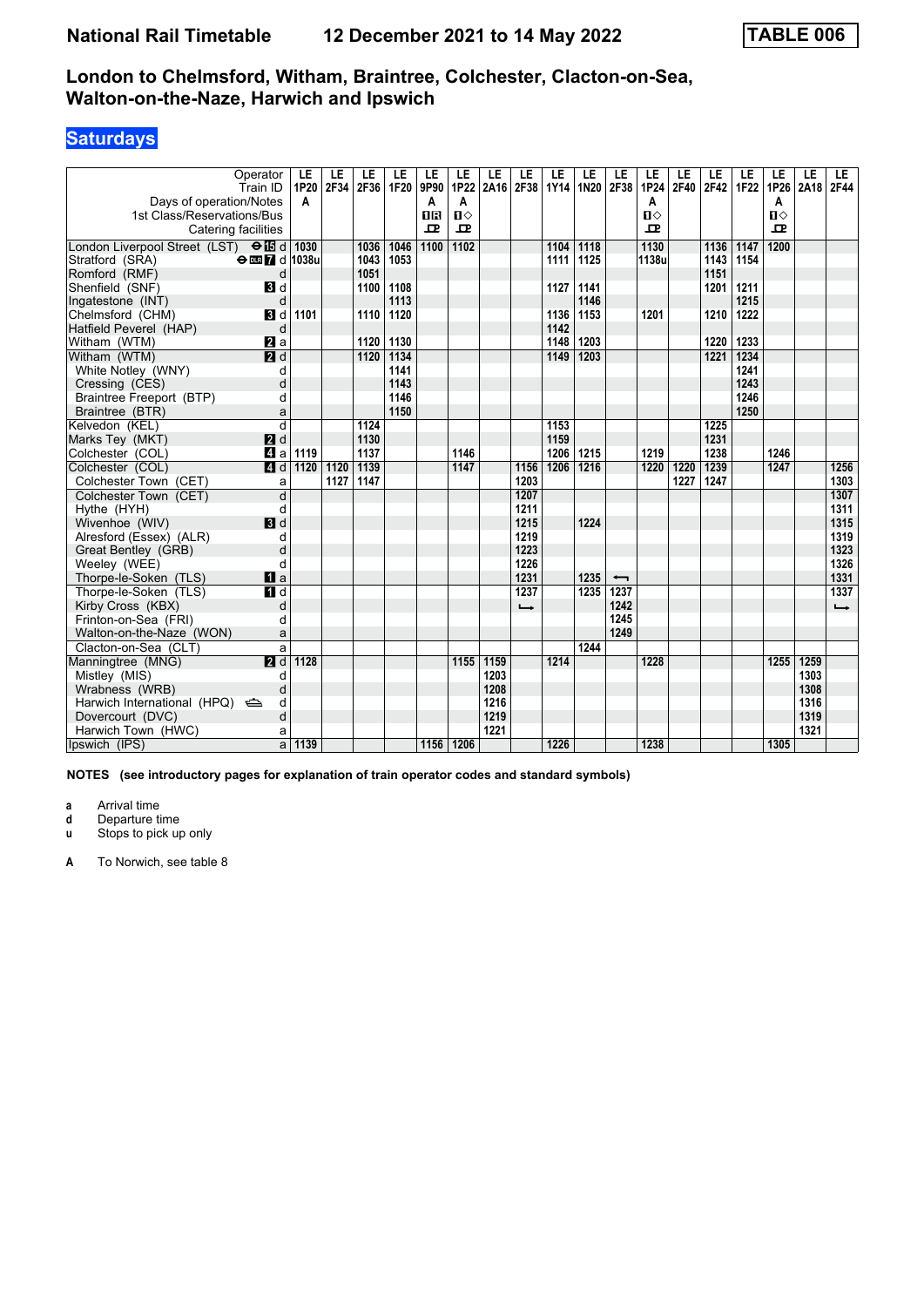# **Saturdays**

| Operator<br>Train ID                             | LE<br>1Y16             | LE<br>1N22 | LE<br>2F44               | LE<br>1P28 | LE<br>2F46 | LE<br>2F48 | LE<br>1F24 | LE<br>1P30   | LE<br>2A20 | LE<br>2F50    | LE<br><b>1Y18</b> | LE<br>1N24 | LE<br>2F50               | LE<br>1P32   | LE<br>2F52 | LE<br>2F54 | LE<br>1F26 | LE<br>1P34   |
|--------------------------------------------------|------------------------|------------|--------------------------|------------|------------|------------|------------|--------------|------------|---------------|-------------------|------------|--------------------------|--------------|------------|------------|------------|--------------|
| Days of operation/Notes                          |                        |            |                          | A          |            |            |            | A            |            |               |                   |            |                          | A            |            |            |            | A            |
| 1st Class/Reservations/Bus                       |                        |            |                          | $\Pi$      |            |            |            | $\mathbf{u}$ |            |               |                   |            |                          | $\mathbf{u}$ |            |            |            | ♦            |
| Catering facilities                              |                        |            |                          | ᠼ          |            |            |            | $\mathbf{p}$ |            |               |                   |            |                          | ᇁ            |            |            |            | $\mathbf{p}$ |
| London Liverpool Street (LST) $\Theta$ is d      | 1202                   | 1218       |                          | 1230       |            | 1236       | 1247       | 1300         |            |               | 1302              | 1318       |                          | 1330         |            | 1336       | 1347       | 1400         |
| Stratford (SRA)<br>$\Theta$ DIR $\overline{7}$ d | 1209                   | 1225       |                          | 1238u      |            | 1243       | 1254       |              |            |               | 1309              | 1325       |                          | 1338u        |            | 1343       | 1354       |              |
| Romford (RMF)                                    | d                      |            |                          |            |            | 1251       |            |              |            |               |                   |            |                          |              |            | 1351       |            |              |
| Shenfield (SNF)<br><b>B</b> Id                   | 1225                   | 1241       |                          |            |            | 1301       | 1311       |              |            |               | 1325              | 1341       |                          |              |            | 1401       | 1411       |              |
| Ingatestone (INT)                                | d                      | 1246       |                          |            |            |            | 1315       |              |            |               |                   | 1346       |                          |              |            |            | 1415       |              |
| Chelmsford (CHM)<br><b>3</b> d                   | 1234                   | 1253       |                          | 1301       |            | 1310       | 1322       |              |            |               | 1334              | 1353       |                          | 1401         |            | 1410       | 1422       |              |
| Hatfield Peverel (HAP)                           | 1240<br>d              |            |                          |            |            |            |            |              |            |               | 1340              |            |                          |              |            |            |            |              |
| Witham (WTM)<br><b>Z</b> a                       | 1246                   | 1303       |                          |            |            | 1320       | 1333       |              |            |               | 1346              | 1403       |                          |              |            | 1420       | 1433       |              |
| 2d<br>Witham (WTM)                               | 1247                   | 1303       |                          |            |            | 1321       | 1334       |              |            |               | 1347              | 1403       |                          |              |            | 1421       | 1434       |              |
| White Notley (WNY)                               | d                      |            |                          |            |            |            | 1341       |              |            |               |                   |            |                          |              |            |            | 1441       |              |
| Cressing (CES)                                   | d                      |            |                          |            |            |            | 1343       |              |            |               |                   |            |                          |              |            |            | 1443       |              |
| Braintree Freeport (BTP)                         | d                      |            |                          |            |            |            | 1346       |              |            |               |                   |            |                          |              |            |            | 1446       |              |
| Braintree (BTR)                                  | a                      |            |                          |            |            |            | 1350       |              |            |               |                   |            |                          |              |            |            | 1451       |              |
| Kelvedon (KEL)                                   | $\overline{d}$<br>1251 |            |                          |            |            | 1325       |            |              |            |               | 1351              |            |                          |              |            | 1425       |            |              |
| 2d<br>Marks Tey (MKT)                            | 1257                   |            |                          |            |            | 1331       |            |              |            |               | 1357              |            |                          |              |            | 1431       |            |              |
| Colchester (COL)<br>ZI a                         | 1304                   | 1315       |                          | 1319       |            | 1338       |            | 1346         |            |               | 1404              | 1415       |                          | 1419         |            | 1438       |            | 1447         |
| Colchester (COL)<br>ZI d                         | 1304                   | 1316       |                          | 1320       | 1320       | 1339       |            | 1347         |            | 1356          | 1404              | 1416       |                          | 1420         | 1420       | 1439       |            | 1448         |
| Colchester Town (CET)                            | a                      |            |                          |            | 1327       | 1347       |            |              |            | 1403          |                   |            |                          |              | 1427       | 1447       |            |              |
| Colchester Town (CET)                            | $\overline{d}$         |            |                          |            |            |            |            |              |            | 1407          |                   |            |                          |              |            |            |            |              |
| Hythe (HYH)                                      | d                      |            |                          |            |            |            |            |              |            | 1411          |                   |            |                          |              |            |            |            |              |
| Wivenhoe (WIV)<br><b>B</b> d                     |                        | 1324       |                          |            |            |            |            |              |            | 1415          |                   | 1424       |                          |              |            |            |            |              |
| Alresford (Essex) (ALR)                          | d                      |            |                          |            |            |            |            |              |            | 1419          |                   |            |                          |              |            |            |            |              |
| Great Bentley (GRB)                              | d                      |            |                          |            |            |            |            |              |            | 1423          |                   |            |                          |              |            |            |            |              |
| Weeley (WEE)                                     | d                      |            |                          |            |            |            |            |              |            | 1426          |                   |            |                          |              |            |            |            |              |
| Thorpe-le-Soken (TLS)<br>$\mathbf{u}$ a          |                        | 1335       | $\overline{\phantom{0}}$ |            |            |            |            |              |            | 1431          |                   | 1435       | $\overline{\phantom{0}}$ |              |            |            |            |              |
| Thorpe-le-Soken (TLS)<br>$\P$ d                  |                        | 1335       | 1337                     |            |            |            |            |              |            | 1437          |                   | 1435       | 1437                     |              |            |            |            |              |
| Kirby Cross (KBX)                                | d                      |            | 1342                     |            |            |            |            |              |            | $\rightarrow$ |                   |            | 1442                     |              |            |            |            |              |
| Frinton-on-Sea (FRI)                             | d                      |            | 1345                     |            |            |            |            |              |            |               |                   |            | 1445                     |              |            |            |            |              |
| Walton-on-the-Naze (WON)                         | a                      |            | 1349                     |            |            |            |            |              |            |               |                   |            | 1449                     |              |            |            |            |              |
| Clacton-on-Sea (CLT)                             | a                      | 1344       |                          |            |            |            |            |              |            |               |                   | 1444       |                          |              |            |            |            |              |
| 2d<br>Manningtree (MNG)                          | 1312                   |            |                          | 1328       |            |            |            | 1355         | 1359       |               | 1412              |            |                          | 1428         |            |            |            | 1456         |
| Mistley (MIS)                                    | d                      |            |                          |            |            |            |            |              | 1403       |               |                   |            |                          |              |            |            |            |              |
| Wrabness (WRB)                                   | d                      |            |                          |            |            |            |            |              | 1408       |               |                   |            |                          |              |            |            |            |              |
| Harwich International (HPQ)                      | d                      |            |                          |            |            |            |            |              | 1416       |               |                   |            |                          |              |            |            |            |              |
| Dovercourt (DVC)                                 | d                      |            |                          |            |            |            |            |              | 1419       |               |                   |            |                          |              |            |            |            |              |
| Harwich Town (HWC)                               | a                      |            |                          |            |            |            |            |              | 1421       |               |                   |            |                          |              |            |            |            |              |
| Ipswich (IPS)                                    | 1324<br>a              |            |                          | 1338       |            |            |            | 1405         |            |               | 1426              |            |                          | 1438         |            |            |            | 1506         |

**NOTES (see introductory pages for explanation of train operator codes and standard symbols)**

**a** Arrival time<br>**d** Departure t

**d** Departure time

**u** Stops to pick up only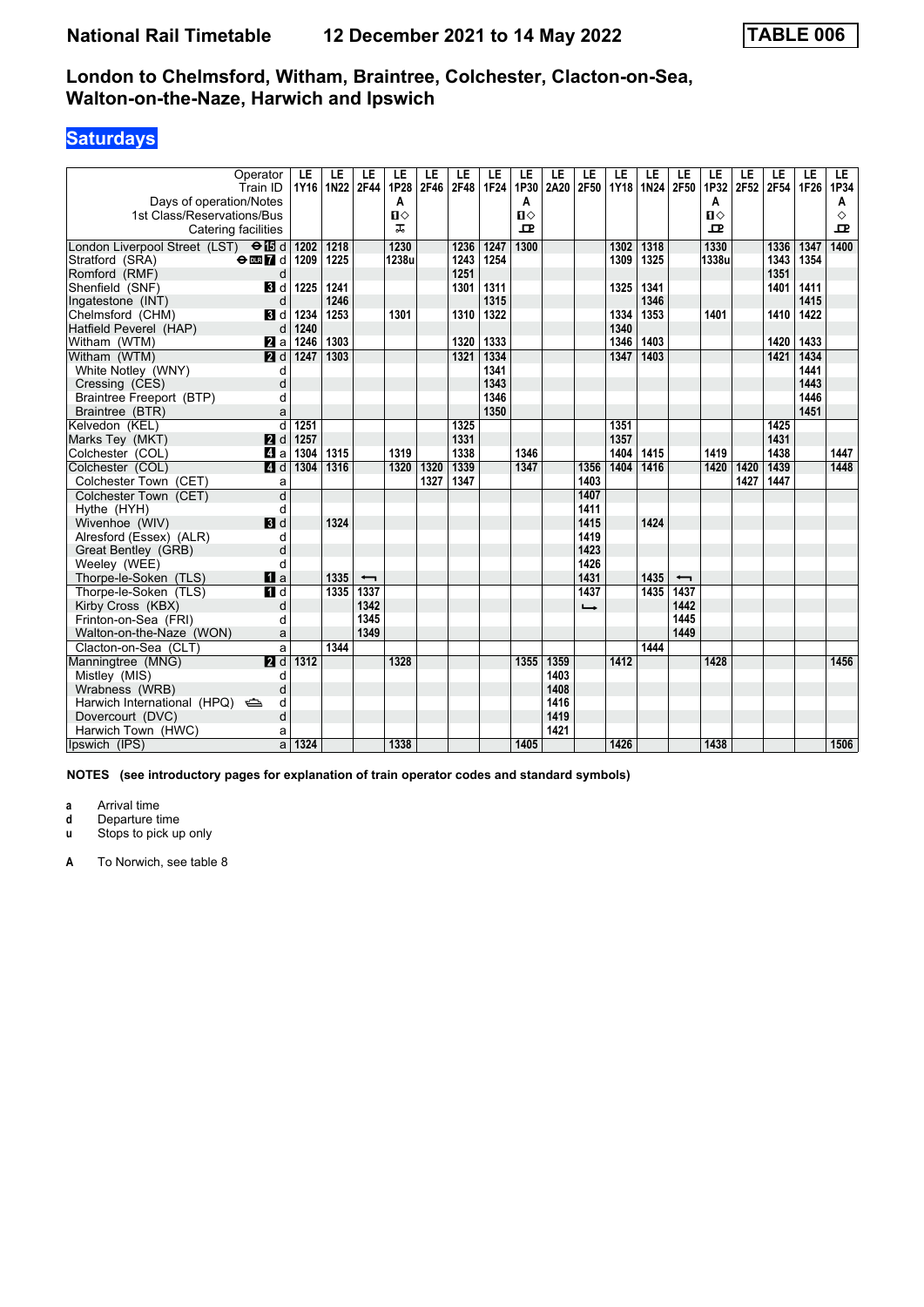# **Saturdays**

|                                             | Operator<br>Train ID          | LE<br>2A22 | LE<br>2F56               | LE<br>1Y20 | LE<br>1N26 | LE<br>2F56               | LE<br>1P36   | LE<br>2F58 | LE<br>2F60 | LE<br>1F28 | LE<br>1P38   | LE<br>2A24 | LE<br>2F62    | LE<br><b>1Y22</b> | LE<br>1N28 | LE<br>2F62               | LE<br>1P40   | LE<br> 2F64 | LE.<br>2F68 |
|---------------------------------------------|-------------------------------|------------|--------------------------|------------|------------|--------------------------|--------------|------------|------------|------------|--------------|------------|---------------|-------------------|------------|--------------------------|--------------|-------------|-------------|
| Days of operation/Notes                     |                               |            |                          |            |            |                          | A            |            |            |            | A            |            |               |                   |            |                          | A            |             |             |
| 1st Class/Reservations/Bus                  |                               |            |                          |            |            |                          | $\mathbf{u}$ |            |            |            | $\Pi$        |            |               |                   |            |                          | $\mathbf{u}$ |             |             |
| Catering facilities                         |                               |            |                          |            |            |                          | ᇁ            |            |            |            | $\mathbf{p}$ |            |               |                   |            |                          | ᇁ            |             |             |
| London Liverpool Street (LST) $\Theta$ is d |                               |            |                          | 1402       | 1418       |                          | 1430         |            | 1436       | 1447       | 1500         |            |               | 1502              | 1518       |                          | 1530         |             | 1536        |
| Stratford (SRA)                             | $\Theta$ DLR $\overline{7}$ d |            |                          | 1409       | 1425       |                          | 1438u        |            | 1443       | 1454       |              |            |               | 1509              | 1525       |                          | 1538u        |             | 1543        |
| Romford (RMF)                               | d                             |            |                          |            |            |                          |              |            | 1451       |            |              |            |               |                   |            |                          |              |             | 1551        |
| Shenfield (SNF)                             | <b>B</b> Id                   |            |                          | 1425       | 1441       |                          |              |            | 1501       | 1511       |              |            |               | 1525              | 1541       |                          |              |             | 1601        |
| Ingatestone (INT)                           | d                             |            |                          |            | 1446       |                          |              |            |            | 1515       |              |            |               |                   | 1546       |                          |              |             |             |
| Chelmsford (CHM)                            | $\blacksquare$                |            |                          | 1434       | 1453       |                          | 1501         |            | 1510       | 1522       |              |            |               | 1534              | 1553       |                          | 1601         |             | 1610        |
| Hatfield Peverel (HAP)                      | d                             |            |                          | 1440       |            |                          |              |            |            |            |              |            |               | 1540              |            |                          |              |             |             |
| Witham (WTM)                                | <b>Z</b> a                    |            |                          | 1446       | 1503       |                          |              |            | 1520       | 1533       |              |            |               | 1546              | 1603       |                          |              |             | 1620        |
| Witham (WTM)                                | 2d                            |            |                          | 1447       | 1503       |                          |              |            | 1521       | 1534       |              |            |               | 1547              | 1603       |                          |              |             | 1621        |
| White Notley (WNY)                          | d                             |            |                          |            |            |                          |              |            |            | 1541       |              |            |               |                   |            |                          |              |             |             |
| Cressing (CES)                              | d                             |            |                          |            |            |                          |              |            |            | 1543       |              |            |               |                   |            |                          |              |             |             |
| Braintree Freeport (BTP)                    | d                             |            |                          |            |            |                          |              |            |            | 1546       |              |            |               |                   |            |                          |              |             |             |
| Braintree (BTR)                             | a                             |            |                          |            |            |                          |              |            |            | 1550       |              |            |               |                   |            |                          |              |             |             |
| Kelvedon (KEL)                              | $\overline{d}$                |            |                          | 1451       |            |                          |              |            | 1525       |            |              |            |               | 1551              |            |                          |              |             | 1625        |
| Marks Tey (MKT)                             | 2d                            |            |                          | 1457       |            |                          |              |            | 1531       |            |              |            |               | 1557              |            |                          |              |             | 1631        |
| Colchester (COL)                            | $\blacksquare$ a              |            |                          | 1504       | 1515       |                          | 1519         |            | 1538       |            | 1546         |            |               | 1604              | 1615       |                          | 1619         |             | 1638        |
| Colchester (COL)                            | 4d                            |            | 1456                     | 1504       | 1516       |                          | 1520         | 1520       | 1539       |            | 1547         |            | 1556          | 1604              | 1616       |                          | 1620         | 1620        | 1639        |
| Colchester Town (CET)                       | a                             |            | 1503                     |            |            |                          |              | 1527       | 1547       |            |              |            | 1603          |                   |            |                          |              | 1627        | 1647        |
| Colchester Town (CET)                       | $\overline{d}$                |            | 1507                     |            |            |                          |              |            |            |            |              |            | 1607          |                   |            |                          |              |             |             |
| Hythe (HYH)                                 | d                             |            | 1511                     |            |            |                          |              |            |            |            |              |            | 1611          |                   |            |                          |              |             |             |
| Wivenhoe (WIV)                              | $\blacksquare$                |            | 1515                     |            | 1524       |                          |              |            |            |            |              |            | 1615          |                   | 1624       |                          |              |             |             |
| Alresford (Essex) (ALR)                     | d                             |            | 1519                     |            |            |                          |              |            |            |            |              |            | 1619          |                   |            |                          |              |             |             |
| Great Bentley (GRB)                         | d                             |            | 1523                     |            |            |                          |              |            |            |            |              |            | 1623          |                   |            |                          |              |             |             |
| Weeley (WEE)                                | d                             |            | 1526                     |            |            |                          |              |            |            |            |              |            | 1626          |                   |            |                          |              |             |             |
| Thorpe-le-Soken (TLS)                       | $\mathbf{u}$ a                |            | 1531                     |            | 1535       | $\overline{\phantom{0}}$ |              |            |            |            |              |            | 1631          |                   | 1635       | $\overline{\phantom{0}}$ |              |             |             |
| Thorpe-le-Soken (TLS)                       | $\P$ d                        |            | 1537                     |            | 1535       | 1537                     |              |            |            |            |              |            | 1637          |                   | 1635       | 1637                     |              |             |             |
| Kirby Cross (KBX)                           | d                             |            | $\overline{\phantom{a}}$ |            |            | 1542                     |              |            |            |            |              |            | $\rightarrow$ |                   |            | 1642                     |              |             |             |
| Frinton-on-Sea (FRI)                        | d                             |            |                          |            |            | 1545                     |              |            |            |            |              |            |               |                   |            | 1645                     |              |             |             |
| Walton-on-the-Naze (WON)                    | a                             |            |                          |            |            | 1549                     |              |            |            |            |              |            |               |                   |            | 1649                     |              |             |             |
| Clacton-on-Sea (CLT)                        | a                             |            |                          |            | 1544       |                          |              |            |            |            |              |            |               |                   | 1644       |                          |              |             |             |
| Manningtree (MNG)                           | q d                           | 1459       |                          | 1512       |            |                          | 1528         |            |            |            | 1555         | 1559       |               | 1612              |            |                          | 1628         |             |             |
| Mistley (MIS)                               | d                             | 1503       |                          |            |            |                          |              |            |            |            |              | 1603       |               |                   |            |                          |              |             |             |
| Wrabness (WRB)                              | d                             | 1508       |                          |            |            |                          |              |            |            |            |              | 1608       |               |                   |            |                          |              |             |             |
| Harwich International (HPQ)                 | d                             | 1516       |                          |            |            |                          |              |            |            |            |              | 1616       |               |                   |            |                          |              |             |             |
| Dovercourt (DVC)                            | d                             | 1519       |                          |            |            |                          |              |            |            |            |              | 1619       |               |                   |            |                          |              |             |             |
| Harwich Town (HWC)                          | a                             | 1521       |                          |            |            |                          |              |            |            |            |              | 1621       |               |                   |            |                          |              |             |             |
| Ipswich (IPS)                               | a                             |            |                          | 1524       |            |                          | 1538         |            |            |            | 1605         |            |               | 1624              |            |                          | 1638         |             |             |

**NOTES (see introductory pages for explanation of train operator codes and standard symbols)**

**a** Arrival time<br>**d** Departure t

**d** Departure time

**u** Stops to pick up only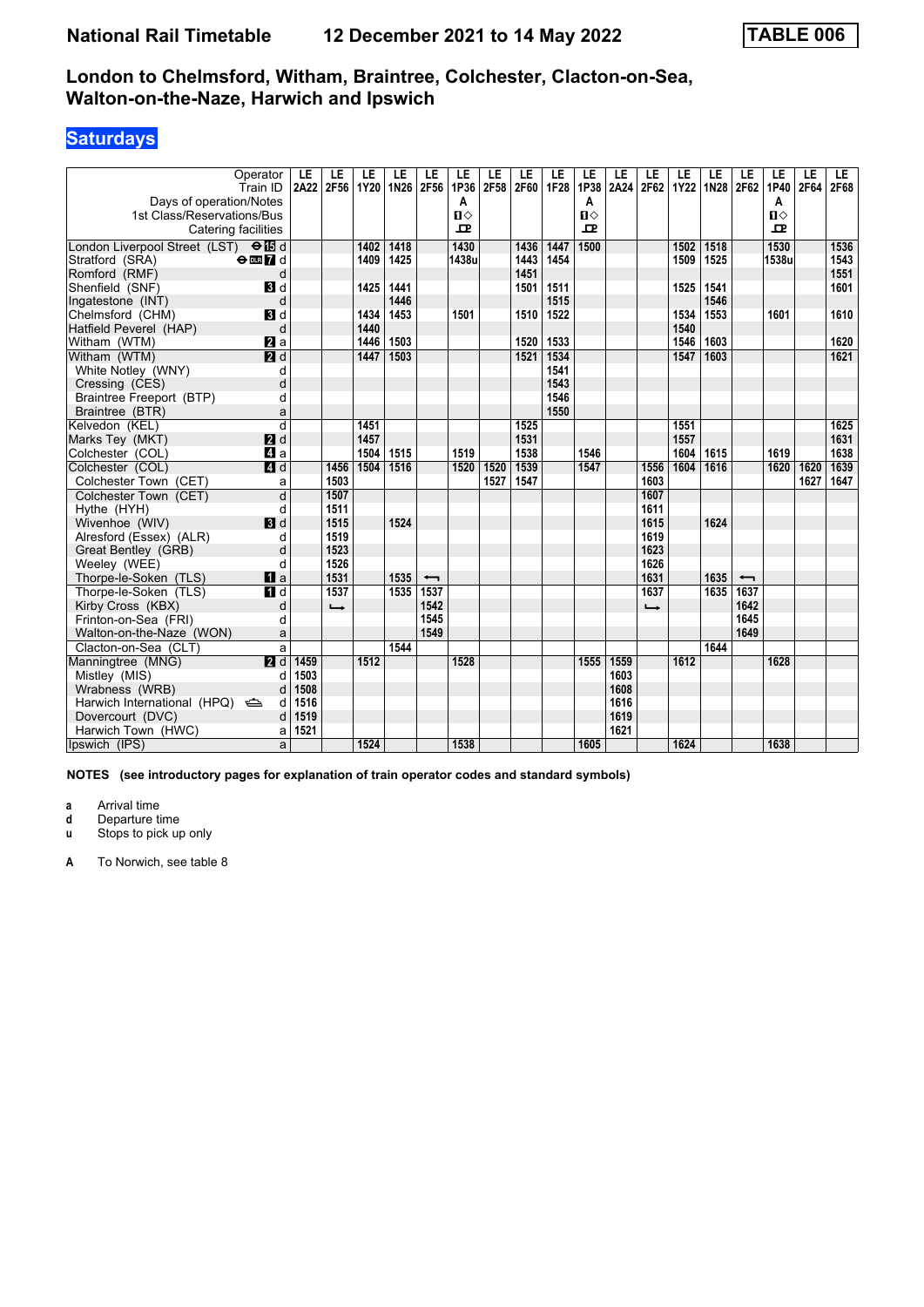# **Saturdays**

| Operator                                           | LE<br>1F30     | LE<br>1P42   | LE<br>2A28 | LE<br>2F70    | LE<br><b>1Y24</b> | LE<br>1N38 | LE<br>2F70               | LE<br>1P44   | LE<br>2F72 | LE<br>2F74 | LE<br>1F36 | LE<br>1P46   | LE<br>2A32 | LE<br>2F76 | LE<br><b>1Y28</b> | LE<br>1N44 2F76 | LE                       | LE<br>1P50   |
|----------------------------------------------------|----------------|--------------|------------|---------------|-------------------|------------|--------------------------|--------------|------------|------------|------------|--------------|------------|------------|-------------------|-----------------|--------------------------|--------------|
| Train ID<br>Days of operation/Notes                |                | A            |            |               |                   |            |                          | A            |            |            |            | A            |            |            |                   |                 |                          | A            |
| 1st Class/Reservations/Bus                         |                | $\mathbf{u}$ |            |               |                   |            |                          | $\mathbf{u}$ |            |            |            | $\Pi$        |            |            |                   |                 |                          | $\mathbf{u}$ |
| Catering facilities                                |                | $\mathbf{P}$ |            |               |                   |            |                          | $\mathbf{P}$ |            |            |            | $\mathbf{P}$ |            |            |                   |                 |                          | ᠼ            |
|                                                    |                |              |            |               |                   |            |                          |              |            |            |            |              |            |            |                   |                 |                          |              |
| London Liverpool Street (LST) $\Theta$ <b>is</b> d | 1547           | 1600         |            |               | 1602              | 1618       |                          | 1630         |            | 1636       | 1647       | 1700         |            |            | 1702              | 1718            |                          | 1730         |
| Stratford (SRA)<br>$\Theta$ DLR $\overline{7}$ d   | 1554           |              |            |               | 1609              | 1625       |                          | 1638u        |            | 1643       | 1654       |              |            |            | 1709              | 1726            |                          | 1738u        |
| Romford (RMF)                                      | d              |              |            |               |                   |            |                          |              |            | 1651       |            |              |            |            |                   |                 |                          |              |
| Shenfield (SNF)<br><b>B</b> Id                     | 1611           |              |            |               | 1625              | 1641       |                          |              |            | 1701       | 1711       |              |            |            | 1725              | 1741            |                          |              |
| Ingatestone (INT)                                  | d<br>1615      |              |            |               |                   | 1646       |                          |              |            |            | 1715       |              |            |            |                   | 1746            |                          |              |
| Chelmsford (CHM)<br>BI d                           | 1622           |              |            |               | 1634              | 1653       |                          | 1701         |            | 1710       | 1722       |              |            |            | 1735              | 1753            |                          | 1801         |
| Hatfield Peverel (HAP)                             | d              |              |            |               | 1640              |            |                          |              |            |            |            |              |            |            | 1741              |                 |                          |              |
| Witham (WTM)<br><b>Z</b> a                         | 1633           |              |            |               | 1646              | 1703       |                          |              |            | 1720       | 1733       |              |            |            | 1747              | 1803            |                          |              |
| Witham (WTM)<br><b>2</b> d                         | 1634           |              |            |               | 1647              | 1703       |                          |              |            | 1721       | 1734       |              |            |            | 1747              | 1803            |                          |              |
| White Notley (WNY)                                 | 1641<br>d      |              |            |               |                   |            |                          |              |            |            | 1741       |              |            |            |                   |                 |                          |              |
| Cressing (CES)                                     | 1643<br>d      |              |            |               |                   |            |                          |              |            |            | 1743       |              |            |            |                   |                 |                          |              |
| Braintree Freeport (BTP)                           | 1646<br>d      |              |            |               |                   |            |                          |              |            |            | 1746       |              |            |            |                   |                 |                          |              |
| Braintree (BTR)                                    | 1650<br>a      |              |            |               |                   |            |                          |              |            |            | 1750       |              |            |            |                   |                 |                          |              |
| Kelvedon (KEL)                                     | d              |              |            |               | 1651              |            |                          |              |            | 1725       |            |              |            |            | 1752              |                 |                          |              |
| 2d<br>Marks Tey (MKT)                              |                |              |            |               | 1657              |            |                          |              |            | 1731       |            |              |            |            | 1757              |                 |                          |              |
| Colchester (COL)<br>$\blacksquare$ a               |                | 1646         |            |               | 1704              | 1715       |                          | 1719         |            | 1738       |            | 1746         |            |            | 1804              | 1815            |                          | 1819         |
| Colchester (COL)<br>4d                             |                | 1647         |            | 1656          | 1704              | 1716       |                          | 1720         | 1720       | 1739       |            | 1747         |            | 1756       | 1805              | 1816            |                          | 1820         |
| Colchester Town (CET)                              | a              |              |            | 1703          |                   |            |                          |              | 1727       | 1747       |            |              |            | 1803       |                   |                 |                          |              |
| Colchester Town (CET)                              | $\overline{d}$ |              |            | 1707          |                   |            |                          |              |            |            |            |              |            | 1807       |                   |                 |                          |              |
| Hythe (HYH)                                        | d              |              |            | 1711          |                   |            |                          |              |            |            |            |              |            | 1811       |                   |                 |                          |              |
| H d<br>Wivenhoe (WIV)                              |                |              |            | 1715          |                   | 1724       |                          |              |            |            |            |              |            | 1815       |                   | 1824            |                          |              |
| Alresford (Essex) (ALR)                            | d              |              |            | 1719          |                   |            |                          |              |            |            |            |              |            | 1819       |                   |                 |                          |              |
| Great Bentley (GRB)                                | d              |              |            | 1723          |                   |            |                          |              |            |            |            |              |            | 1823       |                   |                 |                          |              |
| Weeley (WEE)                                       | d              |              |            | 1726          |                   |            |                          |              |            |            |            |              |            | 1826       |                   |                 |                          |              |
| Thorpe-le-Soken (TLS)<br>$\mathbf{u}$ a            |                |              |            | 1731          |                   | 1735       | $\overline{\phantom{0}}$ |              |            |            |            |              |            | 1831       |                   | 1835            | $\overline{\phantom{0}}$ |              |
| Thorpe-le-Soken (TLS)<br>$\blacksquare$            |                |              |            | 1737          |                   | 1735       | 1737                     |              |            |            |            |              |            | 1837       |                   | 1835            | 1837                     |              |
| Kirby Cross (KBX)                                  | d              |              |            | $\rightarrow$ |                   |            | 1742                     |              |            |            |            |              |            | ┗          |                   |                 | 1842                     |              |
| Frinton-on-Sea (FRI)                               | d              |              |            |               |                   |            | 1745                     |              |            |            |            |              |            |            |                   |                 | 1845                     |              |
| Walton-on-the-Naze (WON)                           | a              |              |            |               |                   |            | 1749                     |              |            |            |            |              |            |            |                   |                 | 1849                     |              |
| Clacton-on-Sea (CLT)                               | a              |              |            |               |                   | 1744       |                          |              |            |            |            |              |            |            |                   | 1844            |                          |              |
| $\overline{M}$ d<br>Manningtree (MNG)              |                | 1655         | 1659       |               | 1712              |            |                          | 1728         |            |            |            |              | 1755 1759  |            | 1813              |                 |                          | 1828         |
| Mistley (MIS)                                      | d              |              | 1703       |               |                   |            |                          |              |            |            |            |              | 1803       |            |                   |                 |                          |              |
| Wrabness (WRB)                                     | d              |              | 1708       |               |                   |            |                          |              |            |            |            |              | 1808       |            |                   |                 |                          |              |
| Harwich International (HPQ)                        | d              |              | 1716       |               |                   |            |                          |              |            |            |            |              | 1816       |            |                   |                 |                          |              |
| Dovercourt (DVC)                                   | d              |              | 1719       |               |                   |            |                          |              |            |            |            |              | 1819       |            |                   |                 |                          |              |
| Harwich Town (HWC)                                 | a              |              | 1721       |               |                   |            |                          |              |            |            |            |              | 1821       |            |                   |                 |                          |              |
| Ipswich (IPS)                                      | a              | 1705         |            |               | 1724              |            |                          | 1738         |            |            |            | 1805         |            |            | 1824              |                 |                          | 1838         |

**NOTES (see introductory pages for explanation of train operator codes and standard symbols)**

**a** Arrival time<br>**d** Departure t

**d** Departure time

**u** Stops to pick up only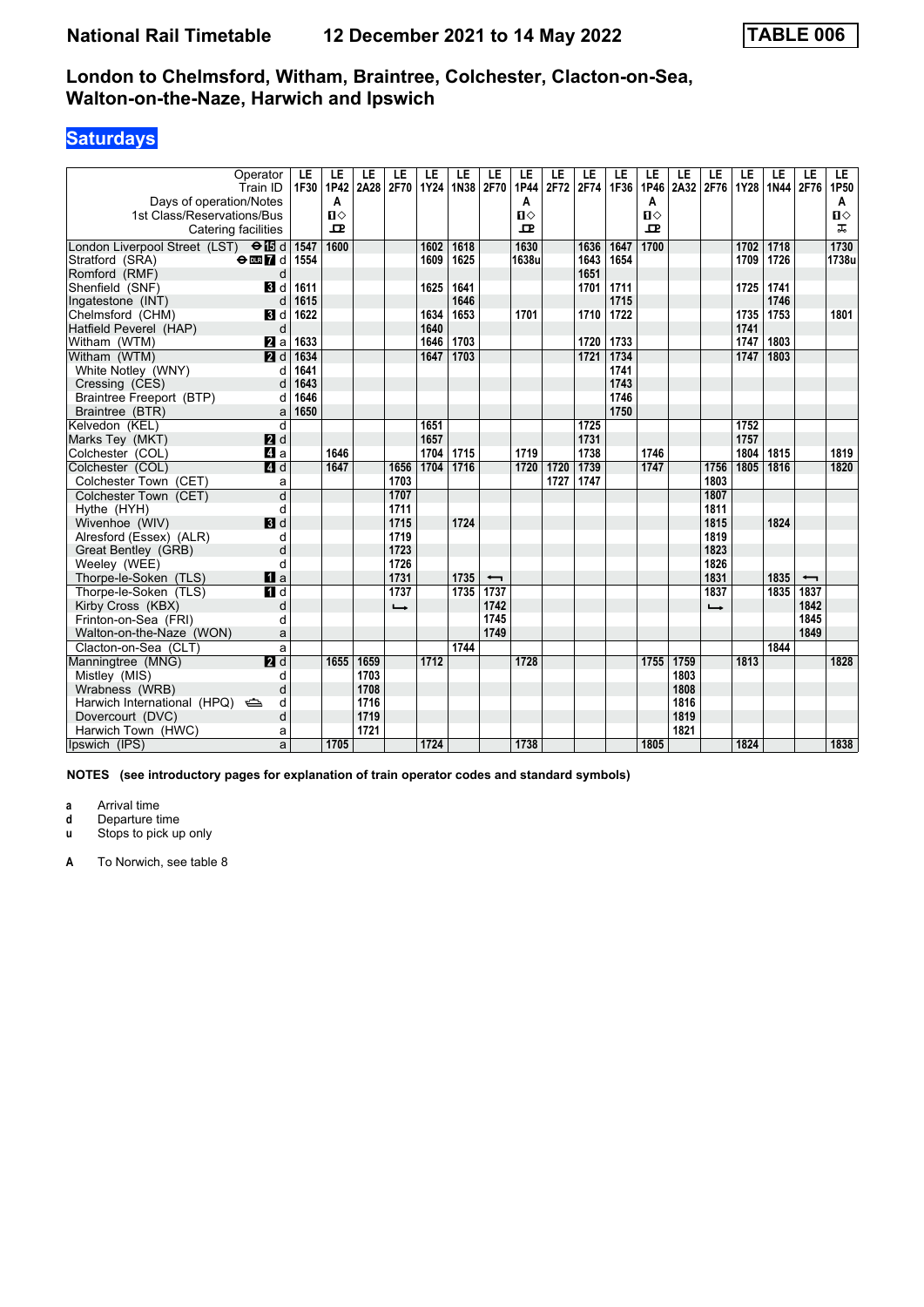# **Saturdays**

| Operator<br>Train ID                               | LE<br>2F78 | LE<br>2F80 | LE<br>1F46 | LE<br>1P54   | LE<br>2A38 | LE<br>2F82               | LE<br>1Y34 | LE<br>1N50 | LE<br>2F82               | LE<br>1P56   | LE<br>2F86 | LE<br>2F88 | LE<br>1F50 | LE<br>9P92 | LE<br>1P58  | LE<br>2A42 2F90 | LE            | LE.<br>1Y38 |
|----------------------------------------------------|------------|------------|------------|--------------|------------|--------------------------|------------|------------|--------------------------|--------------|------------|------------|------------|------------|-------------|-----------------|---------------|-------------|
| Days of operation/Notes                            |            |            |            | A            |            |                          |            |            |                          | A            |            |            |            | A          | A           |                 |               |             |
| 1st Class/Reservations/Bus                         |            |            |            | $\P$         |            |                          |            |            |                          | $\Pi$        |            |            |            | <b>DR</b>  | ♦           |                 |               |             |
| Catering facilities                                |            |            |            | $\mathbf{P}$ |            |                          |            |            |                          | $\mathbf{p}$ |            |            |            | 고          | ᅭ           |                 |               |             |
| London Liverpool Street (LST) $\Theta$ is d        |            | 1736       | 1747       | 1800         |            |                          | 1802       | 1818       |                          | 1830         |            | 1836       | 1846       | 1900       | 1902        |                 |               | 1904        |
| Stratford (SRA)<br>$\Theta$ DE $\overline{7}$ d    |            | 1743       | 1754       |              |            |                          | 1809       | 1826       |                          | 1838u        |            | 1843       | 1853       |            |             |                 |               | 1911        |
| Romford (RMF)<br>d                                 |            | 1752       |            |              |            |                          |            |            |                          |              |            | 1852       |            |            |             |                 |               |             |
| Shenfield (SNF)<br><b>B</b> Id                     |            | 1801       | 1811       |              |            |                          | 1825       | 1841       |                          |              |            | 1901       | 1908       |            |             |                 |               | 1927        |
| Ingatestone (INT)<br>d                             |            |            | 1815       |              |            |                          |            | 1846       |                          |              |            |            | 1913       |            |             |                 |               |             |
| Chelmsford (CHM)<br>$\blacksquare$                 |            | 1810       | 1822       |              |            |                          | 1835       | 1853       |                          | 1901         |            | 1910       | 1920       |            |             |                 |               | 1936        |
| Hatfield Peverel (HAP)<br>d                        |            |            |            |              |            |                          | 1841       |            |                          |              |            |            |            |            |             |                 |               | 1942        |
| Witham (WTM)<br><b>Z</b> a                         |            | 1820       | 1833       |              |            |                          | 1847       | 1903       |                          |              |            | 1920       | 1930       |            |             |                 |               | 1948        |
| $\overline{\mathbf{Z}}$ d<br>Witham (WTM)          |            | 1821       | 1834       |              |            |                          | 1847       | 1903       |                          |              |            | 1920       | 1934       |            |             |                 |               | 1949        |
| White Notley (WNY)<br>d                            |            |            | 1841       |              |            |                          |            |            |                          |              |            |            | 1941       |            |             |                 |               |             |
| d<br>Cressing (CES)                                |            |            | 1843       |              |            |                          |            |            |                          |              |            |            | 1943       |            |             |                 |               |             |
| Braintree Freeport (BTP)<br>d                      |            |            | 1846       |              |            |                          |            |            |                          |              |            |            | 1946       |            |             |                 |               |             |
| Braintree (BTR)<br>a                               |            |            | 1850       |              |            |                          |            |            |                          |              |            |            | 1950       |            |             |                 |               |             |
| $\overline{d}$<br>Kelvedon (KEL)                   |            | 1825       |            |              |            |                          | 1852       |            |                          |              |            | 1925       |            |            |             |                 |               | 1953        |
| 2d<br>Marks Tey (MKT)                              |            | 1831       |            |              |            |                          | 1857       |            |                          |              |            | 1930       |            |            |             |                 |               | 1959        |
| Colchester (COL)<br>44 a                           |            | 1838       |            | 1846         |            |                          | 1904       | 1915       |                          | 1919         |            | 1937       |            |            | 1946        |                 |               | 2006        |
| 4 d<br>Colchester (COL)                            | 1820       | 1839       |            | 1847         |            | 1856                     | 1905       | 1916       |                          | 1920         | 1920       | 1939       |            |            | 1947        |                 | 1956          | 2006        |
| Colchester Town (CET)<br>a                         | 1827       | 1847       |            |              |            | 1903                     |            |            |                          |              | 1927       | 1947       |            |            |             |                 | 2003          |             |
| $\overline{d}$<br>Colchester Town (CET)            |            |            |            |              |            | 1907                     |            |            |                          |              |            |            |            |            |             |                 | 2007          |             |
| Hythe (HYH)<br>d                                   |            |            |            |              |            | 1911                     |            |            |                          |              |            |            |            |            |             |                 | 2011          |             |
| $\blacksquare$<br>Wivenhoe (WIV)                   |            |            |            |              |            | 1915                     |            | 1924       |                          |              |            |            |            |            |             |                 | 2015          |             |
| Alresford (Essex) (ALR)<br>d                       |            |            |            |              |            | 1919                     |            |            |                          |              |            |            |            |            |             |                 | 2019          |             |
| d<br>Great Bentley (GRB)                           |            |            |            |              |            | 1923                     |            |            |                          |              |            |            |            |            |             |                 | 2023          |             |
| Weeley (WEE)<br>d                                  |            |            |            |              |            | 1926                     |            |            |                          |              |            |            |            |            |             |                 | 2026          |             |
| Thorpe-le-Soken (TLS)<br>$\mathbf{u}$ a            |            |            |            |              |            | 1931                     |            | 1935       | $\overline{\phantom{0}}$ |              |            |            |            |            |             |                 | 2031          |             |
| Thorpe-le-Soken (TLS)<br>$\overline{\mathbf{H}}$ d |            |            |            |              |            | 1937                     |            | 1935       | 1937                     |              |            |            |            |            |             |                 | 2037          |             |
| Kirby Cross (KBX)<br>d                             |            |            |            |              |            | $\overline{\phantom{a}}$ |            |            | 1942                     |              |            |            |            |            |             |                 | $\rightarrow$ |             |
| Frinton-on-Sea (FRI)<br>d                          |            |            |            |              |            |                          |            |            | 1945                     |              |            |            |            |            |             |                 |               |             |
| Walton-on-the-Naze (WON)<br>a                      |            |            |            |              |            |                          |            |            | 1949                     |              |            |            |            |            |             |                 |               |             |
| Clacton-on-Sea (CLT)<br>a                          |            |            |            |              |            |                          |            | 1944       |                          |              |            |            |            |            |             |                 |               |             |
| Manningtree (MNG)<br>$\overline{a}$ d              |            |            |            | 1855         | 1859       |                          | 1913       |            |                          | 1928         |            |            |            |            | 1955        | 1959            |               | 2014        |
| Mistley (MIS)<br>d                                 |            |            |            |              | 1903       |                          |            |            |                          |              |            |            |            |            |             | 2003            |               |             |
| Wrabness (WRB)<br>d                                |            |            |            |              | 1908       |                          |            |            |                          |              |            |            |            |            |             | 2008            |               |             |
| Harwich International (HPQ) <<br>d                 |            |            |            |              | 1916       |                          |            |            |                          |              |            |            |            |            |             | 2016            |               |             |
| d<br>Dovercourt (DVC)                              |            |            |            |              | 1919       |                          |            |            |                          |              |            |            |            |            |             | 2019            |               |             |
| Harwich Town (HWC)<br>a                            |            |            |            |              | 1921       |                          |            |            |                          |              |            |            |            |            |             | 2021            |               |             |
| Ipswich (IPS)<br>a                                 |            |            |            | 1905         |            |                          | 1924       |            |                          | 1938         |            |            |            |            | 1956   2005 |                 |               | 2026        |

**NOTES (see introductory pages for explanation of train operator codes and standard symbols)**

**a** Arrival time<br>**d** Departure t

**d** Departure time

**u** Stops to pick up only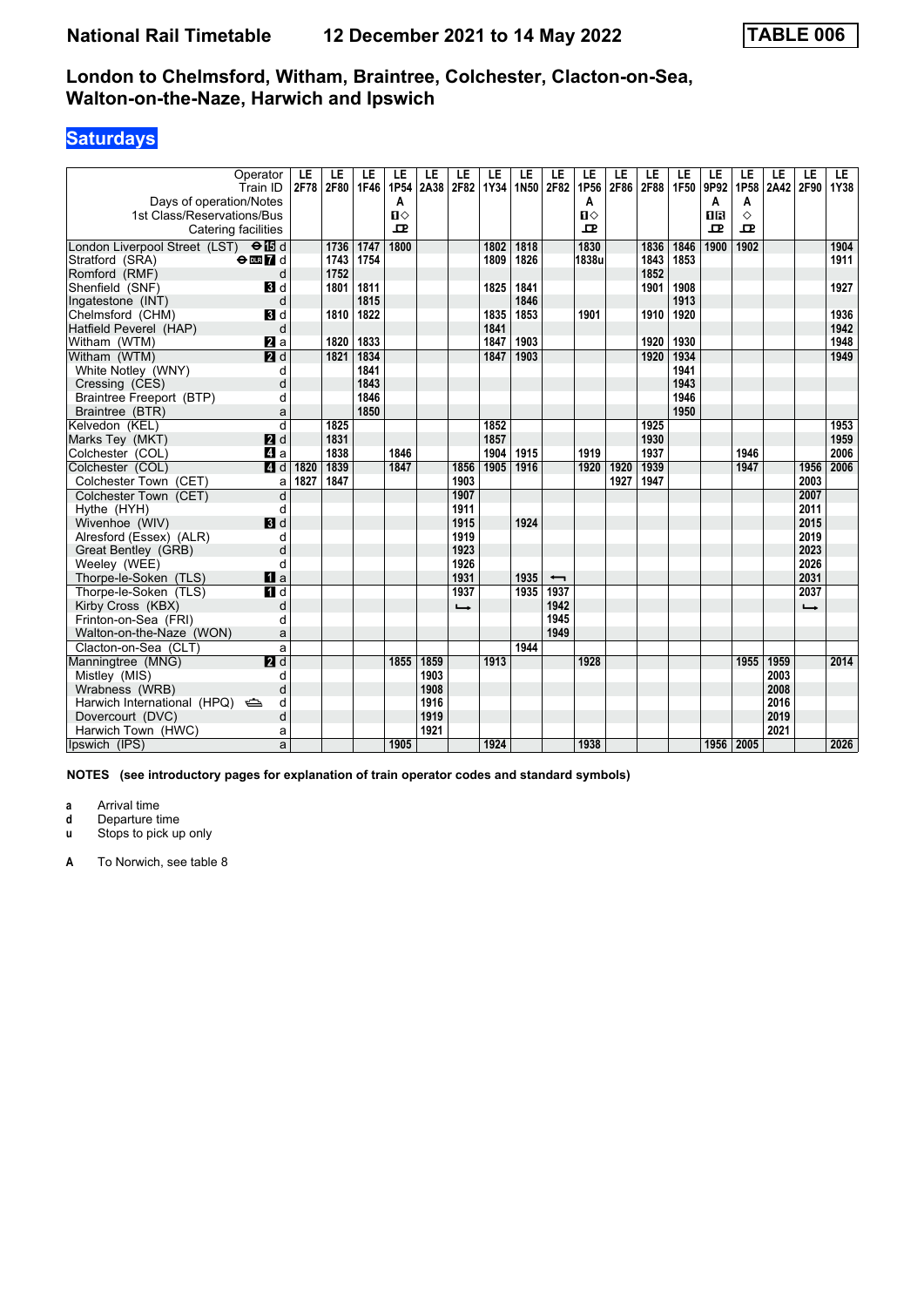# **Saturdays**

| Operator                                              | LE   | LE                       | LE    | LE   | LE    | LE   | LE   | LE     | LE   | LE                       | LE   | LE          | LE                       | LE         | LE     | LE   | LE   | LE.  |
|-------------------------------------------------------|------|--------------------------|-------|------|-------|------|------|--------|------|--------------------------|------|-------------|--------------------------|------------|--------|------|------|------|
| Train ID                                              | 1N56 | 2F90                     | 1P60  | 2F92 | 1A86  | 2F94 | 1F56 | 1P62   | 2A46 | 2F96                     | 1Y40 | <b>1N58</b> | 2F96                     | 1P64       | 2F98   | 2F02 | 1F58 | 2D98 |
| Days of operation/Notes<br>1st Class/Reservations/Bus |      |                          | A     |      |       |      |      | A<br>♦ |      |                          |      |             |                          | A<br>$\Pi$ |        |      |      | D    |
| Catering facilities                                   |      |                          |       |      |       |      |      | ᅚ      |      |                          |      |             |                          | 모          |        |      |      |      |
|                                                       |      |                          |       |      |       |      |      |        |      |                          |      |             |                          |            |        |      |      |      |
| London Liverpool Street (LST) <b>OI</b> d             | 1918 |                          | 1930  |      | 1936  | 1938 | 1947 | 2000   |      |                          | 2002 | 2018        |                          | 2030       |        | 2036 | 2047 |      |
| Stratford (SRA)<br>$\Theta$ DER $\blacksquare$ d      | 1925 |                          | 1938u |      | 1943  | 1946 | 1954 |        |      |                          | 2009 | 2025        |                          | 2038u      |        | 2043 | 2054 |      |
| Romford (RMF)<br>d                                    |      |                          |       |      |       | 1954 |      |        |      |                          |      |             |                          |            |        | 2051 |      |      |
| Shenfield (SNF)<br><b>B</b> Id                        | 1941 |                          |       |      | 1959  | 2004 | 2011 |        |      |                          | 2025 | 2041        |                          |            |        | 2101 | 2111 |      |
| Ingatestone (INT)<br>d                                | 1946 |                          |       |      |       |      | 2015 |        |      |                          |      | 2046        |                          |            |        |      | 2115 |      |
| Chelmsford (CHM)<br>BI d                              | 1953 |                          | 2001  |      | 2009  | 2013 | 2022 |        |      |                          | 2034 | 2053        |                          | 2101       |        | 2110 | 2122 |      |
| d<br>Hatfield Peverel (HAP)                           |      |                          |       |      |       |      |      |        |      |                          | 2040 |             |                          |            |        |      |      |      |
| Witham (WTM)<br><b>Z</b> a                            | 2003 |                          |       |      | 2019  | 2023 | 2033 |        |      |                          | 2046 | 2103        |                          |            |        | 2120 | 2133 |      |
| <b>2</b> d<br>Witham (WTM)                            | 2003 |                          |       |      | 2020  | 2024 | 2034 |        |      |                          | 2047 | 2103        |                          |            |        | 2121 | 2134 |      |
| White Notley (WNY)<br>d                               |      |                          |       |      |       |      | 2041 |        |      |                          |      |             |                          |            |        |      | 2141 |      |
| d<br>Cressing (CES)                                   |      |                          |       |      |       |      | 2043 |        |      |                          |      |             |                          |            |        |      | 2143 |      |
| Braintree Freeport (BTP)<br>d                         |      |                          |       |      |       |      | 2046 |        |      |                          |      |             |                          |            |        |      | 2146 |      |
| Braintree (BTR)<br>a                                  |      |                          |       |      |       |      | 2050 |        |      |                          |      |             |                          |            |        |      | 2150 |      |
| $\overline{d}$<br>Kelvedon (KEL)                      |      |                          |       |      |       | 2028 |      |        |      |                          | 2051 |             |                          |            |        | 2125 |      |      |
| <b>2</b> d<br>Marks Tev (MKT)                         |      |                          |       |      |       | 2034 |      |        |      |                          | 2057 |             |                          |            |        | 2131 |      |      |
| Colchester (COL)<br>ZI a                              | 2015 |                          | 2019  |      | 2032  | 2041 |      | 2046   |      |                          | 2104 | 2115        |                          | 2119       |        | 2138 |      |      |
| Colchester (COL)<br>ZI d                              | 2016 |                          | 2020  | 2020 | 2032  | 2042 |      | 2047   |      | 2056                     | 2104 | 2116        |                          | 2120       | $2120$ | 2139 |      |      |
| Colchester Town (CET)<br>a                            |      |                          |       | 2027 |       | 2050 |      |        |      | 2103                     |      |             |                          |            | 2127   | 2147 |      |      |
| $\overline{d}$<br>Colchester Town (CET)               |      |                          |       |      |       |      |      |        |      | 2107                     |      |             |                          |            |        |      |      |      |
| Hythe (HYH)<br>d                                      |      |                          |       |      |       |      |      |        |      | 2111                     |      |             |                          |            |        |      |      |      |
| 3d<br>Wivenhoe (WIV)                                  | 2024 |                          |       |      |       |      |      |        |      | 2115                     |      | 2124        |                          |            |        |      |      |      |
| Alresford (Essex) (ALR)<br>d                          |      |                          |       |      |       |      |      |        |      | 2119                     |      |             |                          |            |        |      |      |      |
| Great Bentley (GRB)<br>d                              |      |                          |       |      |       |      |      |        |      | 2123                     |      |             |                          |            |        |      |      |      |
| Weeley (WEE)<br>d                                     |      |                          |       |      |       |      |      |        |      | 2126                     |      |             |                          |            |        |      |      |      |
| Thorpe-le-Soken (TLS)<br>$\blacksquare$ a             | 2035 | $\overline{\phantom{0}}$ |       |      |       |      |      |        |      | 2131                     |      | 2135        | $\overline{\phantom{0}}$ |            |        |      |      |      |
| Thorpe-le-Soken (TLS)<br>$\blacksquare$               | 2035 | 2037                     |       |      |       |      |      |        |      | 2137                     |      | 2135        | 2137                     |            |        |      |      |      |
| Kirby Cross (KBX)<br>d                                |      | 2042                     |       |      |       |      |      |        |      | $\overline{\phantom{a}}$ |      |             | 2142                     |            |        |      |      |      |
| Frinton-on-Sea (FRI)<br>d                             |      | 2045                     |       |      |       |      |      |        |      |                          |      |             | 2145                     |            |        |      |      |      |
| Walton-on-the-Naze (WON)<br>a                         |      | 2049                     |       |      |       |      |      |        |      |                          |      |             | 2149                     |            |        |      |      |      |
| a<br>Clacton-on-Sea (CLT)                             | 2044 |                          |       |      |       |      |      |        |      |                          |      | 2144        |                          |            |        |      |      |      |
| Manningtree (MNG)<br><b>2</b> d                       |      |                          | 2028  |      | 2040  |      |      | 2055   | 2059 |                          | 2112 |             |                          | 2128       |        |      |      |      |
| Mistley (MIS)<br>d                                    |      |                          |       |      |       |      |      |        | 2103 |                          |      |             |                          |            |        |      |      |      |
| d<br>Wrabness (WRB)                                   |      |                          |       |      |       |      |      |        | 2108 |                          |      |             |                          |            |        |      |      |      |
| Harwich International (HPQ)<br>d                      |      |                          |       |      | 2055a |      |      |        | 2116 |                          |      |             |                          |            |        |      |      | 2138 |
| d<br>Dovercourt (DVC)                                 |      |                          |       |      |       |      |      |        | 2119 |                          |      |             |                          |            |        |      |      |      |
| Harwich Town (HWC)<br>a                               |      |                          |       |      |       |      |      |        | 2121 |                          |      |             |                          |            |        |      |      |      |
| Ipswich (IPS)<br>a                                    |      |                          | 2038  |      |       |      |      | 2105   |      |                          | 2124 |             |                          | 2138       |        |      |      | 2204 |

**NOTES (see introductory pages for explanation of train operator codes and standard symbols)**

**a** Arrival time<br>**d** Departure t

**d** Departure time

**u** Stops to pick up only

**A** To Norwich, see table 8<br>**D** To Lowestoft, see table To Lowestoft, see table 11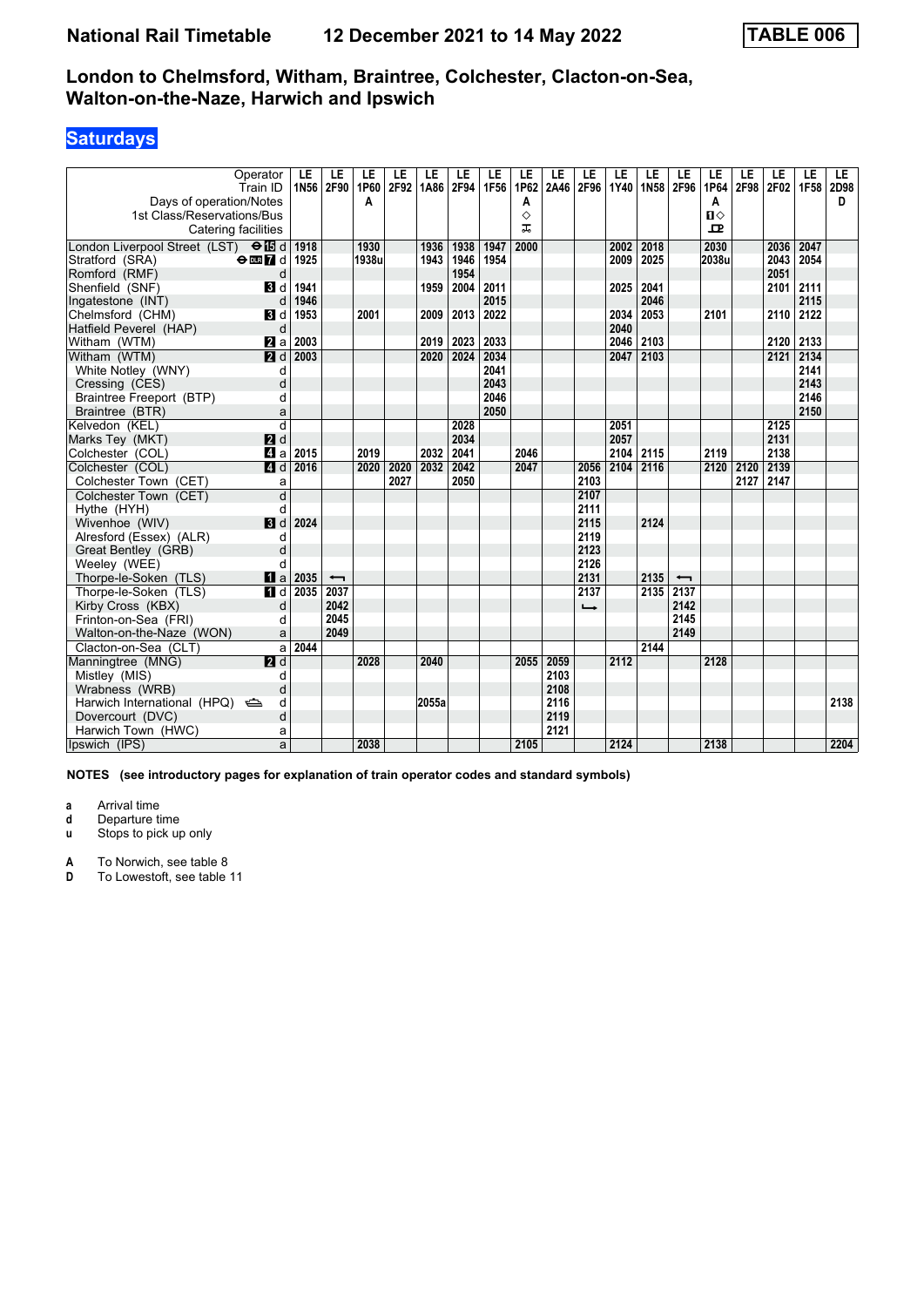# **Saturdays**

| Operator                                              | LE             | LE   | LE            | LE    | LE          | LE                       | LE                | LE   | LE        | LE   | LE   | LE   | LE                       | LE   | LE        | LE                       | LE        | LE.  |
|-------------------------------------------------------|----------------|------|---------------|-------|-------------|--------------------------|-------------------|------|-----------|------|------|------|--------------------------|------|-----------|--------------------------|-----------|------|
| Train ID                                              | 1Y42           | 2A50 | 2F04          | 1A98  | <b>1N60</b> | 2F04                     | 1P68              | 2F06 | 2N96<br>Е | 1F60 | 1Y44 | 2A52 | 2F08                     | 1F62 | 1N62 2F08 |                          | 1P70      | 2A54 |
| Days of operation/Notes<br>1st Class/Reservations/Bus |                |      |               |       |             |                          | A<br>$\mathbf{u}$ |      |           |      |      |      |                          |      |           |                          | A<br>$\P$ |      |
| Catering facilities                                   |                |      |               |       |             |                          | $\mathbf{p}$      |      |           |      |      |      |                          |      |           |                          | ᅚ         |      |
|                                                       |                |      |               |       |             |                          |                   |      |           |      |      |      |                          |      |           |                          |           |      |
| London Liverpool Street (LST) <b>OII</b> d            | 2100           |      |               | 2102  | 2118        |                          | 2130              | 2136 |           | 2147 | 2200 |      |                          | 2202 | 2218      |                          | 2230      |      |
| Stratford (SRA)<br>$\Theta$ or $\blacksquare$ d       |                |      |               | 2109  | 2125        |                          | 2138u 2143        |      |           | 2154 |      |      |                          | 2209 | 2225      |                          | 2238u     |      |
| Romford (RMF)                                         | d              |      |               |       |             |                          |                   | 2151 |           |      |      |      |                          |      |           |                          |           |      |
| Shenfield (SNF)<br><b>B</b> Id                        |                |      |               | 2125  | 2141        |                          |                   | 2201 |           | 2211 |      |      |                          | 2225 | 2241      |                          |           |      |
| Ingatestone (INT)                                     | d              |      |               |       | 2146        |                          |                   |      |           | 2215 |      |      |                          |      | 2246      |                          |           |      |
| Chelmsford (CHM)<br>$\blacksquare$                    |                |      |               | 2134  | 2153        |                          | 2201              | 2210 |           | 2222 | 2228 |      |                          | 2234 | 2253      |                          | 2301      |      |
| Hatfield Peverel (HAP)                                | d              |      |               | 2140  |             |                          |                   |      |           |      |      |      |                          | 2240 |           |                          |           |      |
| Witham (WTM)<br><b>Z</b> a                            |                |      |               | 2146  | 2203        |                          |                   | 2220 |           | 2233 |      |      |                          | 2246 | 2303      |                          |           |      |
| $\overline{a}$ d<br>Witham (WTM)                      |                |      |               | 2147  | 2203        |                          |                   | 2221 |           | 2234 |      |      |                          | 2247 | 2303      |                          |           |      |
| White Notley (WNY)                                    | d              |      |               |       |             |                          |                   |      |           | 2241 |      |      |                          |      |           |                          |           |      |
| Cressing (CES)                                        | d              |      |               |       |             |                          |                   |      |           | 2243 |      |      |                          |      |           |                          |           |      |
| Braintree Freeport (BTP)                              | d              |      |               |       |             |                          |                   |      |           | 2246 |      |      |                          |      |           |                          |           |      |
| Braintree (BTR)                                       | a              |      |               |       |             |                          |                   |      |           | 2250 |      |      |                          |      |           |                          |           |      |
| Kelvedon (KEL)                                        | d              |      |               | 2151  |             |                          |                   | 2225 |           |      |      |      |                          | 2251 |           |                          |           |      |
| 2d<br>Marks Tey (MKT)                                 |                |      |               | 2157  |             |                          |                   | 2231 |           |      |      |      |                          | 2257 |           |                          |           |      |
| Colchester (COL)<br>ZI a                              | 2146           |      |               | 2204  | 2215        |                          | 2219              | 2238 |           |      | 2247 |      |                          | 2305 | 2315      |                          | 2319      |      |
| 4d<br>Colchester (COL)                                | 2148           |      | 2156          | 2204  | 2216        |                          | 2220              | 2239 |           |      | 2248 |      | 2256                     |      | 2316      |                          | 2320      |      |
| Colchester Town (CET)                                 | a              |      | 2203          |       |             |                          |                   | 2247 |           |      |      |      | 2303                     |      |           |                          |           |      |
| Colchester Town (CET)                                 | $\overline{d}$ |      | 2207          |       |             |                          |                   |      |           |      |      |      | 2307                     |      |           |                          |           |      |
| Hythe (HYH)                                           | d              |      | 2211          |       |             |                          |                   |      |           |      |      |      | 2311                     |      |           |                          |           |      |
| $\blacksquare$<br>Wivenhoe (WIV)                      |                |      | 2215          |       | 2224        |                          |                   |      |           |      |      |      | 2315                     |      | 2324      |                          |           |      |
| Alresford (Essex) (ALR)                               | d              |      | 2219          |       |             |                          |                   |      |           |      |      |      | 2319                     |      |           |                          |           |      |
| Great Bentley (GRB)                                   | d              |      | 2223          |       |             |                          |                   |      |           |      |      |      | 2323                     |      |           |                          |           |      |
| Weeley (WEE)                                          | d              |      | 2226          |       |             |                          |                   |      |           |      |      |      | 2326                     |      |           |                          |           |      |
| Thorpe-le-Soken (TLS)<br>$\blacksquare$ a             |                |      | 2231          |       | 2235        | $\overline{\phantom{0}}$ |                   |      |           |      |      |      | 2331                     |      | 2335      | $\overline{\phantom{0}}$ |           |      |
| Thorpe-le-Soken (TLS)<br><b>n</b> d                   |                |      | 2237          |       | 2235        | 2237                     |                   |      | 2316      |      |      |      | 2337                     |      | 2335      | 2337                     |           |      |
| Kirby Cross (KBX)                                     | d              |      | $\rightarrow$ |       |             | 2242                     |                   |      |           |      |      |      | $\overline{\phantom{a}}$ |      |           | 2342                     |           |      |
| Frinton-on-Sea (FRI)                                  | d              |      |               |       |             | 2245                     |                   |      |           |      |      |      |                          |      |           | 2345                     |           |      |
| Walton-on-the-Naze (WON)                              | a              |      |               |       |             | 2249                     |                   |      |           |      |      |      |                          |      |           | 2349                     |           |      |
| Clacton-on-Sea (CLT)                                  | a              |      |               |       | 2244        |                          |                   |      | 2325      |      |      |      |                          |      | 2344      |                          |           |      |
| 2d<br>Manningtree (MNG)                               | 2156           | 2159 |               | 2212  |             |                          | 2228              |      |           |      | 2256 | 2259 |                          |      |           |                          | 2328      | 2335 |
| Mistley (MIS)                                         | d              | 2203 |               |       |             |                          |                   |      |           |      |      | 2303 |                          |      |           |                          |           | 2339 |
| Wrabness (WRB)                                        | d              | 2208 |               |       |             |                          |                   |      |           |      |      | 2308 |                          |      |           |                          |           | 2344 |
| Harwich International (HPQ)                           | d              | 2216 |               | 2227a |             |                          |                   |      |           |      |      | 2316 |                          |      |           |                          |           | 2352 |
| Dovercourt (DVC)                                      | d              | 2219 |               |       |             |                          |                   |      |           |      |      | 2319 |                          |      |           |                          |           | 2355 |
| Harwich Town (HWC)                                    | a              | 2221 |               |       |             |                          |                   |      |           |      |      | 2321 |                          |      |           |                          |           | 2357 |
| Ipswich (IPS)                                         | 2207<br>a      |      |               |       |             |                          | 2238              |      |           |      | 2307 |      |                          |      |           |                          | 2338      |      |

**NOTES (see introductory pages for explanation of train operator codes and standard symbols)**

**a** Arrival time<br>**d** Departure t

**d** Departure time

**u** Stops to pick up only

**A** To Norwich, see table 8<br>**E** From Walton-on-the-Na: **From Walton-on-the-Naze**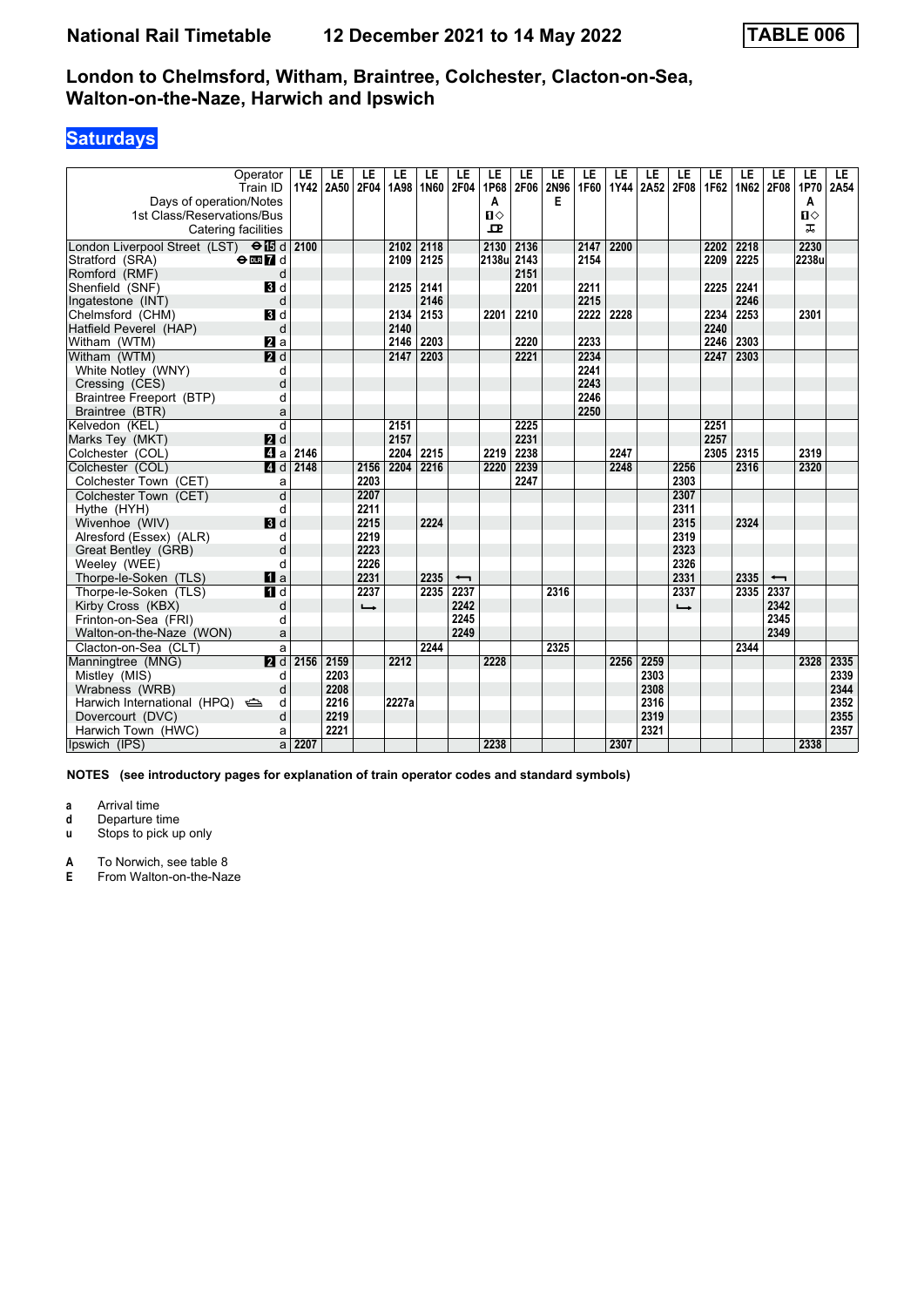# **Saturdays**

| Operator                                                   |                | LE.  | LE   | LE.  | LE   | LE   | LE             | LE   | LE        | īΕ.  |
|------------------------------------------------------------|----------------|------|------|------|------|------|----------------|------|-----------|------|
| Train ID                                                   |                | 1F64 | 2F12 | 1Y46 | 1N66 | 2F16 | 1P72           | 1N66 | 1F68      | 1F70 |
| Days of operation/Notes                                    |                |      |      |      |      |      | A              |      |           |      |
| 1st Class/Reservations/Bus                                 |                |      |      |      |      |      | $\blacksquare$ |      |           |      |
| Catering facilities                                        |                |      |      |      |      |      | ᇁ              |      |           |      |
| London Liverpool Street (LST) $\Theta$ is d                |                | 2238 |      | 2302 | 2318 |      | 2330           |      | 2348      | 0018 |
| Stratford (SRA)<br>$\Theta$ on $\boldsymbol{\mathsf{Z}}$ d |                | 2245 |      | 2309 | 2325 |      | 2338u          |      | 2355      | 0025 |
| Romford (RMF)                                              | d              |      |      |      |      |      |                |      |           |      |
| Shenfield (SNF)<br><b>Bi</b> d                             |                | 2301 |      | 2325 | 2341 |      |                |      | 0011      | 0047 |
| Ingatestone (INT)                                          | d              | 2305 |      |      | 2346 |      |                |      | 0016      | 0052 |
| Chelmsford (CHM)<br><b>3</b> d                             |                | 2312 |      | 2335 | 2353 |      | 2359           |      | 0023      | 0059 |
| Hatfield Peverel (HAP)                                     | d              |      |      | 2341 |      |      |                |      | 0029 0105 |      |
| $\mathbf{z}$ all<br>Witham (WTM)                           |                | 2322 |      | 2347 | 0003 |      |                |      | 0035 0111 |      |
| $P$ d<br>Witham (WTM)                                      |                | 2323 | 2325 | 2347 | 0003 | 0009 |                |      | 0035      | 0111 |
| White Notley (WNY)                                         | d              |      | 2332 |      |      | 0016 |                |      |           |      |
| Cressing (CES)                                             | d              |      | 2334 |      |      | 0018 |                |      |           |      |
| Braintree Freeport (BTP)                                   | d              |      | 2337 |      |      | 0021 |                |      |           |      |
| Braintree (BTR)                                            | a              |      | 2341 |      |      | 0025 |                |      |           |      |
| Kelvedon (KEL)                                             | d              | 2327 |      | 2352 |      |      |                |      | 0040      | 0116 |
| 2d<br>Marks Tey (MKT)                                      |                | 2333 |      | 2357 |      |      |                |      | 0045      | 0121 |
| Colchester (COL)<br>41 a                                   |                | 2341 |      | 0004 | 0015 |      | 0019           |      | 0053      | 0129 |
| Colchester (COL)<br>4 d                                    |                |      |      | 0005 | 0026 |      | 0021           | 0026 |           |      |
| Colchester Town (CET)                                      | a              |      |      |      | ⊷    |      |                |      |           |      |
| Colchester Town (CET)                                      | $\overline{d}$ |      |      |      |      |      |                |      |           |      |
| Hythe (HYH)                                                | d              |      |      |      |      |      |                | 0031 |           |      |
| 3d<br>Wivenhoe (WIV)                                       |                |      |      |      |      |      |                | 0035 |           |      |
| Alresford (Essex) (ALR)                                    | d              |      |      |      |      |      |                | 0038 |           |      |
| Great Bentley (GRB)                                        | d              |      |      |      |      |      |                | 0042 |           |      |
| Weeley (WEE)                                               | d              |      |      |      |      |      |                |      |           |      |
| Thorpe-le-Soken (TLS)<br>$\blacksquare$ a                  |                |      |      |      |      |      |                | 0049 |           |      |
| Thorpe-le-Soken (TLS)<br>$\P$ d                            |                |      |      |      |      |      |                | 0049 |           |      |
| Kirby Cross (KBX)                                          | d              |      |      |      |      |      |                |      |           |      |
| Frinton-on-Sea (FRI)                                       | d              |      |      |      |      |      |                |      |           |      |
| Walton-on-the-Naze (WON)                                   | a              |      |      |      |      |      |                |      |           |      |
| Clacton-on-Sea (CLT)                                       | a              |      |      |      |      |      |                | 0058 |           |      |
| Manningtree (MNG)<br><b>Zd</b>                             |                |      |      | 0013 |      |      | 0029           |      |           |      |
| Mistley (MIS)                                              | d              |      |      |      |      |      |                |      |           |      |
| Wrabness (WRB)                                             | d              |      |      |      |      |      |                |      |           |      |
| Harwich International (HPQ)                                | d              |      |      |      |      |      |                |      |           |      |
| Dovercourt (DVC)                                           | d              |      |      |      |      |      |                |      |           |      |
| Harwich Town (HWC)                                         | a              |      |      |      |      |      |                |      |           |      |
| Ipswich (IPS)                                              | a              |      |      | 0024 |      |      | 0039           |      |           |      |

**NOTES (see introductory pages for explanation of train operator codes and standard symbols)**

**a** Arrival time<br>**d** Departure t

**d** Departure time

**u** Stops to pick up only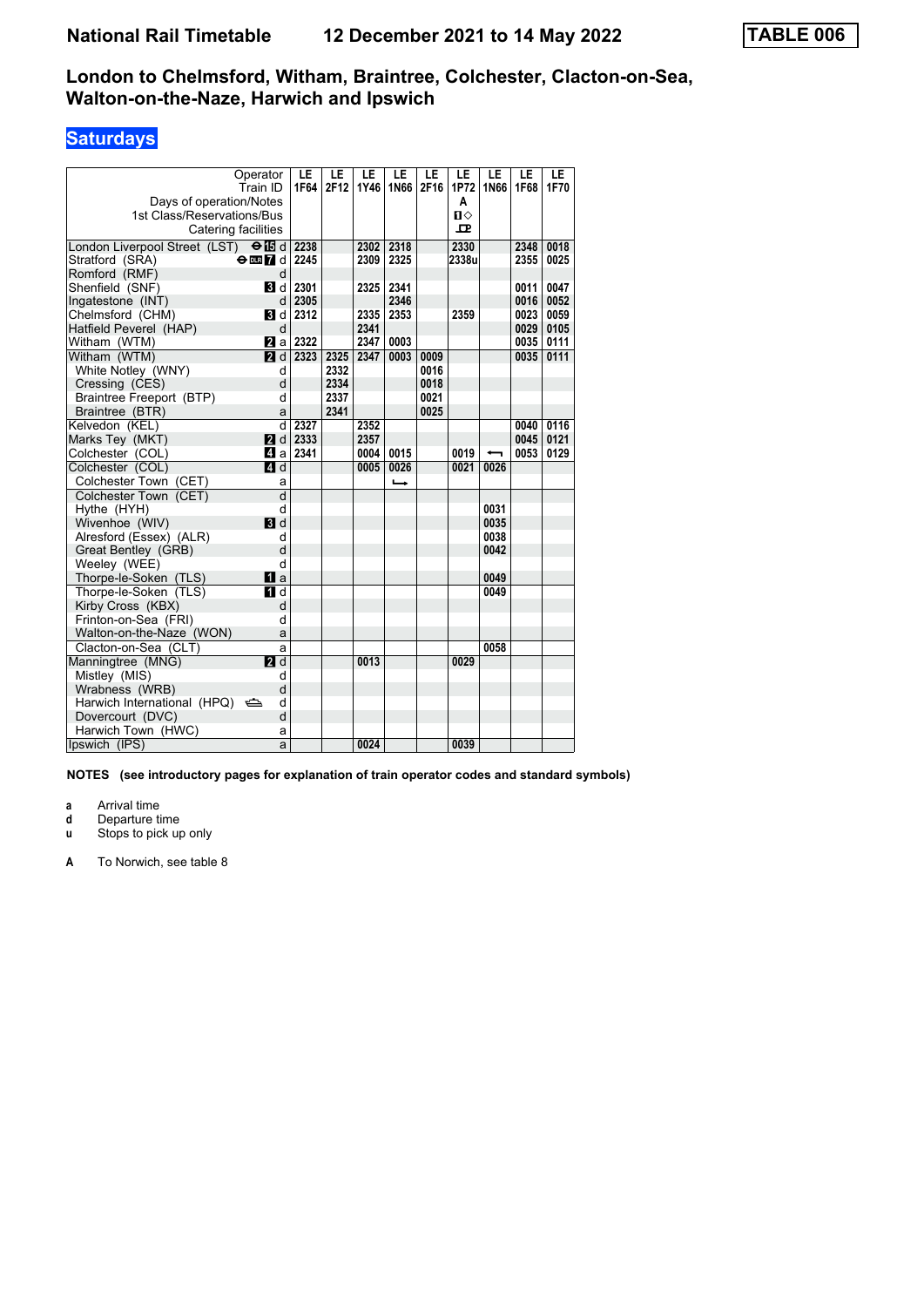# **Sundays**

| Operator<br>2Y50<br>2N02<br>2A96<br>2F02<br>2Y02<br>2A02 2W08<br><b>2N04</b><br><b>2F04</b><br>2Y04<br>1P12<br>2A04<br>2E74<br><b>2Y04</b><br><b>1N04</b><br>2F06<br><b>2N06</b><br>Train ID<br>1Y06<br>Days of operation/Notes<br>в<br>C<br>Α<br>$\mathbf{u}$<br>1st Class/Reservations/Bus<br>London Liverpool Street (LST) $\Theta$ is d<br>0810<br>0830<br>0907<br>0644<br>0800<br>0651<br>0807 0817u<br>0837<br>0914<br>Stratford (SRA)<br>$\Theta$ or $\blacksquare$ d<br>0818<br>Romford (RMF)<br>0702<br>d<br>0831<br>0930<br>Shenfield (SNF)<br>$\blacksquare$<br>0716<br>0902<br>0836<br>0935<br>Ingatestone (INT)<br>d<br>0843<br>0942<br>Chelmsford (CHM)<br>3d<br>0725<br>0911<br>0849<br>0948<br>Hatfield Peverel (HAP)<br>d<br>0855<br>0735<br>0921<br>0954<br>Witham (WTM)<br>a<br>$P$ d<br>0736<br>0738<br>0855<br>0922<br>0925<br>0954<br>Witham (WTM)<br>0825<br>White Notley (WNY)<br>0932<br>0745<br>0832<br>d<br>0934<br>0747<br>0834<br>Cressing (CES)<br>d<br>0837<br>0937<br>0750<br>Braintree Freeport (BTP)<br>d<br>0754<br>0841<br>0941<br>Braintree (BTR)<br>a<br>d<br>0958<br>Kelvedon (KEL)<br>0859<br>1004<br>Marks Tey (MKT)<br>2d<br>0905<br>0929<br>ZI a<br>0748<br>0912<br>0915<br>0937<br>1011<br>Colchester (COL)<br>╼<br>4d<br>Colchester (COL)<br>0748<br>0730<br>0813<br>0818<br>0837<br>0929<br>0925<br>0929<br>0937<br>0916<br>Colchester Town (CET)<br>a<br>$\overline{\phantom{a}}$<br>d<br>Colchester Town (CET)<br>0842<br>Hythe (HYH)<br>0942<br>d<br>0846<br>0946<br>Wivenhoe (WIV)<br>$\blacksquare$<br>0849<br>0949<br>Alresford (Essex) (ALR)<br>d<br>0853<br>0953<br>Great Bentley (GRB)<br>d<br>Weeley (WEE)<br>d<br>$\mathbf{u}$ a<br>0900<br>Thorpe-le-Soken (TLS)<br>1000<br>$\overline{\mathbf{H}}$ d<br>Thorpe-le-Soken (TLS)<br>0900<br>0902<br>1000<br>1002<br>0907<br>1007<br>Kirby Cross (KBX)<br>d<br>Frinton-on-Sea (FRI)<br>0910<br>1010<br>d<br>0914<br>1014<br>Walton-on-the-Naze (WON)<br>a<br>a<br>0909<br>Clacton-on-Sea (CLT)<br>1009<br>2d<br>Manningtree (MNG)<br>0738<br>0756<br>0827<br>0924<br>0927<br>0933<br>0821<br>0831<br>0931<br>Mistley (MIS)<br>d<br>0936<br>Wrabness (WRB)<br>0836<br>d<br>Harwich International (HPQ)<br>0811a<br>0844<br>0850<br>0944<br>d<br>d<br>0847<br>0947<br>Dovercourt (DVC)<br>0849<br>0949<br>Harwich Town (HWC)<br>a<br>0944 0950 |               |   |      |    |    |      |    |      |    |    |    |    |      |    |    |    |    |    |    |      |
|-----------------------------------------------------------------------------------------------------------------------------------------------------------------------------------------------------------------------------------------------------------------------------------------------------------------------------------------------------------------------------------------------------------------------------------------------------------------------------------------------------------------------------------------------------------------------------------------------------------------------------------------------------------------------------------------------------------------------------------------------------------------------------------------------------------------------------------------------------------------------------------------------------------------------------------------------------------------------------------------------------------------------------------------------------------------------------------------------------------------------------------------------------------------------------------------------------------------------------------------------------------------------------------------------------------------------------------------------------------------------------------------------------------------------------------------------------------------------------------------------------------------------------------------------------------------------------------------------------------------------------------------------------------------------------------------------------------------------------------------------------------------------------------------------------------------------------------------------------------------------------------------------------------------------------------------------------------------------------------------------------------------------------------------------------------------------------------------------------------------------------------------------------------------------------------------------------------------------------------------------------------------------------------------------------------------------------------------------------|---------------|---|------|----|----|------|----|------|----|----|----|----|------|----|----|----|----|----|----|------|
|                                                                                                                                                                                                                                                                                                                                                                                                                                                                                                                                                                                                                                                                                                                                                                                                                                                                                                                                                                                                                                                                                                                                                                                                                                                                                                                                                                                                                                                                                                                                                                                                                                                                                                                                                                                                                                                                                                                                                                                                                                                                                                                                                                                                                                                                                                                                                     |               |   | LE   | LE | LE | LE   | LE | LE   | LE | LE | LE | LE | LE   | LE | LE | LE | LE | LE | LE | LE . |
|                                                                                                                                                                                                                                                                                                                                                                                                                                                                                                                                                                                                                                                                                                                                                                                                                                                                                                                                                                                                                                                                                                                                                                                                                                                                                                                                                                                                                                                                                                                                                                                                                                                                                                                                                                                                                                                                                                                                                                                                                                                                                                                                                                                                                                                                                                                                                     |               |   |      |    |    |      |    |      |    |    |    |    |      |    |    |    |    |    |    |      |
|                                                                                                                                                                                                                                                                                                                                                                                                                                                                                                                                                                                                                                                                                                                                                                                                                                                                                                                                                                                                                                                                                                                                                                                                                                                                                                                                                                                                                                                                                                                                                                                                                                                                                                                                                                                                                                                                                                                                                                                                                                                                                                                                                                                                                                                                                                                                                     |               |   |      |    |    |      |    |      |    |    |    |    |      |    |    |    |    |    |    |      |
|                                                                                                                                                                                                                                                                                                                                                                                                                                                                                                                                                                                                                                                                                                                                                                                                                                                                                                                                                                                                                                                                                                                                                                                                                                                                                                                                                                                                                                                                                                                                                                                                                                                                                                                                                                                                                                                                                                                                                                                                                                                                                                                                                                                                                                                                                                                                                     |               |   |      |    |    |      |    |      |    |    |    |    |      |    |    |    |    |    |    |      |
|                                                                                                                                                                                                                                                                                                                                                                                                                                                                                                                                                                                                                                                                                                                                                                                                                                                                                                                                                                                                                                                                                                                                                                                                                                                                                                                                                                                                                                                                                                                                                                                                                                                                                                                                                                                                                                                                                                                                                                                                                                                                                                                                                                                                                                                                                                                                                     |               |   |      |    |    |      |    |      |    |    |    |    |      |    |    |    |    |    |    |      |
|                                                                                                                                                                                                                                                                                                                                                                                                                                                                                                                                                                                                                                                                                                                                                                                                                                                                                                                                                                                                                                                                                                                                                                                                                                                                                                                                                                                                                                                                                                                                                                                                                                                                                                                                                                                                                                                                                                                                                                                                                                                                                                                                                                                                                                                                                                                                                     |               |   |      |    |    |      |    |      |    |    |    |    |      |    |    |    |    |    |    |      |
|                                                                                                                                                                                                                                                                                                                                                                                                                                                                                                                                                                                                                                                                                                                                                                                                                                                                                                                                                                                                                                                                                                                                                                                                                                                                                                                                                                                                                                                                                                                                                                                                                                                                                                                                                                                                                                                                                                                                                                                                                                                                                                                                                                                                                                                                                                                                                     |               |   |      |    |    |      |    |      |    |    |    |    |      |    |    |    |    |    |    |      |
|                                                                                                                                                                                                                                                                                                                                                                                                                                                                                                                                                                                                                                                                                                                                                                                                                                                                                                                                                                                                                                                                                                                                                                                                                                                                                                                                                                                                                                                                                                                                                                                                                                                                                                                                                                                                                                                                                                                                                                                                                                                                                                                                                                                                                                                                                                                                                     |               |   |      |    |    |      |    |      |    |    |    |    |      |    |    |    |    |    |    |      |
|                                                                                                                                                                                                                                                                                                                                                                                                                                                                                                                                                                                                                                                                                                                                                                                                                                                                                                                                                                                                                                                                                                                                                                                                                                                                                                                                                                                                                                                                                                                                                                                                                                                                                                                                                                                                                                                                                                                                                                                                                                                                                                                                                                                                                                                                                                                                                     |               |   |      |    |    |      |    |      |    |    |    |    |      |    |    |    |    |    |    |      |
|                                                                                                                                                                                                                                                                                                                                                                                                                                                                                                                                                                                                                                                                                                                                                                                                                                                                                                                                                                                                                                                                                                                                                                                                                                                                                                                                                                                                                                                                                                                                                                                                                                                                                                                                                                                                                                                                                                                                                                                                                                                                                                                                                                                                                                                                                                                                                     |               |   |      |    |    |      |    |      |    |    |    |    |      |    |    |    |    |    |    |      |
|                                                                                                                                                                                                                                                                                                                                                                                                                                                                                                                                                                                                                                                                                                                                                                                                                                                                                                                                                                                                                                                                                                                                                                                                                                                                                                                                                                                                                                                                                                                                                                                                                                                                                                                                                                                                                                                                                                                                                                                                                                                                                                                                                                                                                                                                                                                                                     |               |   |      |    |    |      |    |      |    |    |    |    |      |    |    |    |    |    |    |      |
|                                                                                                                                                                                                                                                                                                                                                                                                                                                                                                                                                                                                                                                                                                                                                                                                                                                                                                                                                                                                                                                                                                                                                                                                                                                                                                                                                                                                                                                                                                                                                                                                                                                                                                                                                                                                                                                                                                                                                                                                                                                                                                                                                                                                                                                                                                                                                     |               |   |      |    |    |      |    |      |    |    |    |    |      |    |    |    |    |    |    |      |
| 1011<br>1019                                                                                                                                                                                                                                                                                                                                                                                                                                                                                                                                                                                                                                                                                                                                                                                                                                                                                                                                                                                                                                                                                                                                                                                                                                                                                                                                                                                                                                                                                                                                                                                                                                                                                                                                                                                                                                                                                                                                                                                                                                                                                                                                                                                                                                                                                                                                        |               |   |      |    |    |      |    |      |    |    |    |    |      |    |    |    |    |    |    |      |
|                                                                                                                                                                                                                                                                                                                                                                                                                                                                                                                                                                                                                                                                                                                                                                                                                                                                                                                                                                                                                                                                                                                                                                                                                                                                                                                                                                                                                                                                                                                                                                                                                                                                                                                                                                                                                                                                                                                                                                                                                                                                                                                                                                                                                                                                                                                                                     |               |   |      |    |    |      |    |      |    |    |    |    |      |    |    |    |    |    |    |      |
|                                                                                                                                                                                                                                                                                                                                                                                                                                                                                                                                                                                                                                                                                                                                                                                                                                                                                                                                                                                                                                                                                                                                                                                                                                                                                                                                                                                                                                                                                                                                                                                                                                                                                                                                                                                                                                                                                                                                                                                                                                                                                                                                                                                                                                                                                                                                                     |               |   |      |    |    |      |    |      |    |    |    |    |      |    |    |    |    |    |    |      |
|                                                                                                                                                                                                                                                                                                                                                                                                                                                                                                                                                                                                                                                                                                                                                                                                                                                                                                                                                                                                                                                                                                                                                                                                                                                                                                                                                                                                                                                                                                                                                                                                                                                                                                                                                                                                                                                                                                                                                                                                                                                                                                                                                                                                                                                                                                                                                     |               |   |      |    |    |      |    |      |    |    |    |    |      |    |    |    |    |    |    |      |
|                                                                                                                                                                                                                                                                                                                                                                                                                                                                                                                                                                                                                                                                                                                                                                                                                                                                                                                                                                                                                                                                                                                                                                                                                                                                                                                                                                                                                                                                                                                                                                                                                                                                                                                                                                                                                                                                                                                                                                                                                                                                                                                                                                                                                                                                                                                                                     |               |   |      |    |    |      |    |      |    |    |    |    |      |    |    |    |    |    |    |      |
|                                                                                                                                                                                                                                                                                                                                                                                                                                                                                                                                                                                                                                                                                                                                                                                                                                                                                                                                                                                                                                                                                                                                                                                                                                                                                                                                                                                                                                                                                                                                                                                                                                                                                                                                                                                                                                                                                                                                                                                                                                                                                                                                                                                                                                                                                                                                                     |               |   |      |    |    |      |    |      |    |    |    |    |      |    |    |    |    |    |    |      |
|                                                                                                                                                                                                                                                                                                                                                                                                                                                                                                                                                                                                                                                                                                                                                                                                                                                                                                                                                                                                                                                                                                                                                                                                                                                                                                                                                                                                                                                                                                                                                                                                                                                                                                                                                                                                                                                                                                                                                                                                                                                                                                                                                                                                                                                                                                                                                     |               |   |      |    |    |      |    |      |    |    |    |    |      |    |    |    |    |    |    |      |
|                                                                                                                                                                                                                                                                                                                                                                                                                                                                                                                                                                                                                                                                                                                                                                                                                                                                                                                                                                                                                                                                                                                                                                                                                                                                                                                                                                                                                                                                                                                                                                                                                                                                                                                                                                                                                                                                                                                                                                                                                                                                                                                                                                                                                                                                                                                                                     |               |   |      |    |    |      |    |      |    |    |    |    |      |    |    |    |    |    |    |      |
|                                                                                                                                                                                                                                                                                                                                                                                                                                                                                                                                                                                                                                                                                                                                                                                                                                                                                                                                                                                                                                                                                                                                                                                                                                                                                                                                                                                                                                                                                                                                                                                                                                                                                                                                                                                                                                                                                                                                                                                                                                                                                                                                                                                                                                                                                                                                                     |               |   |      |    |    |      |    |      |    |    |    |    |      |    |    |    |    |    |    |      |
|                                                                                                                                                                                                                                                                                                                                                                                                                                                                                                                                                                                                                                                                                                                                                                                                                                                                                                                                                                                                                                                                                                                                                                                                                                                                                                                                                                                                                                                                                                                                                                                                                                                                                                                                                                                                                                                                                                                                                                                                                                                                                                                                                                                                                                                                                                                                                     |               |   |      |    |    |      |    |      |    |    |    |    |      |    |    |    |    |    |    |      |
|                                                                                                                                                                                                                                                                                                                                                                                                                                                                                                                                                                                                                                                                                                                                                                                                                                                                                                                                                                                                                                                                                                                                                                                                                                                                                                                                                                                                                                                                                                                                                                                                                                                                                                                                                                                                                                                                                                                                                                                                                                                                                                                                                                                                                                                                                                                                                     |               |   |      |    |    |      |    |      |    |    |    |    |      |    |    |    |    |    |    |      |
|                                                                                                                                                                                                                                                                                                                                                                                                                                                                                                                                                                                                                                                                                                                                                                                                                                                                                                                                                                                                                                                                                                                                                                                                                                                                                                                                                                                                                                                                                                                                                                                                                                                                                                                                                                                                                                                                                                                                                                                                                                                                                                                                                                                                                                                                                                                                                     |               |   |      |    |    |      |    |      |    |    |    |    |      |    |    |    |    |    |    |      |
|                                                                                                                                                                                                                                                                                                                                                                                                                                                                                                                                                                                                                                                                                                                                                                                                                                                                                                                                                                                                                                                                                                                                                                                                                                                                                                                                                                                                                                                                                                                                                                                                                                                                                                                                                                                                                                                                                                                                                                                                                                                                                                                                                                                                                                                                                                                                                     |               |   |      |    |    |      |    |      |    |    |    |    |      |    |    |    |    |    |    |      |
|                                                                                                                                                                                                                                                                                                                                                                                                                                                                                                                                                                                                                                                                                                                                                                                                                                                                                                                                                                                                                                                                                                                                                                                                                                                                                                                                                                                                                                                                                                                                                                                                                                                                                                                                                                                                                                                                                                                                                                                                                                                                                                                                                                                                                                                                                                                                                     |               |   |      |    |    |      |    |      |    |    |    |    |      |    |    |    |    |    |    |      |
|                                                                                                                                                                                                                                                                                                                                                                                                                                                                                                                                                                                                                                                                                                                                                                                                                                                                                                                                                                                                                                                                                                                                                                                                                                                                                                                                                                                                                                                                                                                                                                                                                                                                                                                                                                                                                                                                                                                                                                                                                                                                                                                                                                                                                                                                                                                                                     |               |   |      |    |    |      |    |      |    |    |    |    |      |    |    |    |    |    |    |      |
|                                                                                                                                                                                                                                                                                                                                                                                                                                                                                                                                                                                                                                                                                                                                                                                                                                                                                                                                                                                                                                                                                                                                                                                                                                                                                                                                                                                                                                                                                                                                                                                                                                                                                                                                                                                                                                                                                                                                                                                                                                                                                                                                                                                                                                                                                                                                                     |               |   |      |    |    |      |    |      |    |    |    |    |      |    |    |    |    |    |    |      |
|                                                                                                                                                                                                                                                                                                                                                                                                                                                                                                                                                                                                                                                                                                                                                                                                                                                                                                                                                                                                                                                                                                                                                                                                                                                                                                                                                                                                                                                                                                                                                                                                                                                                                                                                                                                                                                                                                                                                                                                                                                                                                                                                                                                                                                                                                                                                                     |               |   |      |    |    |      |    |      |    |    |    |    |      |    |    |    |    |    |    |      |
|                                                                                                                                                                                                                                                                                                                                                                                                                                                                                                                                                                                                                                                                                                                                                                                                                                                                                                                                                                                                                                                                                                                                                                                                                                                                                                                                                                                                                                                                                                                                                                                                                                                                                                                                                                                                                                                                                                                                                                                                                                                                                                                                                                                                                                                                                                                                                     |               |   |      |    |    |      |    |      |    |    |    |    |      |    |    |    |    |    |    |      |
|                                                                                                                                                                                                                                                                                                                                                                                                                                                                                                                                                                                                                                                                                                                                                                                                                                                                                                                                                                                                                                                                                                                                                                                                                                                                                                                                                                                                                                                                                                                                                                                                                                                                                                                                                                                                                                                                                                                                                                                                                                                                                                                                                                                                                                                                                                                                                     |               |   |      |    |    |      |    |      |    |    |    |    |      |    |    |    |    |    |    |      |
|                                                                                                                                                                                                                                                                                                                                                                                                                                                                                                                                                                                                                                                                                                                                                                                                                                                                                                                                                                                                                                                                                                                                                                                                                                                                                                                                                                                                                                                                                                                                                                                                                                                                                                                                                                                                                                                                                                                                                                                                                                                                                                                                                                                                                                                                                                                                                     |               |   |      |    |    |      |    |      |    |    |    |    |      |    |    |    |    |    |    |      |
|                                                                                                                                                                                                                                                                                                                                                                                                                                                                                                                                                                                                                                                                                                                                                                                                                                                                                                                                                                                                                                                                                                                                                                                                                                                                                                                                                                                                                                                                                                                                                                                                                                                                                                                                                                                                                                                                                                                                                                                                                                                                                                                                                                                                                                                                                                                                                     |               |   |      |    |    |      |    |      |    |    |    |    |      |    |    |    |    |    |    |      |
|                                                                                                                                                                                                                                                                                                                                                                                                                                                                                                                                                                                                                                                                                                                                                                                                                                                                                                                                                                                                                                                                                                                                                                                                                                                                                                                                                                                                                                                                                                                                                                                                                                                                                                                                                                                                                                                                                                                                                                                                                                                                                                                                                                                                                                                                                                                                                     |               |   |      |    |    |      |    |      |    |    |    |    |      |    |    |    |    |    |    |      |
|                                                                                                                                                                                                                                                                                                                                                                                                                                                                                                                                                                                                                                                                                                                                                                                                                                                                                                                                                                                                                                                                                                                                                                                                                                                                                                                                                                                                                                                                                                                                                                                                                                                                                                                                                                                                                                                                                                                                                                                                                                                                                                                                                                                                                                                                                                                                                     |               |   |      |    |    |      |    |      |    |    |    |    |      |    |    |    |    |    |    |      |
|                                                                                                                                                                                                                                                                                                                                                                                                                                                                                                                                                                                                                                                                                                                                                                                                                                                                                                                                                                                                                                                                                                                                                                                                                                                                                                                                                                                                                                                                                                                                                                                                                                                                                                                                                                                                                                                                                                                                                                                                                                                                                                                                                                                                                                                                                                                                                     |               |   |      |    |    |      |    |      |    |    |    |    |      |    |    |    |    |    |    |      |
|                                                                                                                                                                                                                                                                                                                                                                                                                                                                                                                                                                                                                                                                                                                                                                                                                                                                                                                                                                                                                                                                                                                                                                                                                                                                                                                                                                                                                                                                                                                                                                                                                                                                                                                                                                                                                                                                                                                                                                                                                                                                                                                                                                                                                                                                                                                                                     |               |   |      |    |    |      |    |      |    |    |    |    |      |    |    |    |    |    |    |      |
|                                                                                                                                                                                                                                                                                                                                                                                                                                                                                                                                                                                                                                                                                                                                                                                                                                                                                                                                                                                                                                                                                                                                                                                                                                                                                                                                                                                                                                                                                                                                                                                                                                                                                                                                                                                                                                                                                                                                                                                                                                                                                                                                                                                                                                                                                                                                                     |               |   |      |    |    |      |    |      |    |    |    |    |      |    |    |    |    |    |    |      |
|                                                                                                                                                                                                                                                                                                                                                                                                                                                                                                                                                                                                                                                                                                                                                                                                                                                                                                                                                                                                                                                                                                                                                                                                                                                                                                                                                                                                                                                                                                                                                                                                                                                                                                                                                                                                                                                                                                                                                                                                                                                                                                                                                                                                                                                                                                                                                     |               |   |      |    |    |      |    |      |    |    |    |    |      |    |    |    |    |    |    |      |
|                                                                                                                                                                                                                                                                                                                                                                                                                                                                                                                                                                                                                                                                                                                                                                                                                                                                                                                                                                                                                                                                                                                                                                                                                                                                                                                                                                                                                                                                                                                                                                                                                                                                                                                                                                                                                                                                                                                                                                                                                                                                                                                                                                                                                                                                                                                                                     |               |   |      |    |    |      |    |      |    |    |    |    |      |    |    |    |    |    |    |      |
|                                                                                                                                                                                                                                                                                                                                                                                                                                                                                                                                                                                                                                                                                                                                                                                                                                                                                                                                                                                                                                                                                                                                                                                                                                                                                                                                                                                                                                                                                                                                                                                                                                                                                                                                                                                                                                                                                                                                                                                                                                                                                                                                                                                                                                                                                                                                                     | Ipswich (IPS) | a | 0750 |    |    | 0832 |    | 0914 |    |    |    |    | 0935 |    |    |    |    |    |    | 1030 |

**NOTES (see introductory pages for explanation of train operator codes and standard symbols)**

**a** Arrival time<br>**d** Departure ti

**d** Departure time

**u** Stops to pick up only

**A** To Norwich, see table 8<br>**B** To Peterborough, see ta

- **B** To Peterborough, see table 12<br>**C** To Cambridge, see table 12
- To Cambridge, see table 12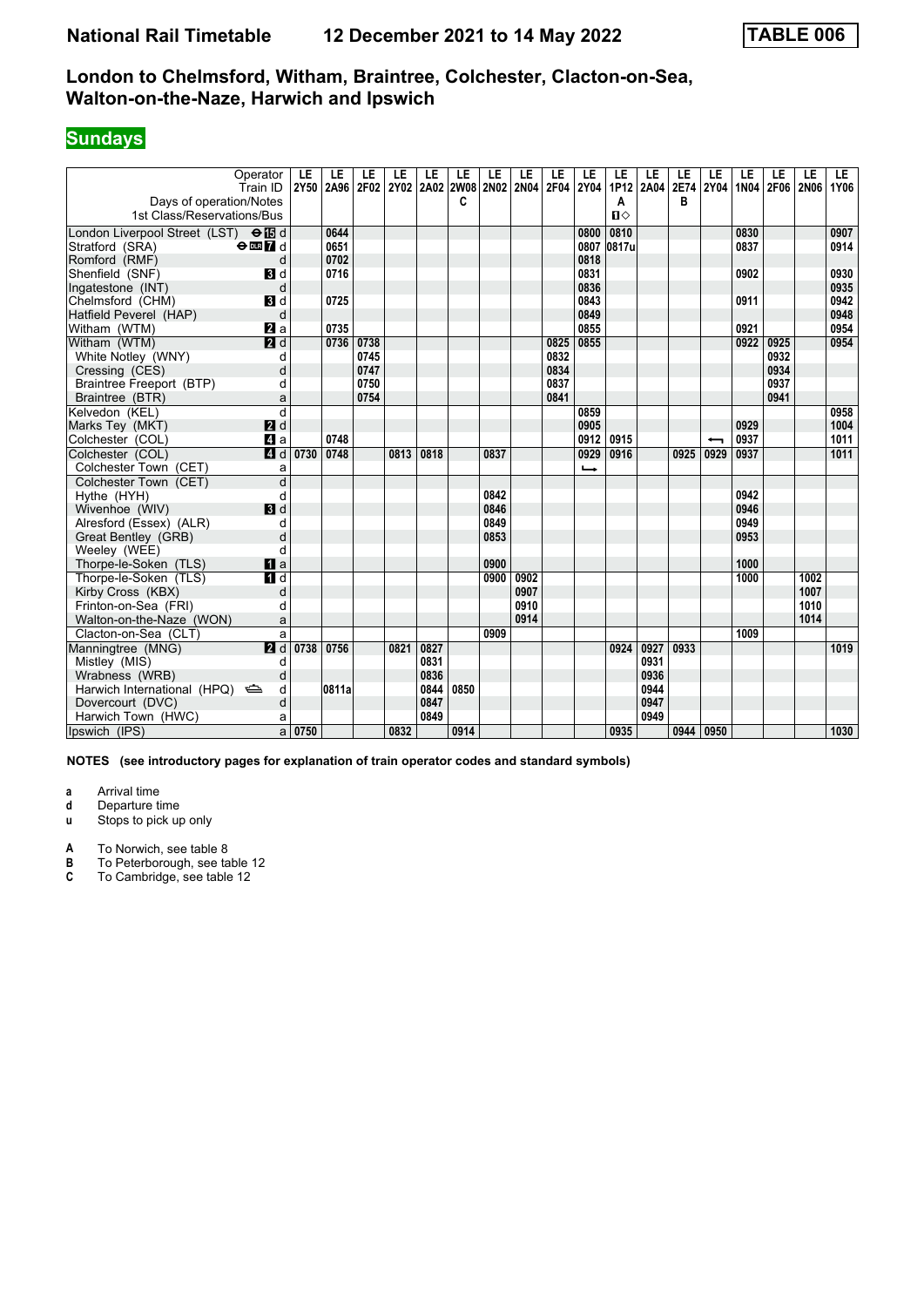# **Sundays**

|                                             | Operator                            | LE           | LE   | LE   | LE   | LE   | LE   | LE           | LE   | LE   | LE               | LE          | LE           | LE          | LE           | LE   | LE        | LE   | LE.              |
|---------------------------------------------|-------------------------------------|--------------|------|------|------|------|------|--------------|------|------|------------------|-------------|--------------|-------------|--------------|------|-----------|------|------------------|
|                                             | Train ID                            | 1P16         | 2A06 | 1N06 | 2F08 | 2N08 | 1Y08 | 1P20         | 2A08 | 1N08 | 2F <sub>10</sub> | <b>2N10</b> | 1P22         | 1Y10        | 1P24         | 2A10 | 1N10 2F12 |      | 2N <sub>12</sub> |
| Days of operation/Notes                     |                                     | A            |      |      |      |      |      | А            |      |      |                  |             | A            |             | A            |      |           |      |                  |
| 1st Class/Reservations/Bus                  |                                     | $\mathbf{u}$ |      |      |      |      |      | $\mathbf{u}$ |      |      |                  |             | $\mathbf{u}$ |             | $\mathbf{u}$ |      |           |      |                  |
| London Liverpool Street (LST) $\Theta$ is d |                                     | 0930         |      | 0937 |      |      | 1007 | 1030         |      | 1037 |                  |             | 1100         | 1107        | 1130         |      | 1137      |      |                  |
| Stratford (SRA)                             | $\Theta$ DIR $\blacksquare$ d 0938u |              |      | 0944 |      |      |      | 1014 1038u   |      | 1044 |                  |             |              |             | 1114 1138u   |      | 1144      |      |                  |
| Romford (RMF)                               | d                                   |              |      |      |      |      |      |              |      |      |                  |             |              |             |              |      |           |      |                  |
| Shenfield (SNF)                             | 3d                                  |              |      | 1000 |      |      | 1030 |              |      | 1100 |                  |             |              | 1130        |              |      | 1200      |      |                  |
| Ingatestone (INT)                           | d                                   |              |      |      |      |      | 1035 |              |      |      |                  |             |              | 1135        |              |      |           |      |                  |
| Chelmsford (CHM)                            | $\overline{\mathbf{3}}$ d           |              |      | 1010 |      |      | 1042 |              |      | 1110 |                  |             |              | 1142        |              |      | 1210      |      |                  |
| Hatfield Peverel (HAP)                      | d                                   |              |      |      |      |      | 1048 |              |      |      |                  |             |              | 1148        |              |      |           |      |                  |
| Witham (WTM)                                | <b>2</b> a                          |              |      | 1020 |      |      | 1054 |              |      | 1120 |                  |             |              | 1154        |              |      | 1220      |      |                  |
| Witham (WTM)                                | 2d                                  |              |      | 1020 | 1025 |      | 1054 |              |      | 1120 | 1125             |             |              | 1154        |              |      | 1220      | 1225 |                  |
| White Notley (WNY)                          | d                                   |              |      |      | 1032 |      |      |              |      |      | 1132             |             |              |             |              |      |           | 1232 |                  |
| Cressing (CES)                              | d                                   |              |      |      | 1034 |      |      |              |      |      | 1134             |             |              |             |              |      |           | 1234 |                  |
| Braintree Freeport (BTP)                    | d                                   |              |      |      | 1037 |      |      |              |      |      | 1137             |             |              |             |              |      |           | 1237 |                  |
| Braintree (BTR)                             | a                                   |              |      |      | 1041 |      |      |              |      |      | 1141             |             |              |             |              |      |           | 1241 |                  |
| Kelvedon (KEL)                              | d                                   |              |      |      |      |      | 1058 |              |      |      |                  |             |              | 1158        |              |      |           |      |                  |
| Marks Tey (MKT)                             | 2d                                  |              |      | 1028 |      |      | 1104 |              |      | 1128 |                  |             |              | 1204        |              |      | 1228      |      |                  |
| Colchester (COL)                            | $\mathbf{a}$                        | 1016         |      | 1035 |      |      | 1111 | 1116         |      | 1135 |                  |             | 1143         | 1211        | 1216         |      | 1235      |      |                  |
| Colchester (COL)                            | 4d                                  | 1017         |      | 1036 |      |      | 1111 | 1117         |      | 1136 |                  |             | 1144         | 1211        | 1217         |      | 1236      |      |                  |
| Colchester Town (CET)                       | a                                   |              |      |      |      |      |      |              |      |      |                  |             |              |             |              |      |           |      |                  |
| Colchester Town (CET)                       | d                                   |              |      |      |      |      |      |              |      |      |                  |             |              |             |              |      |           |      |                  |
| Hythe (HYH)                                 | d                                   |              |      | 1040 |      |      |      |              |      | 1140 |                  |             |              |             |              |      | 1240      |      |                  |
| Wivenhoe (WIV)                              | $\blacksquare$                      |              |      | 1044 |      |      |      |              |      | 1144 |                  |             |              |             |              |      | 1244      |      |                  |
| Alresford (Essex) (ALR)                     | d                                   |              |      | 1048 |      |      |      |              |      | 1148 |                  |             |              |             |              |      | 1248      |      |                  |
| Great Bentley (GRB)                         | d                                   |              |      | 1052 |      |      |      |              |      | 1152 |                  |             |              |             |              |      | 1252      |      |                  |
| Weeley (WEE)                                | d                                   |              |      |      |      |      |      |              |      |      |                  |             |              |             |              |      |           |      |                  |
| Thorpe-le-Soken (TLS)                       | $\mathbf{u}$ a                      |              |      | 1059 |      |      |      |              |      | 1159 |                  |             |              |             |              |      | 1259      |      |                  |
| Thorpe-le-Soken (TLS)                       | $\overline{\mathbf{H}}$ d           |              |      | 1059 |      | 1102 |      |              |      | 1159 |                  | 1202        |              |             |              |      | 1259      |      | 1302             |
| Kirby Cross (KBX)                           | d                                   |              |      |      |      | 1107 |      |              |      |      |                  | 1207        |              |             |              |      |           |      | 1307             |
| Frinton-on-Sea (FRI)                        | d                                   |              |      |      |      | 1110 |      |              |      |      |                  | 1210        |              |             |              |      |           |      | 1310             |
| Walton-on-the-Naze (WON)                    | a                                   |              |      |      |      | 1114 |      |              |      |      |                  | 1214        |              |             |              |      |           |      | 1314             |
| Clacton-on-Sea (CLT)                        | a                                   |              |      | 1108 |      |      |      |              |      | 1208 |                  |             |              |             |              |      | 1308      |      |                  |
| Manningtree (MNG)                           | 2d                                  | 1025         | 1027 |      |      |      | 1119 | 1125         | 1127 |      |                  |             |              | 1219        | 1225         | 1227 |           |      |                  |
| Mistley (MIS)                               | d                                   |              | 1031 |      |      |      |      |              | 1131 |      |                  |             |              |             |              | 1231 |           |      |                  |
| Wrabness (WRB)                              | d                                   |              | 1036 |      |      |      |      |              | 1136 |      |                  |             |              |             |              | 1236 |           |      |                  |
| Harwich International (HPQ)                 | d                                   |              | 1044 |      |      |      |      |              | 1144 |      |                  |             |              |             |              | 1244 |           |      |                  |
| Dovercourt (DVC)                            | d                                   |              | 1047 |      |      |      |      |              | 1147 |      |                  |             |              |             |              | 1247 |           |      |                  |
| Harwich Town (HWC)                          | a                                   |              | 1049 |      |      |      |      |              | 1149 |      |                  |             |              |             |              | 1249 |           |      |                  |
| Ipswich (IPS)                               | a                                   | 1035         |      |      |      |      |      | 1130   1135  |      |      |                  |             |              | 1200   1230 | 1235         |      |           |      |                  |

**NOTES (see introductory pages for explanation of train operator codes and standard symbols)**

**a** Arrival time<br>**d** Departure ti

**d** Departure time

**u** Stops to pick up only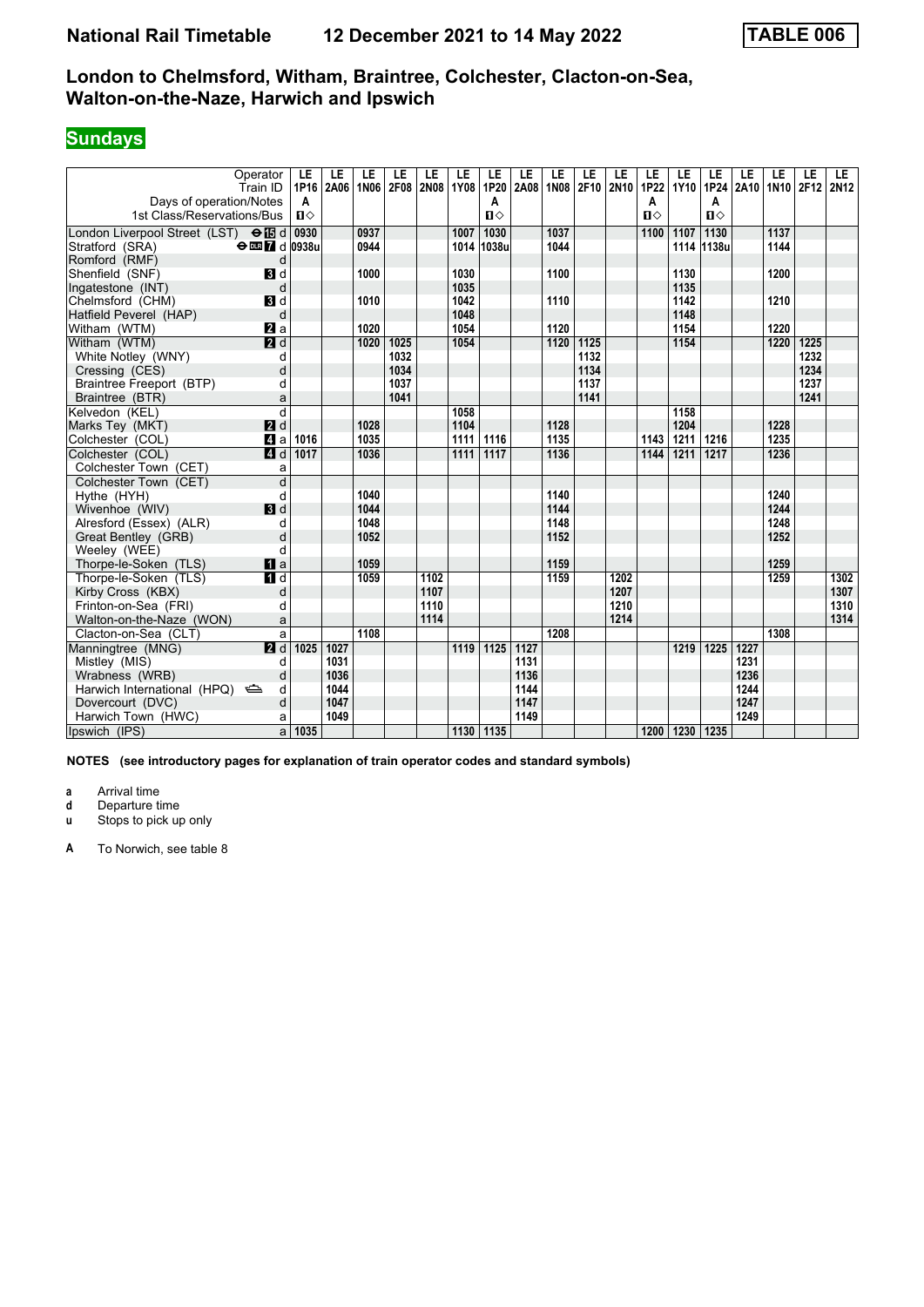# **Sundays**

|                                                      | Operator<br>Train ID                        | LE<br><b>1Y12</b> | LE<br>1P28       | LE<br>2A12 | LE   | LE<br>1N12 2F14 | LE<br>2N <sub>14</sub> | LE<br><b>1Y14</b> | LE           | LE<br>1P32 2A14 | LE   | LE   | LE<br>1N14 2F16 2N16 1Y16 | LE   | LE<br>1P36   | LE<br> 2A16 | LE<br>1N16 2F18 | LE   | LE.<br><b>2N18</b> |
|------------------------------------------------------|---------------------------------------------|-------------------|------------------|------------|------|-----------------|------------------------|-------------------|--------------|-----------------|------|------|---------------------------|------|--------------|-------------|-----------------|------|--------------------|
| Days of operation/Notes                              |                                             |                   | A                |            |      |                 |                        |                   | A            |                 |      |      |                           |      | A            |             |                 |      |                    |
| 1st Class/Reservations/Bus                           |                                             |                   | $\mathbf{u}$     |            |      |                 |                        |                   | $\mathbf{u}$ |                 |      |      |                           |      | $\mathbf{u}$ |             |                 |      |                    |
| London Liverpool Street (LST) $\Theta$ $\Box$ d 1207 |                                             |                   | 1230             |            | 1237 |                 |                        | 1307              | 1330         |                 | 1337 |      |                           | 1407 | 1430         |             | 1437            |      |                    |
| Stratford (SRA)                                      | $\Theta$ DE $\blacksquare$ d   1214   1238u |                   |                  |            | 1244 |                 |                        |                   | 1314 1338u   |                 | 1344 |      |                           |      | 1414 1438u   |             | 1444            |      |                    |
| Romford (RMF)                                        | d                                           |                   |                  |            |      |                 |                        |                   |              |                 |      |      |                           |      |              |             |                 |      |                    |
| Shenfield (SNF)                                      | $\blacksquare$                              | 1230              |                  |            | 1300 |                 |                        | 1330              |              |                 | 1400 |      |                           | 1430 |              |             | 1500            |      |                    |
| Ingatestone (INT)                                    | d                                           | 1235              |                  |            |      |                 |                        | 1335              |              |                 |      |      |                           | 1435 |              |             |                 |      |                    |
| Chelmsford (CHM)                                     | <b>3</b> d                                  | 1242              |                  |            | 1310 |                 |                        | 1342              |              |                 | 1410 |      |                           | 1442 |              |             | 1510            |      |                    |
| Hatfield Peverel (HAP)                               | d                                           | 1248              |                  |            |      |                 |                        | 1348              |              |                 |      |      |                           | 1448 |              |             |                 |      |                    |
| Witham (WTM)                                         | 2a                                          | 1254              |                  |            | 1320 |                 |                        | 1354              |              |                 | 1420 |      |                           | 1454 |              |             | 1520            |      |                    |
| Witham (WTM)                                         | 2d                                          | 1254              |                  |            | 1320 | 1325            |                        | 1354              |              |                 | 1420 | 1425 |                           | 1454 |              |             | 1520            | 1525 |                    |
| White Notley (WNY)                                   | d                                           |                   |                  |            |      | 1332            |                        |                   |              |                 |      | 1432 |                           |      |              |             |                 | 1532 |                    |
| Cressing (CES)                                       | d                                           |                   |                  |            |      | 1334            |                        |                   |              |                 |      | 1434 |                           |      |              |             |                 | 1534 |                    |
| Braintree Freeport (BTP)                             | d                                           |                   |                  |            |      | 1337            |                        |                   |              |                 |      | 1437 |                           |      |              |             |                 | 1537 |                    |
| Braintree (BTR)                                      | a                                           |                   |                  |            |      | 1341            |                        |                   |              |                 |      | 1441 |                           |      |              |             |                 | 1541 |                    |
| Kelvedon (KEL)                                       | d                                           | 1258              |                  |            |      |                 |                        | 1358              |              |                 |      |      |                           | 1458 |              |             |                 |      |                    |
| Marks Tey (MKT)                                      | 2d                                          | 1304              |                  |            | 1328 |                 |                        | 1404              |              |                 | 1428 |      |                           | 1504 |              |             | 1528            |      |                    |
| Colchester (COL)                                     | 41 a                                        | 1311              | 1316             |            | 1335 |                 |                        | 1411              | 1416         |                 | 1435 |      |                           | 1511 | 1516         |             | 1535            |      |                    |
| Colchester (COL)                                     | 4d                                          | 1311              | $\frac{1317}{2}$ |            | 1336 |                 |                        | 1411              | 1417         |                 | 1436 |      |                           | 1511 | 1517         |             | 1536            |      |                    |
| Colchester Town (CET)                                | a                                           |                   |                  |            |      |                 |                        |                   |              |                 |      |      |                           |      |              |             |                 |      |                    |
| Colchester Town (CET)                                | d                                           |                   |                  |            |      |                 |                        |                   |              |                 |      |      |                           |      |              |             |                 |      |                    |
| Hythe (HYH)                                          | d                                           |                   |                  |            | 1340 |                 |                        |                   |              |                 | 1440 |      |                           |      |              |             | 1540            |      |                    |
| Wivenhoe (WIV)                                       | $\blacksquare$                              |                   |                  |            | 1344 |                 |                        |                   |              |                 | 1444 |      |                           |      |              |             | 1544            |      |                    |
| Alresford (Essex) (ALR)                              | d                                           |                   |                  |            | 1348 |                 |                        |                   |              |                 | 1448 |      |                           |      |              |             | 1548            |      |                    |
| Great Bentley (GRB)                                  | d                                           |                   |                  |            | 1352 |                 |                        |                   |              |                 | 1452 |      |                           |      |              |             | 1552            |      |                    |
| Weeley (WEE)                                         | d                                           |                   |                  |            |      |                 |                        |                   |              |                 |      |      |                           |      |              |             |                 |      |                    |
| Thorpe-le-Soken (TLS)                                | $\mathbf{u}$ a                              |                   |                  |            | 1359 |                 |                        |                   |              |                 | 1459 |      |                           |      |              |             | 1559            |      |                    |
| Thorpe-le-Soken (TLS)                                | $\blacksquare$                              |                   |                  |            | 1359 |                 | 1402                   |                   |              |                 | 1459 |      | 1502                      |      |              |             | 1559            |      | 1602               |
| Kirby Cross (KBX)                                    | d                                           |                   |                  |            |      |                 | 1407                   |                   |              |                 |      |      | 1507                      |      |              |             |                 |      | 1607               |
| Frinton-on-Sea (FRI)                                 | d                                           |                   |                  |            |      |                 | 1410                   |                   |              |                 |      |      | 1510                      |      |              |             |                 |      | 1610               |
| Walton-on-the-Naze (WON)                             | a                                           |                   |                  |            |      |                 | 1414                   |                   |              |                 |      |      | 1514                      |      |              |             |                 |      | 1614               |
| Clacton-on-Sea (CLT)                                 | a                                           |                   |                  |            | 1408 |                 |                        |                   |              |                 | 1508 |      |                           |      |              |             | 1608            |      |                    |
| Manningtree (MNG)                                    | $\overline{a}$                              | 1319              | 1325             | 1327       |      |                 |                        | 1419              | 1425         | 1427            |      |      |                           | 1519 | 1525         | 1527        |                 |      |                    |
| Mistley (MIS)                                        | d                                           |                   |                  | 1331       |      |                 |                        |                   |              | 1431            |      |      |                           |      |              | 1531        |                 |      |                    |
| Wrabness (WRB)                                       | d                                           |                   |                  | 1336       |      |                 |                        |                   |              | 1436            |      |      |                           |      |              | 1536        |                 |      |                    |
| Harwich International (HPQ)                          | d                                           |                   |                  | 1344       |      |                 |                        |                   |              | 1444            |      |      |                           |      |              | 1544        |                 |      |                    |
| Dovercourt (DVC)                                     | d                                           |                   |                  | 1347       |      |                 |                        |                   |              | 1447            |      |      |                           |      |              | 1547        |                 |      |                    |
| Harwich Town (HWC)                                   | a                                           |                   |                  | 1349       |      |                 |                        |                   |              | 1449            |      |      |                           |      |              | 1549        |                 |      |                    |
| Ipswich (IPS)                                        | a                                           | 1330              | 1335             |            |      |                 |                        | 1430              | 1435         |                 |      |      |                           | 1530 | 1535         |             |                 |      |                    |

**NOTES (see introductory pages for explanation of train operator codes and standard symbols)**

**a** Arrival time<br>**d** Departure ti

**d** Departure time

**u** Stops to pick up only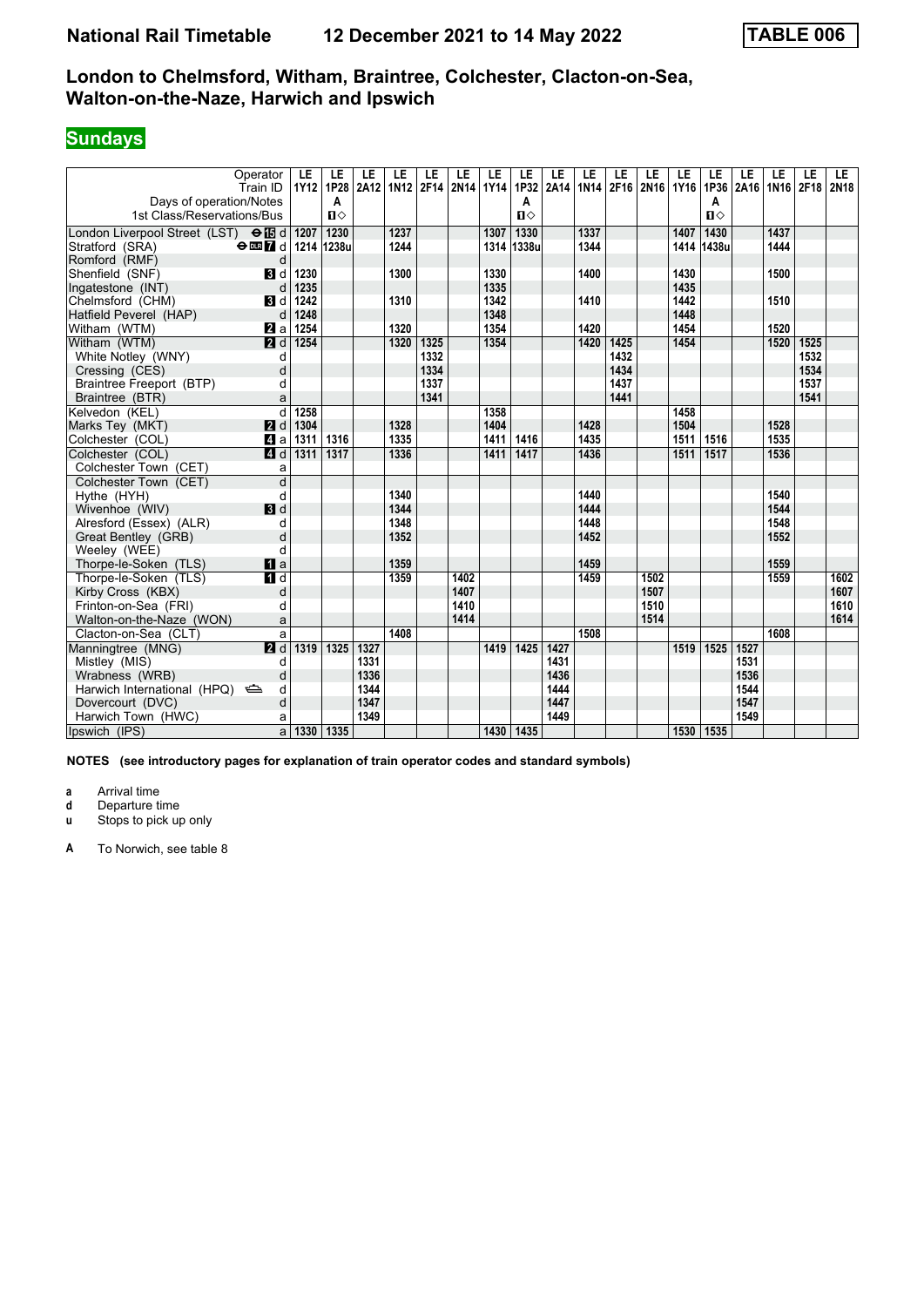# **Sundays**

| Operator                                         |                           | LE          | LE           | LE   | LE          | LE   | LE   | LE   | LE           | LE   | LE   | LE   | LE   | LE        | LE           | LE   | LE        | LE   | LE.         |
|--------------------------------------------------|---------------------------|-------------|--------------|------|-------------|------|------|------|--------------|------|------|------|------|-----------|--------------|------|-----------|------|-------------|
| Train ID                                         |                           | <b>1Y18</b> | 1P40         | 2A18 | <b>1N18</b> | 2F20 | 2N20 | 1Y20 | 1P44         | 2A20 | 1N20 | 2F22 |      | 2N22 1Y22 | 1P50         | 2A22 | 1N22 2F24 |      | <b>2N24</b> |
| Days of operation/Notes                          |                           |             | A            |      |             |      |      |      | A            |      |      |      |      |           | A            |      |           |      |             |
| 1st Class/Reservations/Bus                       |                           |             | $\mathbf{u}$ |      |             |      |      |      | $\mathbf{u}$ |      |      |      |      |           | $\mathbf{u}$ |      |           |      |             |
| London Liverpool Street (LST) <b>⊖ iB</b> d      |                           | 1507        | 1530         |      | 1537        |      |      | 1607 | 1630         |      | 1637 |      |      | 1707      | 1730         |      | 1737      |      |             |
| Stratford (SRA)<br>$\Theta$ DER $\overline{Z}$ d |                           |             | 1514 1538u   |      | 1544        |      |      |      | 1614 1638u   |      | 1644 |      |      |           | 1714 1738u   |      | 1744      |      |             |
| Romford (RMF)                                    | d                         |             |              |      |             |      |      |      |              |      |      |      |      |           |              |      |           |      |             |
| Shenfield (SNF)                                  | 3d                        | 1530        |              |      | 1600        |      |      | 1630 |              |      | 1700 |      |      | 1730      |              |      | 1800      |      |             |
| Ingatestone (INT)                                | d                         | 1535        |              |      |             |      |      | 1635 |              |      |      |      |      | 1735      |              |      |           |      |             |
| Chelmsford (CHM)                                 | <b>3</b> d                | 1542        |              |      | 1610        |      |      | 1642 |              |      | 1710 |      |      | 1742      |              |      | 1810      |      |             |
| Hatfield Peverel (HAP)                           | d                         | 1548        |              |      |             |      |      | 1648 |              |      |      |      |      | 1748      |              |      |           |      |             |
| Witham (WTM)                                     | 2a                        | 1554        |              |      | 1620        |      |      | 1654 |              |      | 1720 |      |      | 1754      |              |      | 1820      |      |             |
| Witham (WTM)                                     | 2d                        | 1554        |              |      | 1620        | 1625 |      | 1654 |              |      | 1720 | 1725 |      | 1754      |              |      | 1820      | 1825 |             |
| White Notley (WNY)                               | d                         |             |              |      |             | 1632 |      |      |              |      |      | 1732 |      |           |              |      |           | 1832 |             |
| Cressing (CES)                                   | d                         |             |              |      |             | 1634 |      |      |              |      |      | 1734 |      |           |              |      |           | 1834 |             |
| Braintree Freeport (BTP)                         | d                         |             |              |      |             | 1637 |      |      |              |      |      | 1737 |      |           |              |      |           | 1837 |             |
| Braintree (BTR)                                  | a                         |             |              |      |             | 1641 |      |      |              |      |      | 1741 |      |           |              |      |           | 1841 |             |
| Kelvedon (KEL)                                   | d                         | 1558        |              |      |             |      |      | 1658 |              |      |      |      |      | 1758      |              |      |           |      |             |
| Marks Tey (MKT)                                  | 2d                        | 1604        |              |      | 1628        |      |      | 1704 |              |      | 1728 |      |      | 1804      |              |      | 1828      |      |             |
| Colchester (COL)                                 | 4a                        | 1611        | 1616         |      | 1635        |      |      | 1711 | 1716         |      | 1735 |      |      | 1811      | 1816         |      | 1835      |      |             |
| Colchester (COL)                                 | 4d                        | 1611        | 1617         |      | 1636        |      |      | 1711 | 1717         |      | 1736 |      |      | 1811      | 1817         |      | 1836      |      |             |
| Colchester Town (CET)                            | a                         |             |              |      |             |      |      |      |              |      |      |      |      |           |              |      |           |      |             |
| Colchester Town (CET)                            | d                         |             |              |      |             |      |      |      |              |      |      |      |      |           |              |      |           |      |             |
| Hythe (HYH)                                      | d                         |             |              |      | 1640        |      |      |      |              |      | 1740 |      |      |           |              |      | 1840      |      |             |
| Wivenhoe (WIV)                                   | $\blacksquare$            |             |              |      | 1644        |      |      |      |              |      | 1744 |      |      |           |              |      | 1844      |      |             |
| Alresford (Essex) (ALR)                          | d                         |             |              |      | 1648        |      |      |      |              |      | 1748 |      |      |           |              |      | 1848      |      |             |
| Great Bentley (GRB)                              | d                         |             |              |      | 1652        |      |      |      |              |      | 1752 |      |      |           |              |      | 1852      |      |             |
| Weeley (WEE)                                     | d                         |             |              |      |             |      |      |      |              |      |      |      |      |           |              |      |           |      |             |
| Thorpe-le-Soken (TLS)                            | $\mathbf{u}$ a            |             |              |      | 1659        |      |      |      |              |      | 1759 |      |      |           |              |      | 1859      |      |             |
| Thorpe-le-Soken (TLS)                            | $\overline{\mathbf{H}}$ d |             |              |      | 1659        |      | 1702 |      |              |      | 1759 |      | 1802 |           |              |      | 1859      |      | 1902        |
| Kirby Cross (KBX)                                | d                         |             |              |      |             |      | 1707 |      |              |      |      |      | 1807 |           |              |      |           |      | 1907        |
| Frinton-on-Sea (FRI)                             | d                         |             |              |      |             |      | 1710 |      |              |      |      |      | 1810 |           |              |      |           |      | 1910        |
| Walton-on-the-Naze (WON)                         | a                         |             |              |      |             |      | 1714 |      |              |      |      |      | 1814 |           |              |      |           |      | 1914        |
| Clacton-on-Sea (CLT)                             | a                         |             |              |      | 1708        |      |      |      |              |      | 1808 |      |      |           |              |      | 1908      |      |             |
| Manningtree (MNG)                                | $\overline{\mathbf{p}}$ d | 1619        | 1625         | 1627 |             |      |      | 1719 | 1725         | 1727 |      |      |      | 1819      | 1825         | 1827 |           |      |             |
| Mistley (MIS)                                    | d                         |             |              | 1631 |             |      |      |      |              | 1731 |      |      |      |           |              | 1831 |           |      |             |
| Wrabness (WRB)                                   | d                         |             |              | 1636 |             |      |      |      |              | 1736 |      |      |      |           |              | 1836 |           |      |             |
| Harwich International (HPQ)                      | d                         |             |              | 1644 |             |      |      |      |              | 1744 |      |      |      |           |              | 1844 |           |      |             |
| Dovercourt (DVC)                                 | d                         |             |              | 1647 |             |      |      |      |              | 1747 |      |      |      |           |              | 1847 |           |      |             |
| Harwich Town (HWC)                               | a                         |             |              | 1649 |             |      |      |      |              | 1749 |      |      |      |           |              | 1849 |           |      |             |
| Ipswich (IPS)                                    | $\overline{a}$            | 1630        | 1635         |      |             |      |      |      | 1730 1735    |      |      |      |      | 1830      | 1835         |      |           |      |             |

**NOTES (see introductory pages for explanation of train operator codes and standard symbols)**

**a** Arrival time<br>**d** Departure ti

**d** Departure time

**u** Stops to pick up only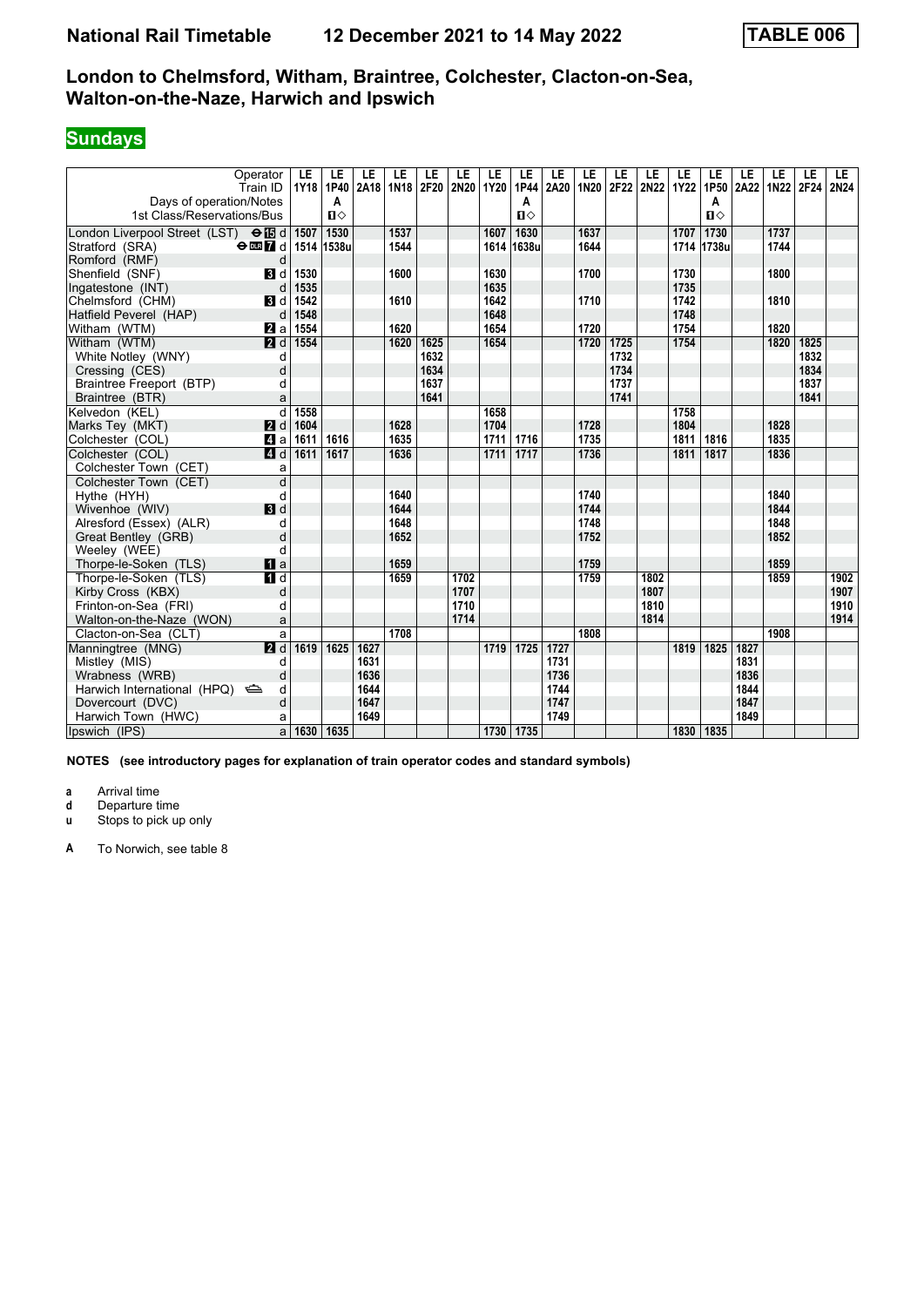# **Sundays**

| Operator                                                   |                           | LE             | LE          | LE         | LE   | LE   | LE   | LE        | LE           | LE          | LE           | LE   | LE   | LE   | LE   | LE                  | LE                | LE           | LE.  |
|------------------------------------------------------------|---------------------------|----------------|-------------|------------|------|------|------|-----------|--------------|-------------|--------------|------|------|------|------|---------------------|-------------------|--------------|------|
| Train ID                                                   |                           | 1P54           | <b>1Y24</b> | 1P56       | 2A24 | 1N24 |      | 2F26 2N26 | 1P58         | 1Y26        | 1P60         | 2A26 | 1N26 |      |      | 2F28 2N28 1A86 1Y28 |                   | 1P64         | 2A28 |
| Days of operation/Notes                                    |                           | A              |             | A          |      |      |      |           | A            |             | A            |      |      |      |      |                     |                   | A            |      |
| 1st Class/Reservations/Bus                                 |                           | $\blacksquare$ |             | ♦          |      |      |      |           | $\mathbf{u}$ |             | $\mathbf{u}$ |      |      |      |      |                     |                   | $\mathbf{u}$ |      |
| London Liverpool Street (LST) $\Theta$ is d                |                           | 1800           | 1807        | 1830       |      | 1837 |      |           | 1900         | 1907        | 1930         |      | 1937 |      |      | 2000                | 2007              | 2030         |      |
| Stratford (SRA)<br>$\Theta$ or $\boldsymbol{\mathsf{Z}}$ d |                           |                |             | 1814 1838u |      | 1844 |      |           |              |             | 1914 1938u   |      | 1944 |      |      | 2007                | 2014              | 2038u        |      |
| Romford (RMF)                                              | d                         |                |             |            |      |      |      |           |              |             |              |      |      |      |      |                     |                   |              |      |
| Shenfield (SNF)                                            | $\blacksquare$            |                | 1830        |            |      | 1900 |      |           |              | 1930        |              |      | 2000 |      |      | 2023                | 2030              |              |      |
| Ingatestone (INT)                                          | d                         |                | 1835        |            |      |      |      |           |              | 1935        |              |      |      |      |      |                     | 2035              |              |      |
| Chelmsford (CHM)                                           | $\mathbf{B}$ d            |                | 1842        |            |      | 1910 |      |           |              | 1942        |              |      | 2010 |      |      | 2032                | 2042              |              |      |
| Hatfield Peverel (HAP)                                     | d                         |                | 1848        |            |      |      |      |           |              | 1948        |              |      |      |      |      |                     | 2048              |              |      |
| Witham (WTM)                                               | <b>Z</b> a                |                | 1854        |            |      | 1920 |      |           |              | 1954        |              |      | 2020 |      |      | 2042                | 2054              |              |      |
| Witham (WTM)                                               | $\overline{\mathbf{Z}}$ d |                | 1854        |            |      | 1920 | 1925 |           |              | 1954        |              |      | 2020 | 2025 |      | 2042                | $\overline{2054}$ |              |      |
| White Notley (WNY)                                         | d                         |                |             |            |      |      | 1932 |           |              |             |              |      |      | 2032 |      |                     |                   |              |      |
| Cressing (CES)                                             | d                         |                |             |            |      |      | 1934 |           |              |             |              |      |      | 2034 |      |                     |                   |              |      |
| Braintree Freeport (BTP)                                   | d                         |                |             |            |      |      | 1937 |           |              |             |              |      |      | 2037 |      |                     |                   |              |      |
| Braintree (BTR)                                            | a                         |                |             |            |      |      | 1941 |           |              |             |              |      |      | 2041 |      |                     |                   |              |      |
| Kelvedon (KEL)                                             | d                         |                | 1858        |            |      |      |      |           |              | 1958        |              |      |      |      |      |                     | 2058              |              |      |
| Marks Tey (MKT)                                            | 2d                        |                | 1904        |            |      | 1928 |      |           |              | 2004        |              |      | 2028 |      |      |                     | 2104              |              |      |
| Colchester (COL)                                           | 41 a                      | 1843           | 1911        | 1916       |      | 1935 |      |           | 1943         | 2011        | 2016         |      | 2035 |      |      | 2054                | 2111              | 2116         |      |
| Colchester (COL)                                           | 4d                        | 1844           | 1911        | 1917       |      | 1936 |      |           | 1944         | 2011        | 2017         |      | 2036 |      |      | 2055                | 2111              | 2117         |      |
| Colchester Town (CET)                                      | a                         |                |             |            |      |      |      |           |              |             |              |      |      |      |      |                     |                   |              |      |
| Colchester Town (CET)                                      | d                         |                |             |            |      |      |      |           |              |             |              |      |      |      |      |                     |                   |              |      |
| Hythe (HYH)                                                | d                         |                |             |            |      | 1940 |      |           |              |             |              |      | 2040 |      |      |                     |                   |              |      |
| Wivenhoe (WIV)                                             | $\blacksquare$            |                |             |            |      | 1944 |      |           |              |             |              |      | 2044 |      |      |                     |                   |              |      |
| Alresford (Essex) (ALR)                                    | d                         |                |             |            |      | 1948 |      |           |              |             |              |      | 2048 |      |      |                     |                   |              |      |
| Great Bentley (GRB)                                        | d                         |                |             |            |      | 1952 |      |           |              |             |              |      | 2052 |      |      |                     |                   |              |      |
| Weeley (WEE)                                               | d                         |                |             |            |      |      |      |           |              |             |              |      |      |      |      |                     |                   |              |      |
| Thorpe-le-Soken (TLS)                                      | $\mathbf{u}$ a            |                |             |            |      | 1959 |      |           |              |             |              |      | 2059 |      |      |                     |                   |              |      |
| Thorpe-le-Soken (TLS)                                      | $\overline{H}$ d          |                |             |            |      | 1959 |      | 2002      |              |             |              |      | 2059 |      | 2102 |                     |                   |              |      |
| Kirby Cross (KBX)                                          | d                         |                |             |            |      |      |      | 2007      |              |             |              |      |      |      | 2107 |                     |                   |              |      |
| Frinton-on-Sea (FRI)                                       | d                         |                |             |            |      |      |      | 2010      |              |             |              |      |      |      | 2110 |                     |                   |              |      |
| Walton-on-the-Naze (WON)                                   | a                         |                |             |            |      |      |      | 2014      |              |             |              |      |      |      | 2114 |                     |                   |              |      |
| Clacton-on-Sea (CLT)                                       | a                         |                |             |            |      | 2008 |      |           |              |             |              |      | 2108 |      |      |                     |                   |              |      |
| Manningtree (MNG)                                          | $\overline{P}$ d          |                | 1919        | 1925       | 1927 |      |      |           |              | 1952 2019   | 2025         | 2027 |      |      |      | 2103                | 2119              | 2125         | 2127 |
| Mistley (MIS)                                              | d                         |                |             |            | 1931 |      |      |           |              |             |              | 2031 |      |      |      |                     |                   |              | 2131 |
| Wrabness (WRB)                                             | d                         |                |             |            | 1936 |      |      |           |              |             |              | 2036 |      |      |      |                     |                   |              | 2136 |
| Harwich International (HPQ)                                | d                         |                |             |            | 1944 |      |      |           |              |             |              | 2044 |      |      |      | 2119a               |                   |              | 2144 |
| Dovercourt (DVC)                                           | d                         |                |             |            | 1947 |      |      |           |              |             |              | 2047 |      |      |      |                     |                   |              | 2147 |
| Harwich Town (HWC)                                         | a                         |                |             |            | 1949 |      |      |           |              |             |              | 2049 |      |      |      |                     |                   |              | 2149 |
| Ipswich (IPS)                                              | a                         | 1900           | 1930        | 1935       |      |      |      |           |              | 2002   2030 | 2035         |      |      |      |      |                     | 2130 2135         |              |      |

**NOTES (see introductory pages for explanation of train operator codes and standard symbols)**

**a** Arrival time<br>**d** Departure ti

**d** Departure time<br>**u** Stops to pick up

**X** Stops to pick up only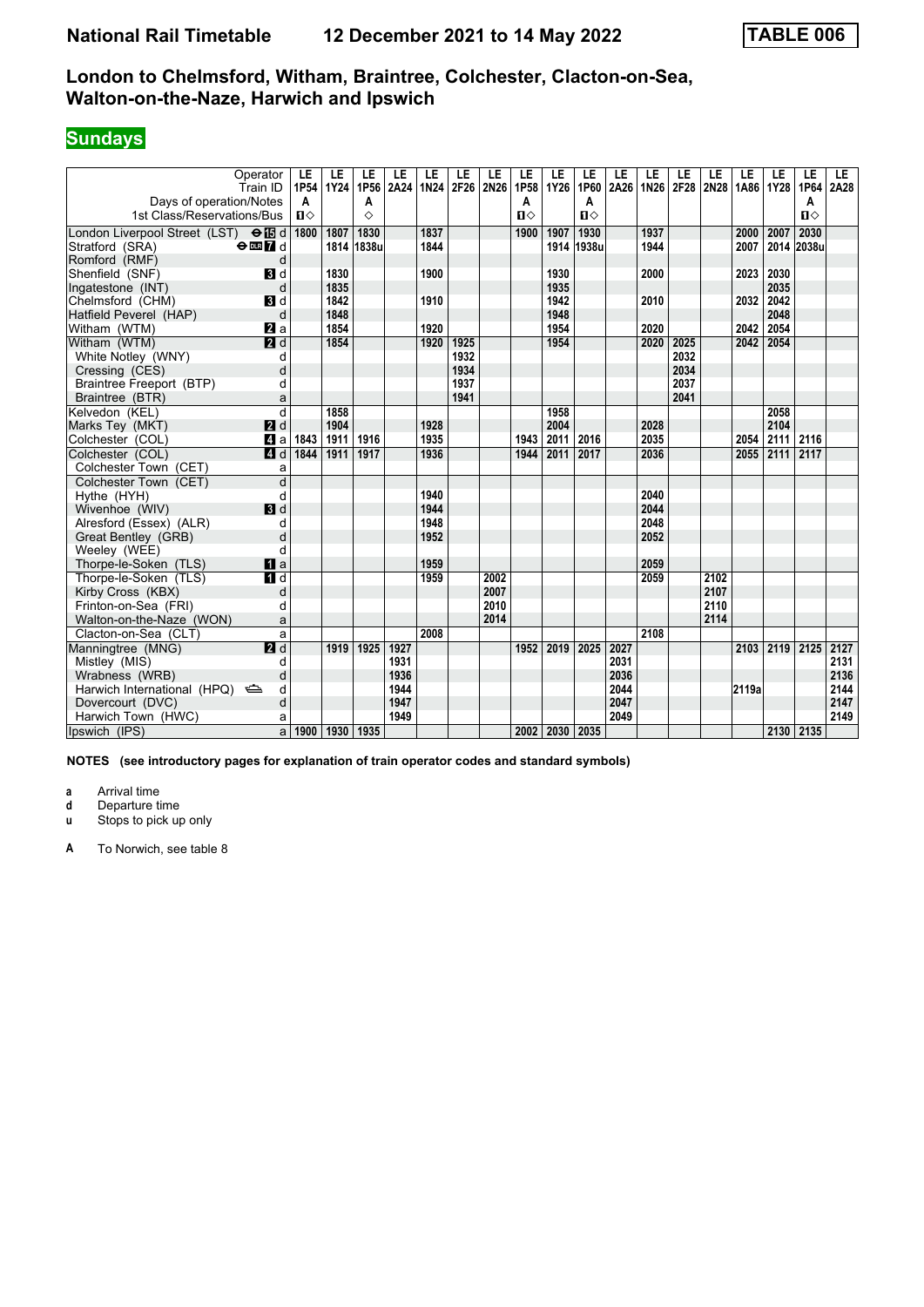# **Sundays**

| Operator                                           |                                   | LE                      | LE        | LE   | LE        | LE   | LE           | LE   | LE   | LE   | LE        | LE          | LE         | LE   | LE        | LE          | LE              | LE   | LE.  |
|----------------------------------------------------|-----------------------------------|-------------------------|-----------|------|-----------|------|--------------|------|------|------|-----------|-------------|------------|------|-----------|-------------|-----------------|------|------|
|                                                    | Train ID                          |                         | 1N28 2F30 | 2N30 | 2Y92 1Y30 |      | 1P68         | 2A30 | 1N30 |      | 2F32 2N32 | <b>1Y32</b> | 1P70       |      | 1N32 2F34 | 1Y34        | 1P72            | 1F64 | 1F66 |
| Days of operation/Notes                            |                                   |                         |           |      |           |      | A            |      |      |      |           |             | A          |      |           |             | A               |      |      |
| 1st Class/Reservations/Bus                         |                                   |                         |           |      |           |      | $\mathbf{u}$ |      |      |      |           |             | $\P$       |      |           |             | $\mathbf{u}$    |      |      |
| London Liverpool Street (LST) $\Theta$ <b>is</b> d |                                   | 2037                    |           |      |           | 2107 | 2130         |      | 2137 |      |           | 2207        | 2230       | 2237 |           | 2307        | 2330            | 2334 | 0002 |
| Stratford (SRA)                                    | $\Theta$ DE $\blacksquare$ d 2044 |                         |           |      |           |      | 2114 2138u   |      | 2144 |      |           | 2214        | 2238u 2244 |      |           |             | 2314 2338u 2341 |      | 0009 |
| Romford (RMF)                                      | d                                 |                         |           |      |           |      |              |      |      |      |           |             |            |      |           |             |                 |      |      |
| Shenfield (SNF)                                    | <b>3</b> d                        | 2100                    |           |      |           | 2130 |              |      | 2200 |      |           | 2230        |            | 2300 |           | 2330        |                 | 2357 | 0034 |
| Ingatestone (INT)                                  | d                                 |                         |           |      |           | 2135 |              |      |      |      |           | 2235        |            |      |           | 2335        |                 |      | 0038 |
| Chelmsford (CHM)                                   |                                   | <b>8</b> d 2110         |           |      |           | 2142 |              |      | 2210 |      |           | 2242        |            | 2310 |           | 2342        |                 | 0007 | 0045 |
| Hatfield Peverel (HAP)                             | d                                 |                         |           |      |           | 2148 |              |      |      |      |           | 2248        |            |      |           | 2348        |                 |      | 0051 |
| Witham (WTM)                                       | <b>Z</b> a                        | 2120                    |           |      |           | 2154 |              |      | 2220 |      |           | 2254        |            | 2320 |           | 2354        |                 | 0017 | 0057 |
| Witham (WTM)                                       | $\overline{M}$ d                  | 2120                    | 2125      |      |           | 2154 |              |      | 2220 | 2225 |           | 2254        |            | 2320 | 2325      | 2354        |                 | 0017 | 0058 |
| White Notley (WNY)                                 | d                                 |                         | 2132      |      |           |      |              |      |      | 2232 |           |             |            |      | 2332      |             |                 |      |      |
| Cressing (CES)                                     | d                                 |                         | 2134      |      |           |      |              |      |      | 2234 |           |             |            |      | 2334      |             |                 |      |      |
| Braintree Freeport (BTP)                           | d                                 |                         | 2137      |      |           |      |              |      |      | 2237 |           |             |            |      | 2337      |             |                 |      |      |
| Braintree (BTR)                                    | a                                 |                         | 2141      |      |           |      |              |      |      | 2241 |           |             |            |      | 2341      |             |                 |      |      |
| Kelvedon (KEL)                                     | d                                 |                         |           |      |           | 2158 |              |      |      |      |           | 2258        |            |      |           | 2358        |                 |      | 0102 |
| Marks Tey (MKT)                                    |                                   | 2 d 2128                |           |      |           | 2204 |              |      | 2228 |      |           | 2304        |            | 2328 |           | 0004        |                 | 0025 | 0108 |
| Colchester (COL)                                   |                                   | <b>4</b> a 2135         |           |      |           | 2211 | 2216         |      | 2235 |      |           |             | 2311 2316  | 2335 |           | 0011        | 0016            | 0033 | 0116 |
| Colchester (COL)                                   | 4d                                | 2136                    |           |      |           | 2211 | 2217         |      | 2236 |      |           | 2311        | 2317       | 2336 |           | 0011        | 0017            |      |      |
| Colchester Town (CET)                              | a                                 |                         |           |      |           |      |              |      |      |      |           |             |            |      |           |             |                 |      |      |
| Colchester Town (CET)                              | d                                 |                         |           |      |           |      |              |      |      |      |           |             |            |      |           |             |                 |      |      |
| Hythe (HYH)                                        | d                                 | 2140                    |           |      |           |      |              |      | 2240 |      |           |             |            | 2340 |           |             |                 |      |      |
| Wivenhoe (WIV)                                     | $\blacksquare$                    | 2144                    |           |      |           |      |              |      | 2244 |      |           |             |            | 2344 |           |             |                 |      |      |
| Alresford (Essex) (ALR)                            | d                                 | 2148                    |           |      |           |      |              |      | 2248 |      |           |             |            | 2348 |           |             |                 |      |      |
| Great Bentley (GRB)                                | d                                 | 2152                    |           |      |           |      |              |      | 2252 |      |           |             |            | 2352 |           |             |                 |      |      |
| Weeley (WEE)                                       | d                                 |                         |           |      |           |      |              |      |      |      |           |             |            |      |           |             |                 |      |      |
| Thorpe-le-Soken (TLS)                              |                                   | $\blacksquare$ a   2159 |           |      |           |      |              |      | 2259 |      |           |             |            | 2359 |           |             |                 |      |      |
| Thorpe-le-Soken (TLS)                              |                                   | $\blacksquare$ d 2159   |           | 2202 |           |      |              |      | 2259 |      | 2302      |             |            | 2359 |           |             |                 |      |      |
| Kirby Cross (KBX)                                  | d                                 |                         |           | 2207 |           |      |              |      |      |      | 2307      |             |            |      |           |             |                 |      |      |
| Frinton-on-Sea (FRI)                               | d                                 |                         |           | 2210 |           |      |              |      |      |      | 2310      |             |            |      |           |             |                 |      |      |
| Walton-on-the-Naze (WON)                           | a                                 |                         |           | 2214 |           |      |              |      |      |      | 2314      |             |            |      |           |             |                 |      |      |
| Clacton-on-Sea (CLT)                               | a                                 | 2208                    |           |      |           |      |              |      | 2308 |      |           |             |            | 0008 |           |             |                 |      |      |
| Manningtree (MNG)                                  | 2d                                |                         |           |      |           | 2219 | 2225         | 2227 |      |      |           |             | 2319 2326  |      |           | 0019   0026 |                 |      |      |
| Mistley (MIS)                                      | d                                 |                         |           |      |           |      |              | 2231 |      |      |           |             |            |      |           |             |                 |      |      |
| Wrabness (WRB)                                     | d                                 |                         |           |      |           |      |              | 2236 |      |      |           |             |            |      |           |             |                 |      |      |
| Harwich International (HPQ)                        | d                                 |                         |           |      | 2138      |      |              | 2244 |      |      |           |             |            |      |           |             |                 |      |      |
| Dovercourt (DVC)                                   | d                                 |                         |           |      |           |      |              | 2247 |      |      |           |             |            |      |           |             |                 |      |      |
| Harwich Town (HWC)                                 | a                                 |                         |           |      |           |      |              | 2249 |      |      |           |             |            |      |           |             |                 |      |      |
| Ipswich (IPS)                                      | a                                 |                         |           |      | 2204      | 2231 | 2235         |      |      |      |           |             | 2331 2336  |      |           | 0031   0036 |                 |      |      |

**NOTES (see introductory pages for explanation of train operator codes and standard symbols)**

**a** Arrival time<br>**d** Departure ti

**d** Departure time

**u** Stops to pick up only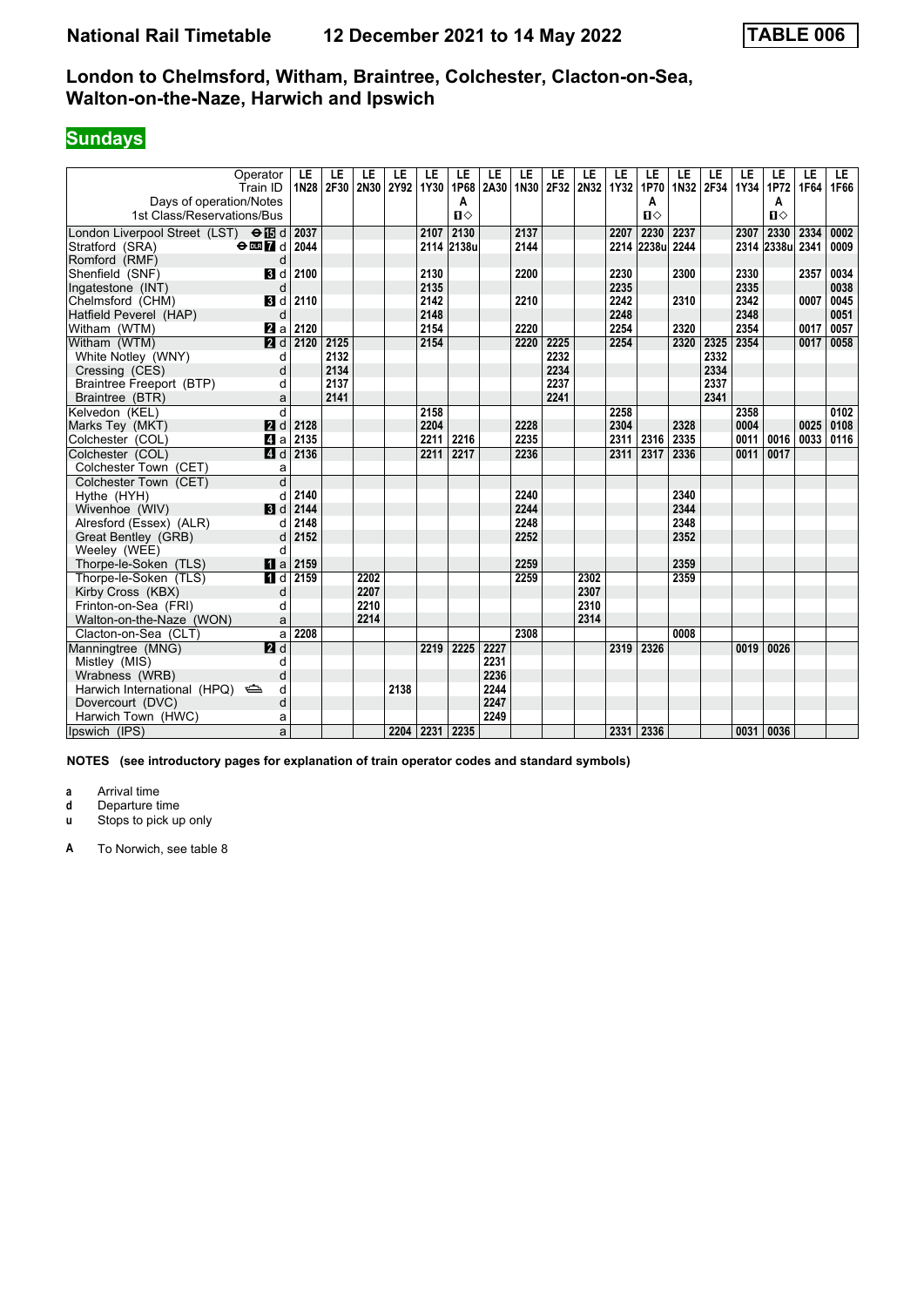# **Mondays to Fridays**

|                                                         | Operator<br>Train ID          | LE<br>2F01 | LE<br>1F01 | LE<br>1Y01 | LE<br>2F05 | LE<br><b>1N01</b> | LE<br>2A01 | LE<br>1P01  | LE<br>1F05 | LE<br>2N01 | LE<br>1N03 | LE<br>1F07        | LE<br>1P03 | LE<br>2N03 | LE<br><b>1N07</b> | LE<br>1F09 | LE<br>1Y03              | LE<br>1F91 | LE.<br>2A03 |
|---------------------------------------------------------|-------------------------------|------------|------------|------------|------------|-------------------|------------|-------------|------------|------------|------------|-------------------|------------|------------|-------------------|------------|-------------------------|------------|-------------|
| Days of operation/Notes                                 |                               | A          |            |            |            |                   |            | в           |            |            |            |                   | B          |            |                   |            |                         |            |             |
| 1st Class/Reservations/Bus                              |                               |            |            |            |            |                   |            | ♦           |            |            |            |                   | <b>DR</b>  |            |                   |            |                         |            |             |
| Ipswich (IPS)                                           | d                             |            |            | 0514       |            |                   |            | 0546        |            |            |            |                   | 0611       |            |                   |            | 0629                    |            |             |
| Harwich Town (HWC)                                      | d                             |            |            |            |            |                   | 0524       |             |            |            |            |                   |            |            |                   |            |                         |            | 0624        |
| Dovercourt (DVC)                                        | d                             |            |            |            |            |                   | 0526       |             |            |            |            |                   |            |            |                   |            |                         |            | 0626        |
| Harwich International (HPQ)                             | d                             |            |            |            |            |                   | 0529       |             |            |            |            |                   |            |            |                   |            |                         |            | 0629        |
| Wrabness (WRB)                                          | d                             |            |            |            |            |                   | 0535       |             |            |            |            |                   |            |            |                   |            |                         |            | 0635        |
| Mistley (MIS)                                           | d                             |            |            |            |            |                   | 0541       |             |            |            |            |                   |            |            |                   |            |                         |            | 0641        |
| Manningtree (MNG)                                       | <b>2</b> d                    |            |            | 0525       |            |                   | 0546a      | 0556        |            |            |            |                   | 0620       |            |                   |            | 0639                    |            | 0646a       |
| Clacton-on-Sea (CLT)                                    | d                             |            |            |            |            | 0520              |            |             |            |            | 0540       |                   |            |            | 0607              |            |                         |            |             |
| Walton-on-the-Naze (WON)                                | d                             |            |            |            |            |                   |            |             |            | 0534       |            |                   |            | 0601       |                   |            |                         |            |             |
| Frinton-on-Sea (FRI)                                    | d                             |            |            |            |            |                   |            |             |            | 0537       |            |                   |            | 0604       |                   |            |                         |            |             |
| Kirby Cross (KBX)                                       | d                             |            |            |            |            |                   |            |             |            | 0540       |            |                   |            | 0607       |                   |            |                         |            |             |
| Thorpe-le-Soken (TLS)                                   | $\blacksquare$ a              |            |            |            |            | 0528              |            |             |            | 0546       | 0548       |                   |            | 0613       | 0615              |            |                         |            |             |
| Thorpe-le-Soken (TLS)                                   | $\overline{\mathbf{H}}$ d     |            |            |            |            | 0528              |            |             |            |            | 0548       |                   |            |            | 0615              |            |                         |            |             |
| Weeley (WEE)                                            | d                             |            |            |            |            |                   |            |             |            |            | 0552       |                   |            |            |                   |            |                         |            |             |
| Great Bentley (GRB)                                     | d                             |            |            |            |            |                   |            |             |            |            | 0556       |                   |            |            |                   |            |                         |            |             |
| Alresford (Essex) (ALR)                                 | d                             |            |            |            |            |                   |            |             |            |            | 0600       |                   |            |            |                   |            |                         |            |             |
| Wivenhoe (WIV)                                          | $\blacksquare$                |            |            |            |            | 0538              |            |             |            |            | 0604       |                   |            |            | 0626              |            |                         |            |             |
| Hythe (HYH)                                             | d                             |            |            |            |            |                   |            |             |            |            | 0608       |                   |            |            | 0630              |            |                         |            |             |
| Colchester Town (CET)                                   | a                             |            |            |            |            |                   |            |             |            |            |            |                   |            |            |                   |            |                         |            |             |
| Colchester Town (CET)                                   | d                             |            |            |            |            |                   |            |             |            |            |            | 0611              |            |            |                   |            |                         | 0647       |             |
| Colchester (COL)                                        | $\blacksquare$ a              |            |            | 0534       |            | 0547              |            | 0604        |            |            | 0614       | 0618              | 0629       |            | 0636              |            | 0648                    | 0654       |             |
| Colchester (COL)                                        | 4 d                           | 0443       | 0512       | 0535       |            | 0547              |            | 0606        |            |            | 0615       | 0619              | 0630       |            | 0637              |            | 0648                    | 0655       |             |
| Marks Tey (MKT)                                         | 2d                            | 0449       | 0518       |            |            | 0553              |            |             |            |            | 0621       | 0625              |            |            |                   |            | 0654                    | 0701       |             |
| Kelvedon (KEL)                                          | d                             | 0454       | 0523       |            |            | 0559              |            |             |            |            | 0627       | 0631              |            |            | 0647              |            | 0700                    |            |             |
| Braintree (BTR)                                         | d                             |            |            |            | 0543       |                   |            |             |            |            |            |                   |            |            |                   | 0640       |                         |            |             |
| Braintree Freeport (BTP)                                | d                             |            |            |            | 0545       |                   |            |             |            |            |            |                   |            |            |                   | 0642       |                         |            |             |
| Cressing (CES)                                          | d                             |            |            |            | 0548       |                   |            |             |            |            |            |                   |            |            |                   | 0645       |                         |            |             |
| White Notley (WNY)                                      | d                             |            |            |            | 0551       |                   |            |             |            |            |            |                   |            |            |                   | 0648       |                         |            |             |
| Witham (WTM)                                            | 2a                            | 0500       | 0529       | 0547       | 0600       | 0605              |            |             |            |            | 0632       | 0637              |            |            |                   | 0656       | 0706                    | 0710       |             |
| Witham (WTM)                                            | $q_d$                         | 0500       | 0529       | 0548       |            | 0605              |            |             | 0618       |            | 0633       | 0642              |            |            |                   | 0657       | 0706                    | 0710       |             |
| Hatfield Peverel (HAP)                                  | d                             | 0504       | 0533       |            |            |                   |            |             | 0622       |            |            |                   |            |            |                   | 0702       |                         |            |             |
| Chelmsford (CHM)                                        | BI d                          | 0511       | 0540       | 0558       |            | 0614              |            |             | 0629       |            | 0642       | 0651              |            |            | 0659              | 0709       |                         | 0719       |             |
| Ingatestone (INT)                                       | d                             | 0518       | 0547       |            |            |                   |            |             | 0636       |            |            |                   |            |            | 0706              |            |                         |            |             |
| Shenfield (SNF)                                         | <b>B</b> la                   | 0523       | 0552       |            |            | 0624              |            |             | 0641       |            | 0651       | 0701              |            |            |                   | 0719       |                         |            |             |
| Romford (RMF)                                           | a                             | 0532       |            |            |            |                   |            |             |            |            |            |                   |            |            |                   |            |                         |            |             |
| Stratford (SRA)                                         | $\Theta$ <b>EE</b> $\Gamma$ a | 0544       |            | 0608 0622s |            | 0640              |            | 0645s 0658s |            |            |            | 0709s 0718s 0712s |            |            |                   |            | 0726s 0736s 0739s 0745s |            |             |
| London Liverpool Street (LST) $\Theta$ <b>is</b> a 0553 |                               |            | 0616       | 0632       |            | 0648              |            | 0654        | 0709       |            |            | $0719$ 0728 0722  |            |            | 0736              | 0746       | 0750                    | 0756       |             |

**NOTES (see introductory pages for explanation of train operator codes and standard symbols)**

**a** Arrival time<br>**d** Departure ti

**d** Departure time

**s** Stops to set down only

**A** Also calls at Seven Kings 0537<br>**B** From Norwich, see table 8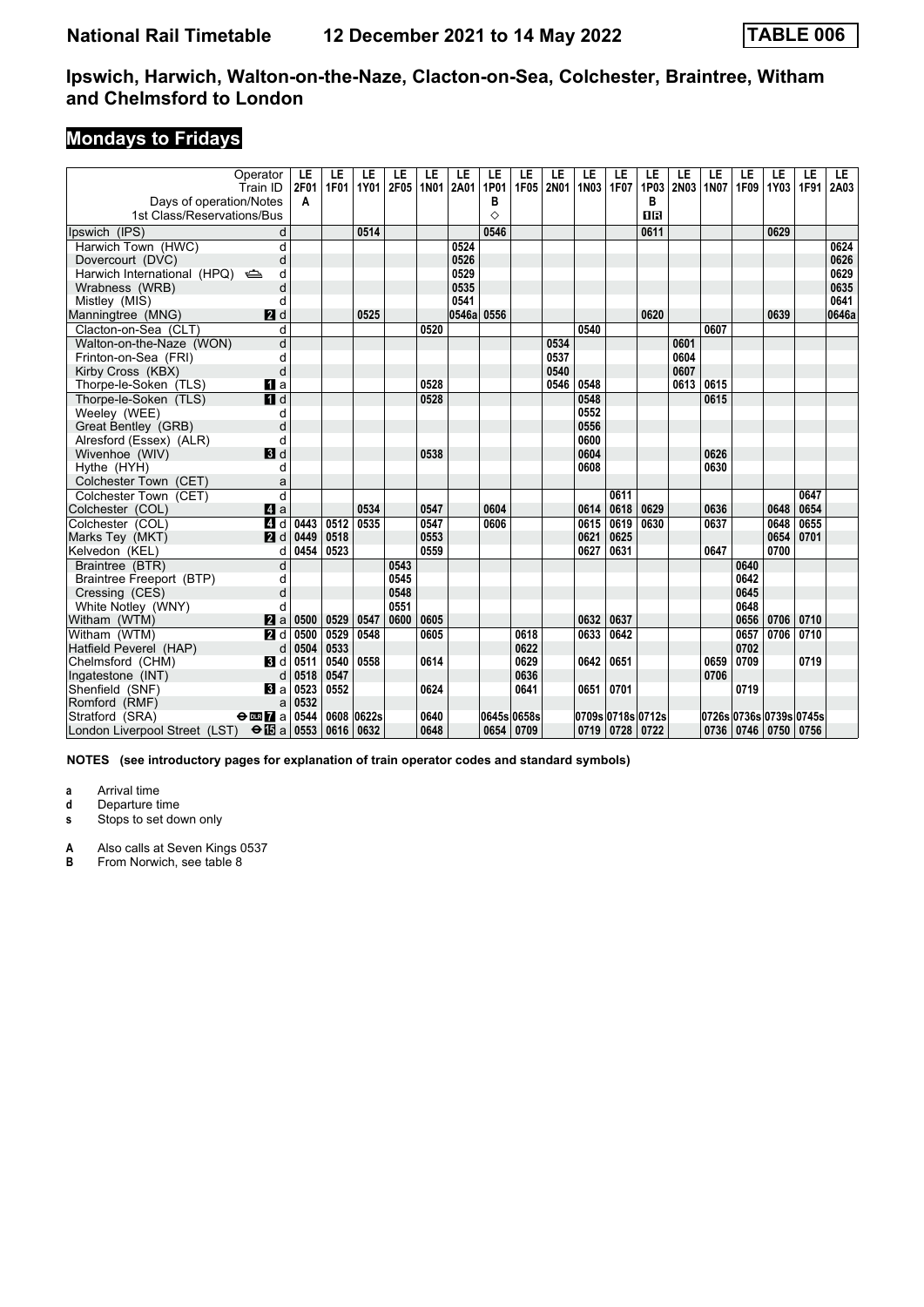# **Mondays to Fridays**

| Operator<br>Train ID                                         | LE<br>1P05   | LE<br>1F11 | LE<br>2F07    | LE<br>2N05 | LE<br><b>1N11</b> | LE<br>2F07 | LE<br>1Y05              | LE<br>1N <sub>13</sub> | LE<br><b>1F15</b> | LE<br>1F17 | LE<br>2A04 | LE<br>2A05 | LE<br>1P07 | LE<br>2F11    | LE<br>2N07 | LE<br>1N15 | LE<br><b>2F11</b> | LE<br>1Y09 |
|--------------------------------------------------------------|--------------|------------|---------------|------------|-------------------|------------|-------------------------|------------------------|-------------------|------------|------------|------------|------------|---------------|------------|------------|-------------------|------------|
| Days of operation/Notes                                      | в            |            |               |            |                   |            |                         |                        |                   |            | D          |            | B          |               |            |            |                   | C          |
| 1st Class/Reservations/Bus                                   | 0 B          |            |               |            |                   |            |                         |                        |                   |            |            |            | ♦          |               |            |            |                   |            |
| Catering facilities                                          | $\mathbf{p}$ |            |               |            |                   |            |                         |                        |                   |            |            |            |            |               |            |            |                   |            |
| Ipswich (IPS)<br>d                                           | 0645         |            |               |            |                   |            | 0652                    |                        |                   |            | 0658       |            | 0709       |               |            |            |                   | 0717       |
| Harwich Town (HWC)<br>d                                      |              |            |               |            |                   |            |                         |                        |                   |            |            | 0652       |            |               |            |            |                   |            |
| d<br>Dovercourt (DVC)                                        |              |            |               |            |                   |            |                         |                        |                   |            |            | 0654       |            |               |            |            |                   |            |
| Harwich International (HPQ)<br>d                             |              |            |               |            |                   |            |                         |                        |                   |            | 0725a 0657 |            |            |               |            |            |                   |            |
| d<br>Wrabness (WRB)                                          |              |            |               |            |                   |            |                         |                        |                   |            |            | 0703       |            |               |            |            |                   |            |
| Mistley (MIS)<br>d                                           |              |            |               |            |                   |            |                         |                        |                   |            |            | 0709       |            |               |            |            |                   |            |
| 2d<br>Manningtree (MNG)                                      | 0655         |            |               |            |                   |            | 0702                    |                        |                   |            |            | 0714a 0719 |            |               |            |            |                   | 0727       |
| Clacton-on-Sea (CLT)<br>d                                    |              |            | 0628          |            | 0638              |            |                         | 0647                   |                   |            |            |            |            | 0651          |            | 0705       |                   |            |
| Walton-on-the-Naze (WON)<br>d                                |              |            |               | 0631       |                   |            |                         |                        |                   |            |            |            |            |               | 0658       |            |                   |            |
| Frinton-on-Sea (FRI)<br>d                                    |              |            |               | 0634       |                   |            |                         |                        |                   |            |            |            |            |               | 0701       |            |                   |            |
| d<br>Kirby Cross (KBX)                                       |              |            |               | 0637       |                   |            |                         |                        |                   |            |            |            |            |               | 0704       |            |                   |            |
| Thorpe-le-Soken (TLS)<br>$\mathbf{u}$ a                      |              |            | 0636          | 0643       | 0646              |            |                         | 0655                   |                   |            |            |            |            | 0659          | 0710       | 0713       |                   |            |
| I<br>Thorpe-le-Soken (TLS)                                   |              |            | 0636          |            | 0646              |            |                         | 0655                   |                   |            |            |            |            | 0659          |            | 0713       |                   |            |
| Weeley (WEE)<br>d                                            |              |            | 0640          |            |                   |            |                         |                        |                   |            |            |            |            | 0703          |            |            |                   |            |
| d<br>Great Bentley (GRB)                                     |              |            | 0643          |            |                   |            |                         |                        |                   |            |            |            |            | 0706          |            |            |                   |            |
| Alresford (Essex) (ALR)<br>d                                 |              |            | 0647          |            |                   |            |                         |                        |                   |            |            |            |            | 0710          |            |            |                   |            |
| $\blacksquare$<br>Wivenhoe (WIV)                             |              |            | 0651          |            | 0657              |            |                         | 0706                   |                   |            |            |            |            | 0714          |            | 0724       |                   |            |
| Hythe (HYH)<br>d                                             |              |            | 0655          |            | 0701              |            |                         | 0710                   |                   |            |            |            |            | 0718          |            |            |                   |            |
| Colchester Town (CET)<br>a                                   |              |            | 0659          |            |                   |            |                         |                        |                   |            |            |            |            | 0722          |            |            | ↽                 |            |
| $\overline{\mathsf{d}}$<br>Colchester Town (CET)             |              |            | 0703          |            |                   | 0703       |                         |                        |                   |            |            |            |            | 0727          |            |            | 0727              |            |
| $\blacksquare$ a<br>Colchester (COL)                         | 0703         |            | $\rightarrow$ |            | 0707              | 0711       | 0712                    | 0716                   |                   |            |            |            | 0728       | $\rightarrow$ |            | 0732       | 0736              | 0737       |
| Colchester (COL)<br>4d                                       | 0705         |            |               |            | 0708              |            | 0713                    | 0717                   |                   |            |            |            | 0730       |               |            | 0733       |                   | 0738       |
| 2d<br>Marks Tey (MKT)                                        |              |            |               |            |                   |            | 0719                    | 0722                   |                   |            |            |            |            |               |            |            |                   | 0744       |
| Kelvedon (KEL)<br>d                                          |              |            |               |            | 0718              |            |                         | 0728                   |                   |            |            |            |            |               |            | 0743       |                   | 0749       |
| $\overline{\mathsf{d}}$<br>Braintree (BTR)                   |              |            |               |            |                   |            |                         |                        |                   | 0726       |            |            |            |               |            |            |                   |            |
| Braintree Freeport (BTP)<br>d                                |              |            |               |            |                   |            |                         |                        |                   | 0728       |            |            |            |               |            |            |                   |            |
| d<br>Cressing (CES)                                          |              |            |               |            |                   |            |                         |                        |                   | 0731       |            |            |            |               |            |            |                   |            |
| White Notley (WNY)<br>d                                      |              |            |               |            |                   |            |                         |                        |                   | 0734       |            |            |            |               |            |            |                   |            |
| Witham (WTM)<br>$\mathbf{z}$ a                               |              |            |               |            |                   |            | 0727                    | 0733                   |                   | 0742       |            |            |            |               |            | 0749       |                   | 0755       |
| $\overline{\mathbf{p}}$ d<br>Witham (WTM)                    |              | 0717       |               |            |                   |            | 0728                    | 0734                   |                   | 0743       |            |            |            |               |            | 0750       |                   | 0755       |
| d<br>Hatfield Peverel (HAP)                                  |              |            |               |            |                   |            | 0732                    |                        |                   | 0748       |            |            |            |               |            |            |                   |            |
| Chelmsford (CHM)<br><b>3</b> d                               |              | 0727       |               |            | 0732              |            | 0739                    | 0743                   | 0749              | 0755       |            |            |            |               |            | 0759       |                   |            |
| d<br>Ingatestone (INT)                                       |              | 0733       |               |            |                   |            | 0745                    |                        | 0756              |            |            |            |            |               |            |            |                   |            |
| Shenfield (SNF)<br><b>B</b> la                               |              | 0738       |               |            | 0741              |            |                         | 0753                   | 0801              |            |            |            |            |               |            | 0809       |                   |            |
| Romford (RMF)<br>a                                           |              |            |               |            |                   |            |                         |                        |                   |            |            |            |            |               |            |            |                   |            |
| Stratford (SRA)<br>$\Theta$ DLR $\overline{\mathbf{Z}}$ a    |              | 0756s      |               |            | 0759s             |            | 0805s 0810s 0819s 0821s |                        |                   |            |            |            |            |               |            | 0826s      |                   | 0829s      |
| London Liverpool Street (LST) $\Theta$ $\boxed{13}$ a   0758 |              | 0807       |               |            | 0809              |            | 0817                    |                        | 0822 0830 0832    |            |            |            | 0824       |               |            | 0838       |                   | 0840       |

**NOTES (see introductory pages for explanation of train operator codes and standard symbols)**

**a** Arrival time<br>**d** Departure t

**d** Departure time

**s** Stops to set down only

**B** From Norwich, see table 8<br>**C** From Stowmarket, see table **C** From Stowmarket, see table 8<br>**D** From Lowestoft, see table 11

**Prom Lowestoft, see table 11**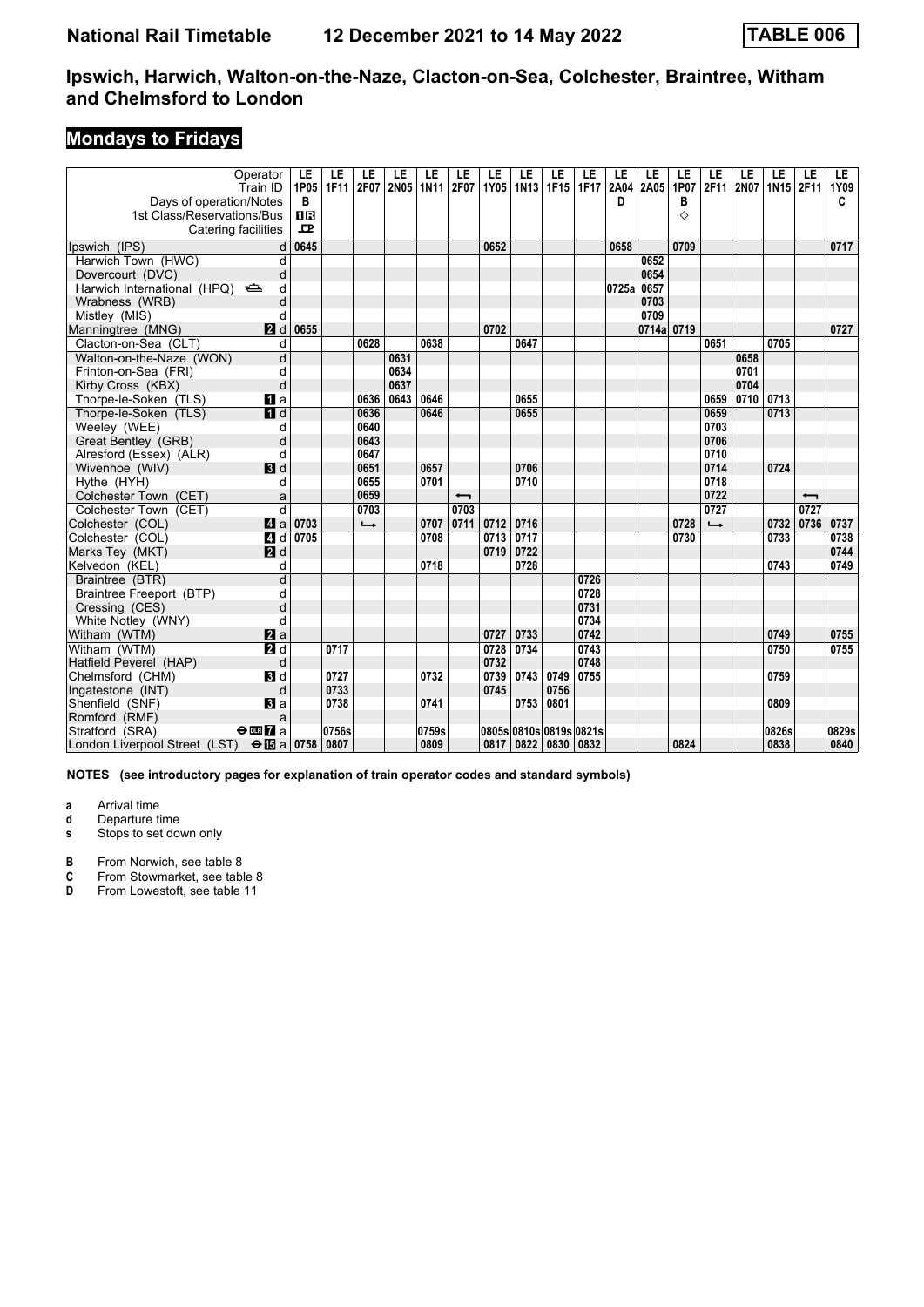# **Mondays to Fridays**

| Operator<br>Train ID                                       | LE<br>1F19 | LE<br>1A95 | LE<br>LE<br>1A17 1N17 | LE<br>1P11   | LE<br>1Y07 | LE<br>1F21        | LE   | LE<br>1F23 2W06 | LE<br>2F13    | LE<br>1F <sub>25</sub> | LE<br>1P13 | LE                       | LE<br>1F25 1N25 1A27 | LE            | LE<br>1P15 | LE<br>9P17   | LE<br>2F13               |
|------------------------------------------------------------|------------|------------|-----------------------|--------------|------------|-------------------|------|-----------------|---------------|------------------------|------------|--------------------------|----------------------|---------------|------------|--------------|--------------------------|
| Days of operation/Notes                                    |            |            |                       | в            |            |                   |      | Е               |               |                        | в          |                          |                      |               | в          | B            |                          |
| 1st Class/Reservations/Bus                                 |            |            |                       | 08           |            |                   |      |                 |               |                        | <b>08</b>  |                          |                      |               | ♦          | $\mathbf{u}$ |                          |
| Catering facilities                                        |            |            |                       | $\mathbf{p}$ |            |                   |      |                 |               |                        | ᅭ          |                          |                      |               |            | ᅭ            |                          |
| Ipswich (IPS)<br>d                                         |            |            |                       | 0734         | 0738       |                   |      |                 |               |                        | 0750       |                          |                      |               | 0813       | 0833         |                          |
| Harwich Town (HWC)<br>d                                    |            |            | 0716                  |              |            |                   |      |                 |               |                        |            |                          |                      | 0755          |            |              |                          |
| d<br>Dovercourt (DVC)                                      |            |            | 0718                  |              |            |                   |      |                 |               |                        |            |                          |                      | 0757          |            |              |                          |
| Harwich International (HPQ)<br>d                           |            | 0715       | 0721                  |              |            |                   |      | 0748            |               |                        |            |                          |                      | 0800          |            |              |                          |
| Wrabness (WRB)<br>d                                        |            |            | 0727                  |              |            |                   |      | 0754            |               |                        |            |                          |                      | 0806          |            |              |                          |
| Mistley (MIS)<br>d                                         |            |            | 0733                  |              |            |                   |      | 0800            |               |                        |            |                          |                      | 0812          |            |              |                          |
| 2d<br>Manningtree (MNG)                                    |            | 0731       | 0738                  | 0743         | 0749       |                   |      |                 |               |                        | 0800       |                          |                      | 0817          | 0822       |              |                          |
| Clacton-on-Sea (CLT)<br>d                                  |            |            | 0716                  |              |            |                   |      |                 |               |                        |            |                          | 0744                 |               |            |              |                          |
| $\overline{\mathsf{d}}$<br>Walton-on-the-Naze (WON)        |            |            |                       |              |            |                   |      |                 | 0738          |                        |            |                          |                      |               |            |              |                          |
| Frinton-on-Sea (FRI)<br>d                                  |            |            |                       |              |            |                   |      |                 | 0741          |                        |            |                          |                      |               |            |              |                          |
| d<br>Kirby Cross (KBX)                                     |            |            |                       |              |            |                   |      |                 | 0744          |                        |            |                          |                      |               |            |              |                          |
| Thorpe-le-Soken (TLS)<br>$\mathbf{u}$ a                    |            |            | 0724                  |              |            |                   |      |                 | 0750          |                        |            |                          | 0752                 |               |            |              | $\overline{\phantom{0}}$ |
| $\blacksquare$<br>Thorpe-le-Soken (TLS)                    |            |            | 0724                  |              |            |                   |      |                 | 0758          |                        |            |                          | 0752                 |               |            |              | 0758                     |
| Weeley (WEE)<br>d                                          |            |            | 0728                  |              |            |                   |      |                 | $\rightarrow$ |                        |            |                          |                      |               |            |              | 0802                     |
| d<br>Great Bentley (GRB)                                   |            |            | 0731                  |              |            |                   |      |                 |               |                        |            |                          |                      |               |            |              | 0805                     |
| Alresford (Essex) (ALR)<br>d                               |            |            | 0735                  |              |            |                   |      |                 |               |                        |            |                          |                      |               |            |              | 0809                     |
| $\blacksquare$<br>Wivenhoe (WIV)                           |            |            | 0739                  |              |            |                   |      |                 |               |                        |            |                          | 0802                 |               |            |              | 0813                     |
| Hythe (HYH)<br>d                                           |            |            | 0743                  |              |            |                   |      |                 |               |                        |            |                          |                      |               |            |              | 0817                     |
| Colchester Town (CET)<br>a                                 |            |            |                       |              |            |                   |      |                 |               |                        |            |                          |                      |               |            |              | 0821                     |
| $\overline{\mathsf{d}}$<br>Colchester Town (CET)           |            |            |                       |              |            |                   |      |                 |               | 0758                   |            | $\overline{\phantom{0}}$ |                      |               |            |              | 0830                     |
| ZI a<br>Colchester (COL)                                   |            |            | 0741 0747 0750        |              | 0758       |                   |      |                 |               | 0808                   |            | 0809 0808 0812 0827      |                      |               | 0831       |              | $\rightarrow$            |
| 4d<br>Colchester (COL)                                     |            | 0742       | 0754                  |              | 0759       |                   |      |                 |               | 0815                   | 0811       | 0815                     |                      | 0838          | 0832       |              |                          |
| 2d<br>Marks Tey (MKT)                                      |            | 0748       |                       |              | 0805       |                   |      |                 |               | $\rightarrow$          |            | 0821                     |                      | $\rightarrow$ |            |              |                          |
| Kelvedon (KEL)<br>d                                        |            |            | 0804                  |              | 0810       |                   |      |                 |               |                        |            | 0827                     |                      |               |            |              |                          |
| $\overline{d}$<br>Braintree (BTR)                          |            |            |                       |              |            |                   | 0811 |                 |               |                        |            |                          |                      |               |            |              |                          |
| d<br>Braintree Freeport (BTP)                              |            |            |                       |              |            |                   | 0813 |                 |               |                        |            |                          |                      |               |            |              |                          |
| d<br>Cressing (CES)                                        |            |            |                       |              |            |                   | 0816 |                 |               |                        |            |                          |                      |               |            |              |                          |
| White Notley (WNY)<br>d                                    |            |            |                       |              |            |                   | 0819 |                 |               |                        |            |                          |                      |               |            |              |                          |
| <b>2</b> a<br>Witham (WTM)                                 |            | 0757       | 0810                  |              | 0816       |                   | 0826 |                 |               |                        |            | 0833                     |                      |               |            |              |                          |
| Witham (WTM)<br>2d                                         |            | 0803       | 0810                  |              | 0816       |                   | 0827 |                 |               |                        |            | 0835                     |                      |               |            |              |                          |
| Hatfield Peverel (HAP)<br>d                                |            | 0807       |                       |              |            |                   | 0831 |                 |               |                        |            |                          |                      |               |            |              |                          |
| Chelmsford (CHM)<br>3d                                     | 0809       | 0814       | 0819                  |              |            | 0830              | 0838 |                 |               |                        |            | 0845                     |                      |               |            |              |                          |
| Ingatestone (INT)<br>d                                     | 0816       |            |                       |              |            | 0837              | 0845 |                 |               |                        |            |                          |                      |               |            |              |                          |
| Shenfield (SNF)<br>$\mathbf{B}$ a                          | 0821       | 0824       | 0829                  |              |            | 0842              | 0850 |                 |               |                        |            | 0854                     |                      |               |            |              |                          |
| Romford (RMF)<br>a                                         |            |            |                       |              |            |                   |      |                 |               |                        |            |                          |                      |               |            |              |                          |
| $\Theta$ DE <b>7</b> a 0839s 0841s<br>Stratford (SRA)      |            |            | 0846s                 |              |            | 0850s 0900s 0908s |      |                 |               |                        | 0853s      |                          |                      |               |            |              |                          |
| London Liverpool Street (LST) $\Theta$ $\mathbb{E}$ a 0850 |            | 0854       | 0900                  | 0842         | 0902       | 0911              | 0918 |                 |               |                        | 0904       | 0920                     |                      |               | 0926       | 0930         |                          |

**NOTES (see introductory pages for explanation of train operator codes and standard symbols)**

**a** Arrival time<br>**d** Departure t

**d** Departure time

**s** Stops to set down only

**B** From Norwich, see table 8<br>**E** To Cambridge, see table 1 To Cambridge, see table 12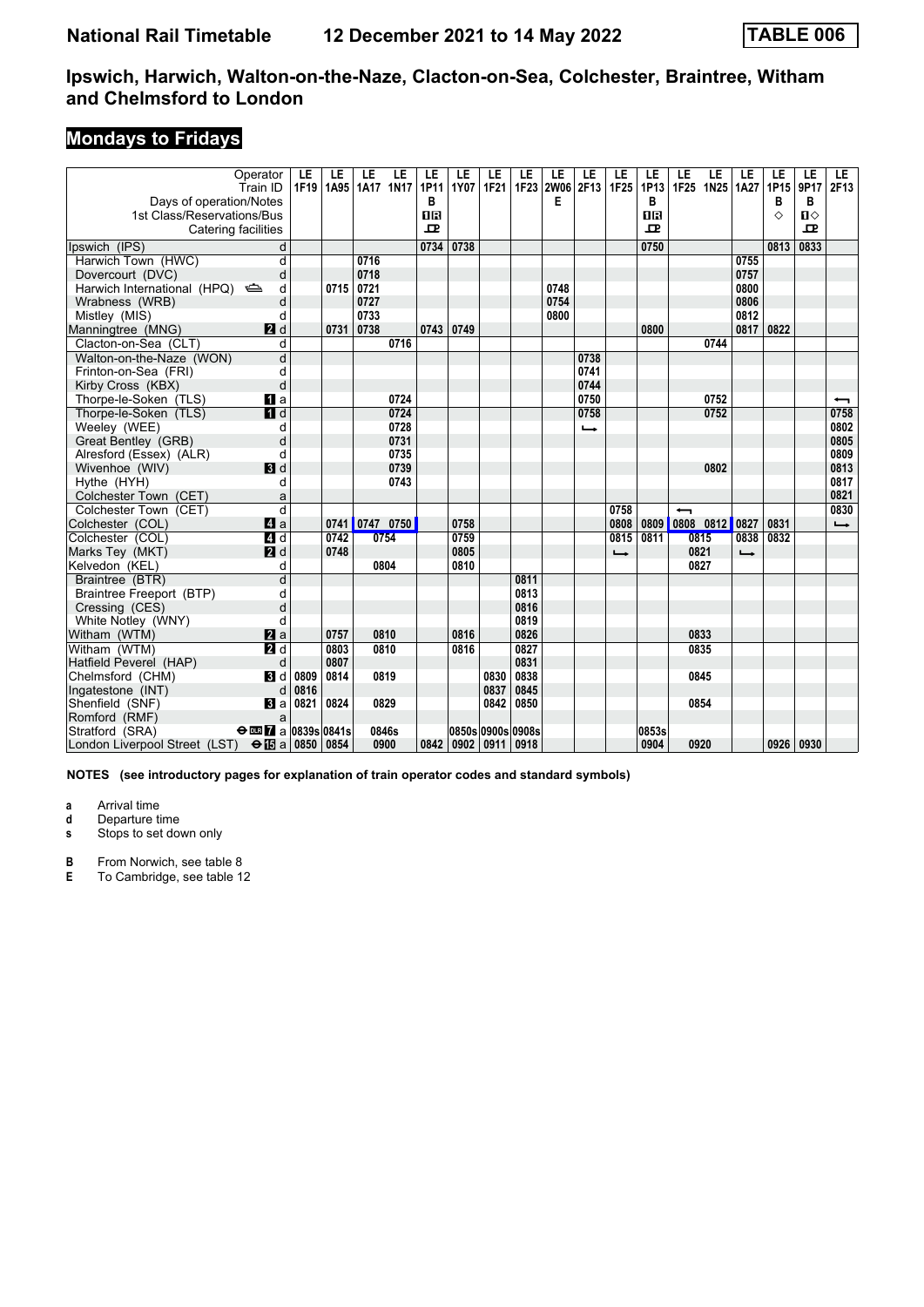# **Mondays to Fridays**

| Operator<br>Train ID                                    | LE<br><b>1N27</b>       | LE<br>1A27               | LE<br>2F13               | LE<br>1N29 | LE<br>2A25 | LE<br>1P19 | LE<br>1F31 | LE<br>1F33 | LE<br>1Y33 | LE<br>1P21   | LE<br>2F23    | LE<br>1N31 | LE<br>2F21 | LE<br><b>1Y31</b> | LE<br>2F23 | LE<br>9P91   | LE<br>2A27 | LE.<br>1P23 |
|---------------------------------------------------------|-------------------------|--------------------------|--------------------------|------------|------------|------------|------------|------------|------------|--------------|---------------|------------|------------|-------------------|------------|--------------|------------|-------------|
| Days of operation/Notes                                 |                         |                          |                          |            |            | в          |            |            |            | В            |               |            |            |                   |            | в            |            | в           |
| 1st Class/Reservations/Bus                              |                         |                          |                          |            |            | ♦          |            |            |            | $\mathbf{u}$ |               |            |            |                   |            | $\mathbf{u}$ |            | ♦           |
| Catering facilities                                     |                         |                          |                          |            |            | ᇁ          |            |            |            | ᠼ            |               |            |            |                   |            | ᇁ            |            |             |
| Ipswich (IPS)                                           | d                       |                          |                          |            |            | 0844       |            |            | 0857       | 0910         |               |            |            | 0923              |            | 0933         |            | 0945        |
| Harwich Town (HWC)                                      | d                       |                          |                          |            | 0828       |            |            |            |            |              |               |            |            |                   |            |              | 0926       |             |
| Dovercourt (DVC)                                        | d                       |                          |                          |            | 0830       |            |            |            |            |              |               |            |            |                   |            |              | 0928       |             |
| Harwich International (HPQ)                             | d                       |                          |                          |            | 0833       |            |            |            |            |              |               |            |            |                   |            |              | 0931       |             |
| Wrabness (WRB)                                          | d                       |                          |                          |            | 0839       |            |            |            |            |              |               |            |            |                   |            |              | 0937       |             |
| Mistley (MIS)                                           | d                       |                          |                          |            | 0845       |            |            |            |            |              |               |            |            |                   |            |              | 0943       |             |
| 2d<br>Manningtree (MNG)                                 |                         |                          |                          |            | 0850a      | 0853       |            |            | 0907       | 0919         |               |            |            | 0933              |            |              | 0948a 0954 |             |
| Clacton-on-Sea (CLT)                                    | d                       |                          |                          | 0811       |            |            |            |            |            |              |               | 0905       |            |                   |            |              |            |             |
| Walton-on-the-Naze (WON)                                | d<br>0801               |                          |                          |            |            |            |            |            |            |              | 0900          |            |            |                   |            |              |            |             |
| Frinton-on-Sea (FRI)                                    | 0804<br>d               |                          |                          |            |            |            |            |            |            |              | 0903          |            |            |                   |            |              |            |             |
| Kirby Cross (KBX)                                       | 0807<br>d               |                          |                          |            |            |            |            |            |            |              | 0906          |            |            |                   |            |              |            |             |
| Thorpe-le-Soken (TLS)<br>$\blacksquare$ a               | 0812                    |                          |                          | 0819       |            |            |            |            |            |              | 0912          | 0913       |            |                   | ↽          |              |            |             |
| Thorpe-le-Soken (TLS)<br>$\blacksquare$                 | 0813                    |                          |                          | 0819       |            |            |            |            |            |              | 0917          | 0913       |            |                   | 0917       |              |            |             |
| Weeley (WEE)                                            | d                       |                          |                          | 0823       |            |            |            |            |            |              | $\rightarrow$ |            |            |                   | 0921       |              |            |             |
| Great Bentley (GRB)                                     | d                       |                          |                          | 0826       |            |            |            |            |            |              |               |            |            |                   | 0924       |              |            |             |
| Alresford (Essex) (ALR)                                 | d                       |                          |                          | 0830       |            |            |            |            |            |              |               |            |            |                   | 0928       |              |            |             |
| $\blacksquare$<br>Wivenhoe (WIV)                        | 0823                    |                          |                          | 0834       |            |            |            |            |            |              |               | 0923       |            |                   | 0932       |              |            |             |
| Hythe (HYH)                                             | 0827<br>d               |                          |                          | 0838       |            |            |            |            |            |              |               |            |            |                   | 0936       |              |            |             |
| Colchester Town (CET)                                   | a                       |                          | $\overline{\phantom{0}}$ |            |            |            |            |            |            |              |               |            |            |                   | 0940       |              |            |             |
| Colchester Town (CET)                                   | $\overline{d}$          |                          | 0830                     |            |            |            |            | 0900       |            |              |               |            | 0935       |                   | 0944       |              |            |             |
| 4a<br>Colchester (COL)                                  | 0833                    | $\overline{\phantom{0}}$ | 0838                     | 0844       |            | 0902       |            | 0907       | 0916       | 0929         |               | 0931       | 0943       | 0942              | 0952       |              |            | 1003        |
| Colchester (COL)<br>4 d                                 | 0835                    | 0838                     |                          | 0849       |            | 0903       |            | 0912       | 0916       | 0930         |               | 0933       |            | 0950              |            |              |            | 1004        |
| Marks Tey (MKT)<br>2d                                   |                         |                          |                          | 0855       |            |            |            |            | 0922       |              |               |            |            | 0956              |            |              |            |             |
| Kelvedon (KEL)                                          | d                       |                          |                          | 0900       |            |            |            |            | 0928       |              |               |            |            | 1001              |            |              |            |             |
| Braintree (BTR)                                         | $\overline{\mathsf{d}}$ |                          |                          |            |            |            | 0900       |            |            |              |               |            |            |                   |            |              |            |             |
| Braintree Freeport (BTP)                                | d                       |                          |                          |            |            |            | 0902       |            |            |              |               |            |            |                   |            |              |            |             |
| Cressing (CES)                                          | d                       |                          |                          |            |            |            | 0905       |            |            |              |               |            |            |                   |            |              |            |             |
| White Notley (WNY)                                      | d                       |                          |                          |            |            |            | 0908       |            |            |              |               |            |            |                   |            |              |            |             |
| Witham (WTM)<br>$\mathbf{z}$ a                          | 0847                    | 0852                     |                          | 0906       |            |            | 0915       | 0925       | 0933       |              |               | 0945       |            | 1007              |            |              |            |             |
| Witham (WTM)<br>2d                                      | 0848                    | 0858                     |                          | 0906       |            |            | 0916       | 0926       | 0934       |              |               | 0945       |            | 1007              |            |              |            |             |
| Hatfield Peverel (HAP)                                  | d                       | 0902                     |                          |            |            |            |            | 0930       |            |              |               |            |            |                   |            |              |            |             |
| Chelmsford (CHM)<br><b>B</b> Id                         | 0857                    | 0909                     |                          | 0915       |            | 0921       | 0926       | 0937       | 0943       |              |               | 0954       |            | 1016              |            |              |            | 1022        |
| Ingatestone (INT)                                       | d                       | 0916                     |                          |            |            |            | 0932       |            |            |              |               | 1001       |            | 1023              |            |              |            |             |
| Shenfield (SNF)<br>$\bf{B}$ a                           | 0907                    | 0920                     |                          | 0924       |            |            | 0938       |            | 0953       |              |               | 1007       |            | 1028              |            |              |            |             |
| Romford (RMF)                                           | a                       |                          |                          |            |            |            |            |            |            |              |               |            |            |                   |            |              |            |             |
| Stratford (SRA)<br>$\Theta$ DE <b>7</b> a 0928s 0938s   |                         |                          |                          | 0942s      |            | 0948s      | 0954       | 1002       | 1009       |              |               | 1027       |            |                   |            |              |            | 1046s       |
| London Liverpool Street (LST) $\Theta$ <b>is</b> a 0939 |                         | 0949                     |                          | 0954       |            | 1000       | 1003       | 1010       | 1017       | 1019         |               | 1035       |            | 1051              |            | 1030         |            | 1055        |

**NOTES (see introductory pages for explanation of train operator codes and standard symbols)**

**a** Arrival time<br>**d** Departure t

**d** Departure time

**s** Stops to set down only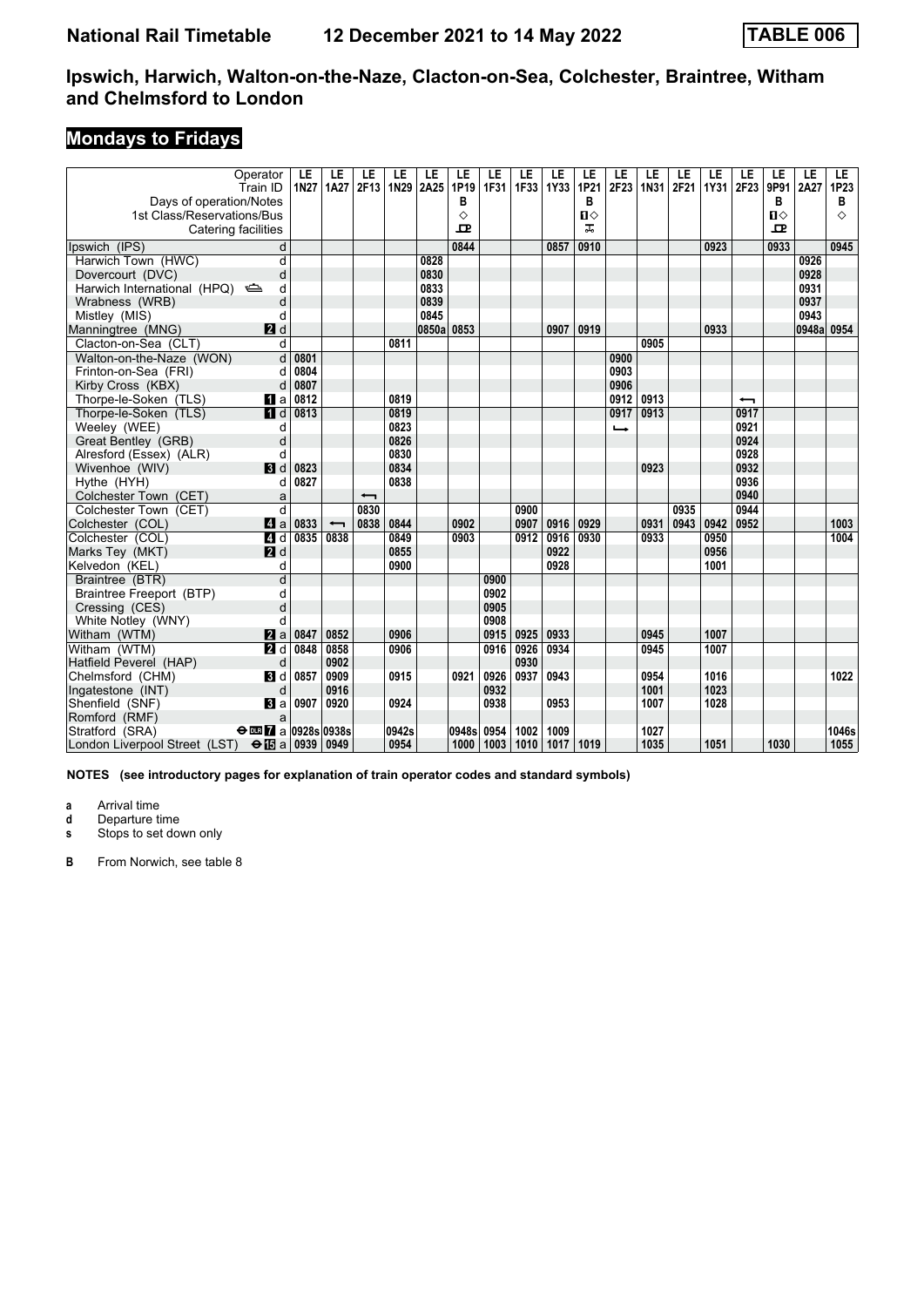# **Mondays to Fridays**

| Operator<br>Train ID                            | LE<br>1F37 | LE<br>2F25 | LE<br>1Y35 | LE<br>1P25   | LE<br>2F29 | LE<br>1N33 | LE<br>2F27 | LE<br>2F29               | LE<br>2A29 | LE<br>1P27 | LE<br>1F39 | LE<br>2F31 | LE<br>1Y37 | LE<br>1P29   | LE<br>2F35               | LE<br>1N35 | LE<br>2F33 | LE<br>2F35               |
|-------------------------------------------------|------------|------------|------------|--------------|------------|------------|------------|--------------------------|------------|------------|------------|------------|------------|--------------|--------------------------|------------|------------|--------------------------|
| Days of operation/Notes                         |            |            |            | В            |            |            |            |                          |            | в          |            |            |            | в            |                          |            |            |                          |
| 1st Class/Reservations/Bus                      |            |            |            | $\mathbf{u}$ |            |            |            |                          |            | п⇔         |            |            |            | $\mathbf{u}$ |                          |            |            |                          |
| Catering facilities                             |            |            |            | 묘            |            |            |            |                          |            | ᇁ          |            |            |            | 묘            |                          |            |            |                          |
| Ipswich (IPS)<br>d                              |            |            | 0952       | 1010         |            |            |            |                          |            | 1041       |            |            | 1052       | 1110         |                          |            |            |                          |
| Harwich Town (HWC)<br>d                         |            |            |            |              |            |            |            |                          | 1026       |            |            |            |            |              |                          |            |            |                          |
| d<br>Dovercourt (DVC)                           |            |            |            |              |            |            |            |                          | 1028       |            |            |            |            |              |                          |            |            |                          |
| Harwich International (HPQ)<br>d                |            |            |            |              |            |            |            |                          | 1031       |            |            |            |            |              |                          |            |            |                          |
| Wrabness (WRB)<br>d                             |            |            |            |              |            |            |            |                          | 1037       |            |            |            |            |              |                          |            |            |                          |
| Mistley (MIS)<br>d                              |            |            |            |              |            |            |            |                          | 1043       |            |            |            |            |              |                          |            |            |                          |
| $P$ d<br>Manningtree (MNG)                      |            |            | 1002       | 1019         |            |            |            |                          | 1048a      | 1051       |            |            | 1102       | 1119         |                          |            |            |                          |
| Clacton-on-Sea (CLT)<br>d                       |            |            |            |              |            | 1005       |            |                          |            |            |            |            |            |              |                          | 1105       |            |                          |
| d<br>Walton-on-the-Naze (WON)                   |            |            |            |              | 1000       |            |            |                          |            |            |            |            |            |              | 1100                     |            |            |                          |
| Frinton-on-Sea (FRI)<br>d                       |            |            |            |              | 1003       |            |            |                          |            |            |            |            |            |              | 1103                     |            |            |                          |
| d<br>Kirby Cross (KBX)                          |            |            |            |              | 1006       |            |            |                          |            |            |            |            |            |              | 1106                     |            |            |                          |
| Thorpe-le-Soken (TLS)<br><b>FI</b> a            |            |            |            |              | 1012       | 1013       |            | $\overline{\phantom{0}}$ |            |            |            |            |            |              | 1112                     | 1113       |            | $\overline{\phantom{0}}$ |
| $\blacksquare$<br>Thorpe-le-Soken (TLS)         |            |            |            |              | 1017       | 1013       |            | 1017                     |            |            |            |            |            |              | 1117                     | 1113       |            | 1117                     |
| Weeley (WEE)<br>d                               |            |            |            |              | ↳          |            |            | 1021                     |            |            |            |            |            |              | $\overline{\phantom{a}}$ |            |            | 1121                     |
| d<br>Great Bentley (GRB)                        |            |            |            |              |            |            |            | 1024                     |            |            |            |            |            |              |                          |            |            | 1124                     |
| Alresford (Essex) (ALR)<br>d                    |            |            |            |              |            |            |            | 1028                     |            |            |            |            |            |              |                          |            |            | 1128                     |
| $\blacksquare$<br>Wivenhoe (WIV)                |            |            |            |              |            | 1023       |            | 1032                     |            |            |            |            |            |              |                          | 1123       |            | 1132                     |
| Hythe (HYH)<br>d                                |            |            |            |              |            |            |            | 1036                     |            |            |            |            |            |              |                          |            |            | 1136                     |
| Colchester Town (CET)<br>a                      |            |            |            |              |            |            |            | 1040                     |            |            |            |            |            |              |                          |            |            | 1140                     |
| Colchester Town (CET)<br>d                      |            | 1000       |            |              |            |            | 1035       | 1044                     |            |            |            | 1100       |            |              |                          |            | 1135       | 1144                     |
| ZI a<br>Colchester (COL)                        |            | 1007       | 1011       | 1029         |            | 1031       | 1042       | 1052                     |            | 1100       |            | 1107       | 1111       | 1128         |                          | 1131       | 1142       | 1152                     |
| $\overline{4}$ d<br>Colchester (COL)            |            |            | 1012       | 1030         |            | 1033       | 1043       |                          |            | 1101       |            |            | 1112       | 1130         |                          | 1133       | 1143       |                          |
| 2d<br>Marks Tey (MKT)                           |            |            | 1018       |              |            |            | 1049       |                          |            |            |            |            | 1118       |              |                          |            | 1149       |                          |
| Kelvedon (KEL)<br>d                             |            |            | 1023       |              |            |            | 1054       |                          |            |            |            |            | 1123       |              |                          |            | 1154       |                          |
| $\overline{d}$<br>Braintree (BTR)               | 1000       |            |            |              |            |            |            |                          |            |            | 1100       |            |            |              |                          |            |            |                          |
| Braintree Freeport (BTP)<br>d                   | 1002       |            |            |              |            |            |            |                          |            |            | 1102       |            |            |              |                          |            |            |                          |
| Cressing (CES)<br>d                             | 1005       |            |            |              |            |            |            |                          |            |            | 1105       |            |            |              |                          |            |            |                          |
| White Notley (WNY)<br>d                         | 1008       |            |            |              |            |            |            |                          |            |            | 1108       |            |            |              |                          |            |            |                          |
| Witham (WTM)<br>$\mathbf{z}$ a                  | 1015       |            | 1029       |              |            | 1045       | 1100       |                          |            |            | 1115       |            | 1129       |              |                          | 1145       | 1200       |                          |
| Witham (WTM)<br>$\mathbf{p}$ d                  | 1016       |            | 1029       |              |            | 1046       | 1100       |                          |            |            | 1115       |            | 1129       |              |                          | 1146       | 1200       |                          |
| d<br>Hatfield Peverel (HAP)                     |            |            | 1033       |              |            |            |            |                          |            |            |            |            | 1133       |              |                          |            |            |                          |
| Chelmsford (CHM)<br><b>3</b> d                  | 1026       |            | 1040       |              |            | 1055       | 1109       |                          |            | 1118       | 1125       |            | 1140       |              |                          | 1155       | 1209       |                          |
| d<br>Ingatestone (INT)                          |            |            |            |              |            | 1102       |            |                          |            |            | 1132       |            |            |              |                          | 1202       |            |                          |
| Shenfield (SNF)<br>$\mathbf{B}$ a               | 1036       |            | 1050       |              |            | 1107       | 1119       |                          |            |            | 1137       |            | 1150       |              |                          | 1207       | 1219       |                          |
| Romford (RMF)<br>a                              |            |            |            |              |            |            | 1128       |                          |            |            |            |            |            |              |                          |            | 1228       |                          |
| Stratford (SRA)<br>$\Theta$ or $\overline{A}$ a | 1052       |            | 1105       |              |            | 1123       | 1137       |                          |            | 1143s 1154 |            |            | 1205       |              |                          | 1223       | 1237       |                          |
| London Liverpool Street (LST) <b>⊖ IB</b> a     | 1100       |            | 1113       | 1118         |            | 1131       | 1145       |                          |            | 1151       | 1202       |            | 1213       | 1215         |                          | 1231       | 1245       |                          |

**NOTES (see introductory pages for explanation of train operator codes and standard symbols)**

**a** Arrival time<br>**d** Departure t

**d** Departure time

**s** Stops to set down only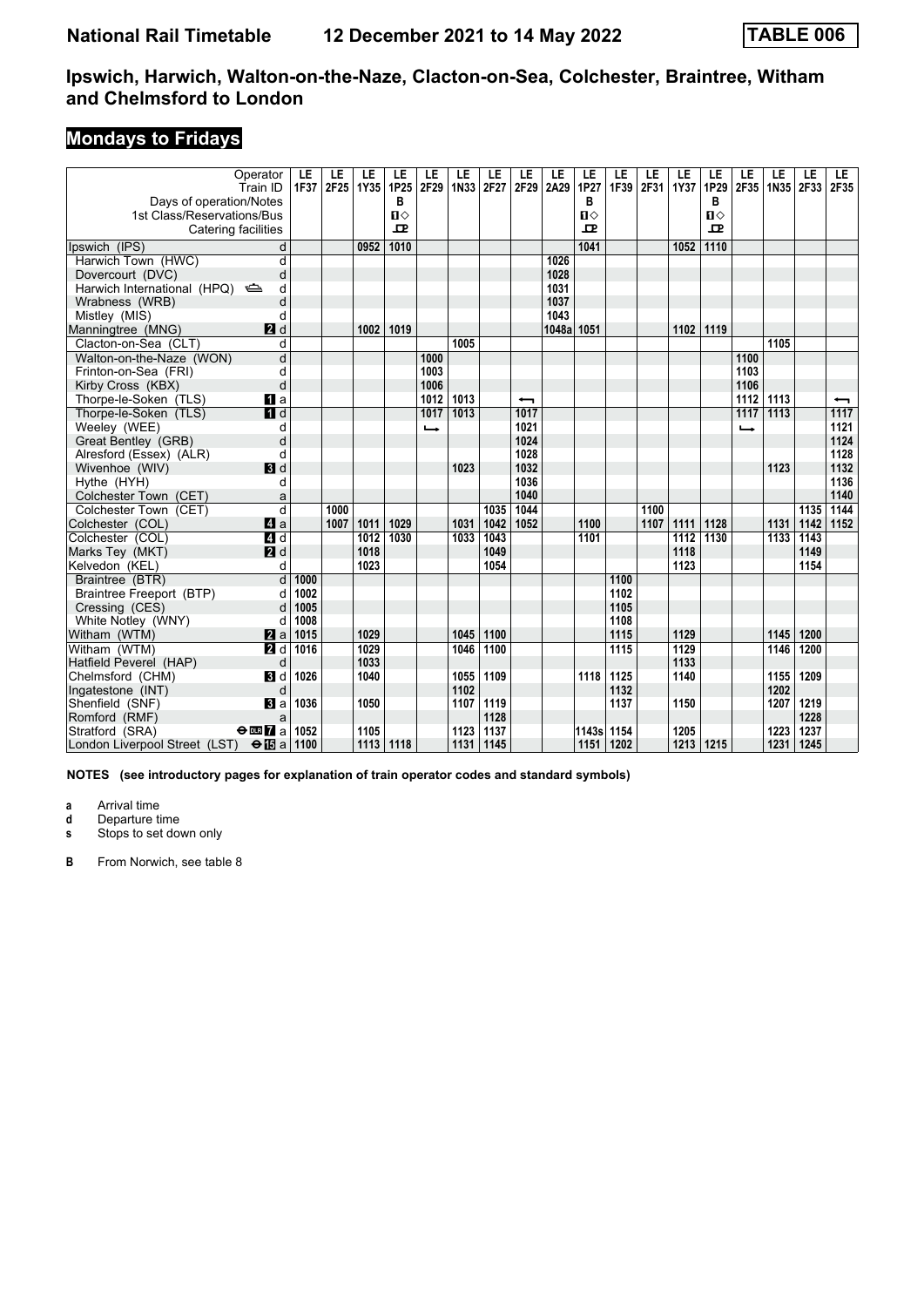# **Mondays to Fridays**

| Operator<br>Train ID                                      | LE<br>2A31 | LE<br>1P31 | LE<br>1F41 | LE<br>2F37 | LE<br>1Y39 | LE<br>1P33        | LE<br>2F41    | LE<br>1N37 | LE<br>2F39 | LE<br>2F41        | LE<br>2A33 | LE<br>1P35           | LE<br>1F43 | LE<br>2F43 | LE<br><b>1Y41</b> | LE<br>1P37        | LE<br>2F47    | LE.<br>1N39 |
|-----------------------------------------------------------|------------|------------|------------|------------|------------|-------------------|---------------|------------|------------|-------------------|------------|----------------------|------------|------------|-------------------|-------------------|---------------|-------------|
| Days of operation/Notes<br>1st Class/Reservations/Bus     |            | в<br>$\P$  |            |            |            | в<br>$\mathbf{u}$ |               |            |            |                   |            | в<br>$\P$ $\Diamond$ |            |            |                   | в<br>$\mathbf{u}$ |               |             |
| Catering facilities                                       |            | 모          |            |            |            | $\mathbf{P}$      |               |            |            |                   |            | $\mathbf{P}$         |            |            |                   | $\mathbf{p}$      |               |             |
| Ipswich (IPS)<br>d                                        |            | 1142       |            |            | 1152       | 1210              |               |            |            |                   |            | 1242                 |            |            | 1252              | 1310              |               |             |
| Harwich Town (HWC)<br>$\overline{d}$                      | 1126       |            |            |            |            |                   |               |            |            |                   | 1226       |                      |            |            |                   |                   |               |             |
| Dovercourt (DVC)<br>d                                     | 1128       |            |            |            |            |                   |               |            |            |                   | 1228       |                      |            |            |                   |                   |               |             |
| Harwich International (HPQ)<br>d                          | 1131       |            |            |            |            |                   |               |            |            |                   | 1231       |                      |            |            |                   |                   |               |             |
| Wrabness (WRB)<br>d                                       | 1137       |            |            |            |            |                   |               |            |            |                   | 1237       |                      |            |            |                   |                   |               |             |
| Mistley (MIS)<br>d                                        | 1143       |            |            |            |            |                   |               |            |            |                   | 1243       |                      |            |            |                   |                   |               |             |
| 2d<br>Manningtree (MNG)                                   | 1148a      | 1151       |            |            | 1202       | 1219              |               |            |            |                   | 1248a 1251 |                      |            |            | 1302              | 1319              |               |             |
| Clacton-on-Sea (CLT)<br>d                                 |            |            |            |            |            |                   |               | 1205       |            |                   |            |                      |            |            |                   |                   |               | 1305        |
| $\overline{\mathsf{d}}$<br>Walton-on-the-Naze (WON)       |            |            |            |            |            |                   | 1200          |            |            |                   |            |                      |            |            |                   |                   | 1300          |             |
| Frinton-on-Sea (FRI)<br>d                                 |            |            |            |            |            |                   | 1203          |            |            |                   |            |                      |            |            |                   |                   | 1303          |             |
| d<br>Kirby Cross (KBX)                                    |            |            |            |            |            |                   | 1206          |            |            |                   |            |                      |            |            |                   |                   | 1306          |             |
| Thorpe-le-Soken (TLS)<br>$\mathbf{u}$ a                   |            |            |            |            |            |                   | 1212          | 1213       |            | ↽                 |            |                      |            |            |                   |                   | 1312          | 1313        |
| $\overline{H}$ d<br>Thorpe-le-Soken (TLS)                 |            |            |            |            |            |                   | 1217          | 1213       |            | $\overline{1217}$ |            |                      |            |            |                   |                   | 1317          | 1313        |
| Weeley (WEE)<br>d                                         |            |            |            |            |            |                   | $\rightarrow$ |            |            | 1221              |            |                      |            |            |                   |                   | $\rightarrow$ |             |
| d<br>Great Bentley (GRB)                                  |            |            |            |            |            |                   |               |            |            | 1224              |            |                      |            |            |                   |                   |               |             |
| Alresford (Essex) (ALR)<br>d                              |            |            |            |            |            |                   |               |            |            | 1228              |            |                      |            |            |                   |                   |               |             |
| Wivenhoe (WIV)<br>$\blacksquare$                          |            |            |            |            |            |                   |               | 1223       |            | 1232              |            |                      |            |            |                   |                   |               | 1323        |
| Hythe (HYH)<br>d                                          |            |            |            |            |            |                   |               |            |            | 1236              |            |                      |            |            |                   |                   |               |             |
| Colchester Town (CET)<br>a                                |            |            |            |            |            |                   |               |            |            | 1240              |            |                      |            |            |                   |                   |               |             |
| Colchester Town (CET)<br>d                                |            |            |            | 1200       |            |                   |               |            | 1235       | 1244              |            |                      |            | 1300       |                   |                   |               |             |
| Colchester (COL)<br>$\mathbf{A}$ a                        |            | 1200       |            | 1207       | 1211       | 1229              |               | 1232       | 1242       | 1252              |            | 1300                 |            | 1307       | 1311              | 1329              |               | 1331        |
| 4d<br>Colchester (COL)                                    |            | 1201       |            |            | 1211       | 1230              |               | 1233       | 1243       |                   |            | 1301                 |            |            | 1312              | 1330              |               | 1333        |
| Marks Tey (MKT)<br>2d                                     |            |            |            |            | 1217       |                   |               |            | 1249       |                   |            |                      |            |            | 1318              |                   |               |             |
| Kelvedon (KEL)<br>d                                       |            |            |            |            | 1223       |                   |               |            | 1254       |                   |            |                      |            |            | 1323              |                   |               |             |
| $\overline{\mathsf{d}}$<br>Braintree (BTR)                |            |            | 1200       |            |            |                   |               |            |            |                   |            |                      | 1300       |            |                   |                   |               |             |
| Braintree Freeport (BTP)<br>d                             |            |            | 1202       |            |            |                   |               |            |            |                   |            |                      | 1302       |            |                   |                   |               |             |
| d<br>Cressing (CES)                                       |            |            | 1205       |            |            |                   |               |            |            |                   |            |                      | 1305       |            |                   |                   |               |             |
| White Notley (WNY)<br>d                                   |            |            | 1208       |            |            |                   |               |            |            |                   |            |                      | 1308       |            |                   |                   |               |             |
| Witham (WTM)<br>$\mathbf{z}$ a                            |            |            | 1215       |            | 1228       |                   |               | 1245       | 1300       |                   |            |                      | 1315       |            | 1329              |                   |               | 1345        |
| Witham (WTM)<br>$\blacksquare$                            |            |            | 1216       |            | 1228       |                   |               | 1246       | 1300       |                   |            |                      | 1316       |            | 1329              |                   |               | 1346        |
| Hatfield Peverel (HAP)<br>d                               |            |            |            |            | 1232       |                   |               |            |            |                   |            |                      |            |            | 1333              |                   |               |             |
| Chelmsford (CHM)<br>$\blacksquare$                        |            | 1218       | 1225       |            | 1239       |                   |               | 1256       | 1309       |                   |            | 1319                 | 1325       |            | 1340              |                   |               | 1355        |
| d<br>Ingatestone (INT)                                    |            |            | 1232       |            |            |                   |               | 1302       |            |                   |            |                      | 1332       |            |                   |                   |               | 1402        |
| Shenfield (SNF)<br>$\mathbf{B}$ a                         |            |            | 1237       |            | 1249       |                   |               | 1308       | 1319       |                   |            |                      | 1337       |            | 1350              |                   |               | 1407        |
| a<br>Romford (RMF)                                        |            |            |            |            |            |                   |               |            | 1328       |                   |            |                      |            |            |                   |                   |               |             |
| Stratford (SRA)<br>$\Theta$ DLR $\overline{\mathbf{Z}}$ a |            | 1243s      | 1252       |            | 1305       |                   |               | 1323       | 1337       |                   |            | 1343s                | 1353       |            | 1406              |                   |               | 1423        |
| London Liverpool Street (LST) $\Theta$ <b>is</b> a        |            | 1251       | 1301       |            | 1313       | 1315              |               | 1331       | 1345       |                   |            | 1351                 | 1401       |            | 1414   1416       |                   |               | 1431        |

**NOTES (see introductory pages for explanation of train operator codes and standard symbols)**

**a** Arrival time<br>**d** Departure t

**d** Departure time

**s** Stops to set down only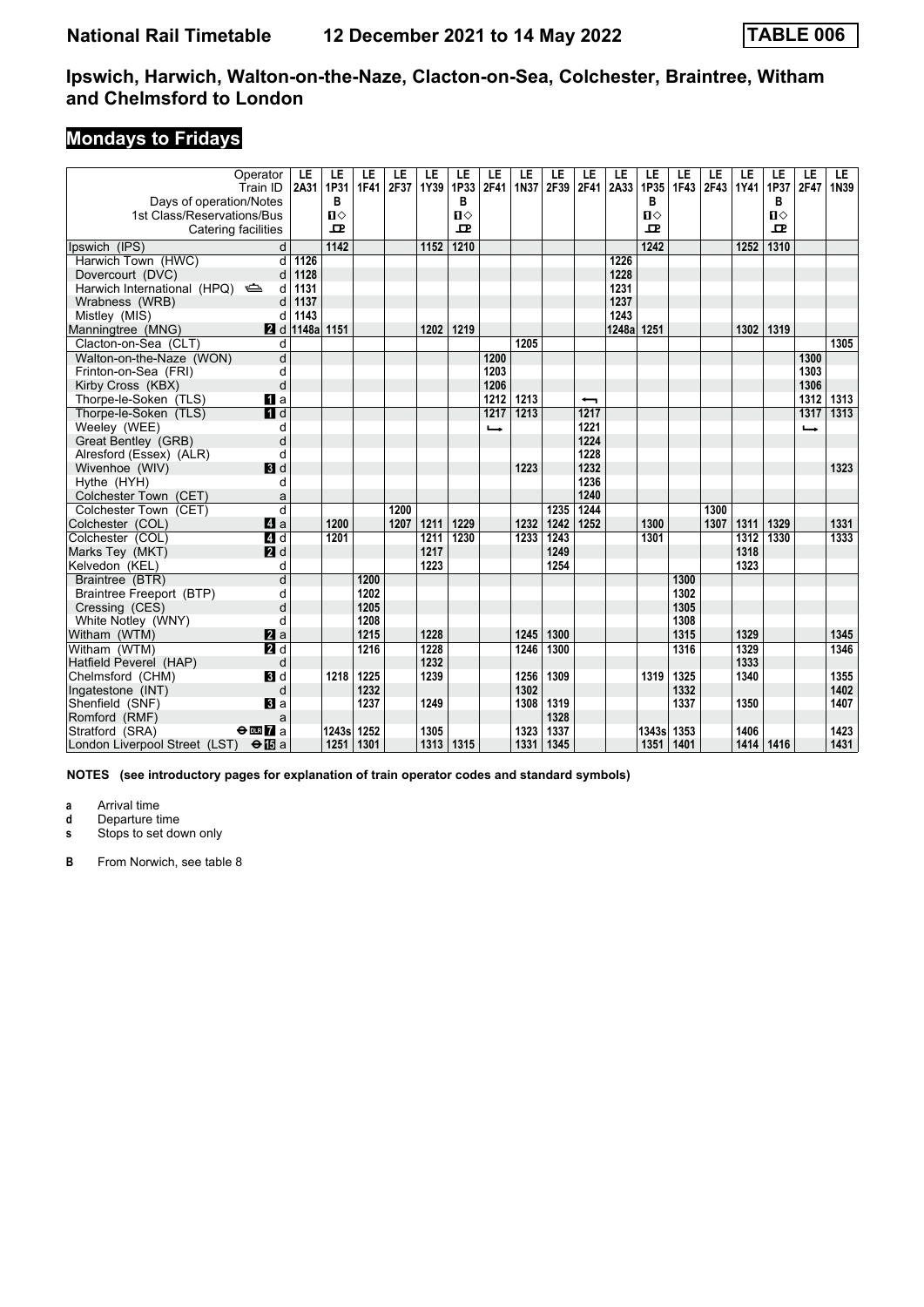# **Mondays to Fridays**

| Operator<br>Train ID                                     | LE<br>2F45 | LE<br>2F47               | LE<br>2A35 | LE<br>1P39 | LE<br>1F45 | LE<br>2F49 | LE<br>1Y43 | LE<br>1P41   | LE<br>2F53 | LE<br>1N41 | LE<br>2F51 | LE<br>2F53               | LE<br>2A37 | LE<br>1P43 | LE<br><b>1F47</b> | LE<br>2F55 | LE<br>1Y45 | <b>LE</b><br>1P45 |
|----------------------------------------------------------|------------|--------------------------|------------|------------|------------|------------|------------|--------------|------------|------------|------------|--------------------------|------------|------------|-------------------|------------|------------|-------------------|
| Days of operation/Notes                                  |            |                          |            | в          |            |            |            | в            |            |            |            |                          |            | B          |                   |            |            | в                 |
| 1st Class/Reservations/Bus                               |            |                          |            | ◇          |            |            |            | $\mathbf{u}$ |            |            |            |                          |            | п⇔         |                   |            |            | $\mathbf{u}$      |
| Catering facilities                                      |            |                          |            | ᇁ          |            |            |            | ᠼ            |            |            |            |                          |            | ᇁ          |                   |            |            | 모                 |
| Ipswich (IPS)<br>d                                       |            |                          |            | 1341       |            |            | 1352       | 1410         |            |            |            |                          |            | 1442       |                   |            | 1451       | 1509              |
| Harwich Town (HWC)<br>d                                  |            |                          | 1326       |            |            |            |            |              |            |            |            |                          | 1426       |            |                   |            |            |                   |
| d<br>Dovercourt (DVC)                                    |            |                          | 1328       |            |            |            |            |              |            |            |            |                          | 1428       |            |                   |            |            |                   |
| Harwich International (HPQ)<br>d                         |            |                          | 1331       |            |            |            |            |              |            |            |            |                          | 1431       |            |                   |            |            |                   |
| Wrabness (WRB)<br>d                                      |            |                          | 1337       |            |            |            |            |              |            |            |            |                          | 1437       |            |                   |            |            |                   |
| Mistley (MIS)<br>d                                       |            |                          | 1343       |            |            |            |            |              |            |            |            |                          | 1443       |            |                   |            |            |                   |
| <b>2</b> d<br>Manningtree (MNG)                          |            |                          | 1348a      | 1350       |            |            | 1402       | 1419         |            |            |            |                          | 1448a      | 1451       |                   |            | 1501       | 1519              |
| Clacton-on-Sea (CLT)<br>d                                |            |                          |            |            |            |            |            |              |            | 1405       |            |                          |            |            |                   |            |            |                   |
| Walton-on-the-Naze (WON)<br>d                            |            |                          |            |            |            |            |            |              | 1400       |            |            |                          |            |            |                   |            |            |                   |
| Frinton-on-Sea (FRI)<br>d                                |            |                          |            |            |            |            |            |              | 1403       |            |            |                          |            |            |                   |            |            |                   |
| d<br>Kirby Cross (KBX)                                   |            |                          |            |            |            |            |            |              | 1406       |            |            |                          |            |            |                   |            |            |                   |
| Thorpe-le-Soken (TLS)<br>$\blacksquare$ a                |            | $\overline{\phantom{0}}$ |            |            |            |            |            |              | 1412       | 1413       |            | $\overline{\phantom{0}}$ |            |            |                   |            |            |                   |
| $\blacksquare$<br>Thorpe-le-Soken (TLS)                  |            | 1317                     |            |            |            |            |            |              | 1417       | 1413       |            | 1417                     |            |            |                   |            |            |                   |
| Weeley (WEE)<br>d                                        |            | 1321                     |            |            |            |            |            |              | ←          |            |            | 1421                     |            |            |                   |            |            |                   |
| d<br>Great Bentley (GRB)                                 |            | 1324                     |            |            |            |            |            |              |            |            |            | 1424                     |            |            |                   |            |            |                   |
| Alresford (Essex) (ALR)<br>d                             |            | 1328                     |            |            |            |            |            |              |            |            |            | 1428                     |            |            |                   |            |            |                   |
| $\mathbf{B}$ d<br>Wivenhoe (WIV)                         |            | 1332                     |            |            |            |            |            |              |            | 1423       |            | 1432                     |            |            |                   |            |            |                   |
| Hythe (HYH)<br>d                                         |            | 1336                     |            |            |            |            |            |              |            |            |            | 1436                     |            |            |                   |            |            |                   |
| Colchester Town (CET)<br>a                               |            | 1340                     |            |            |            |            |            |              |            |            |            | 1440                     |            |            |                   |            |            |                   |
| $\overline{\mathsf{d}}$<br>Colchester Town (CET)         | 1335       | 1344                     |            |            |            | 1400       |            |              |            |            | 1435       | 1444                     |            |            |                   | 1500       |            |                   |
| Colchester (COL)<br>$\blacksquare$ a                     | 1342       | 1352                     |            | 1400       |            | 1407       | 1411       | 1429         |            | 1431       | 1442       | 1452                     |            | 1501       |                   | 1507       | 1510       | 1528              |
| $\overline{a}$ d<br>Colchester (COL)                     | 1343       |                          |            | 1401       |            |            | 1412       | 1430         |            | 1433       | 1443       |                          |            | 1502       |                   |            | 1511       | 1530              |
| 2d<br>Marks Tey (MKT)                                    | 1349       |                          |            |            |            |            | 1418       |              |            |            | 1449       |                          |            |            |                   |            | 1517       |                   |
| Kelvedon (KEL)<br>d                                      | 1354       |                          |            |            |            |            | 1423       |              |            |            | 1454       |                          |            |            |                   |            | 1522       |                   |
| d<br>Braintree (BTR)                                     |            |                          |            |            | 1400       |            |            |              |            |            |            |                          |            |            | 1500              |            |            |                   |
| Braintree Freeport (BTP)<br>d                            |            |                          |            |            | 1402       |            |            |              |            |            |            |                          |            |            | 1502              |            |            |                   |
| d<br>Cressing (CES)                                      |            |                          |            |            | 1405       |            |            |              |            |            |            |                          |            |            | 1505              |            |            |                   |
| White Notley (WNY)<br>d                                  |            |                          |            |            | 1408       |            |            |              |            |            |            |                          |            |            | 1508              |            |            |                   |
| Witham (WTM)<br>$\mathbf{z}$ a                           | 1400       |                          |            |            | 1415       |            | 1429       |              |            | 1445       | 1500       |                          |            |            | 1515              |            | 1528       |                   |
| Witham (WTM)<br>$\blacksquare$                           | 1400       |                          |            |            | 1416       |            | 1429       |              |            | 1446       | 1500       |                          |            |            | 1516              |            | 1528       |                   |
| d<br>Hatfield Peverel (HAP)                              |            |                          |            |            |            |            | 1433       |              |            |            |            |                          |            |            |                   |            | 1532       |                   |
| Chelmsford (CHM)<br><b>B</b> Id                          | 1409       |                          |            | 1419       | 1425       |            | 1440       |              |            | 1456       | 1509       |                          |            | 1519       | 1525              |            | 1539       |                   |
| d<br>Ingatestone (INT)                                   |            |                          |            |            | 1432       |            |            |              |            | 1502       |            |                          |            |            | 1532              |            |            |                   |
| Shenfield (SNF)<br><b>B</b> la                           | 1419       |                          |            |            | 1437       |            | 1450       |              |            | 1508       | 1519       |                          |            |            | 1537              |            | 1549       |                   |
| Romford (RMF)<br>a                                       | 1428       |                          |            |            |            |            |            |              |            |            | 1528       |                          |            |            |                   |            |            |                   |
| Stratford (SRA)<br>$\Theta$ DE $\overline{\mathbf{Z}}$ a | 1437       |                          |            | 1443s      | 1453       |            | 1505       |              |            | 1523       | 1537       |                          |            | 1543s      | 1553              |            | 1604       |                   |
| London Liverpool Street (LST) <b>⊖</b> IB a              | 1445       |                          |            | 1451       | 1501       |            | 1513       | 1517         |            | 1531       | 1545       |                          |            | 1551       | 1601              |            | 1612       | 1615              |

**NOTES (see introductory pages for explanation of train operator codes and standard symbols)**

**a** Arrival time<br>**d** Departure t

**d** Departure time

**s** Stops to set down only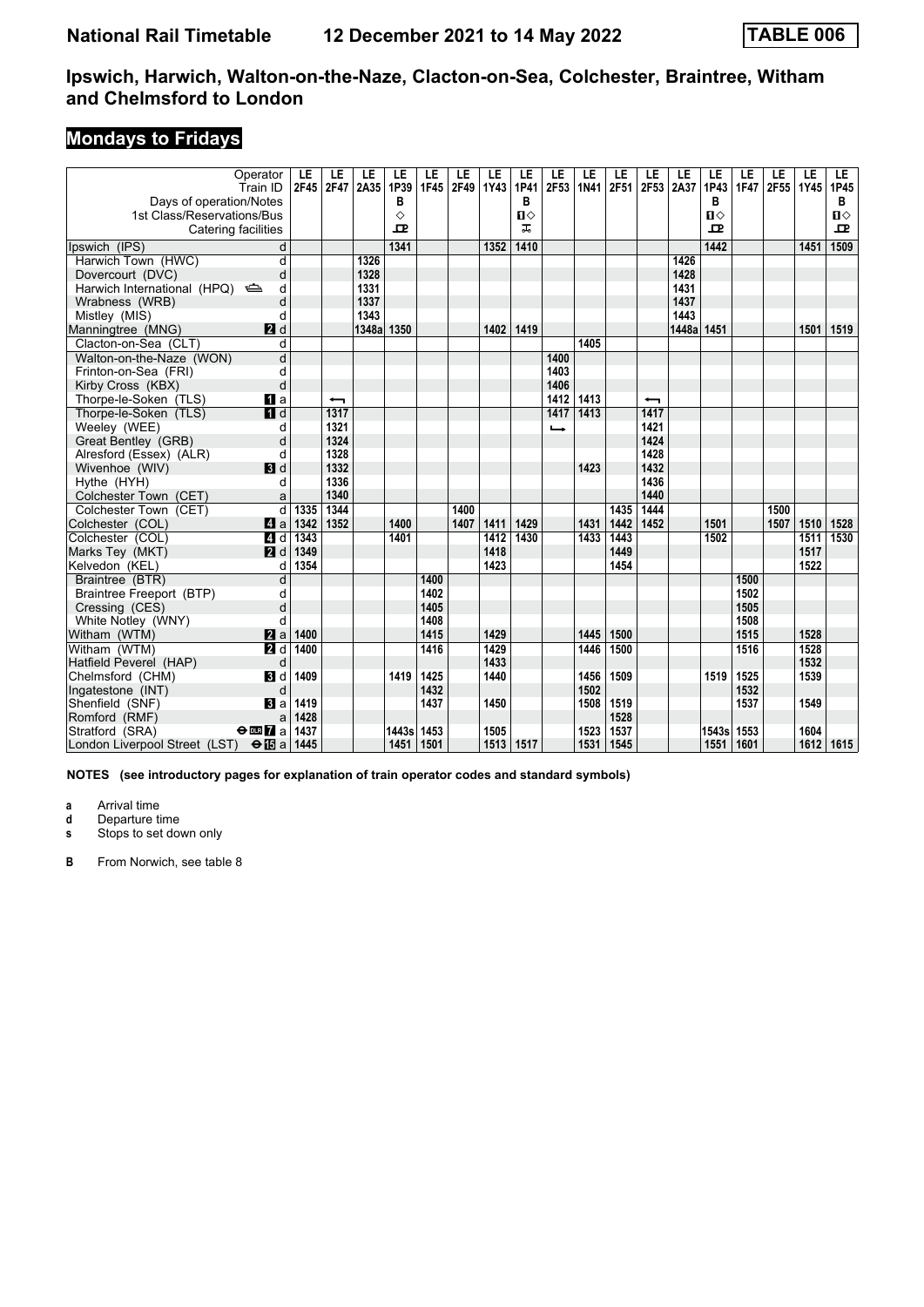# **Mondays to Fridays**

| Operator<br>Train ID                               |                         | LE<br>2F59               | LE<br>1N43 | LE<br>1F49 | LE<br>2F59               | LE<br>2A39 | LE<br><b>1P47</b> | LE<br>1F51 | LE<br>2F61 | LE<br>1Y47 | LE<br>1P49 | LE<br>2F65    | LE<br><b>1N47</b> | LE<br>1F53 | LE<br>1F55 | LE<br>2F65               | LE<br>2A41 | LE<br>1P51   | LE<br>2F67 |
|----------------------------------------------------|-------------------------|--------------------------|------------|------------|--------------------------|------------|-------------------|------------|------------|------------|------------|---------------|-------------------|------------|------------|--------------------------|------------|--------------|------------|
| Days of operation/Notes                            |                         |                          |            |            |                          |            | в                 |            |            |            | в          |               |                   |            |            |                          |            | В            |            |
| 1st Class/Reservations/Bus                         |                         |                          |            |            |                          |            | $\mathbf{u}$      |            |            |            | П⇔         |               |                   |            |            |                          |            | $\mathbf{u}$ |            |
| Catering facilities                                |                         |                          |            |            |                          |            | 모                 |            |            |            | 묘          |               |                   |            |            |                          |            | ᇁ            |            |
| Ipswich (IPS)                                      | d                       |                          |            |            |                          |            | 1543              |            |            | 1552       | 1609       |               |                   |            |            |                          |            | 1642         |            |
| Harwich Town (HWC)                                 | d                       |                          |            |            |                          | 1526       |                   |            |            |            |            |               |                   |            |            |                          | 1626       |              |            |
| Dovercourt (DVC)                                   | d                       |                          |            |            |                          | 1528       |                   |            |            |            |            |               |                   |            |            |                          | 1628       |              |            |
| Harwich International (HPQ)                        | d                       |                          |            |            |                          | 1531       |                   |            |            |            |            |               |                   |            |            |                          | 1631       |              |            |
| Wrabness (WRB)                                     | d                       |                          |            |            |                          | 1537       |                   |            |            |            |            |               |                   |            |            |                          | 1637       |              |            |
| Mistley (MIS)                                      | d                       |                          |            |            |                          | 1543       |                   |            |            |            |            |               |                   |            |            |                          | 1643       |              |            |
| Manningtree (MNG)                                  | $\blacksquare$          |                          |            |            |                          | 1548a      | 1553              |            |            | 1602       | 1619       |               |                   |            |            |                          | 1648a      | 1652         |            |
| Clacton-on-Sea (CLT)                               | d                       |                          | 1505       |            |                          |            |                   |            |            |            |            |               | 1605              |            |            |                          |            |              |            |
| Walton-on-the-Naze (WON)                           | d                       | 1500                     |            |            |                          |            |                   |            |            |            |            | 1600          |                   |            |            |                          |            |              |            |
| Frinton-on-Sea (FRI)                               | d                       | 1503                     |            |            |                          |            |                   |            |            |            |            | 1603          |                   |            |            |                          |            |              |            |
| Kirby Cross (KBX)                                  | d                       | 1506                     |            |            |                          |            |                   |            |            |            |            | 1606          |                   |            |            |                          |            |              |            |
| Thorpe-le-Soken (TLS)                              | $\blacksquare$ a        | 1512                     | 1513       |            | $\overline{\phantom{0}}$ |            |                   |            |            |            |            | 1612          | 1613              |            |            | $\overline{\phantom{0}}$ |            |              |            |
| Thorpe-le-Soken (TLS)                              | $\blacksquare$          | 1517                     | 1513       |            | 1517                     |            |                   |            |            |            |            | 1617          | 1613              |            |            | 1617                     |            |              |            |
| Weeley (WEE)                                       | d                       | $\overline{\phantom{a}}$ |            |            | 1521                     |            |                   |            |            |            |            | $\rightarrow$ |                   |            |            | 1621                     |            |              |            |
| Great Bentley (GRB)                                | d                       |                          |            |            | 1524                     |            |                   |            |            |            |            |               |                   |            |            | 1624                     |            |              |            |
| Alresford (Essex) (ALR)                            | d                       |                          |            |            | 1528                     |            |                   |            |            |            |            |               |                   |            |            | 1628                     |            |              |            |
| Wivenhoe (WIV)                                     | $\blacksquare$          |                          | 1523       |            | 1532                     |            |                   |            |            |            |            |               | 1623              |            |            | 1632                     |            |              |            |
| Hythe (HYH)                                        | d                       |                          |            |            | 1536                     |            |                   |            |            |            |            |               |                   |            |            | 1636                     |            |              |            |
| Colchester Town (CET)                              | a                       |                          |            |            | 1540                     |            |                   |            |            |            |            |               |                   |            |            | 1640                     |            |              |            |
| Colchester Town (CET)                              | $\overline{d}$          |                          |            | 1536       | 1544                     |            |                   |            | 1600       |            |            |               |                   | 1635       |            | 1644                     |            |              | 1655       |
| Colchester (COL)                                   | $\blacksquare$ a        |                          | 1531       | 1543       | 1552                     |            | 1602              |            | 1607       | 1611       | 1628       |               | 1631              | 1642       |            | 1654                     |            | 1702         | 1705       |
| Colchester (COL)                                   | $\blacksquare$          |                          | 1533       | 1544       |                          |            | 1603              |            |            | 1612       | 1630       |               | 1633              | 1643       | 1653       |                          |            | 1704         |            |
| Marks Tey (MKT)                                    | 2d                      |                          |            | 1550       |                          |            |                   |            |            | 1618       |            |               |                   |            | 1659       |                          |            |              |            |
| Kelvedon (KEL)                                     | d                       |                          |            | 1555       |                          |            |                   |            |            | 1623       |            |               |                   | 1652       |            |                          |            |              |            |
| Braintree (BTR)                                    | $\overline{\mathsf{d}}$ |                          |            |            |                          |            |                   | 1600       |            |            |            |               |                   |            |            |                          |            |              |            |
| Braintree Freeport (BTP)                           | d                       |                          |            |            |                          |            |                   | 1602       |            |            |            |               |                   |            |            |                          |            |              |            |
| Cressing (CES)                                     | d                       |                          |            |            |                          |            |                   | 1605       |            |            |            |               |                   |            |            |                          |            |              |            |
| White Notley (WNY)                                 | d                       |                          |            |            |                          |            |                   | 1608       |            |            |            |               |                   |            |            |                          |            |              |            |
| Witham (WTM)                                       | <b>2</b> a              |                          | 1545       | 1601       |                          |            |                   | 1616       |            | 1629       |            |               | 1645              | 1658       | 1708       |                          |            |              |            |
| Witham (WTM)                                       | $\overline{2}$ d        |                          | 1546       | 1601       |                          |            |                   | 1617       |            | 1629       |            |               | 1646              | 1658       | 1708       |                          |            |              |            |
| Hatfield Peverel (HAP)                             | d                       |                          |            |            |                          |            |                   |            |            | 1633       |            |               |                   | 1702       |            |                          |            |              |            |
| Chelmsford (CHM)                                   | <b>B</b> Id             |                          | 1556       | 1610       |                          |            | 1621              | 1627       |            | 1640       |            |               | 1656              | 1709       | 1717       |                          |            | 1721         |            |
| Ingatestone (INT)                                  | d                       |                          | 1602       |            |                          |            |                   | 1633       |            |            |            |               | 1702              |            |            |                          |            |              |            |
| Shenfield (SNF)                                    | $\bf{B}$ a              |                          | 1608       | 1620       |                          |            |                   | 1639       |            | 1650       |            |               | 1708              | 1719       | 1727       |                          |            |              |            |
| Romford (RMF)                                      | a                       |                          |            |            |                          |            |                   |            |            |            |            |               |                   |            |            |                          |            |              |            |
| Stratford (SRA)<br>$\Theta$ <b>ER</b> a            |                         |                          | 1623       | 1635       |                          |            | 1645s             | 1655       |            | 1706       |            |               | 1724              | 1737       | 1743       |                          |            | 1747s        |            |
| London Liverpool Street (LST) $\Theta$ <b>is</b> a |                         |                          | 1631       | 1644       |                          |            | 1657              | 1703       |            | 1715       | 1718       |               | 1733              | 1746       | 1753       |                          |            | 1758         |            |

**NOTES (see introductory pages for explanation of train operator codes and standard symbols)**

**a** Arrival time<br>**d** Departure t

**d** Departure time

**s** Stops to set down only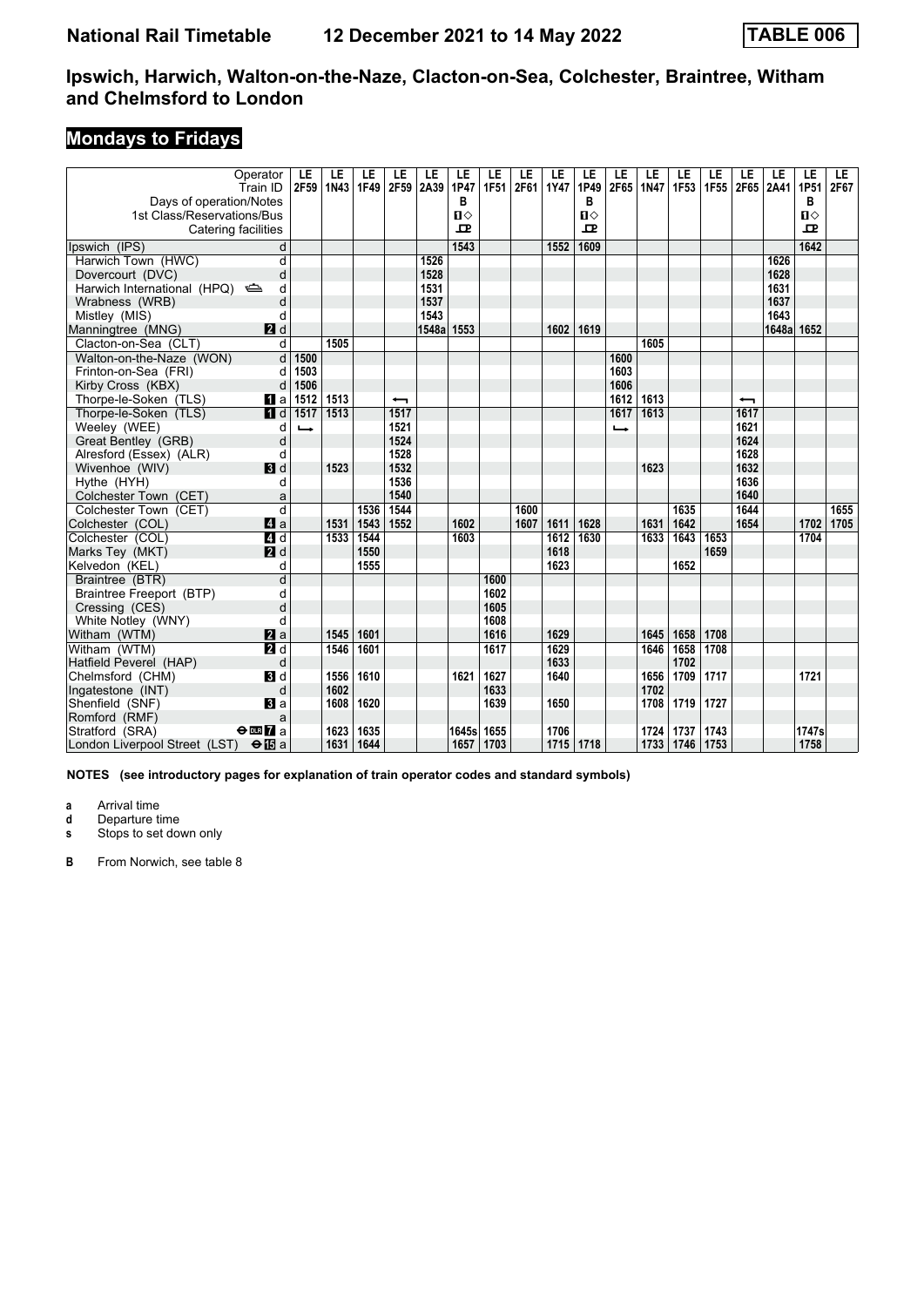# **Mondays to Fridays**

| Operator<br>Train ID                             | LE<br>1F57 | LE<br>1Y49 | LE<br>2A43 | LE<br>1P53 | LE<br>2F73 | LE<br><b>1N51</b> | LE<br>1F61 | LE<br>2F71 | LE<br>2F73               | LE<br>2A45 | LE<br><b>1Y51</b> | LE<br>1P55 | LE<br>1F63 | LE<br><b>1Y51</b>        | LE<br><b>2N78</b> | LE<br>1P57   | LE<br>2F81 | <b>LE</b><br>1N <sub>55</sub> |
|--------------------------------------------------|------------|------------|------------|------------|------------|-------------------|------------|------------|--------------------------|------------|-------------------|------------|------------|--------------------------|-------------------|--------------|------------|-------------------------------|
| Days of operation/Notes                          |            |            |            | В          |            |                   |            |            |                          |            |                   | в          |            |                          | F                 | в            |            |                               |
| 1st Class/Reservations/Bus                       |            |            |            | $\Pi$      |            |                   |            |            |                          |            |                   | П⇔         |            |                          |                   | $\mathbf{u}$ |            |                               |
| Catering facilities                              |            |            |            | ᅭ          |            |                   |            |            |                          |            |                   | 묘          |            |                          |                   | ᇁ            |            |                               |
| Ipswich (IPS)<br>d                               |            | 1652       |            | 1710       |            |                   |            |            |                          |            | 1740              | 1749       |            |                          |                   | 1813         |            |                               |
| Harwich Town (HWC)<br>d                          |            |            | 1653       |            |            |                   |            |            |                          | 1726       |                   |            |            |                          |                   |              |            |                               |
| d<br>Dovercourt (DVC)                            |            |            | 1655       |            |            |                   |            |            |                          | 1728       |                   |            |            |                          |                   |              |            |                               |
| Harwich International (HPQ)<br>d                 |            |            | 1658       |            |            |                   |            |            |                          | 1731       |                   |            |            |                          |                   |              |            |                               |
| d<br>Wrabness (WRB)                              |            |            | 1704       |            |            |                   |            |            |                          | 1737       |                   |            |            |                          |                   |              |            |                               |
| Mistley (MIS)<br>d                               |            |            | 1710       |            |            |                   |            |            |                          | 1743       |                   |            |            |                          |                   |              |            |                               |
| 2d<br>Manningtree (MNG)                          |            |            | 1702 1715a | 1719       |            |                   |            |            |                          | 1748a      | 1751              |            |            |                          | 1814              |              |            |                               |
| Clacton-on-Sea (CLT)<br>d                        |            |            |            |            |            | 1705              |            |            |                          |            |                   |            |            |                          |                   |              |            | 1805                          |
| d<br>Walton-on-the-Naze (WON)                    |            |            |            |            | 1700       |                   |            |            |                          |            |                   |            |            |                          |                   |              | 1756       |                               |
| Frinton-on-Sea (FRI)<br>d                        |            |            |            |            | 1703       |                   |            |            |                          |            |                   |            |            |                          |                   |              | 1759       |                               |
| d<br>Kirby Cross (KBX)                           |            |            |            |            | 1706       |                   |            |            |                          |            |                   |            |            |                          |                   |              | 1802       |                               |
| Thorpe-le-Soken (TLS)<br>$\blacksquare$ a        |            |            |            |            | 1712       | 1713              |            |            | $\overline{\phantom{0}}$ |            |                   |            |            |                          |                   |              | 1808       | 1813                          |
| Thorpe-le-Soken (TLS)<br>$\blacksquare$          |            |            |            |            | 1717       | 1713              |            |            | 1717                     |            |                   |            |            |                          |                   |              | 1817       | 1813                          |
| Weeley (WEE)<br>d                                |            |            |            |            | ↳          |                   |            |            | 1721                     |            |                   |            |            |                          |                   |              | ┕          |                               |
| d<br>Great Bentley (GRB)                         |            |            |            |            |            |                   |            |            | 1724                     |            |                   |            |            |                          |                   |              |            |                               |
| Alresford (Essex) (ALR)<br>d                     |            |            |            |            |            |                   |            |            | 1728                     |            |                   |            |            |                          |                   |              |            |                               |
| $\blacksquare$<br>Wivenhoe (WIV)                 |            |            |            |            |            | 1723              |            |            | 1732                     |            |                   |            |            |                          |                   |              |            | 1823                          |
| Hythe (HYH)<br>d                                 |            |            |            |            |            |                   |            |            | 1736                     |            |                   |            |            |                          |                   |              |            |                               |
| Colchester Town (CET)<br>a                       |            |            |            |            |            |                   |            |            | 1740                     |            |                   |            |            |                          |                   |              |            |                               |
| $\overline{d}$<br>Colchester Town (CET)          |            |            |            |            |            |                   |            | 1730       | 1744                     |            |                   |            |            |                          |                   |              |            |                               |
| $\blacksquare$ a<br>Colchester (COL)             |            | 1711       |            | 1728       |            | 1731              |            | 1737       | 1752                     |            | 1800              | 1804       |            | $\overline{\phantom{0}}$ | 1826              | 1829         |            | 1831                          |
| $\blacksquare$<br>Colchester (COL)               |            | 1712       |            | 1730       |            | 1733              |            | 1750       |                          |            | 1812              | 1806       |            | 1812                     |                   | 1830         |            | 1833                          |
| 2d<br>Marks Tey (MKT)                            |            | 1718       |            |            |            |                   |            | 1756       |                          |            | $\rightarrow$     |            |            | 1818                     |                   |              |            |                               |
| Kelvedon (KEL)<br>d                              |            | 1724       |            |            |            |                   |            | 1802       |                          |            |                   |            |            | 1823                     |                   |              |            |                               |
| d<br>Braintree (BTR)                             | 1700       |            |            |            |            |                   | 1744       |            |                          |            |                   |            |            |                          |                   |              |            |                               |
| Braintree Freeport (BTP)<br>d                    | 1702       |            |            |            |            |                   | 1746       |            |                          |            |                   |            |            |                          |                   |              |            |                               |
| Cressing (CES)<br>d                              | 1705       |            |            |            |            |                   | 1749       |            |                          |            |                   |            |            |                          |                   |              |            |                               |
| White Notley (WNY)<br>d                          | 1708       |            |            |            |            |                   | 1752       |            |                          |            |                   |            |            |                          |                   |              |            |                               |
| Witham (WTM)<br>2a                               | 1715       | 1731       |            |            |            | 1746              | 1759       | 1807       |                          |            |                   |            |            | 1829                     |                   |              |            | 1845                          |
| Witham (WTM)<br><b>2</b> d                       | 1716       | 1732       |            |            |            | 1746              | 1800       | 1807       |                          |            |                   |            | 1818       | 1829                     |                   |              |            | 1846                          |
| Hatfield Peverel (HAP)<br>d                      |            | 1736       |            |            |            |                   |            | 1811       |                          |            |                   |            |            | 1833                     |                   |              |            |                               |
| Chelmsford (CHM)<br><b>3</b> d                   | 1726       | 1743       |            |            |            | 1756              | 1809       | 1818       |                          |            |                   | 1823       | 1828       | 1840                     |                   |              |            | 1856                          |
| Ingatestone (INT)<br>d                           | 1732       |            |            |            |            | 1802              |            |            |                          |            |                   |            | 1834       |                          |                   |              |            | 1902                          |
| Shenfield (SNF)<br><b>B</b> a                    | 1738       | 1753       |            |            |            | 1808              | 1819       | 1828       |                          |            |                   |            | 1840       | 1850                     |                   |              |            | 1908                          |
| Romford (RMF)<br>a                               |            |            |            |            |            |                   |            | 1836       |                          |            |                   |            |            |                          |                   |              |            |                               |
| Stratford (SRA)<br>$\Theta$ <b>EM</b> a          | 1754       | 1809       |            |            |            | 1824              | 1835       | 1846       |                          |            |                   | 1849s      | 1856       | 1906                     |                   |              |            | 1924                          |
| London Liverpool Street (LST) <b>⊖ iB</b> a 1803 |            | 1818       |            | 1820       |            | 1834              | 1844       | 1856       |                          |            |                   | 1858       | 1907       | 1914                     |                   | 1916         |            | 1933                          |

**NOTES (see introductory pages for explanation of train operator codes and standard symbols)**

**a** Arrival time<br>**d** Departure t

**d** Departure time

**s** Stops to set down only

**B** From Norwich, see table 8<br>**F** To Clacton-on-Sea

**F** To Clacton-on-Sea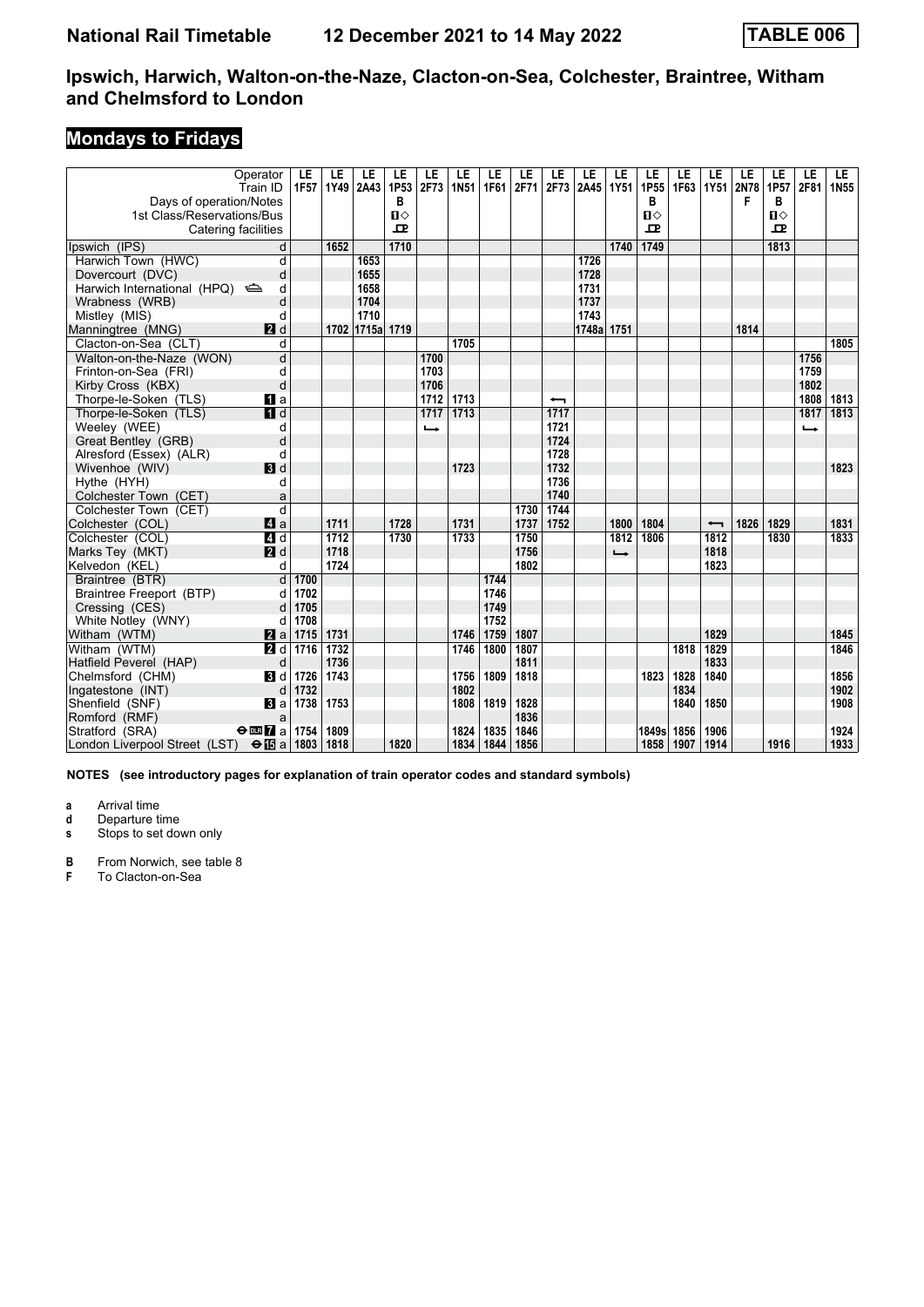# **Mondays to Fridays**

| Operator<br>Train ID<br>Days of operation/Notes         | LE<br>1F67 | LE<br>2F77 | LE<br>2A47 | LE<br>2Y53 | LE<br>2F81 | LE<br>1F69    | LE<br>2A49 | LE<br>1P59<br>в | LE<br>1F69               | LE<br>2F69 | LE<br>2N33 | LE<br>1Y55 | LE<br>2F83 | LE<br><b>1F71</b> | LE<br>1P61<br>в | LE<br>2F89               | LE<br>1N <sub>57</sub> | LE<br>2F85 |
|---------------------------------------------------------|------------|------------|------------|------------|------------|---------------|------------|-----------------|--------------------------|------------|------------|------------|------------|-------------------|-----------------|--------------------------|------------------------|------------|
| 1st Class/Reservations/Bus                              |            |            |            |            |            |               |            | ♦               |                          |            |            |            |            |                   | $\mathbf{u}$    |                          |                        |            |
| Catering facilities                                     |            |            |            |            |            |               |            | 묘               |                          |            |            |            |            |                   | ᠼ               |                          |                        |            |
| Ipswich (IPS)<br>d                                      |            |            |            | 1824       |            |               |            | 1842            |                          |            |            | 1849       |            |                   | 1910            |                          |                        |            |
| Harwich Town (HWC)<br>$\overline{\mathsf{d}}$           |            |            | 1800       |            |            |               | 1826       |                 |                          |            |            |            |            |                   |                 |                          |                        |            |
| d<br>Dovercourt (DVC)                                   |            |            | 1802       |            |            |               | 1828       |                 |                          |            |            |            |            |                   |                 |                          |                        |            |
| Harwich International (HPQ)<br>d                        |            |            | 1805       |            |            |               | 1831       |                 |                          |            |            |            |            |                   |                 |                          |                        |            |
| Wrabness (WRB)<br>d                                     |            |            | 1811       |            |            |               | 1837       |                 |                          |            |            |            |            |                   |                 |                          |                        |            |
| Mistley (MIS)<br>d                                      |            |            | 1817       |            |            |               | 1843       |                 |                          |            |            |            |            |                   |                 |                          |                        |            |
| 2d<br>Manningtree (MNG)                                 |            |            | 1822a      | 1834       |            |               | 1848a      | 1852            |                          |            |            | 1859       |            |                   | 1920            |                          |                        |            |
| Clacton-on-Sea (CLT)<br>d                               |            |            |            |            |            |               |            |                 |                          | 1822       |            |            |            |                   |                 |                          | 1902                   |            |
| Walton-on-the-Naze (WON)<br>d                           |            |            |            |            |            |               |            |                 |                          |            | 1833       |            |            |                   |                 | 1856                     |                        |            |
| Frinton-on-Sea (FRI)<br>d                               |            |            |            |            |            |               |            |                 |                          |            | 1836       |            |            |                   |                 | 1859                     |                        |            |
| d<br>Kirby Cross (KBX)                                  |            |            |            |            |            |               |            |                 |                          |            | 1842c      |            |            |                   |                 | 1902                     |                        |            |
| $\blacksquare$ a<br>Thorpe-le-Soken (TLS)               |            |            |            |            | ↽          |               |            |                 |                          | 1830       | 1848       |            |            |                   |                 | 1908                     | 1910                   |            |
| $\overline{H}$ d<br>Thorpe-le-Soken (TLS)               |            |            |            |            | 1817       |               |            |                 |                          | 1830       |            |            |            |                   |                 | 1915                     | 1910                   |            |
| Weeley (WEE)<br>d                                       |            |            |            |            | 1821       |               |            |                 |                          |            |            |            |            |                   |                 | $\overline{\phantom{a}}$ |                        |            |
| d<br>Great Bentley (GRB)                                |            |            |            |            | 1824       |               |            |                 |                          |            |            |            |            |                   |                 |                          |                        |            |
| Alresford (Essex) (ALR)<br>d                            |            |            |            |            | 1828       |               |            |                 |                          |            |            |            |            |                   |                 |                          |                        |            |
| $\blacksquare$<br>Wivenhoe (WIV)                        |            |            |            |            | 1832       |               |            |                 |                          | 1840       |            |            |            |                   |                 |                          | 1923c                  |            |
| Hythe (HYH)<br>d                                        |            |            |            |            | 1836       |               |            |                 |                          | 1844       |            |            |            |                   |                 |                          |                        |            |
| Colchester Town (CET)<br>a                              |            |            |            |            | 1840       |               |            |                 |                          | 1848       |            |            |            |                   |                 |                          |                        |            |
| $\overline{d}$<br>Colchester Town (CET)                 |            | 1832       |            |            | 1844       |               |            |                 |                          | 1854       |            |            | 1908       |                   |                 |                          |                        | 1935       |
| $\blacksquare$ a<br>Colchester (COL)                    |            | 1839       |            | 1843       | 1852       |               |            | 1901            |                          | 1903       |            | 1908       | 1915       |                   | 1929            |                          | 1933                   | 1942       |
| $\blacksquare$<br>Colchester (COL)                      |            |            |            | 1844       |            | 1855          |            | 1903            |                          |            |            | 1912       |            |                   | 1930            |                          | 1934                   | 1943       |
| 2d<br>Marks Tey (MKT)                                   |            |            |            | 1850       |            | 1901          |            |                 |                          |            |            | 1918       |            |                   |                 |                          |                        | 1949       |
| Kelvedon (KEL)<br>d                                     |            |            |            | 1855       |            |               |            |                 |                          |            |            | 1923       |            |                   |                 |                          |                        | 1954       |
| d<br>Braintree (BTR)                                    | 1833       |            |            |            |            |               |            |                 |                          |            |            |            |            | 1925              |                 |                          |                        |            |
| Braintree Freeport (BTP)<br>d                           | 1836       |            |            |            |            |               |            |                 |                          |            |            |            |            | 1927              |                 |                          |                        |            |
| d<br>Cressing (CES)                                     | 1839       |            |            |            |            |               |            |                 |                          |            |            |            |            | 1930              |                 |                          |                        |            |
| White Notley (WNY)<br>d                                 | 1842       |            |            |            |            |               |            |                 |                          |            |            |            |            | 1933              |                 |                          |                        |            |
| Witham (WTM)<br>2a                                      | 1850       |            |            | 1901       |            | 1910          |            |                 | $\overline{\phantom{0}}$ |            |            | 1929       |            | 1941              |                 |                          | 1946                   | 2000       |
| Witham (WTM)<br><b>2</b> d                              | 1851       |            |            | 1901       |            | 1915          |            |                 | 1915                     |            |            | 1929       |            | 1942              |                 |                          | 1946                   | 2000       |
| Hatfield Peverel (HAP)<br>d                             | 1855       |            |            |            |            | $\rightarrow$ |            |                 |                          |            |            | 1933       |            |                   |                 |                          |                        |            |
| Chelmsford (CHM)<br>BI d                                | 1902       |            |            | 1910       |            |               |            | 1921            | 1925                     |            |            | 1940       |            | 1951              |                 |                          | 1955                   | 2009       |
| Ingatestone (INT)<br>d                                  |            |            |            |            |            |               |            |                 | 1931                     |            |            |            |            |                   |                 |                          | 2002                   |            |
| Shenfield (SNF)<br>a                                    | 1912       |            |            | 1920       |            |               |            |                 | 1937                     |            |            | 1950       |            |                   |                 |                          | 2007                   | 2019       |
| Romford (RMF)<br>a                                      |            |            |            | 1928       |            |               |            |                 |                          |            |            |            |            |                   |                 |                          |                        | 2028       |
| Stratford (SRA)<br>$\Theta$ DE $\overline{7}$ a         | 1928       |            |            | 1937       |            |               |            | 1944s           | 1952                     |            |            | 2006       |            | 2015              |                 |                          | 2023                   | 2037       |
| London Liverpool Street (LST) $\Theta$ <b>IS</b> a 1936 |            |            |            | 1945       |            |               |            | 1953            | 2000                     |            |            | 2014       |            | 2023   2020       |                 |                          | 2031                   | 2045       |

**NOTES (see introductory pages for explanation of train operator codes and standard symbols)**

**a** Arrival time<br>**d** Departure t

**d** Departure time

**s** Stops to set down only

**c** Arrives 3 minutes earlier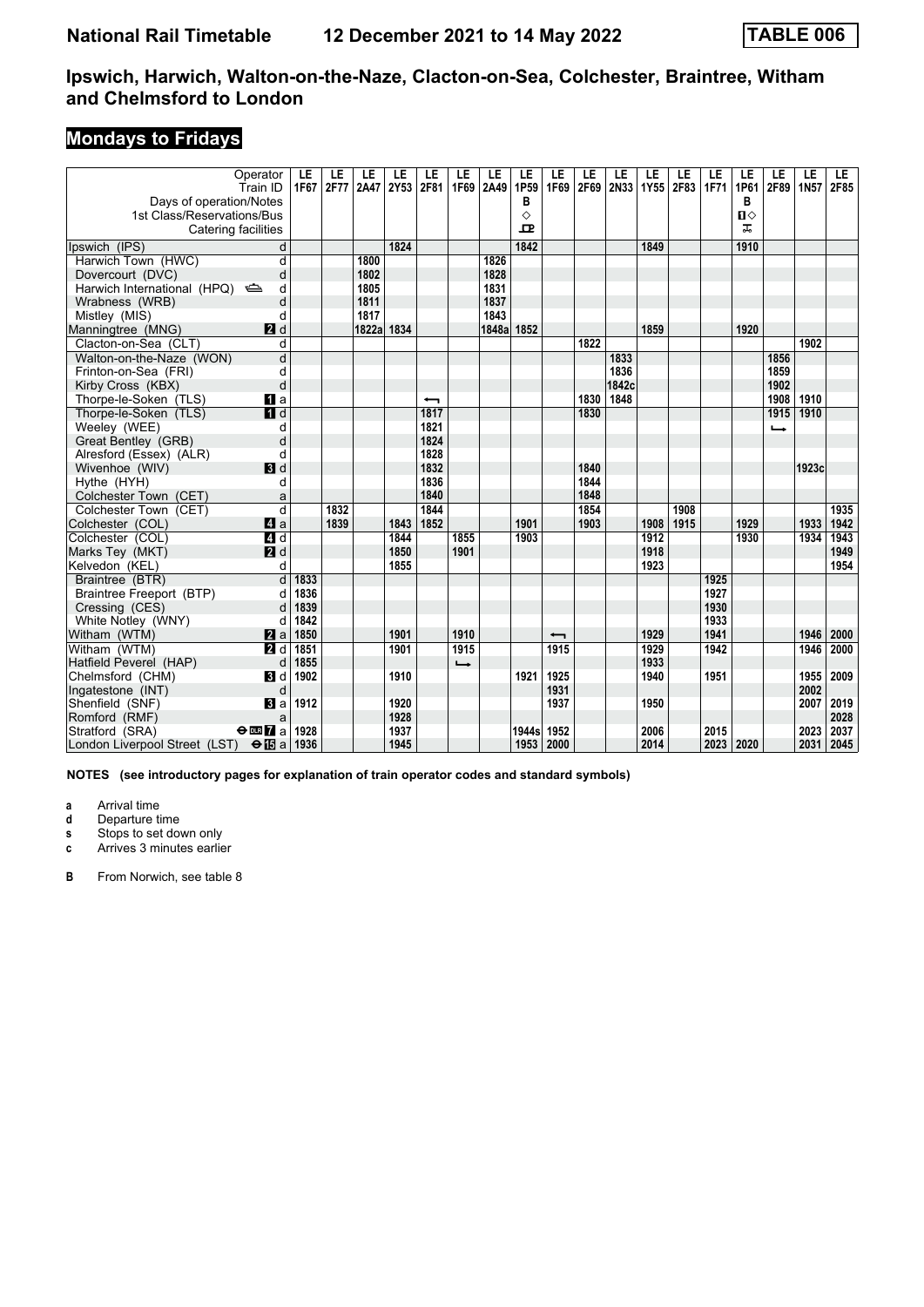# **Mondays to Fridays**

| Operator<br>Train ID                        |                         | LE<br>2F89               | LE<br><b>2A51</b> | LE<br>1Y59    | LE<br>2A53 | LE<br>1P63 | LE<br>1Y59               | LE<br>1F73 | LE<br>2N39 | LE<br>1F97 | LE<br>1P65 | LE<br>2F97    | LE<br>1N59 | LE<br>2A55 | LE<br>2F95 | LE<br>1F75 | LE<br>2F97               | LE<br>2N92 | LE<br>2A57 |
|---------------------------------------------|-------------------------|--------------------------|-------------------|---------------|------------|------------|--------------------------|------------|------------|------------|------------|---------------|------------|------------|------------|------------|--------------------------|------------|------------|
| Days of operation/Notes                     |                         |                          |                   |               |            | в          |                          |            |            |            | в          |               |            |            |            |            |                          | F          |            |
| 1st Class/Reservations/Bus                  |                         |                          |                   |               |            | П⇔         |                          |            |            |            | ♦          |               |            |            |            |            |                          |            |            |
| Catering facilities                         |                         |                          |                   |               |            | ᇁ          |                          |            |            |            |            |               |            |            |            |            |                          |            |            |
| Ipswich (IPS)                               | d                       |                          |                   | 1935          |            | 1942       |                          |            |            |            | 2010       |               |            |            | 2022       |            |                          |            |            |
| Harwich Town (HWC)                          | d                       |                          | 1903              |               | 1928       |            |                          |            |            |            |            |               |            | 2003       |            |            |                          |            | 2028       |
| Dovercourt (DVC)                            | d                       |                          | 1905              |               | 1930       |            |                          |            |            |            |            |               |            | 2005       |            |            |                          |            | 2030       |
| Harwich International (HPQ)                 | d                       |                          | 1908              |               | 1933       |            |                          |            |            |            |            |               |            | 2008       |            |            |                          |            | 2033       |
| Wrabness (WRB)                              | d                       |                          | 1914              |               | 1939       |            |                          |            |            |            |            |               |            | 2014       |            |            |                          |            | 2039       |
| Mistley (MIS)                               | d                       |                          | 1920              |               | 1945       |            |                          |            |            |            |            |               |            | 2020       |            |            |                          |            | 2045       |
| Manningtree (MNG)                           | 2d                      |                          | 1925al            | 1945          | 1950a      | 1951       |                          |            |            |            | 2020       |               |            | 2025a      | 2032       |            |                          |            | 2050a      |
| Clacton-on-Sea (CLT)                        | d                       |                          |                   |               |            |            |                          |            |            |            |            |               | 2005       |            |            |            |                          |            |            |
| Walton-on-the-Naze (WON)                    | d                       |                          |                   |               |            |            |                          |            | 1919       |            |            | 1956          |            |            |            |            |                          | 2033       |            |
| Frinton-on-Sea (FRI)                        | d                       |                          |                   |               |            |            |                          |            | 1922       |            |            | 1959          |            |            |            |            |                          | 2036       |            |
| Kirby Cross (KBX)                           | d                       |                          |                   |               |            |            |                          |            | 1925       |            |            | 2006e         |            |            |            |            |                          | 2042c      |            |
| Thorpe-le-Soken (TLS)                       | $\mathbf I$ a           | $\overline{\phantom{0}}$ |                   |               |            |            |                          |            | 1931       |            |            | 2012          | 2013       |            |            |            | $\overline{\phantom{0}}$ | 2048       |            |
| Thorpe-le-Soken (TLS)                       | $\blacksquare$          | 1915                     |                   |               |            |            |                          |            |            |            |            | 2017          | 2013       |            |            |            | 2017                     |            |            |
| Weeley (WEE)                                | d                       | 1919                     |                   |               |            |            |                          |            |            |            |            | $\rightarrow$ |            |            |            |            | 2021                     |            |            |
| Great Bentley (GRB)                         | d                       | 1922                     |                   |               |            |            |                          |            |            |            |            |               |            |            |            |            | 2024                     |            |            |
| Alresford (Essex) (ALR)                     | d                       | 1926                     |                   |               |            |            |                          |            |            |            |            |               |            |            |            |            | 2028                     |            |            |
| Wivenhoe (WIV)                              | 3d                      | 1930                     |                   |               |            |            |                          |            |            |            |            |               | 2023       |            |            |            | 2032                     |            |            |
| Hythe (HYH)                                 | d                       | 1934                     |                   |               |            |            |                          |            |            |            |            |               |            |            |            |            | 2036                     |            |            |
| Colchester Town (CET)                       | a                       | 1938                     |                   |               |            |            |                          |            |            |            |            |               |            |            |            |            | 2040                     |            |            |
| Colchester Town (CET)                       | $\overline{\mathsf{d}}$ | 1942                     |                   |               |            |            |                          |            |            | 2000       |            |               |            |            |            | 2035       | 2044                     |            |            |
| Colchester (COL)                            | 4a                      | 1950                     |                   | 1954          |            | 2000       |                          |            |            | 2011       | 2028       |               | 2031       |            | 2045       | 2042       | 2052                     |            |            |
| Colchester (COL)                            | 4d                      |                          |                   | 1954          |            | 2001       |                          |            |            | 2012       | 2030       |               | 2033       |            |            | 2050       |                          |            |            |
| Marks Tey (MKT)                             | 2d                      |                          |                   | 2000          |            |            |                          |            |            | 2018       |            |               |            |            |            | 2056       |                          |            |            |
| Kelvedon (KEL)                              | d                       |                          |                   |               |            |            |                          |            |            | 2023       |            |               |            |            |            | 2101       |                          |            |            |
| Braintree (BTR)                             | $\overline{\mathsf{d}}$ |                          |                   |               |            |            |                          | 2011       |            |            |            |               |            |            |            |            |                          |            |            |
| Braintree Freeport (BTP)                    | d                       |                          |                   |               |            |            |                          | 2013       |            |            |            |               |            |            |            |            |                          |            |            |
| Cressing (CES)                              | d                       |                          |                   |               |            |            |                          | 2016       |            |            |            |               |            |            |            |            |                          |            |            |
| White Notley (WNY)                          | d                       |                          |                   |               |            |            |                          | 2019       |            |            |            |               |            |            |            |            |                          |            |            |
| Witham (WTM)                                | a                       |                          |                   | 2010          |            |            | $\overline{\phantom{0}}$ | 2026       |            | 2029       |            |               | 2045       |            |            | 2107       |                          |            |            |
| Witham (WTM)                                | $\blacksquare$          |                          |                   | 2016          |            |            | 2016                     | 2027       |            | 2030       |            |               | 2046       |            |            | 2107       |                          |            |            |
| Hatfield Peverel (HAP)                      | d                       |                          |                   | $\rightarrow$ |            |            |                          |            |            | 2034       |            |               |            |            |            |            |                          |            |            |
| Chelmsford (CHM)                            | <b>3</b> d              |                          |                   |               |            | 2020       | 2025                     | 2036       |            | 2041       |            |               | 2056       |            |            | 2116       |                          |            |            |
| Ingatestone (INT)                           | d                       |                          |                   |               |            |            | 2032                     |            |            |            |            |               | 2102       |            |            |            |                          |            |            |
| Shenfield (SNF)                             | $\blacksquare$ a        |                          |                   |               |            |            | 2037                     | 2046       |            | 2051       |            |               | 2108       |            |            | 2126       |                          |            |            |
| Romford (RMF)                               | a                       |                          |                   |               |            |            |                          |            |            |            |            |               |            |            |            |            |                          |            |            |
| Stratford (SRA)<br>$\Theta$ <b>ER</b> a     |                         |                          |                   |               |            | 2044s      | 2053                     |            |            | 2107       |            |               | 2123       |            |            | 2143       |                          |            |            |
| London Liverpool Street (LST) $\Theta$ is a |                         |                          |                   |               |            | 2054       | 2101                     | 2112       |            | 2115       | 2119       |               | 2131       |            |            | 2151       |                          |            |            |

**NOTES (see introductory pages for explanation of train operator codes and standard symbols)**

**a** Arrival time<br>**d** Departure t

**d** Departure time

**s** Stops to set down only

**c** Arrives 3 minutes earlier

**e** Arrives 4 minutes earlier

**B** From Norwich, see table 8<br>**F** To Clacton-on-Sea

**F** To Clacton-on-Sea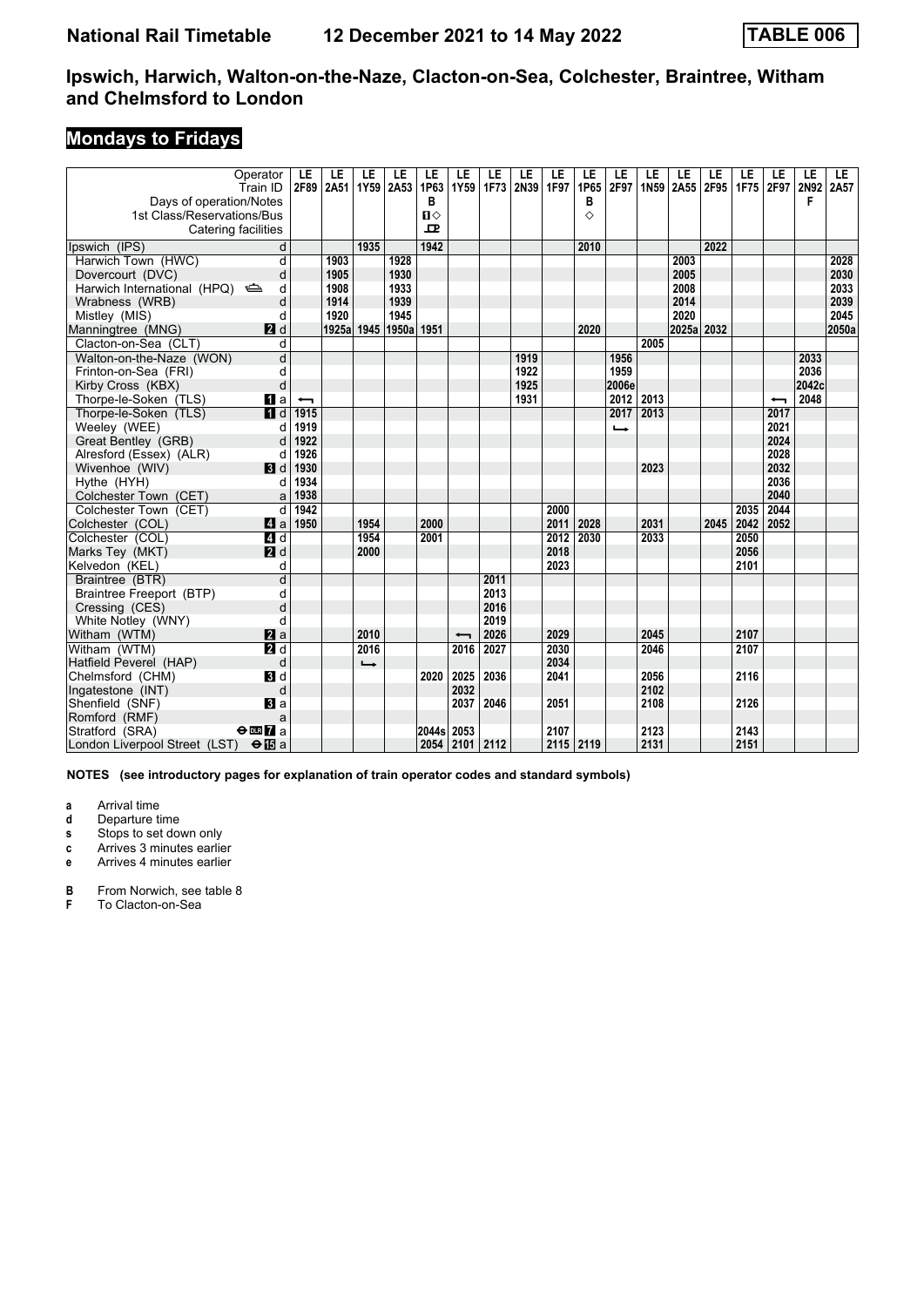# **Mondays to Fridays**

| Operator<br>Train ID<br>Days of operation/Notes<br>1st Class/Reservations/Bus<br>Catering facilities | LE<br>1P67<br>в<br>$\P$<br>$\mathbf{p}$ | LE<br><b>1F77</b> | LE<br>2F99 | LE<br>1A97 | LE<br>2A48<br>G | LE<br>1P69<br>В<br>♦ | LE<br>2F03    | LE<br>1N63 | LE<br>2F93 | LE<br>2F21 | LE<br>2L83<br>н | LE<br>2F03               | LE<br>2A61 | LE<br>1P71<br>в<br>п⇔<br>$\mathbf{P}$ | LE<br>1F79 | LE<br>1F81 | LE<br>2F07    | LE.<br><b>1N67</b> |
|------------------------------------------------------------------------------------------------------|-----------------------------------------|-------------------|------------|------------|-----------------|----------------------|---------------|------------|------------|------------|-----------------|--------------------------|------------|---------------------------------------|------------|------------|---------------|--------------------|
|                                                                                                      |                                         |                   |            |            |                 |                      |               |            |            |            |                 |                          |            |                                       |            |            |               |                    |
| Ipswich (IPS)<br>d                                                                                   | 2045                                    |                   |            |            | 2103            | 2110                 |               |            |            |            | 2128            |                          |            | 2144                                  |            |            |               |                    |
| Harwich Town (HWC)<br>d                                                                              |                                         |                   |            |            |                 |                      |               |            | 2105       |            |                 |                          | 2128       |                                       |            |            |               |                    |
| d<br>Dovercourt (DVC)                                                                                |                                         |                   |            |            |                 |                      |               |            | 2107       |            |                 |                          | 2130       |                                       |            |            |               |                    |
| Harwich International (HPQ) <<br>d                                                                   |                                         |                   |            |            | 2045 2129a      |                      |               |            | 2110       |            |                 |                          | 2133       |                                       |            |            |               |                    |
| Wrabness (WRB)<br>d                                                                                  |                                         |                   |            |            |                 |                      |               |            | 2116       |            |                 |                          | 2139       |                                       |            |            |               |                    |
| Mistley (MIS)<br>d                                                                                   |                                         |                   |            |            |                 |                      |               |            | 2122       |            |                 |                          | 2145       |                                       |            |            |               |                    |
| <b>2</b> d<br>Manningtree (MNG)                                                                      | 2054                                    |                   |            | 2058       |                 | 2120                 |               |            | 2127       |            | 2138            |                          | 2150a 2153 |                                       |            |            |               |                    |
| Clacton-on-Sea (CLT)<br>d                                                                            |                                         |                   |            |            |                 |                      |               | 2105       |            |            |                 |                          |            |                                       |            |            |               | 2205               |
| Walton-on-the-Naze (WON)<br>d                                                                        |                                         |                   |            |            |                 |                      | 2100          |            |            |            |                 |                          |            |                                       |            |            | 2200          |                    |
| Frinton-on-Sea (FRI)<br>d                                                                            |                                         |                   |            |            |                 |                      | 2103          |            |            |            |                 |                          |            |                                       |            |            | 2203          |                    |
| d<br>Kirby Cross (KBX)                                                                               |                                         |                   |            |            |                 |                      | 2106          |            |            |            |                 |                          |            |                                       |            |            | 2206          |                    |
| Thorpe-le-Soken (TLS)<br>$\mathbf{u}$ a                                                              |                                         |                   |            |            |                 |                      | 2112          | 2113       |            |            |                 | $\overline{\phantom{0}}$ |            |                                       |            |            | 2212          | 2213               |
| $\blacksquare$<br>Thorpe-le-Soken (TLS)                                                              |                                         |                   |            |            |                 |                      | 2117          | 2113       |            |            |                 | 2117                     |            |                                       |            |            | 2217          | 2213               |
| Weeley (WEE)<br>d                                                                                    |                                         |                   |            |            |                 |                      | $\rightarrow$ |            |            |            |                 | 2121                     |            |                                       |            |            | $\rightarrow$ |                    |
| d<br>Great Bentley (GRB)                                                                             |                                         |                   |            |            |                 |                      |               |            |            |            |                 | 2124                     |            |                                       |            |            |               |                    |
| Alresford (Essex) (ALR)<br>d                                                                         |                                         |                   |            |            |                 |                      |               |            |            |            |                 | 2128                     |            |                                       |            |            |               |                    |
| $\blacksquare$<br>Wivenhoe (WIV)                                                                     |                                         |                   |            |            |                 |                      |               | 2123       |            |            |                 | 2132                     |            |                                       |            |            |               | 2223               |
| Hythe (HYH)<br>d                                                                                     |                                         |                   |            |            |                 |                      |               |            |            |            |                 | 2136                     |            |                                       |            |            |               |                    |
| Colchester Town (CET)<br>a                                                                           |                                         |                   |            |            |                 |                      |               |            |            |            |                 | 2140                     |            |                                       |            |            |               |                    |
| Colchester Town (CET)<br>d                                                                           |                                         |                   | 2100       |            |                 |                      |               |            |            | 2135       |                 | 2144                     |            |                                       |            | 2200       |               |                    |
| 4a<br>Colchester (COL)                                                                               | 2102                                    |                   | 2107       | 2107       |                 | 2128                 |               | 2131       | 2136       | 2142       | 2151            | 2152                     |            | 2202                                  |            | 2207       |               | 2231               |
| Colchester (COL)<br>4d                                                                               | 2103                                    |                   |            | 2112       |                 | 2130                 |               | 2133       |            | 2143       |                 |                          |            | 2203                                  |            | 2212       |               | 2233               |
| 2d<br>Marks Tey (MKT)                                                                                |                                         |                   |            | 2118       |                 |                      |               |            |            | 2149       |                 |                          |            |                                       |            | 2218       |               |                    |
| Kelvedon (KEL)<br>d                                                                                  |                                         |                   |            | 2123       |                 |                      |               |            |            | 2154       |                 |                          |            |                                       |            | 2223       |               |                    |
| d<br>Braintree (BTR)                                                                                 |                                         | 2100              |            |            |                 |                      |               |            |            |            |                 |                          |            |                                       | 2200       |            |               |                    |
| Braintree Freeport (BTP)<br>d                                                                        |                                         | 2102              |            |            |                 |                      |               |            |            |            |                 |                          |            |                                       | 2202       |            |               |                    |
| d<br>Cressing (CES)                                                                                  |                                         | 2105              |            |            |                 |                      |               |            |            |            |                 |                          |            |                                       | 2205       |            |               |                    |
| White Notley (WNY)<br>d                                                                              |                                         | 2108              |            |            |                 |                      |               |            |            |            |                 |                          |            |                                       | 2208       |            |               |                    |
| Witham (WTM)<br>$\mathbf{z}$ a                                                                       |                                         | 2115              |            | 2129       |                 |                      |               | 2145       |            | 2200       |                 |                          |            |                                       | 2215       | 2229       |               | 2245               |
| Witham (WTM)<br>$\blacksquare$                                                                       |                                         | 2116              |            | 2129       |                 |                      |               | 2146       |            | 2200       |                 |                          |            |                                       | 2216       | 2229       |               | 2246               |
| Hatfield Peverel (HAP)<br>d                                                                          |                                         |                   |            | 2133       |                 |                      |               |            |            |            |                 |                          |            |                                       |            | 2233       |               |                    |
| Chelmsford (CHM)<br><b>B</b> Id                                                                      | 2121                                    | 2126              |            | 2140       |                 |                      |               | 2156       |            | 2209       |                 |                          |            | 2221                                  | 2225       | 2240       |               | 2256               |
| d<br>Ingatestone (INT)                                                                               |                                         | 2132              |            |            |                 |                      |               | 2202       |            |            |                 |                          |            |                                       | 2232       |            |               | 2302               |
| Shenfield (SNF)<br>$\blacksquare$ a                                                                  |                                         | 2138              |            | 2150       |                 |                      |               | 2208       |            | 2219       |                 |                          |            |                                       | 2237       | 2250       |               | 2308               |
| Romford (RMF)<br>a                                                                                   |                                         |                   |            |            |                 |                      |               |            |            | 2228       |                 |                          |            |                                       |            |            |               |                    |
| Stratford (SRA)<br>$\Theta$ $\overline{\mathbf{m}}$ $\overline{\mathbf{a}}$ a 2147s                  |                                         | 2153              |            | 2206       |                 |                      |               | 2223       |            | 2237       |                 |                          |            | 2245s                                 | 2253       | 2306s      |               | 2322               |
| London Liverpool Street (LST) $\Theta$ <b>is</b> a 2155                                              |                                         | 2201              |            | 2214       |                 | 2218                 |               | 2231       |            | 2245       |                 |                          |            | 2255                                  | 2301       | 2314       |               | 2331               |

**NOTES (see introductory pages for explanation of train operator codes and standard symbols)**

**a** Arrival time<br>**d** Departure t

**d** Departure time

**s** Stops to set down only

**B** From Norwich, see table 8<br>**G** From Cambridge, see table

**6** From Cambridge, see table 12<br>**H** From Peterborough, see table

**+** From Peterborough see table 1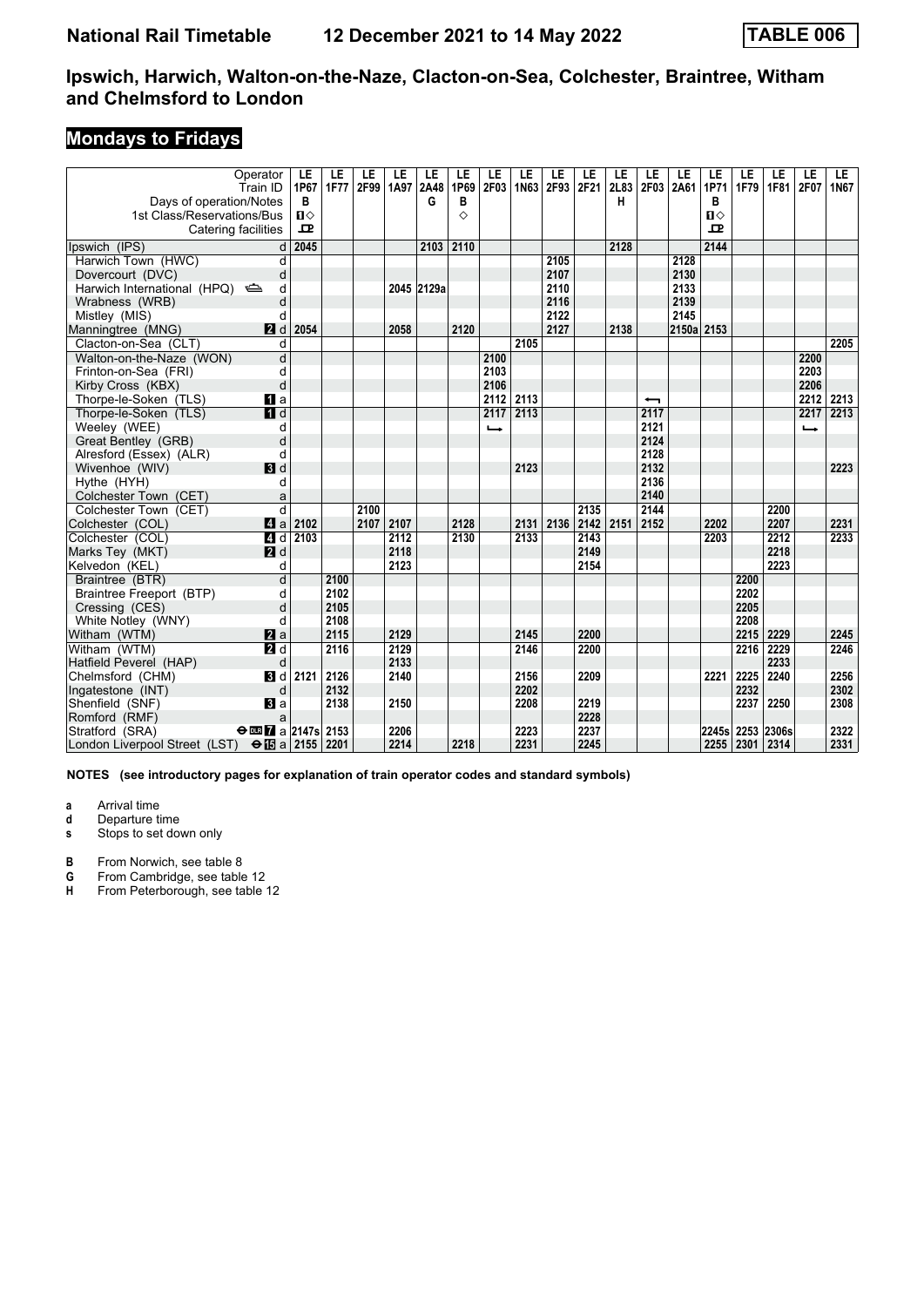# **Mondays to Fridays**

| Operator                                                       | LE       | LE                       | LE   | LE.                 | LE                | LE   | LE             | LE        | LE.  | <b>LE</b> | LE   | LE.  |
|----------------------------------------------------------------|----------|--------------------------|------|---------------------|-------------------|------|----------------|-----------|------|-----------|------|------|
| Train ID                                                       | 2Y65     |                          |      | 2F07 2F09 2A63 1P73 |                   |      | 2F11 2N96 2N95 |           | 2L85 | 2F17      | 2F15 | 2F19 |
| Days of operation/Notes                                        |          |                          |      |                     | в<br>$\mathbf{u}$ |      | F              |           | н    |           |      |      |
| 1st Class/Reservations/Bus                                     |          |                          |      |                     |                   |      |                |           |      |           |      |      |
| Ipswich (IPS)<br>d                                             | 2223     |                          |      |                     | 2243              |      |                |           | 2322 |           |      |      |
| Harwich Town (HWC)<br>d                                        |          |                          |      | 2228                |                   |      |                |           |      | 2328      |      |      |
| Dovercourt (DVC)<br>d                                          |          |                          |      | 2230                |                   |      |                |           |      | 2330      |      |      |
| Harwich International (HPQ)<br>d                               |          |                          |      | 2233                |                   |      |                |           |      | 2333      |      |      |
| Wrabness (WRB)<br>d                                            |          |                          |      | 2239                |                   |      |                |           |      | 2339      |      |      |
| Mistley (MIS)<br>d                                             |          |                          |      | 2245                |                   |      |                |           |      | 2345      |      |      |
| 2d<br>Manningtree (MNG)                                        | 2233     |                          |      | 2250a 2253          |                   |      |                |           | 2331 | 2350      |      |      |
| Clacton-on-Sea (CLT)<br>d                                      |          |                          |      |                     |                   |      |                | 2305      |      |           |      |      |
| $\overline{d}$<br>Walton-on-the-Naze (WON)                     |          |                          |      |                     |                   |      | 2300           |           |      |           |      |      |
| Frinton-on-Sea (FRI)<br>d                                      |          |                          |      |                     |                   |      | 2303           |           |      |           |      |      |
| d<br>Kirby Cross (KBX)                                         |          |                          |      |                     |                   |      | 2306           |           |      |           |      |      |
| Thorpe-le-Soken (TLS)<br>$\blacksquare$ a                      |          | $\overline{\phantom{0}}$ |      |                     |                   |      |                | 2312 2313 |      |           |      |      |
| $\overline{\mathbf{H}}$ d<br>Thorpe-le-Soken (TLS)             |          | 2217                     |      |                     |                   |      |                | 2313      |      |           |      |      |
| Weeley (WEE)<br>d                                              |          | 2221                     |      |                     |                   |      |                | 2317      |      |           |      |      |
| d<br>Great Bentley (GRB)                                       |          | 2224                     |      |                     |                   |      |                | 2320      |      |           |      |      |
| Alresford (Essex) (ALR)<br>d                                   |          | 2228                     |      |                     |                   |      |                | 2324      |      |           |      |      |
| Wivenhoe (WIV)<br>3d                                           |          | 2232                     |      |                     |                   |      |                | 2328      |      |           |      |      |
| Hythe (HYH)<br>d                                               |          | 2236                     |      |                     |                   |      |                | 2332      |      |           |      |      |
| Colchester Town (CET)<br>a                                     |          | 2240                     |      |                     |                   |      |                |           |      |           |      |      |
| $\overline{d}$<br>Colchester Town (CET)                        |          | 2244                     |      |                     |                   | 2300 |                |           |      |           |      |      |
| Colchester (COL)                                               | 4 a 2242 | 2252                     |      |                     | 2301              | 2307 |                | 2338      | 2341 | 2359      |      |      |
| Colchester (COL)<br>4 d                                        | 2243     |                          |      |                     | 2303              |      |                |           |      |           |      |      |
| $P$ d<br>Marks Tey (MKT)                                       | 2249     |                          |      |                     |                   |      |                |           |      |           |      |      |
| Kelvedon (KEL)<br>d                                            | 2254     |                          |      |                     |                   |      |                |           |      |           |      |      |
| d<br>Braintree (BTR)                                           |          |                          | 2256 |                     |                   |      |                |           |      |           | 2345 | 0027 |
| Braintree Freeport (BTP)<br>d                                  |          |                          | 2258 |                     |                   |      |                |           |      |           | 2347 | 0029 |
| d<br>Cressing (CES)                                            |          |                          | 2301 |                     |                   |      |                |           |      |           | 2350 | 0032 |
| d<br>White Notley (WNY)                                        |          |                          | 2304 |                     |                   |      |                |           |      |           | 2353 | 0035 |
| Witham (WTM)<br>2a                                             | 2300     |                          | 2312 |                     | 2315              |      |                |           |      |           | 0001 | 0043 |
| $P$ d<br>Witham (WTM)                                          | 2300     |                          |      |                     | 2315              |      |                |           |      |           |      |      |
| Hatfield Peverel (HAP)<br>d                                    |          |                          |      |                     |                   |      |                |           |      |           |      |      |
| Chelmsford (CHM)<br>3d                                         | 2309     |                          |      |                     | 2325              |      |                |           |      |           |      |      |
| Ingatestone (INT)<br>d                                         |          |                          |      |                     |                   |      |                |           |      |           |      |      |
| Shenfield (SNF)<br><b>B</b> a                                  | 2319     |                          |      |                     | 2336              |      |                |           |      |           |      |      |
| Romford (RMF)<br>a                                             | 2328     |                          |      |                     |                   |      |                |           |      |           |      |      |
| Stratford (SRA)<br>$\Theta$ $\mathbf{m}$ $\mathbf{Z}$ a   2337 |          |                          |      |                     | 2353s             |      |                |           |      |           |      |      |
| London Liverpool Street (LST) $\Theta$ $\mathbb{E}$ a 2348     |          |                          |      |                     | 0003              |      |                |           |      |           |      |      |

**NOTES (see introductory pages for explanation of train operator codes and standard symbols)**

**a** Arrival time<br>**d** Departure ti

**d** Departure time

**s** Stops to set down only

**B** From Norwich, see table 8<br>**F** To Clacton-on-Sea

**F** To Clacton-on-Sea<br>**H** From Peterborough

**From Peterborough, see table 12**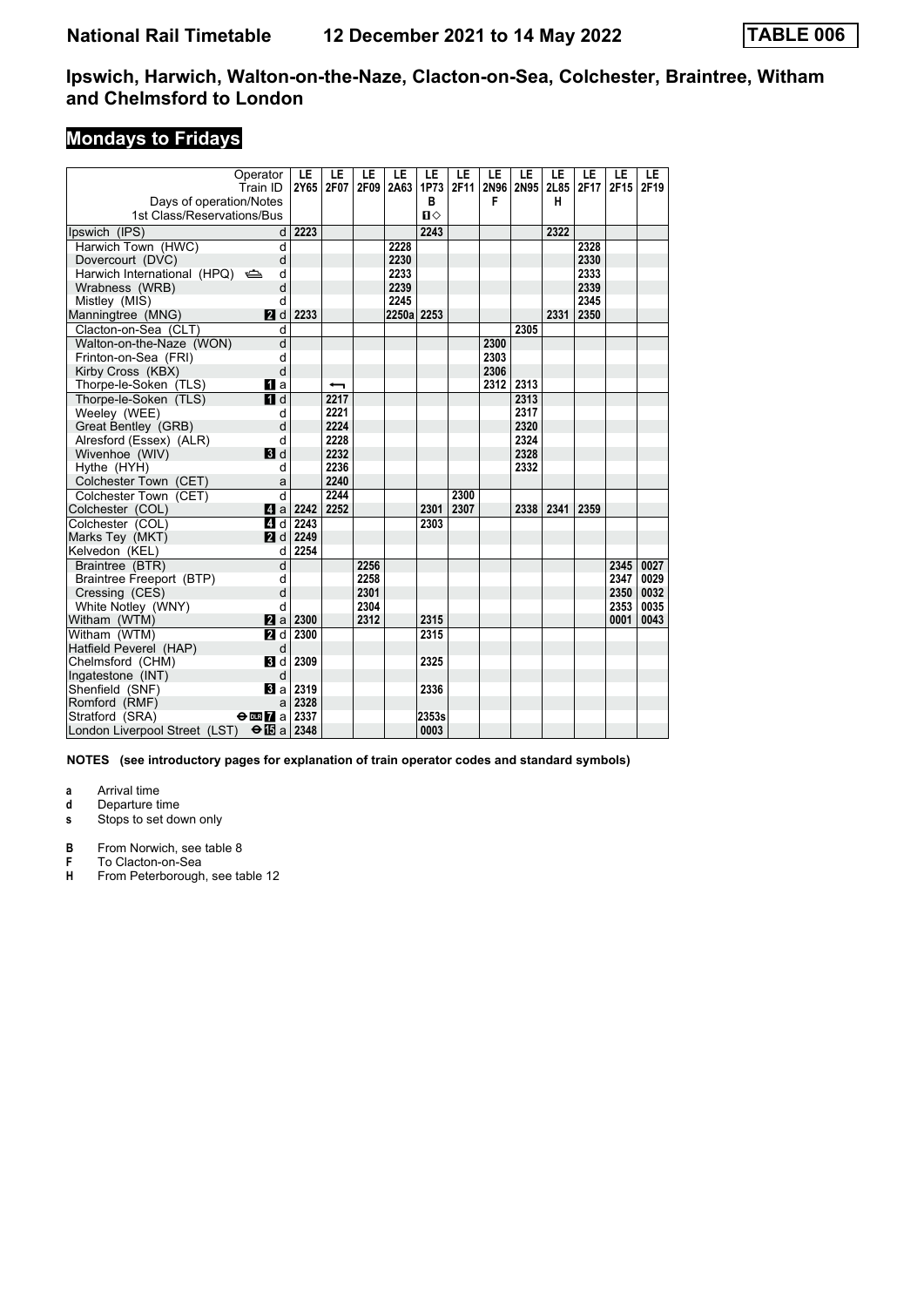# **Saturdays**

| Operator<br>Train ID<br>Days of operation/Notes            |                | LE<br>2F01<br>A | LE<br>1F01 | LE<br>1F03 | LE<br>2N01 | LE<br>1P01<br>в | LE<br>2F05 | LE<br>2F95 | LE<br>1P03<br>в | LE<br>2F09    | LE<br><b>1N07</b> | LE<br>2F07 | LE<br>2F09 | LE<br>2N02 2A03<br>J | LE         | LE<br>1P05<br>в | LE<br>1F09 | LE<br>1Y05 | LE.<br>2A04 |
|------------------------------------------------------------|----------------|-----------------|------------|------------|------------|-----------------|------------|------------|-----------------|---------------|-------------------|------------|------------|----------------------|------------|-----------------|------------|------------|-------------|
| 1st Class/Reservations/Bus                                 |                |                 |            |            |            | ◇               |            |            | $\mathbf{u}$    |               |                   |            |            |                      |            | $\mathbf{u}$    |            |            |             |
| Ipswich (IPS)                                              | d              |                 |            |            |            | 0541            |            |            | 0610            |               |                   |            |            |                      |            | 0641            |            | 0652       | 0659        |
| Harwich Town (HWC)                                         | d              |                 |            |            |            |                 |            |            |                 |               |                   |            |            |                      | 0626       |                 |            |            |             |
| Dovercourt (DVC)                                           | d              |                 |            |            |            |                 |            |            |                 |               |                   |            |            |                      | 0628       |                 |            |            |             |
| Harwich International (HPQ)                                | d              |                 |            |            |            |                 |            |            |                 |               |                   |            |            |                      | 0631       |                 |            |            | 0727a       |
| Wrabness (WRB)                                             | d              |                 |            |            |            |                 |            |            |                 |               |                   |            |            |                      | 0637       |                 |            |            |             |
| Mistley (MIS)                                              | d              |                 |            |            |            |                 |            |            |                 |               |                   |            |            |                      | 0643       |                 |            |            |             |
| 2d<br>Manningtree (MNG)                                    |                |                 |            |            |            | 0551            |            |            | 0620            |               |                   |            |            |                      | 0648a 0651 |                 |            | 0702       |             |
| Clacton-on-Sea (CLT)                                       | d              |                 |            |            | 0530       |                 |            |            |                 |               | 0605              |            |            | 0624                 |            |                 |            |            |             |
| Walton-on-the-Naze (WON)                                   | d              |                 |            |            |            |                 |            |            |                 | 0600          |                   |            |            |                      |            |                 |            |            |             |
| Frinton-on-Sea (FRI)                                       | d              |                 |            |            |            |                 |            |            |                 | 0603          |                   |            |            |                      |            |                 |            |            |             |
| Kirby Cross (KBX)                                          | d              |                 |            |            |            |                 |            |            |                 | 0606          |                   |            |            |                      |            |                 |            |            |             |
| Thorpe-le-Soken (TLS)<br><b>FI</b> a                       |                |                 |            |            | 0538       |                 |            |            |                 | 0612          | 0613              |            | ↽          | 0632                 |            |                 |            |            |             |
| $\overline{H}$ d<br>Thorpe-le-Soken (TLS)                  |                |                 |            |            | 0538       |                 |            |            |                 | 0617          | 0613              |            | 0617       |                      |            |                 |            |            |             |
| Weeley (WEE)                                               | d              |                 |            |            |            |                 |            |            |                 | $\rightarrow$ |                   |            | 0621       |                      |            |                 |            |            |             |
| Great Bentley (GRB)                                        | d              |                 |            |            |            |                 |            |            |                 |               |                   |            | 0624       |                      |            |                 |            |            |             |
| Alresford (Essex) (ALR)                                    | d              |                 |            |            |            |                 |            |            |                 |               |                   |            | 0628       |                      |            |                 |            |            |             |
| $\blacksquare$<br>Wivenhoe (WIV)                           |                |                 |            |            | 0548       |                 |            |            |                 |               | 0624              |            | 0632       |                      |            |                 |            |            |             |
| Hythe (HYH)                                                | d              |                 |            |            |            |                 |            |            |                 |               |                   |            | 0636       |                      |            |                 |            |            |             |
| Colchester Town (CET)                                      | a              |                 |            |            |            |                 |            |            |                 |               |                   |            | 0640       |                      |            |                 |            |            |             |
| Colchester Town (CET)                                      | $\overline{d}$ |                 |            |            |            |                 |            |            |                 |               |                   | 0635       | 0644       |                      |            |                 |            |            |             |
| Colchester (COL)<br>4a                                     |                |                 |            |            | 0557       | 0559            |            |            | 0628            |               | 0632              | 0642       | 0652       |                      |            | 0659            |            | 0711       |             |
| $\overline{a}$ d<br>Colchester (COL)                       |                | 0443            | 0512       | 0543       |            | 0601            |            | 0607       | 0630            |               | 0633              | 0643       |            |                      |            | 0701            |            | 0712       |             |
| 2d<br>Marks Tey (MKT)                                      |                | 0449            | 0518       | 0549       |            |                 |            | 0613       |                 |               |                   | 0649       |            |                      |            |                 |            | 0718       |             |
| Kelvedon (KEL)                                             | d              | 0454            | 0523       | 0554       |            |                 |            | 0618       |                 |               |                   | 0654       |            |                      |            |                 |            | 0723       |             |
| Braintree (BTR)                                            | d              |                 |            |            |            |                 | 0600       |            |                 |               |                   |            |            |                      |            |                 | 0700       |            |             |
| Braintree Freeport (BTP)                                   | d              |                 |            |            |            |                 | 0602       |            |                 |               |                   |            |            |                      |            |                 | 0702       |            |             |
| Cressing (CES)                                             | d              |                 |            |            |            |                 | 0605       |            |                 |               |                   |            |            |                      |            |                 | 0705       |            |             |
| White Notley (WNY)                                         | d              |                 |            |            |            |                 | 0608       |            |                 |               |                   |            |            |                      |            |                 | 0708       |            |             |
| $\mathbf{z}$ a<br>Witham (WTM)                             |                | 0500            | 0529       | 0600       |            |                 | 0616       | 0624       |                 |               | 0645              | 0700       |            |                      |            |                 | 0715       | 0729       |             |
| $\overline{M}$ d<br>Witham (WTM)                           |                | 0500            | 0529       | 0600       |            |                 |            | 0624       |                 |               | 0646              | 0700       |            |                      |            |                 | 0716       | 0729       |             |
| Hatfield Peverel (HAP)                                     | d              | 0504            | 0533       | 0604       |            |                 |            | 0628       |                 |               |                   |            |            |                      |            |                 |            | 0733       |             |
| Chelmsford (CHM)<br><b>B</b> Id                            |                | 0511            | 0540       | 0611       |            | 0619            |            | 0635       |                 |               | 0655              | 0709       |            |                      |            | 0719            | 0725       | 0740       |             |
| Ingatestone (INT)                                          | d              | 0518            | 0547       | 0618       |            |                 |            |            |                 |               | 0702              |            |            |                      |            |                 | 0732       |            |             |
| Shenfield (SNF)<br>a                                       |                | 0523            | 0552       | 0623       |            |                 |            | 0645       |                 |               | 0707              | 0719       |            |                      |            |                 | 0737       | 0750       |             |
| Romford (RMF)                                              | a              | 0532            |            |            |            |                 |            | 0654       |                 |               |                   | 0728       |            |                      |            |                 |            |            |             |
| Stratford (SRA)<br>$\Theta$ or $\overline{A}$ a            |                | 0543            | 0608       | 0639       |            | 0643s           |            | 0703       |                 |               | 0723              | 0737       |            |                      |            | 0743s 0753      |            | 0805       |             |
| London Liverpool Street (LST) $\Theta$ $\mathbb{E}$ a 0551 |                |                 | 0617       | 0647       |            | 0651            |            | 0711       | 0715            |               | 0731              | 0746       |            |                      |            | 0751            | 0801       | 0813       |             |

**NOTES (see introductory pages for explanation of train operator codes and standard symbols)**

**a** Arrival time<br>**d** Departure ti

**d** Departure time

**s** Stops to set down only

**A** Also calls at Seven Kings 0537<br>**B** From Norwich, see table 8

**B** From Norwich, see table 8<br>**J** To Walton-on-the-Naze

To Walton-on-the-Naze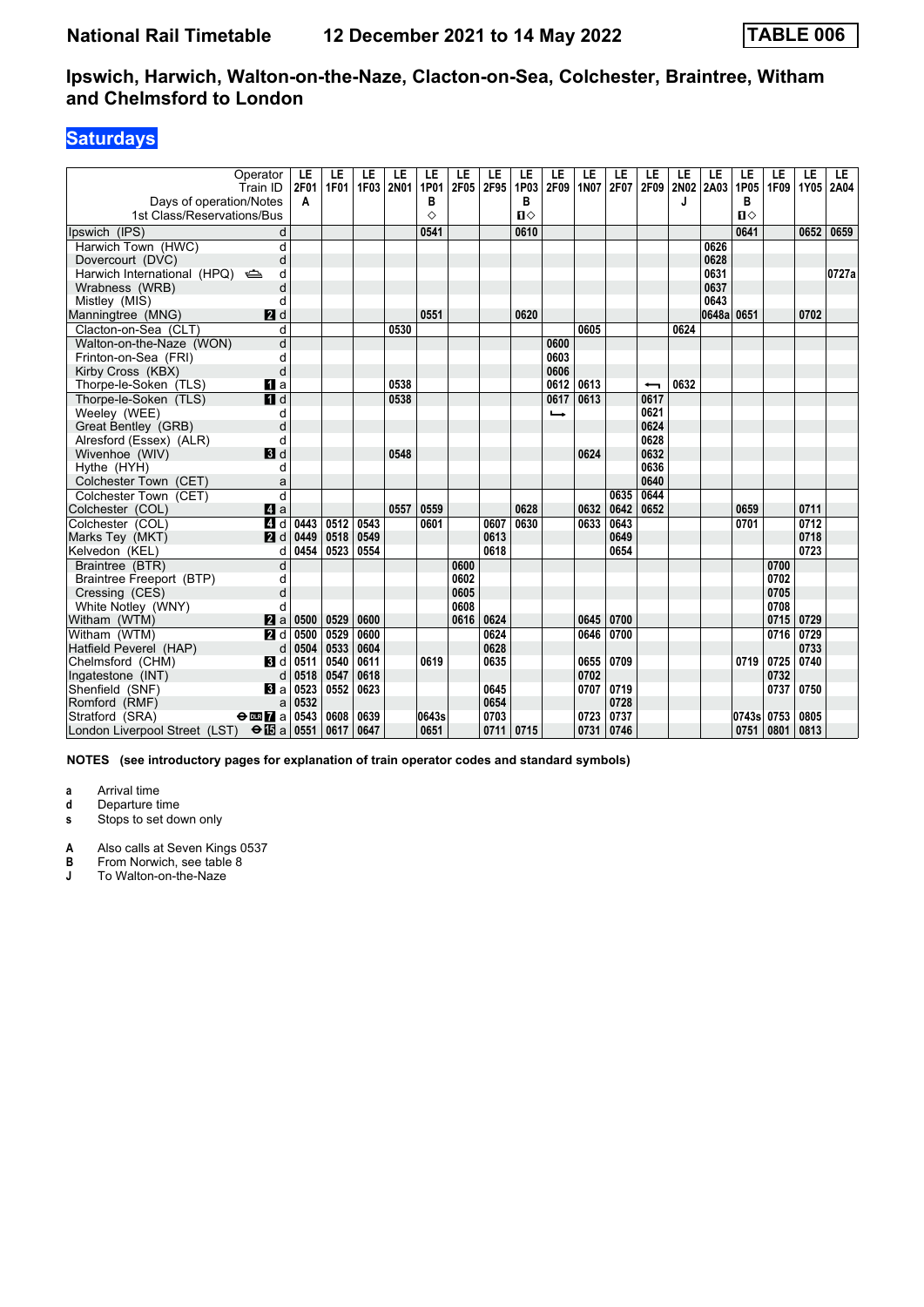# **Saturdays**

| Operator<br>Train ID<br>Days of operation/Notes<br>1st Class/Reservations/Bus<br>Catering facilities | LE<br>1P07<br>в<br>♦<br>모 | LE<br>2F11 | LE<br><b>1N15</b> | LE<br>2A95 | LE<br>2F11 | LE<br>2A07 | LE<br>1P13<br>в<br>$\mathbf{u}$<br>$\mathbf{P}$ | LE<br><b>2W06</b><br>Е | LE<br>1F21 | LE<br>2F13 | LE<br><b>1Y07</b> | LE<br>1P15<br>В<br>$\P$ $\Diamond$<br>ᇁ | LE<br>2F17 | LE<br>1N29 | LE<br>2F15 | LE<br>2F17               | LE<br>2A25 | LE.<br>1P19<br>в<br>R |
|------------------------------------------------------------------------------------------------------|---------------------------|------------|-------------------|------------|------------|------------|-------------------------------------------------|------------------------|------------|------------|-------------------|-----------------------------------------|------------|------------|------------|--------------------------|------------|-----------------------|
| Ipswich (IPS)                                                                                        | 0710<br>d                 |            |                   |            |            |            | 0741                                            |                        |            |            | 0752              | 0810                                    |            |            |            |                          |            | 0841                  |
| Harwich Town (HWC)                                                                                   | d                         |            |                   |            |            | 0726       |                                                 |                        |            |            |                   |                                         |            |            |            |                          | 0826       |                       |
| Dovercourt (DVC)                                                                                     | d                         |            |                   |            |            | 0728       |                                                 |                        |            |            |                   |                                         |            |            |            |                          | 0828       |                       |
| Harwich International (HPQ)                                                                          | d                         |            |                   | 0720       |            | 0731       |                                                 | 0750                   |            |            |                   |                                         |            |            |            |                          | 0831       |                       |
| Wrabness (WRB)                                                                                       | d                         |            |                   |            |            | 0737       |                                                 | 0756                   |            |            |                   |                                         |            |            |            |                          | 0837       |                       |
| Mistley (MIS)                                                                                        | d                         |            |                   |            |            | 0743       |                                                 | 0802                   |            |            |                   |                                         |            |            |            |                          | 0843       |                       |
| Manningtree (MNG)<br><b>2</b> d                                                                      | 0720                      |            |                   | 0733       |            | 0748a      | 0751                                            |                        |            |            | 0802              | 0820                                    |            |            |            |                          | 0848a 0851 |                       |
| Clacton-on-Sea (CLT)                                                                                 | d                         |            | 0705              |            |            |            |                                                 |                        |            |            |                   |                                         |            | 0805       |            |                          |            |                       |
| Walton-on-the-Naze (WON)                                                                             | d                         | 0700       |                   |            |            |            |                                                 |                        |            |            |                   |                                         | 0800       |            |            |                          |            |                       |
| Frinton-on-Sea (FRI)                                                                                 | d                         | 0703       |                   |            |            |            |                                                 |                        |            |            |                   |                                         | 0803       |            |            |                          |            |                       |
| Kirby Cross (KBX)                                                                                    | d                         | 0706       |                   |            |            |            |                                                 |                        |            |            |                   |                                         | 0806       |            |            |                          |            |                       |
| Thorpe-le-Soken (TLS)<br>$\mathbf{u}$ a                                                              |                           | 0712       | 0713              |            | ↽          |            |                                                 |                        |            |            |                   |                                         | 0812       | 0813       |            | $\overline{\phantom{0}}$ |            |                       |
| $\blacksquare$<br>Thorpe-le-Soken (TLS)                                                              |                           | 0717       | 0713              |            | 0717       |            |                                                 |                        |            |            |                   |                                         | 0817       | 0813       |            | 0817                     |            |                       |
| Weeley (WEE)                                                                                         | d                         | ىــا       |                   |            | 0721       |            |                                                 |                        |            |            |                   |                                         | ⊷          |            |            | 0821                     |            |                       |
| Great Bentley (GRB)                                                                                  | d                         |            |                   |            | 0724       |            |                                                 |                        |            |            |                   |                                         |            |            |            | 0824                     |            |                       |
| Alresford (Essex) (ALR)                                                                              | d                         |            |                   |            | 0728       |            |                                                 |                        |            |            |                   |                                         |            |            |            | 0828                     |            |                       |
| $\blacksquare$<br>Wivenhoe (WIV)                                                                     |                           |            | 0724              |            | 0732       |            |                                                 |                        |            |            |                   |                                         |            | 0824       |            | 0832                     |            |                       |
| Hythe (HYH)                                                                                          | d                         |            |                   |            | 0736       |            |                                                 |                        |            |            |                   |                                         |            |            |            | 0836                     |            |                       |
| Colchester Town (CET)                                                                                | a                         |            |                   |            | 0740       |            |                                                 |                        |            |            |                   |                                         |            |            |            | 0840                     |            |                       |
| Colchester Town (CET)                                                                                | d                         |            |                   |            | 0744       |            |                                                 |                        |            | 0800       |                   |                                         |            |            | 0835       | 0844                     |            |                       |
| $\mathbf{A}$ a<br>Colchester (COL)                                                                   | 0728                      |            | 0732              | 0742       | 0752       |            | 0759                                            |                        |            | 0807       | 0811              | 0828                                    |            | 0832       | 0842       | 0852                     |            | 0859                  |
| Colchester (COL)<br>4d                                                                               | 0730                      |            | 0733              | 0743       |            |            | 0801                                            |                        |            |            | 0812              | 0830                                    |            | 0833       | 0843       |                          |            | 0901                  |
| 2d<br>Marks Tey (MKT)                                                                                |                           |            |                   | 0749       |            |            |                                                 |                        |            |            | 0818              |                                         |            |            | 0849       |                          |            |                       |
| Kelvedon (KEL)                                                                                       | d                         |            |                   | 0754       |            |            |                                                 |                        |            |            | 0823              |                                         |            |            | 0854       |                          |            |                       |
| Braintree (BTR)                                                                                      | d                         |            |                   |            |            |            |                                                 |                        | 0800       |            |                   |                                         |            |            |            |                          |            |                       |
| Braintree Freeport (BTP)                                                                             | d                         |            |                   |            |            |            |                                                 |                        | 0802       |            |                   |                                         |            |            |            |                          |            |                       |
| Cressing (CES)                                                                                       | d                         |            |                   |            |            |            |                                                 |                        | 0805       |            |                   |                                         |            |            |            |                          |            |                       |
| White Notley (WNY)                                                                                   | d                         |            |                   |            |            |            |                                                 |                        | 0808       |            |                   |                                         |            |            |            |                          |            |                       |
| Witham (WTM)<br>$\mathbf{z}$ a                                                                       |                           |            | 0745              | 0800       |            |            |                                                 |                        | 0815       |            | 0829              |                                         |            | 0845       | 0900       |                          |            |                       |
| $\overline{\mathbf{p}}$ d<br>Witham (WTM)                                                            |                           |            | 0746              | 0800       |            |            |                                                 |                        | 0816       |            | 0829              |                                         |            | 0846       | 0900       |                          |            |                       |
| Hatfield Peverel (HAP)                                                                               | d                         |            |                   |            |            |            |                                                 |                        |            |            | 0833              |                                         |            |            |            |                          |            |                       |
| Chelmsford (CHM)<br><b>B</b> Id                                                                      |                           |            | 0755              | 0809       |            |            | 0819                                            |                        | 0825       |            | 0840              |                                         |            | 0855       | 0909       |                          |            | 0919                  |
| Ingatestone (INT)                                                                                    | d                         |            | 0802              |            |            |            |                                                 |                        | 0832       |            |                   |                                         |            | 0902       |            |                          |            |                       |
| Shenfield (SNF)<br><b>B</b> la                                                                       |                           |            | 0807              | 0819       |            |            |                                                 |                        | 0837       |            | 0850              |                                         |            | 0907       | 0919       |                          |            |                       |
| Romford (RMF)                                                                                        | a                         |            |                   | 0828       |            |            |                                                 |                        |            |            |                   |                                         |            |            | 0928       |                          |            |                       |
| Stratford (SRA)<br>$\Theta$ <b>ER</b> a                                                              |                           |            | 0823              | 0837       |            |            | 0843s                                           |                        | 0853       |            | 0905              |                                         |            | 0923       | 0937       |                          |            | 0943s                 |
| London Liverpool Street (LST) $\Theta$ <b>I</b> B a 0815                                             |                           |            | 0831              | 0846       |            |            | 0851                                            |                        | 0901       |            | 0913              | 0915                                    |            | 0931       | 0946       |                          |            | 0951                  |

**NOTES (see introductory pages for explanation of train operator codes and standard symbols)**

**a** Arrival time<br>**d** Departure t

**d** Departure time

**s** Stops to set down only

**B** From Norwich, see table 8<br>**E** To Cambridge, see table 1 To Cambridge, see table 12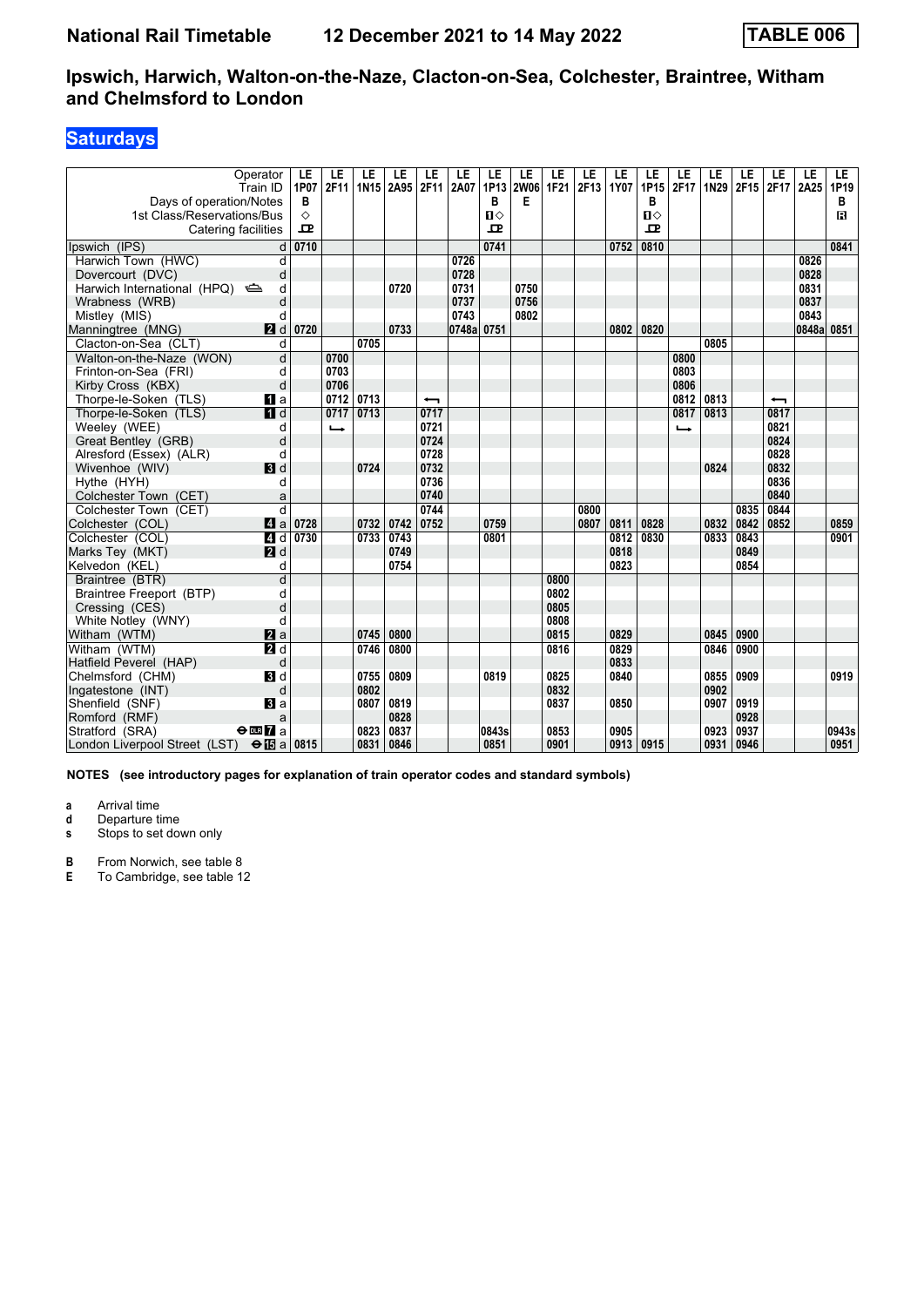# **Saturdays**

| Operator<br>Train ID<br>Days of operation/Notes<br>1st Class/Reservations/Bus | LE<br>1F31 | LE<br>2F19 | LE<br>1Y33 | LE<br>1P21<br>в<br>$\Pi$ | LE<br>9P91<br>B<br><b>08</b> | LE<br>2F23    | LE<br><b>1N31</b> | LE<br>2F21 | LE<br>2F23 | LE<br>2A27 | LE<br>1P23<br>в<br>$\mathbf{u}$ | LE<br><b>1F37</b> | LE<br>2F25 | LE<br>1Y35 | LE<br>1P25<br>в<br><b>08</b> | LE<br>2F29    | LE<br>1N33 | LE.<br>2F27 |
|-------------------------------------------------------------------------------|------------|------------|------------|--------------------------|------------------------------|---------------|-------------------|------------|------------|------------|---------------------------------|-------------------|------------|------------|------------------------------|---------------|------------|-------------|
| Catering facilities                                                           |            |            |            | ᇁ                        | 모                            |               |                   |            |            |            | ᇁ                               |                   |            |            | ᇁ                            |               |            |             |
| Ipswich (IPS)<br>d                                                            |            |            | 0852       | 0910                     | 0933                         |               |                   |            |            |            | 0944                            |                   |            | 0952       | 1010                         |               |            |             |
| Harwich Town (HWC)<br>d                                                       |            |            |            |                          |                              |               |                   |            |            | 0926       |                                 |                   |            |            |                              |               |            |             |
| d<br>Dovercourt (DVC)                                                         |            |            |            |                          |                              |               |                   |            |            | 0928       |                                 |                   |            |            |                              |               |            |             |
| Harwich International (HPQ)<br>d                                              |            |            |            |                          |                              |               |                   |            |            | 0931       |                                 |                   |            |            |                              |               |            |             |
| d<br>Wrabness (WRB)                                                           |            |            |            |                          |                              |               |                   |            |            | 0937       |                                 |                   |            |            |                              |               |            |             |
| Mistley (MIS)<br>d                                                            |            |            |            |                          |                              |               |                   |            |            | 0943       |                                 |                   |            |            |                              |               |            |             |
| <b>2</b> d<br>Manningtree (MNG)                                               |            |            | 0902       | 0920                     |                              |               |                   |            |            | 0948a      | 0954                            |                   |            | 1002       | 1019                         |               |            |             |
| Clacton-on-Sea (CLT)<br>d                                                     |            |            |            |                          |                              |               | 0905              |            |            |            |                                 |                   |            |            |                              |               | 1005       |             |
| Walton-on-the-Naze (WON)<br>d                                                 |            |            |            |                          |                              | 0900          |                   |            |            |            |                                 |                   |            |            |                              | 1000          |            |             |
| Frinton-on-Sea (FRI)<br>d                                                     |            |            |            |                          |                              | 0903          |                   |            |            |            |                                 |                   |            |            |                              | 1003          |            |             |
| d<br>Kirby Cross (KBX)                                                        |            |            |            |                          |                              | 0906          |                   |            |            |            |                                 |                   |            |            |                              | 1006          |            |             |
| Thorpe-le-Soken (TLS)<br>$\mathbf{u}$ a                                       |            |            |            |                          |                              | 0912          | 0913              |            | ╼          |            |                                 |                   |            |            |                              | 1012          | 1013       |             |
| $\blacksquare$<br>Thorpe-le-Soken (TLS)                                       |            |            |            |                          |                              | 0917          | 0913              |            | 0917       |            |                                 |                   |            |            |                              | 1017          | 1013       |             |
| Weeley (WEE)<br>d                                                             |            |            |            |                          |                              | $\rightarrow$ |                   |            | 0921       |            |                                 |                   |            |            |                              | $\rightarrow$ |            |             |
| d<br>Great Bentley (GRB)                                                      |            |            |            |                          |                              |               |                   |            | 0924       |            |                                 |                   |            |            |                              |               |            |             |
| Alresford (Essex) (ALR)<br>d                                                  |            |            |            |                          |                              |               |                   |            | 0928       |            |                                 |                   |            |            |                              |               |            |             |
| $\blacksquare$<br>Wivenhoe (WIV)                                              |            |            |            |                          |                              |               | 0924              |            | 0932       |            |                                 |                   |            |            |                              |               | 1024       |             |
| Hythe (HYH)<br>d                                                              |            |            |            |                          |                              |               |                   |            | 0936       |            |                                 |                   |            |            |                              |               |            |             |
| Colchester Town (CET)<br>a                                                    |            |            |            |                          |                              |               |                   |            | 0940       |            |                                 |                   |            |            |                              |               |            |             |
| $\overline{\mathsf{d}}$<br>Colchester Town (CET)                              |            | 0900       |            |                          |                              |               |                   | 0935       | 0944       |            |                                 |                   | 1000       |            |                              |               |            | 1035        |
| $\mathbf{A}$ a<br>Colchester (COL)                                            |            | 0907       | 0911       | 0928                     |                              |               | 0932              | 0942       | 0952       |            | 1002                            |                   | 1007       | 1011       | 1028                         |               | 1032       | 1042        |
| 4d<br>Colchester (COL)                                                        |            |            | 0912       | 0930                     |                              |               | 0933              | 0950       |            |            | 1003                            |                   |            | 1012       | 1030                         |               | 1033       | 1043        |
| 2d<br>Marks Tey (MKT)                                                         |            |            | 0918       |                          |                              |               |                   | 0956       |            |            |                                 |                   |            | 1018       |                              |               |            | 1049        |
| Kelvedon (KEL)<br>d                                                           |            |            | 0923       |                          |                              |               |                   | 1001       |            |            |                                 |                   |            | 1023       |                              |               |            | 1054        |
| $\overline{\mathsf{d}}$<br>Braintree (BTR)                                    | 0900       |            |            |                          |                              |               |                   |            |            |            |                                 | 1000              |            |            |                              |               |            |             |
| Braintree Freeport (BTP)<br>d                                                 | 0902       |            |            |                          |                              |               |                   |            |            |            |                                 | 1002              |            |            |                              |               |            |             |
| Cressing (CES)<br>d                                                           | 0905       |            |            |                          |                              |               |                   |            |            |            |                                 | 1005              |            |            |                              |               |            |             |
| White Notley (WNY)<br>d                                                       | 0908       |            |            |                          |                              |               |                   |            |            |            |                                 | 1008              |            |            |                              |               |            |             |
| Witham (WTM)<br>2a                                                            | 0915       |            | 0929       |                          |                              |               | 0945              | 1007       |            |            |                                 | 1015              |            | 1029       |                              |               | 1045       | 1100        |
| Witham (WTM)<br><b>2</b> d                                                    | 0916       |            | 0929       |                          |                              |               | 0946              | 1007       |            |            |                                 | 1016              |            | 1029       |                              |               | 1046       | 1100        |
| Hatfield Peverel (HAP)<br>d                                                   |            |            | 0933       |                          |                              |               |                   |            |            |            |                                 |                   |            | 1033       |                              |               |            |             |
| Chelmsford (CHM)<br><b>Bi</b> d                                               | 0925       |            | 0940       |                          |                              |               | 0955              | 1016       |            |            | 1021                            | 1025              |            | 1040       |                              |               | 1055       | 1109        |
| Ingatestone (INT)<br>d                                                        | 0932       |            |            |                          |                              |               | 1001              |            |            |            |                                 | 1032              |            |            |                              |               | 1102       |             |
| Shenfield (SNF)<br><b>B</b> a                                                 | 0937       |            | 0950       |                          |                              |               | 1007              | 1027       |            |            |                                 | 1037              |            | 1050       |                              |               | 1107       | 1119        |
| Romford (RMF)<br>a                                                            |            |            |            |                          |                              |               |                   | 1040       |            |            |                                 |                   |            |            |                              |               |            | 1128        |
| Stratford (SRA)<br>$\Theta$ <b>ER</b> a                                       | 0953       |            | 1005       |                          |                              |               | 1027              | 1049       |            |            | 1045s 1053                      |                   |            | 1105       |                              |               | 1123       | 1137        |
| London Liverpool Street (LST) <b>⊖ is</b> a                                   | 1001       |            | 1013       | 1015                     | 1030                         |               | 1035              | 1057       |            |            | 1053                            | 1101              |            | 1113       | 1115                         |               | 1131       | 1146        |

**NOTES (see introductory pages for explanation of train operator codes and standard symbols)**

**a** Arrival time<br>**d** Departure t

**d** Departure time

**s** Stops to set down only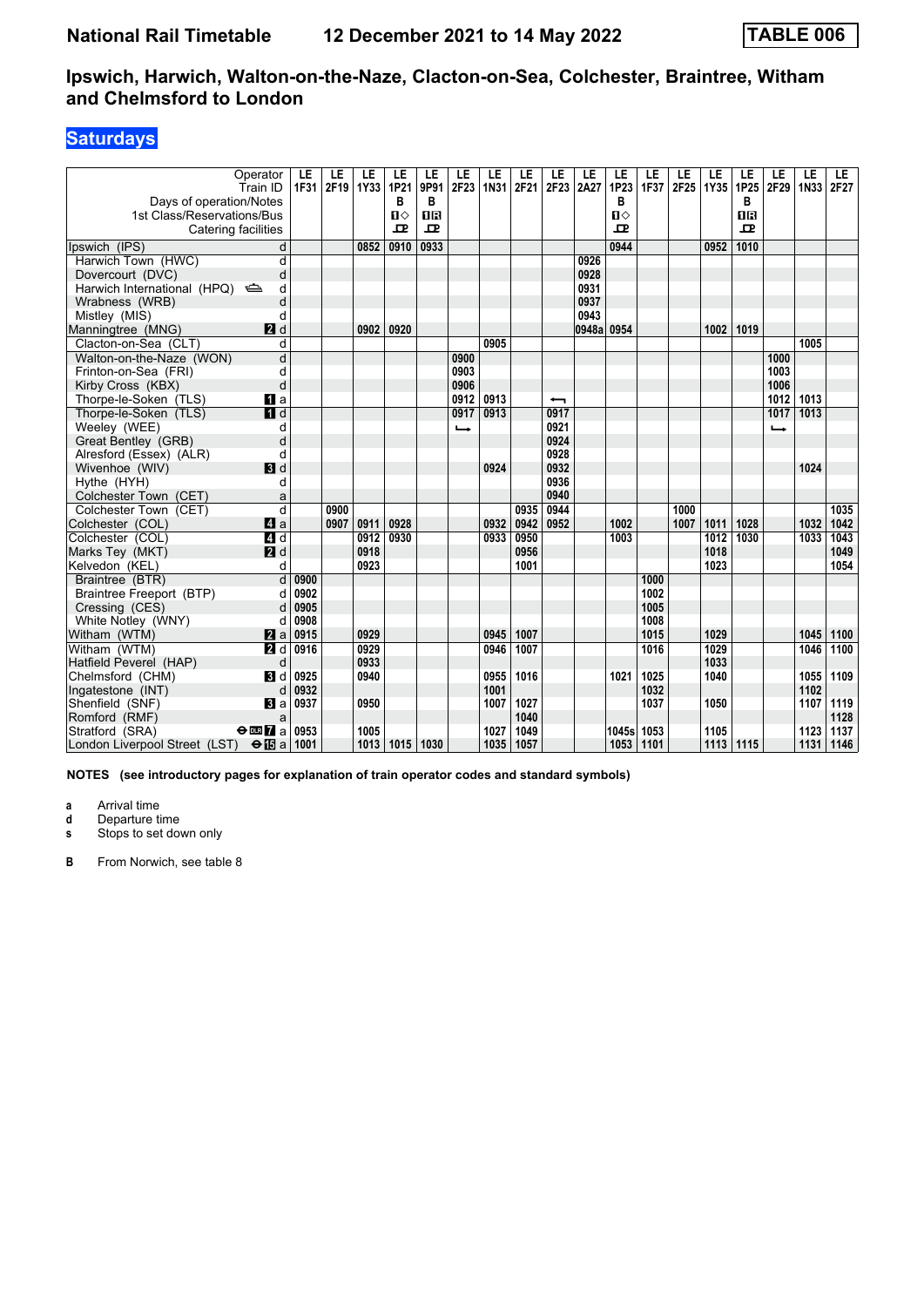# **Saturdays**

| Operator<br>Train ID                                      | LE<br>2F29               | LE<br>2A29 | LE<br>1P27 | LE<br>1F39 | LE<br>2F31 | LE<br>1Y37 | LE<br>1P29        | LE<br>2F35    | LE<br>1N35 | LE<br>2F33 | LE   | LE<br>2F35 2A31 | LE<br>1P31        | LE<br><b>1F41</b> | LE<br>2F37 | LE<br>1Y39 | LE<br>1P33 | LE<br>2F41    |
|-----------------------------------------------------------|--------------------------|------------|------------|------------|------------|------------|-------------------|---------------|------------|------------|------|-----------------|-------------------|-------------------|------------|------------|------------|---------------|
| Days of operation/Notes<br>1st Class/Reservations/Bus     |                          |            | в<br>08    |            |            |            | в<br>$\mathbf{u}$ |               |            |            |      |                 | в<br>$\mathbf{u}$ |                   |            |            | в<br>♦     |               |
| Catering facilities                                       |                          |            | ᠼ          |            |            |            | 모                 |               |            |            |      |                 | ᇁ                 |                   |            |            | ᅭ          |               |
| Ipswich (IPS)                                             | d                        |            | 1041       |            |            | 1052       | 1110              |               |            |            |      |                 | 1141              |                   |            | 1150       | 1210       |               |
| Harwich Town (HWC)                                        | d                        | 1026       |            |            |            |            |                   |               |            |            |      | 1126            |                   |                   |            |            |            |               |
| Dovercourt (DVC)                                          | d                        | 1028       |            |            |            |            |                   |               |            |            |      | 1128            |                   |                   |            |            |            |               |
| Harwich International (HPQ)                               | d                        | 1031       |            |            |            |            |                   |               |            |            |      | 1131            |                   |                   |            |            |            |               |
| Wrabness (WRB)                                            | d                        | 1037       |            |            |            |            |                   |               |            |            |      | 1137            |                   |                   |            |            |            |               |
| Mistley (MIS)                                             | d                        | 1043       |            |            |            |            |                   |               |            |            |      | 1143            |                   |                   |            |            |            |               |
| $P$ d<br>Manningtree (MNG)                                |                          | 1048a      | 1051       |            |            | 1102       | 1119              |               |            |            |      | 1148a 1151      |                   |                   |            | 1202       | 1219       |               |
| Clacton-on-Sea (CLT)                                      | d                        |            |            |            |            |            |                   |               | 1105       |            |      |                 |                   |                   |            |            |            |               |
| Walton-on-the-Naze (WON)                                  | d                        |            |            |            |            |            |                   | 1100          |            |            |      |                 |                   |                   |            |            |            | 1200          |
| Frinton-on-Sea (FRI)                                      | d                        |            |            |            |            |            |                   | 1103          |            |            |      |                 |                   |                   |            |            |            | 1203          |
| Kirby Cross (KBX)                                         | d                        |            |            |            |            |            |                   | 1106          |            |            |      |                 |                   |                   |            |            |            | 1206          |
| $\blacksquare$ a<br>Thorpe-le-Soken (TLS)                 | $\overline{\phantom{0}}$ |            |            |            |            |            |                   | 1112          | 1113       |            | ↽    |                 |                   |                   |            |            |            | 1212          |
| $\overline{\mathbf{H}}$ d<br>Thorpe-le-Soken (TLS)        | 1017                     |            |            |            |            |            |                   | 1117          | 1113       |            | 1117 |                 |                   |                   |            |            |            | 1217          |
| Weeley (WEE)                                              | 1021<br>d                |            |            |            |            |            |                   | $\rightarrow$ |            |            | 1121 |                 |                   |                   |            |            |            | $\rightarrow$ |
| Great Bentley (GRB)                                       | 1024<br>d                |            |            |            |            |            |                   |               |            |            | 1124 |                 |                   |                   |            |            |            |               |
| Alresford (Essex) (ALR)                                   | 1028<br>d                |            |            |            |            |            |                   |               |            |            | 1128 |                 |                   |                   |            |            |            |               |
| Wivenhoe (WIV)<br>3d                                      | 1032                     |            |            |            |            |            |                   |               | 1124       |            | 1132 |                 |                   |                   |            |            |            |               |
| Hythe (HYH)<br>d                                          | 1036                     |            |            |            |            |            |                   |               |            |            | 1136 |                 |                   |                   |            |            |            |               |
| Colchester Town (CET)                                     | 1040<br>a                |            |            |            |            |            |                   |               |            |            | 1140 |                 |                   |                   |            |            |            |               |
| Colchester Town (CET)<br>d                                | 1044                     |            |            |            | 1100       |            |                   |               |            | 1135       | 1144 |                 |                   |                   | 1200       |            |            |               |
| 4a<br>Colchester (COL)                                    | 1052                     |            | 1100       |            | 1107       | 1111       | 1128              |               | 1132       | 1142       | 1152 |                 | 1159              |                   | 1207       | 1211       | 1228       |               |
| $\overline{4}$ d<br>Colchester (COL)                      |                          |            | 1101       |            |            | 1112       | 1130              |               | 1133       | 1143       |      |                 | 1201              |                   |            | 1212       | 1230       |               |
| 2d<br>Marks Tey (MKT)                                     |                          |            |            |            |            | 1118       |                   |               |            | 1149       |      |                 |                   |                   |            | 1218       |            |               |
| Kelvedon (KEL)                                            | d                        |            |            |            |            | 1123       |                   |               |            | 1154       |      |                 |                   |                   |            | 1223       |            |               |
| Braintree (BTR)                                           | $\overline{d}$           |            |            | 1100       |            |            |                   |               |            |            |      |                 |                   | 1200              |            |            |            |               |
| Braintree Freeport (BTP)                                  | d                        |            |            | 1102       |            |            |                   |               |            |            |      |                 |                   | 1202              |            |            |            |               |
| Cressing (CES)                                            | d                        |            |            | 1105       |            |            |                   |               |            |            |      |                 |                   | 1205              |            |            |            |               |
| White Notley (WNY)                                        | d                        |            |            | 1108       |            |            |                   |               |            |            |      |                 |                   | 1208              |            |            |            |               |
| Witham (WTM)<br><b>2</b> a                                |                          |            |            | 1115       |            | 1129       |                   |               | 1145       | 1200       |      |                 |                   | 1215              |            | 1229       |            |               |
| Witham (WTM)<br>$\mathbf{p}$ d                            |                          |            |            | 1116       |            | 1129       |                   |               | 1146       | 1200       |      |                 |                   | 1216              |            | 1229       |            |               |
| Hatfield Peverel (HAP)                                    | d                        |            |            |            |            | 1133       |                   |               |            |            |      |                 |                   |                   |            | 1233       |            |               |
| Chelmsford (CHM)<br><b>3</b> d                            |                          |            | 1119       | 1125       |            | 1140       |                   |               | 1155       | 1209       |      |                 | 1219              | 1225              |            | 1240       |            |               |
| Ingatestone (INT)                                         | d                        |            |            | 1132       |            |            |                   |               | 1202       |            |      |                 |                   | 1232              |            |            |            |               |
| Shenfield (SNF)<br><b>B</b> la                            |                          |            |            | 1137       |            | 1150       |                   |               | 1207       | 1219       |      |                 |                   | 1237              |            | 1250       |            |               |
| Romford (RMF)                                             | a                        |            |            |            |            |            |                   |               |            | 1228       |      |                 |                   |                   |            |            |            |               |
| Stratford (SRA)<br>$\Theta$ DLR $\overline{\mathbf{Z}}$ a |                          |            | 1143s      | 1153       |            | 1205       |                   |               | 1223       | 1237       |      |                 | 1243s             | 1253              |            | 1305       |            |               |
| London Liverpool Street (LST)<br>$\Theta$ is a            |                          |            | 1151       | 1201       |            | 1213       | 1215              |               | 1231       | 1246       |      |                 | 1251              | 1301              |            | 1313       | 1315       |               |

**NOTES (see introductory pages for explanation of train operator codes and standard symbols)**

**a** Arrival time<br>**d** Departure t

**d** Departure time

**s** Stops to set down only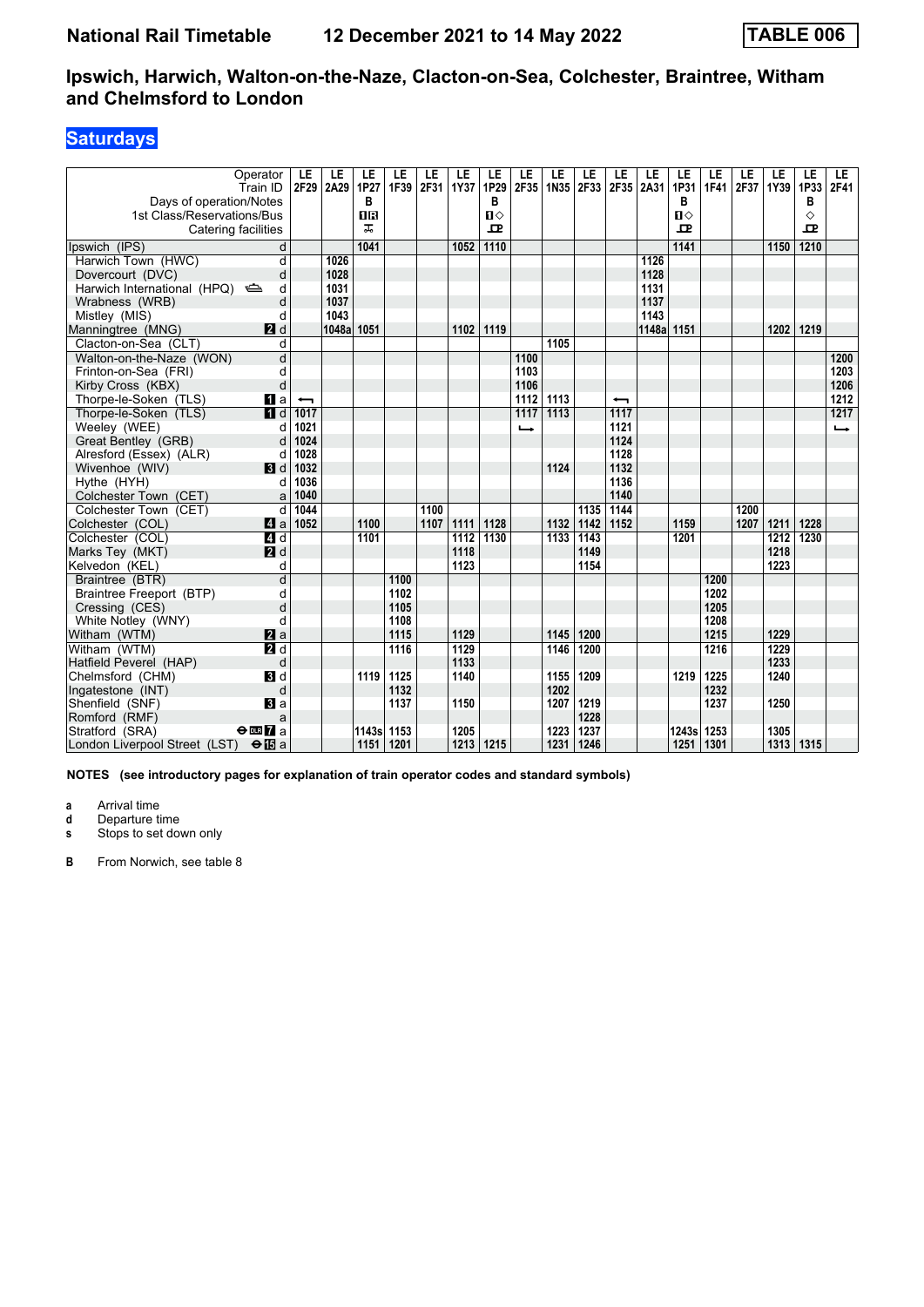# **Saturdays**

| Operator<br>Train ID                             |                  | LE<br>1N37 | LE<br>2F39 | LE<br>2F41               | LE<br>2A33 | LE<br>1P35   | LE<br>1F43 | LE<br>2F43 | LE<br>1Y41 | LE<br>1P37 | LE<br>2F47 | LE<br>1N39 | LE<br>2F45 | LE<br>2F47 | LE<br>2A35 | LE<br>1P39   | LE<br>1F45 | LE<br>2F49 | LE.<br>1Y43 |
|--------------------------------------------------|------------------|------------|------------|--------------------------|------------|--------------|------------|------------|------------|------------|------------|------------|------------|------------|------------|--------------|------------|------------|-------------|
| Days of operation/Notes                          |                  |            |            |                          |            | в            |            |            |            | в          |            |            |            |            |            | в            |            |            |             |
| 1st Class/Reservations/Bus                       |                  |            |            |                          |            | $\mathbf{u}$ |            |            |            | $\Pi$      |            |            |            |            |            | $\mathbf{u}$ |            |            |             |
| Catering facilities                              |                  |            |            |                          |            | $\mathbf{r}$ |            |            |            | 고          |            |            |            |            |            | ᄆ            |            |            |             |
| Ipswich (IPS)                                    | d                |            |            |                          |            | 1241         |            |            | 1252       | 1310       |            |            |            |            |            | 1341         |            |            | 1352        |
| Harwich Town (HWC)                               | d                |            |            |                          | 1226       |              |            |            |            |            |            |            |            |            | 1326       |              |            |            |             |
| Dovercourt (DVC)                                 | d                |            |            |                          | 1228       |              |            |            |            |            |            |            |            |            | 1328       |              |            |            |             |
| Harwich International (HPQ)                      | d                |            |            |                          | 1231       |              |            |            |            |            |            |            |            |            | 1331       |              |            |            |             |
| Wrabness (WRB)                                   | d                |            |            |                          | 1237       |              |            |            |            |            |            |            |            |            | 1337       |              |            |            |             |
| Mistley (MIS)                                    | d                |            |            |                          | 1243       |              |            |            |            |            |            |            |            |            | 1343       |              |            |            |             |
| Manningtree (MNG)                                | 2d               |            |            |                          | 1248a      | 1251         |            |            | 1302       | 1320       |            |            |            |            | 1348a      | 1351         |            |            | 1402        |
| Clacton-on-Sea (CLT)                             | d                | 1205       |            |                          |            |              |            |            |            |            |            | 1305       |            |            |            |              |            |            |             |
| Walton-on-the-Naze (WON)                         | d                |            |            |                          |            |              |            |            |            |            | 1300       |            |            |            |            |              |            |            |             |
| Frinton-on-Sea (FRI)                             | d                |            |            |                          |            |              |            |            |            |            | 1303       |            |            |            |            |              |            |            |             |
| Kirby Cross (KBX)                                | d                |            |            |                          |            |              |            |            |            |            | 1306       |            |            |            |            |              |            |            |             |
| Thorpe-le-Soken (TLS)                            | $\blacksquare$ a | 1213       |            | $\overline{\phantom{0}}$ |            |              |            |            |            |            | 1312       | 1313       |            | ↽          |            |              |            |            |             |
| Thorpe-le-Soken (TLS)                            | $\blacksquare$   | 1213       |            | 1217                     |            |              |            |            |            |            | 1317       | 1313       |            | 1317       |            |              |            |            |             |
| Weeley (WEE)                                     | d                |            |            | 1221                     |            |              |            |            |            |            | ⊷          |            |            | 1321       |            |              |            |            |             |
| Great Bentley (GRB)                              | d                |            |            | 1224                     |            |              |            |            |            |            |            |            |            | 1324       |            |              |            |            |             |
| Alresford (Essex) (ALR)                          | d                |            |            | 1228                     |            |              |            |            |            |            |            |            |            | 1328       |            |              |            |            |             |
| Wivenhoe (WIV)                                   | $\blacksquare$   | 1224       |            | 1232                     |            |              |            |            |            |            |            | 1324       |            | 1332       |            |              |            |            |             |
| Hythe (HYH)                                      | d                |            |            | 1236                     |            |              |            |            |            |            |            |            |            | 1336       |            |              |            |            |             |
| Colchester Town (CET)                            | a                |            |            | 1240                     |            |              |            |            |            |            |            |            |            | 1340       |            |              |            |            |             |
| Colchester Town (CET)                            | d                |            | 1235       | 1244                     |            |              |            | 1300       |            |            |            |            | 1335       | 1344       |            |              |            | 1400       |             |
| Colchester (COL)                                 | 4 a              | 1232       | 1242       | 1252                     |            | 1259         |            | 1307       | 1311       | 1328       |            | 1332       | 1342       | 1352       |            | 1359         |            | 1407       | 1411        |
| Colchester (COL)                                 | 4 d              | 1233       | 1243       |                          |            | 1301         |            |            | 1312       | 1330       |            | 1333       | 1343       |            |            | 1401         |            |            | 1412        |
| Marks Tey (MKT)                                  | 2d               |            | 1249       |                          |            |              |            |            | 1318       |            |            |            | 1349       |            |            |              |            |            | 1418        |
| Kelvedon (KEL)                                   | d                |            | 1254       |                          |            |              |            |            | 1323       |            |            |            | 1354       |            |            |              |            |            | 1423        |
| Braintree (BTR)                                  | d                |            |            |                          |            |              | 1300       |            |            |            |            |            |            |            |            |              | 1400       |            |             |
| Braintree Freeport (BTP)                         | d                |            |            |                          |            |              | 1302       |            |            |            |            |            |            |            |            |              | 1402       |            |             |
| Cressing (CES)                                   | d                |            |            |                          |            |              | 1305       |            |            |            |            |            |            |            |            |              | 1405       |            |             |
| White Notley (WNY)                               | d                |            |            |                          |            |              | 1308       |            |            |            |            |            |            |            |            |              | 1408       |            |             |
| Witham (WTM)                                     | <b>Z</b> a       | 1245       | 1300       |                          |            |              | 1315       |            | 1329       |            |            | 1345       | 1400       |            |            |              | 1415       |            | 1429        |
| Witham (WTM)                                     | $\blacksquare$   | 1246       | 1300       |                          |            |              | 1316       |            | 1329       |            |            | 1346       | 1400       |            |            |              | 1416       |            | 1429        |
| Hatfield Peverel (HAP)                           | d                |            |            |                          |            |              |            |            | 1333       |            |            |            |            |            |            |              |            |            | 1433        |
| Chelmsford (CHM)                                 | <b>B</b> Id      | 1255       | 1309       |                          |            | 1319         | 1325       |            | 1340       |            |            | 1355       | 1409       |            |            | 1419         | 1425       |            | 1440        |
| Ingatestone (INT)                                | d                | 1302       |            |                          |            |              | 1332       |            |            |            |            | 1402       |            |            |            |              | 1432       |            |             |
| Shenfield (SNF)                                  | <b>B</b> la      | 1307       | 1319       |                          |            |              | 1337       |            | 1350       |            |            | 1407       | 1419       |            |            |              | 1437       |            | 1450        |
| Romford (RMF)                                    | a                |            | 1328       |                          |            |              |            |            |            |            |            |            | 1428       |            |            |              |            |            |             |
| Stratford (SRA)<br>$\Theta$ or $\overline{A}$ a  |                  | 1323       | 1337       |                          |            | 1343s        | 1353       |            | 1405       |            |            | 1423       | 1437       |            |            | 1443s        | 1453       |            | 1505        |
| London Liverpool Street (LST) <b>⊖ is</b> a 1331 |                  |            | 1346       |                          |            | 1351         | 1401       |            | 1413       | 1415       |            | 1431       | 1446       |            |            | 1451         | 1501       |            | 1513        |

**NOTES (see introductory pages for explanation of train operator codes and standard symbols)**

**a** Arrival time<br>**d** Departure t

**d** Departure time

**s** Stops to set down only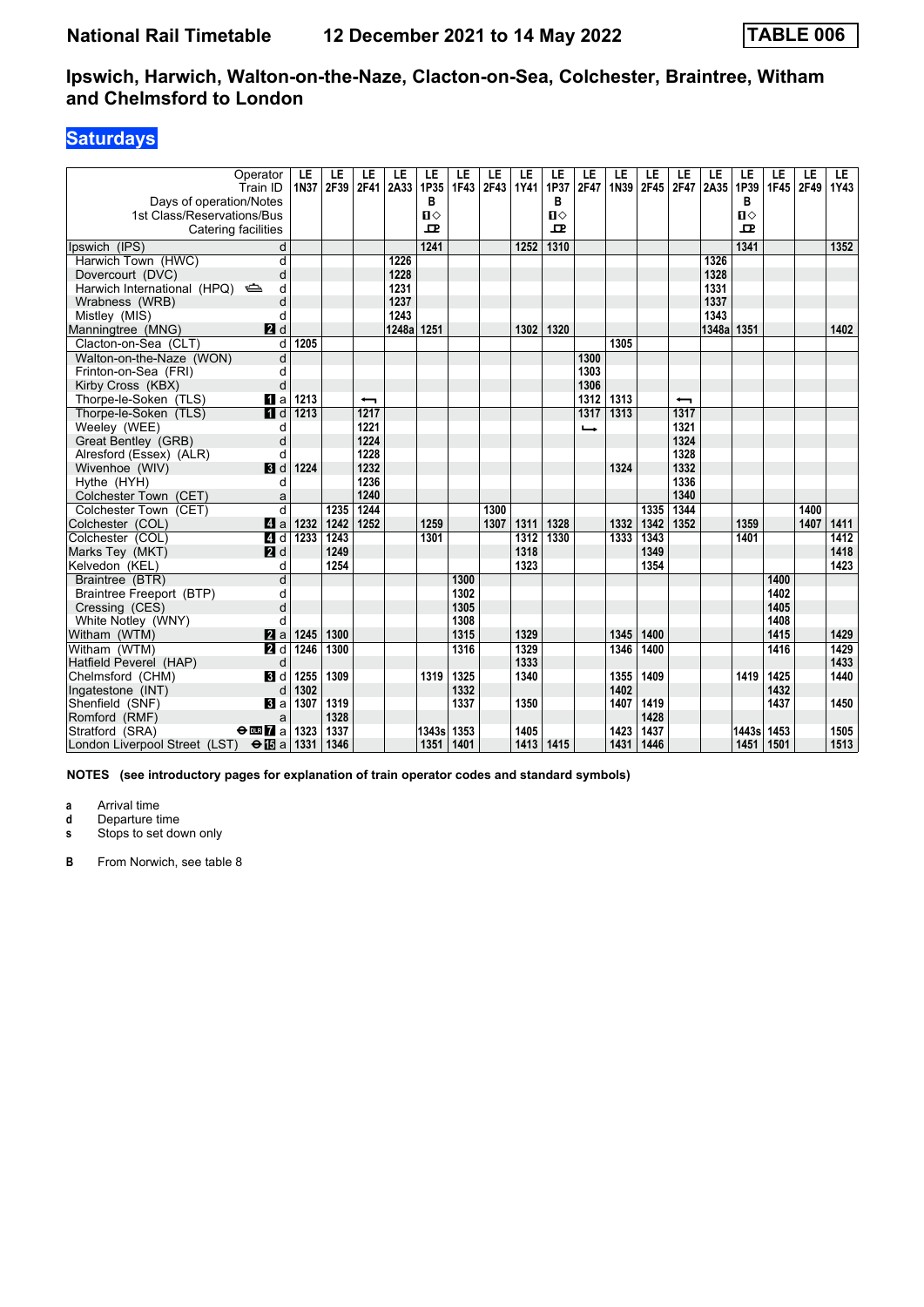# **Saturdays**

| Operator<br>Train ID<br>Days of operation/Notes<br>1st Class/Reservations/Bus | LE<br>1P41<br>B<br>$\mathbf{u}$<br>$\mathbf{p}$ | LE<br>2F53    | LE<br><b>1N41</b> | LE<br>2F51 | LE<br>2F53 | LE<br>2A37 | LE<br>1P43<br>в<br>$\mathbf{u}$<br>모 | LE<br><b>1F47</b> | LE   | LE<br>2F55 1Y45 | LE<br>1P45<br>в<br>$\Pi$<br>$\mathbf{P}$ | LE<br>2F59    | LE<br>1N43 | LE<br>2F57 | LE<br>2F59               | LE<br>2A39 | LE<br>1P47<br>в<br>$\P$<br>ᅚ | LE.<br><b>1F51</b> |
|-------------------------------------------------------------------------------|-------------------------------------------------|---------------|-------------------|------------|------------|------------|--------------------------------------|-------------------|------|-----------------|------------------------------------------|---------------|------------|------------|--------------------------|------------|------------------------------|--------------------|
| Catering facilities                                                           |                                                 |               |                   |            |            |            |                                      |                   |      |                 |                                          |               |            |            |                          |            |                              |                    |
| Ipswich (IPS)<br>d                                                            | 1410                                            |               |                   |            |            |            | 1441                                 |                   |      | 1452            | 1510                                     |               |            |            |                          |            | 1541                         |                    |
| Harwich Town (HWC)<br>d                                                       |                                                 |               |                   |            |            | 1426       |                                      |                   |      |                 |                                          |               |            |            |                          | 1526       |                              |                    |
| Dovercourt (DVC)<br>d                                                         |                                                 |               |                   |            |            | 1428       |                                      |                   |      |                 |                                          |               |            |            |                          | 1528       |                              |                    |
| Harwich International (HPQ)<br>d                                              |                                                 |               |                   |            |            | 1431       |                                      |                   |      |                 |                                          |               |            |            |                          | 1531       |                              |                    |
| Wrabness (WRB)<br>d                                                           |                                                 |               |                   |            |            | 1437       |                                      |                   |      |                 |                                          |               |            |            |                          | 1537       |                              |                    |
| Mistley (MIS)<br>d                                                            |                                                 |               |                   |            |            | 1443       |                                      |                   |      |                 |                                          |               |            |            |                          | 1543       |                              |                    |
| 2d<br>Manningtree (MNG)                                                       | 1419                                            |               |                   |            |            | 1448a      | 1451                                 |                   |      | 1502            | 1519                                     |               |            |            |                          | 1548a      | 1551                         |                    |
| Clacton-on-Sea (CLT)<br>d                                                     |                                                 |               | 1405              |            |            |            |                                      |                   |      |                 |                                          |               | 1505       |            |                          |            |                              |                    |
| Walton-on-the-Naze (WON)<br>d                                                 |                                                 | 1400          |                   |            |            |            |                                      |                   |      |                 |                                          | 1500          |            |            |                          |            |                              |                    |
| Frinton-on-Sea (FRI)<br>d                                                     |                                                 | 1403          |                   |            |            |            |                                      |                   |      |                 |                                          | 1503          |            |            |                          |            |                              |                    |
| d<br>Kirby Cross (KBX)                                                        |                                                 | 1406          |                   |            |            |            |                                      |                   |      |                 |                                          | 1506          |            |            |                          |            |                              |                    |
| Thorpe-le-Soken (TLS)<br>$\mathbf{u}$ a                                       |                                                 | 1412          | 1413              |            | ↽          |            |                                      |                   |      |                 |                                          | 1512          | 1513       |            | $\overline{\phantom{0}}$ |            |                              |                    |
| $\blacksquare$<br>Thorpe-le-Soken (TLS)                                       |                                                 | 1417          | 1413              |            | 1417       |            |                                      |                   |      |                 |                                          | 1517          | 1513       |            | 1517                     |            |                              |                    |
| Weeley (WEE)<br>d                                                             |                                                 | $\rightarrow$ |                   |            | 1421       |            |                                      |                   |      |                 |                                          | $\rightarrow$ |            |            | 1521                     |            |                              |                    |
| d<br>Great Bentley (GRB)                                                      |                                                 |               |                   |            | 1424       |            |                                      |                   |      |                 |                                          |               |            |            | 1524                     |            |                              |                    |
| Alresford (Essex) (ALR)<br>d                                                  |                                                 |               |                   |            | 1428       |            |                                      |                   |      |                 |                                          |               |            |            | 1528                     |            |                              |                    |
| $\blacksquare$<br>Wivenhoe (WIV)                                              |                                                 |               | 1424              |            | 1432       |            |                                      |                   |      |                 |                                          |               | 1524       |            | 1532                     |            |                              |                    |
| Hythe (HYH)<br>d                                                              |                                                 |               |                   |            | 1436       |            |                                      |                   |      |                 |                                          |               |            |            | 1536                     |            |                              |                    |
| Colchester Town (CET)<br>a                                                    |                                                 |               |                   |            | 1440       |            |                                      |                   |      |                 |                                          |               |            |            | 1540                     |            |                              |                    |
| Colchester Town (CET)<br>d                                                    |                                                 |               |                   | 1435       | 1444       |            |                                      |                   | 1500 |                 |                                          |               |            | 1535       | 1544                     |            |                              |                    |
| $\mathbf{A}$ a<br>Colchester (COL)                                            | 1428                                            |               | 1432              | 1442       | 1452       |            | 1459                                 |                   | 1507 | 1511            | 1528                                     |               | 1532       | 1542       | 1552                     |            | 1559                         |                    |
| Colchester (COL)<br>4 d                                                       | 1430                                            |               | 1433              | 1443       |            |            | 1501                                 |                   |      | 1512            | 1530                                     |               | 1533       | 1543       |                          |            | 1601                         |                    |
| 2d<br>Marks Tey (MKT)                                                         |                                                 |               |                   | 1449       |            |            |                                      |                   |      | 1518            |                                          |               |            | 1549       |                          |            |                              |                    |
| Kelvedon (KEL)<br>d                                                           |                                                 |               |                   | 1454       |            |            |                                      |                   |      | 1523            |                                          |               |            | 1554       |                          |            |                              |                    |
| $\overline{\mathsf{d}}$<br>Braintree (BTR)                                    |                                                 |               |                   |            |            |            |                                      | 1500              |      |                 |                                          |               |            |            |                          |            |                              | 1600               |
| Braintree Freeport (BTP)<br>d                                                 |                                                 |               |                   |            |            |            |                                      | 1502              |      |                 |                                          |               |            |            |                          |            |                              | 1602               |
| d<br>Cressing (CES)                                                           |                                                 |               |                   |            |            |            |                                      | 1505              |      |                 |                                          |               |            |            |                          |            |                              | 1605               |
| White Notley (WNY)<br>d                                                       |                                                 |               |                   |            |            |            |                                      | 1508              |      |                 |                                          |               |            |            |                          |            |                              | 1608               |
| Witham (WTM)<br><b>2</b> a                                                    |                                                 |               | 1445              | 1500       |            |            |                                      | 1515              |      | 1529            |                                          |               | 1545       | 1600       |                          |            |                              | 1615               |
| Witham (WTM)<br>$\blacksquare$                                                |                                                 |               | 1446              | 1500       |            |            |                                      | 1516              |      | 1529            |                                          |               | 1546       | 1600       |                          |            |                              | 1616               |
| d<br>Hatfield Peverel (HAP)                                                   |                                                 |               |                   |            |            |            |                                      |                   |      | 1533            |                                          |               |            |            |                          |            |                              |                    |
| Chelmsford (CHM)<br><b>B</b> Id                                               |                                                 |               | 1455              | 1509       |            |            | 1519                                 | 1525              |      | 1540            |                                          |               | 1555       | 1609       |                          |            | 1619                         | 1625               |
| d<br>Ingatestone (INT)                                                        |                                                 |               | 1502              |            |            |            |                                      | 1532              |      |                 |                                          |               | 1602       |            |                          |            |                              | 1632               |
| Shenfield (SNF)<br>$\blacksquare$ a                                           |                                                 |               | 1507              | 1519       |            |            |                                      | 1537              |      | 1550            |                                          |               | 1607       | 1619       |                          |            |                              | 1637               |
| Romford (RMF)<br>a                                                            |                                                 |               |                   | 1528       |            |            |                                      |                   |      |                 |                                          |               |            | 1628       |                          |            |                              |                    |
| Stratford (SRA)<br>$\Theta$ DLR $\overline{\mathbf{Z}}$ a                     |                                                 |               | 1523              | 1537       |            |            | 1543s                                | 1553              |      | 1605            |                                          |               | 1623       | 1637       |                          |            | 1643s                        | 1653               |
| London Liverpool Street (LST) $\Theta$ <b>IS</b> a 1515                       |                                                 |               | 1531              | 1546       |            |            | 1551                                 | 1601              |      | 1613            | 1615                                     |               | 1631       | 1646       |                          |            | 1651                         | 1701               |

**NOTES (see introductory pages for explanation of train operator codes and standard symbols)**

**a** Arrival time<br>**d** Departure t

**d** Departure time

**s** Stops to set down only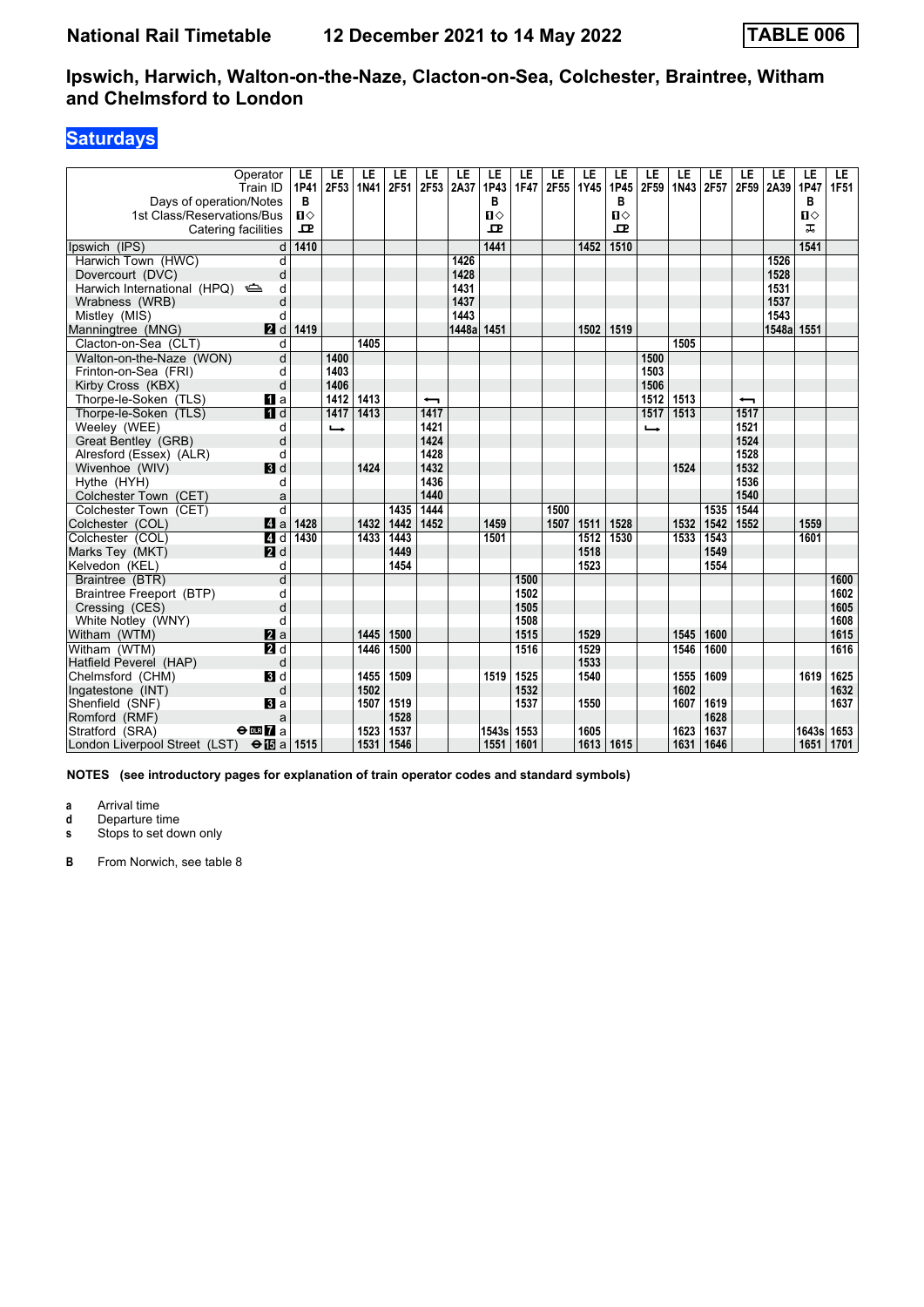# **Saturdays**

| Days of operation/Notes                           | Operator<br>Train ID    | LE<br>2F61 | LE<br><b>1Y47</b> | LE<br>1P49<br>В   | LE<br>2F65    | LE<br><b>1N47</b> | LE<br>2F63 | LE                       | LE<br>2F65 2A41 | LE<br>1P51<br>в   | LE<br>1F57 | LE<br>2F67 | LE<br>1Y49 | LE<br>1P53<br>в | LE<br>9P93<br>в | LE<br>2F73               | LE<br>1N <sub>51</sub> | LE<br>2F71 | LE.<br>2F73              |
|---------------------------------------------------|-------------------------|------------|-------------------|-------------------|---------------|-------------------|------------|--------------------------|-----------------|-------------------|------------|------------|------------|-----------------|-----------------|--------------------------|------------------------|------------|--------------------------|
| 1st Class/Reservations/Bus<br>Catering facilities |                         |            |                   | $\mathbf{u}$<br>모 |               |                   |            |                          |                 | $\mathbf{u}$<br>ᇁ |            |            |            | ◇<br>ᇁ          | 08<br>모         |                          |                        |            |                          |
| Ipswich (IPS)                                     | d                       |            | 1552              | 1610              |               |                   |            |                          |                 | 1641              |            |            | 1652       | 1709            | 1733            |                          |                        |            |                          |
| Harwich Town (HWC)                                | d                       |            |                   |                   |               |                   |            |                          | 1626            |                   |            |            |            |                 |                 |                          |                        |            |                          |
| Dovercourt (DVC)                                  | d                       |            |                   |                   |               |                   |            |                          | 1628            |                   |            |            |            |                 |                 |                          |                        |            |                          |
| Harwich International (HPQ)                       | d                       |            |                   |                   |               |                   |            |                          | 1631            |                   |            |            |            |                 |                 |                          |                        |            |                          |
| Wrabness (WRB)                                    | d                       |            |                   |                   |               |                   |            |                          | 1637            |                   |            |            |            |                 |                 |                          |                        |            |                          |
| Mistley (MIS)                                     | d                       |            |                   |                   |               |                   |            |                          | 1643            |                   |            |            |            |                 |                 |                          |                        |            |                          |
| Manningtree (MNG)                                 | <b>2</b> d              |            | 1602              | 1619              |               |                   |            |                          | 1648a           | 1651              |            |            | 1702       | 1719            |                 |                          |                        |            |                          |
| Clacton-on-Sea (CLT)                              | d                       |            |                   |                   |               | 1605              |            |                          |                 |                   |            |            |            |                 |                 |                          | 1705                   |            |                          |
| Walton-on-the-Naze (WON)                          | d                       |            |                   |                   | 1600          |                   |            |                          |                 |                   |            |            |            |                 |                 | 1700                     |                        |            |                          |
| Frinton-on-Sea (FRI)                              | d                       |            |                   |                   | 1603          |                   |            |                          |                 |                   |            |            |            |                 |                 | 1703                     |                        |            |                          |
| Kirby Cross (KBX)                                 | d                       |            |                   |                   | 1606          |                   |            |                          |                 |                   |            |            |            |                 |                 | 1706                     |                        |            |                          |
| Thorpe-le-Soken (TLS)                             | $\blacksquare$ a        |            |                   |                   | 1612          | 1613              |            | $\overline{\phantom{0}}$ |                 |                   |            |            |            |                 |                 | 1712                     | 1713                   |            | $\overline{\phantom{0}}$ |
| Thorpe-le-Soken (TLS)                             | $\blacksquare$          |            |                   |                   | 1617          | 1613              |            | 1617                     |                 |                   |            |            |            |                 |                 | 1717                     | 1713                   |            | 1717                     |
| Weeley (WEE)                                      | d                       |            |                   |                   | $\rightarrow$ |                   |            | 1621                     |                 |                   |            |            |            |                 |                 | $\overline{\phantom{a}}$ |                        |            | 1721                     |
| Great Bentley (GRB)                               | d                       |            |                   |                   |               |                   |            | 1624                     |                 |                   |            |            |            |                 |                 |                          |                        |            | 1724                     |
| Alresford (Essex) (ALR)                           | d                       |            |                   |                   |               |                   |            | 1628                     |                 |                   |            |            |            |                 |                 |                          |                        |            | 1728                     |
| Wivenhoe (WIV)                                    | $\blacksquare$          |            |                   |                   |               | 1624              |            | 1632                     |                 |                   |            |            |            |                 |                 |                          | 1724                   |            | 1732                     |
| Hythe (HYH)                                       | d                       |            |                   |                   |               |                   |            | 1636                     |                 |                   |            |            |            |                 |                 |                          |                        |            | 1736                     |
| Colchester Town (CET)                             | a                       |            |                   |                   |               |                   |            | 1640                     |                 |                   |            |            |            |                 |                 |                          |                        |            | 1740                     |
| Colchester Town (CET)                             | $\overline{\mathsf{d}}$ | 1600       |                   |                   |               |                   | 1635       | 1644                     |                 |                   |            | 1700       |            |                 |                 |                          |                        | 1735       | 1744                     |
| Colchester (COL)                                  | $\blacksquare$ a        | 1607       | 1611              | 1628              |               | 1632              | 1642       | 1652                     |                 | 1700              |            | 1707       | 1711       | 1727            |                 |                          | 1732                   | 1742       | 1752                     |
| Colchester (COL)                                  | 4d                      |            | 1612              | 1630              |               | 1633              | 1643       |                          |                 | 1701              |            |            | 1712       | 1730            |                 |                          | 1733                   | 1750       |                          |
| Marks Tey (MKT)                                   | 2d                      |            | 1618              |                   |               |                   | 1649       |                          |                 |                   |            |            | 1718       |                 |                 |                          |                        | 1756       |                          |
| Kelvedon (KEL)                                    | d                       |            | 1623              |                   |               |                   | 1654       |                          |                 |                   |            |            | 1723       |                 |                 |                          |                        | 1801       |                          |
| Braintree (BTR)                                   | d                       |            |                   |                   |               |                   |            |                          |                 |                   | 1700       |            |            |                 |                 |                          |                        |            |                          |
| Braintree Freeport (BTP)                          | d                       |            |                   |                   |               |                   |            |                          |                 |                   | 1702       |            |            |                 |                 |                          |                        |            |                          |
| Cressing (CES)                                    | d                       |            |                   |                   |               |                   |            |                          |                 |                   | 1705       |            |            |                 |                 |                          |                        |            |                          |
| White Notley (WNY)                                | d                       |            |                   |                   |               |                   |            |                          |                 |                   | 1708       |            |            |                 |                 |                          |                        |            |                          |
| Witham (WTM)                                      | <b>2</b> a              |            | 1629              |                   |               | 1645              | 1700       |                          |                 |                   | 1715       |            | 1729       |                 |                 |                          | 1745                   | 1807       |                          |
| Witham (WTM)                                      | $\blacksquare$          |            | 1629              |                   |               | 1646              | 1700       |                          |                 |                   | 1716       |            | 1729       |                 |                 |                          | 1746                   | 1807       |                          |
| Hatfield Peverel (HAP)                            | d                       |            | 1633              |                   |               |                   |            |                          |                 |                   |            |            | 1733       |                 |                 |                          |                        |            |                          |
| Chelmsford (CHM)                                  | <b>B</b> Id             |            | 1640              |                   |               | 1655              | 1709       |                          |                 | 1719              | 1725       |            | 1740       |                 |                 |                          | 1755                   | 1816       |                          |
| Ingatestone (INT)                                 | d                       |            |                   |                   |               | 1702              |            |                          |                 |                   | 1732       |            |            |                 |                 |                          | 1801                   |            |                          |
| Shenfield (SNF)                                   | $\mathbf{B}$ a          |            | 1650              |                   |               | 1707              | 1719       |                          |                 |                   | 1737       |            | 1750       |                 |                 |                          | 1807                   | 1827       |                          |
| Romford (RMF)                                     | a                       |            |                   |                   |               |                   | 1728       |                          |                 |                   |            |            |            |                 |                 |                          |                        | 1840       |                          |
| Stratford (SRA)                                   | $\Theta$ <b>ER</b> a    |            | 1705              |                   |               | 1723              | 1737       |                          |                 | 1743s             | 1753       |            | 1805       |                 |                 |                          | 1827                   | 1849       |                          |
| London Liverpool Street (LST)                     | $\Theta$ is a           |            | 1713              | 1715              |               | 1731              | 1746       |                          |                 | 1751              | 1801       |            | 1813       | 1815 1830       |                 |                          | 1835                   | 1857       |                          |

**NOTES (see introductory pages for explanation of train operator codes and standard symbols)**

**a** Arrival time<br>**d** Departure t

**d** Departure time

**s** Stops to set down only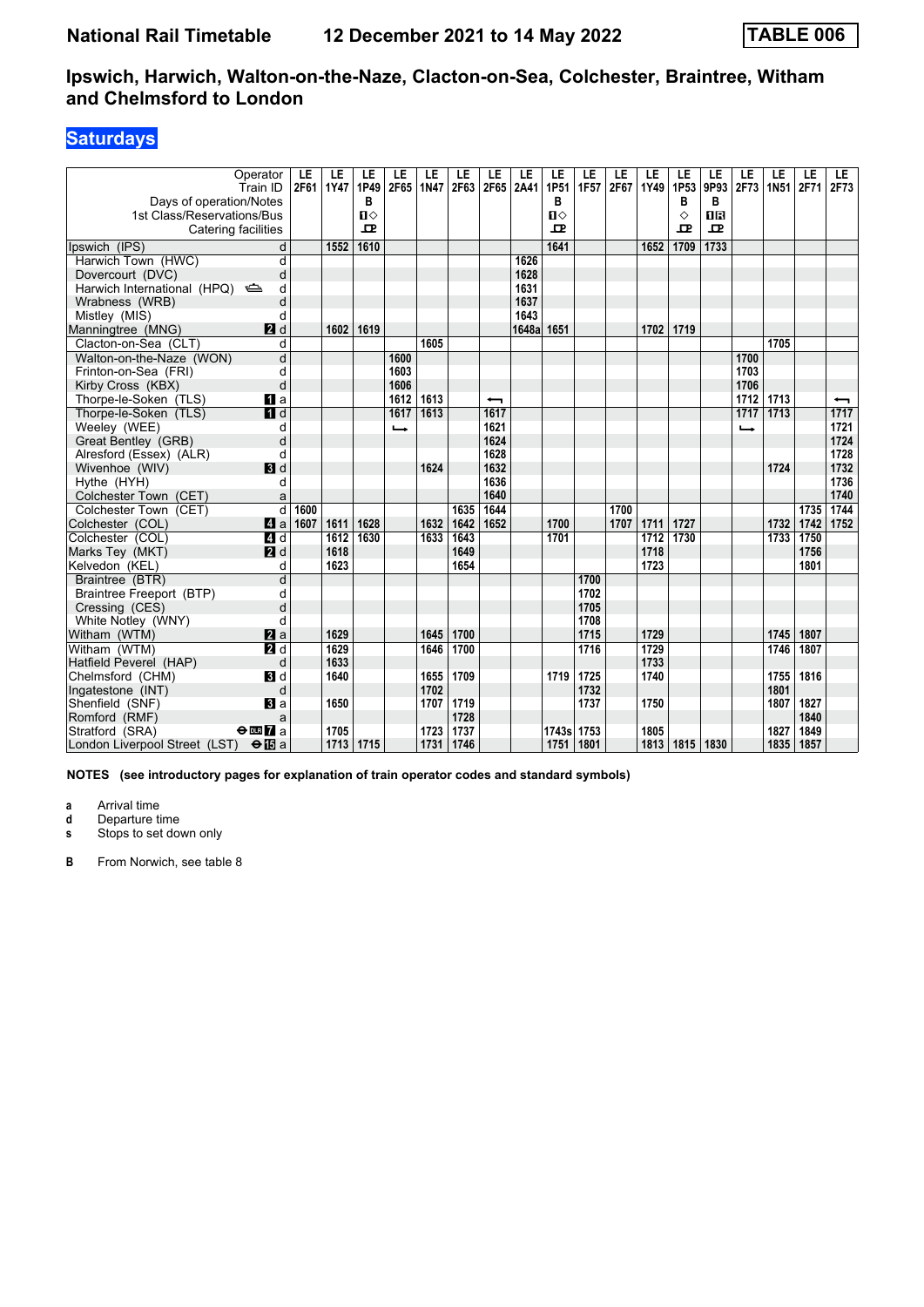# **Saturdays**

| Operator<br>Train ID                                      | LE<br>2A45 | LE<br>1P <sub>55</sub> | LE<br>1F63 | LE<br>2F77 | LE<br>1Y51 | LE<br>1P57   | LE<br>2F81    | LE<br>1N55 | LE<br>2F79 | LE<br>2F81 | LE<br>2A49 | LE<br>1P <sub>59</sub> | LE<br>1F69 | LE<br>2F83 | LE<br>1Y55  | LE<br>1P61     | LE<br>2F89    | LE<br>1N <sub>57</sub> |
|-----------------------------------------------------------|------------|------------------------|------------|------------|------------|--------------|---------------|------------|------------|------------|------------|------------------------|------------|------------|-------------|----------------|---------------|------------------------|
| Days of operation/Notes                                   |            | в                      |            |            |            | в            |               |            |            |            |            | в                      |            |            |             | в              |               |                        |
| 1st Class/Reservations/Bus                                |            | ♦                      |            |            |            | $\mathbf{u}$ |               |            |            |            |            | $\P$ $\Diamond$        |            |            |             | $\blacksquare$ |               |                        |
| Catering facilities                                       |            |                        |            |            |            | $\mathbf{p}$ |               |            |            |            |            | 묘                      |            |            |             | $\mathbf{p}$   |               |                        |
| Ipswich (IPS)<br>d                                        |            | 1744                   |            |            | 1752       | 1811         |               |            |            |            |            | 1841                   |            |            | 1852        | 1910           |               |                        |
| Harwich Town (HWC)<br>d                                   | 1726       |                        |            |            |            |              |               |            |            |            | 1826       |                        |            |            |             |                |               |                        |
| Dovercourt (DVC)<br>d                                     | 1728       |                        |            |            |            |              |               |            |            |            | 1828       |                        |            |            |             |                |               |                        |
| Harwich International (HPQ) <<br>d                        | 1731       |                        |            |            |            |              |               |            |            |            | 1831       |                        |            |            |             |                |               |                        |
| Wrabness (WRB)<br>d                                       | 1737       |                        |            |            |            |              |               |            |            |            | 1837       |                        |            |            |             |                |               |                        |
| Mistley (MIS)<br>d                                        | 1743       |                        |            |            |            |              |               |            |            |            | 1843       |                        |            |            |             |                |               |                        |
| <b>2</b> d<br>Manningtree (MNG)                           | 1748a      | 1754                   |            |            | 1802       | 1820         |               |            |            |            | 1848a 1851 |                        |            |            | 1902        | 1919           |               |                        |
| Clacton-on-Sea (CLT)<br>d                                 |            |                        |            |            |            |              |               | 1805       |            |            |            |                        |            |            |             |                |               | 1905                   |
| Walton-on-the-Naze (WON)<br>d                             |            |                        |            |            |            |              | 1800          |            |            |            |            |                        |            |            |             |                | 1900          |                        |
| Frinton-on-Sea (FRI)<br>d                                 |            |                        |            |            |            |              | 1803          |            |            |            |            |                        |            |            |             |                | 1903          |                        |
| d<br>Kirby Cross (KBX)                                    |            |                        |            |            |            |              | 1806          |            |            |            |            |                        |            |            |             |                | 1906          |                        |
| $\mathbf{u}$ a<br>Thorpe-le-Soken (TLS)                   |            |                        |            |            |            |              | 1812          | 1813       |            | ↽          |            |                        |            |            |             |                | 1912          | 1913                   |
| $\overline{H}$ d<br>Thorpe-le-Soken (TLS)                 |            |                        |            |            |            |              | 1817          | 1813       |            | 1817       |            |                        |            |            |             |                | 1917          | 1913                   |
| Weeley (WEE)<br>d                                         |            |                        |            |            |            |              | $\rightarrow$ |            |            | 1821       |            |                        |            |            |             |                | $\rightarrow$ |                        |
| d<br>Great Bentley (GRB)                                  |            |                        |            |            |            |              |               |            |            | 1824       |            |                        |            |            |             |                |               |                        |
| Alresford (Essex) (ALR)<br>d                              |            |                        |            |            |            |              |               |            |            | 1828       |            |                        |            |            |             |                |               |                        |
| Wivenhoe (WIV)<br>$\blacksquare$                          |            |                        |            |            |            |              |               | 1824       |            | 1832       |            |                        |            |            |             |                |               | 1924                   |
| Hythe (HYH)<br>d                                          |            |                        |            |            |            |              |               |            |            | 1836       |            |                        |            |            |             |                |               |                        |
| Colchester Town (CET)<br>a                                |            |                        |            |            |            |              |               |            |            | 1840       |            |                        |            |            |             |                |               |                        |
| Colchester Town (CET)<br>$\overline{d}$                   |            |                        |            | 1800       |            |              |               |            | 1835       | 1844       |            |                        |            | 1900       |             |                |               |                        |
| $\blacksquare$ a<br>Colchester (COL)                      |            | 1802                   |            | 1807       | 1811       | 1829         |               | 1832       | 1842       | 1852       |            | 1859                   |            | 1907       | 1911        | 1928           |               | 1932                   |
| 4d<br>Colchester (COL)                                    |            | 1803                   |            |            | 1812       | 1830         |               | 1833       | 1843       |            |            | 1901                   |            |            | 1912        | 1930           |               | 1933                   |
| Marks Tey (MKT)<br>2d                                     |            |                        |            |            | 1818       |              |               |            | 1849       |            |            |                        |            |            | 1918        |                |               |                        |
| Kelvedon (KEL)<br>d                                       |            |                        |            |            | 1823       |              |               |            | 1854       |            |            |                        |            |            | 1923        |                |               |                        |
| $\overline{\mathsf{d}}$<br>Braintree (BTR)                |            |                        | 1800       |            |            |              |               |            |            |            |            |                        | 1900       |            |             |                |               |                        |
| Braintree Freeport (BTP)<br>d                             |            |                        | 1802       |            |            |              |               |            |            |            |            |                        | 1902       |            |             |                |               |                        |
| d<br>Cressing (CES)                                       |            |                        | 1805       |            |            |              |               |            |            |            |            |                        | 1905       |            |             |                |               |                        |
| White Notley (WNY)<br>d                                   |            |                        | 1808       |            |            |              |               |            |            |            |            |                        | 1908       |            |             |                |               |                        |
| Witham (WTM)<br><b>2</b> a                                |            |                        | 1815       |            | 1829       |              |               | 1845       | 1900       |            |            |                        | 1915       |            | 1929        |                |               | 1945                   |
| $\blacksquare$<br>Witham (WTM)                            |            |                        | 1816       |            | 1829       |              |               | 1846       | 1900       |            |            |                        | 1916       |            | 1929        |                |               | 1946                   |
| d<br>Hatfield Peverel (HAP)                               |            |                        |            |            | 1833       |              |               |            |            |            |            |                        |            |            | 1933        |                |               |                        |
| Chelmsford (CHM)<br><b>B</b> Id                           |            | 1821                   | 1825       |            | 1840       |              |               | 1855       | 1909       |            |            | 1919                   | 1925       |            | 1940        |                |               | 1955                   |
| d<br>Ingatestone (INT)                                    |            |                        | 1832       |            |            |              |               | 1902       |            |            |            |                        | 1932       |            |             |                |               | 2002                   |
| $\blacksquare$ a<br>Shenfield (SNF)                       |            |                        | 1837       |            | 1850       |              |               | 1907       | 1919       |            |            |                        | 1937       |            | 1950        |                |               | 2007                   |
| Romford (RMF)<br>a                                        |            |                        |            |            |            |              |               |            | 1928       |            |            |                        |            |            |             |                |               |                        |
| Stratford (SRA)<br>$\Theta$ DLR $\overline{\mathbf{Z}}$ a |            | 1845s                  | 1853       |            | 1905       |              |               | 1923       | 1937       |            |            | 1943s                  | 1953       |            | 2005        |                |               | 2023                   |
| London Liverpool Street (LST) <b>⊖ iB</b> a               |            | 1853                   | 1903       |            | 1913       | 1915         |               | 1933       | 1946       |            |            | 1951                   | 2001       |            | 2013   2015 |                |               | 2031                   |

**NOTES (see introductory pages for explanation of train operator codes and standard symbols)**

**a** Arrival time<br>**d** Departure t

**d** Departure time

**s** Stops to set down only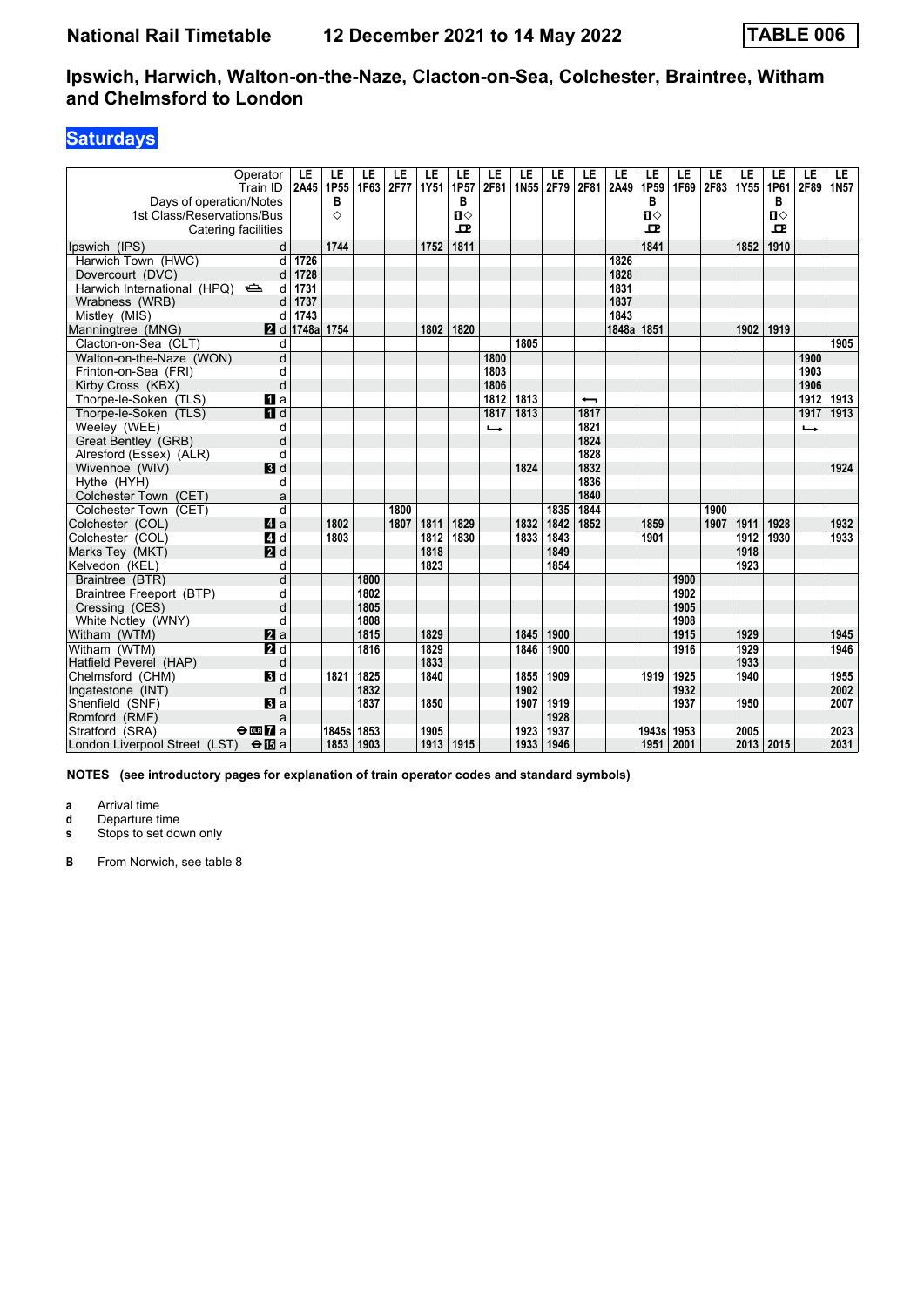# **Saturdays**

| Operator<br>Train ID<br>Days of operation/Notes<br>1st Class/Reservations/Bus | LE<br>2F85 | LE<br>2F89 | LE<br>2A53 | LE<br>1P63<br>В<br>$\Pi$ | LE<br>1F73 | LE<br>2F91 | LE<br>1Y61 | LE<br>1Y63 | LE<br>2F97    | LE<br>1N <sub>59</sub> | LE<br>2F93 | LE<br>2F97               | LE<br>2A57 | LE<br>1P67<br>в<br>п⇔ | LE<br><b>1F77</b> | LE<br>1A97        | LE<br>2F99 | LE.<br>2A48<br>G |
|-------------------------------------------------------------------------------|------------|------------|------------|--------------------------|------------|------------|------------|------------|---------------|------------------------|------------|--------------------------|------------|-----------------------|-------------------|-------------------|------------|------------------|
| Catering facilities                                                           |            |            |            | ᇁ                        |            |            |            |            |               |                        |            |                          |            | ᠼ                     |                   |                   |            |                  |
| Ipswich (IPS)<br>d                                                            |            |            |            | 1941                     |            |            | 1952       | 2009       |               |                        |            |                          |            | 2041                  |                   |                   |            | 2101             |
| Harwich Town (HWC)<br>d                                                       |            |            | 1926       |                          |            |            |            |            |               |                        |            |                          | 2026       |                       |                   |                   |            |                  |
| d<br>Dovercourt (DVC)                                                         |            |            | 1928       |                          |            |            |            |            |               |                        |            |                          | 2028       |                       |                   |                   |            |                  |
| Harwich International (HPQ)<br>d                                              |            |            | 1931       |                          |            |            |            |            |               |                        |            |                          | 2031       |                       |                   | 2045              |            | 2127a            |
| Wrabness (WRB)<br>d                                                           |            |            | 1937       |                          |            |            |            |            |               |                        |            |                          | 2037       |                       |                   |                   |            |                  |
| Mistley (MIS)<br>d                                                            |            |            | 1943       |                          |            |            |            |            |               |                        |            |                          | 2043       |                       |                   |                   |            |                  |
| 2d<br>Manningtree (MNG)                                                       |            |            | 1948a      | 1951                     |            |            | 2002       | 2019       |               |                        |            |                          | 2048a 2051 |                       |                   | 2058              |            |                  |
| Clacton-on-Sea (CLT)<br>d                                                     |            |            |            |                          |            |            |            |            |               | 2005                   |            |                          |            |                       |                   |                   |            |                  |
| Walton-on-the-Naze (WON)<br>d                                                 |            |            |            |                          |            |            |            |            | 2000          |                        |            |                          |            |                       |                   |                   |            |                  |
| Frinton-on-Sea (FRI)<br>d                                                     |            |            |            |                          |            |            |            |            | 2003          |                        |            |                          |            |                       |                   |                   |            |                  |
| d<br>Kirby Cross (KBX)                                                        |            |            |            |                          |            |            |            |            | 2006          |                        |            |                          |            |                       |                   |                   |            |                  |
| Thorpe-le-Soken (TLS)<br>$\mathbf{u}$ a                                       |            | ↽          |            |                          |            |            |            |            |               | 2012 2013              |            | $\overline{\phantom{0}}$ |            |                       |                   |                   |            |                  |
| Thorpe-le-Soken (TLS)<br>$\blacksquare$                                       |            | 1917       |            |                          |            |            |            |            | 2017          | 2013                   |            | 2017                     |            |                       |                   |                   |            |                  |
| Weeley (WEE)<br>d                                                             |            | 1921       |            |                          |            |            |            |            | $\rightarrow$ |                        |            | 2021                     |            |                       |                   |                   |            |                  |
| d<br>Great Bentley (GRB)                                                      |            | 1924       |            |                          |            |            |            |            |               |                        |            | 2024                     |            |                       |                   |                   |            |                  |
| Alresford (Essex) (ALR)<br>d                                                  |            | 1928       |            |                          |            |            |            |            |               |                        |            | 2028                     |            |                       |                   |                   |            |                  |
| $\mathbf{3}$ d<br>Wivenhoe (WIV)                                              |            | 1932       |            |                          |            |            |            |            |               | 2024                   |            | 2032                     |            |                       |                   |                   |            |                  |
| Hythe (HYH)<br>d                                                              |            | 1936       |            |                          |            |            |            |            |               |                        |            | 2036                     |            |                       |                   |                   |            |                  |
| Colchester Town (CET)<br>a                                                    |            | 1940       |            |                          |            |            |            |            |               |                        |            | 2040                     |            |                       |                   |                   |            |                  |
| Colchester Town (CET)<br>$\overline{\mathsf{d}}$                              | 1935       | 1944       |            |                          |            | 2000       |            |            |               |                        | 2035       | 2044                     |            |                       |                   |                   | 2100       |                  |
| $\blacksquare$ a<br>Colchester (COL)                                          | 1942       | 1952       |            | 1959                     |            | 2007       | 2011       | 2028       |               | 2032                   | 2042       | 2052                     |            | 2059                  |                   | 2107              | 2107       |                  |
| 4d<br>Colchester (COL)                                                        | 1943       |            |            | 2001                     |            |            | 2012       | 2029       |               | 2033                   | 2043       |                          |            | 2101                  |                   | 2112              |            |                  |
| 2d<br>Marks Tey (MKT)                                                         | 1949       |            |            |                          |            |            | 2018       |            |               |                        | 2049       |                          |            |                       |                   | 2118              |            |                  |
| Kelvedon (KEL)<br>d                                                           | 1954       |            |            |                          |            |            | 2023       |            |               |                        | 2054       |                          |            |                       |                   | 2123              |            |                  |
| d<br>Braintree (BTR)                                                          |            |            |            |                          | 2000       |            |            |            |               |                        |            |                          |            |                       | 2100              |                   |            |                  |
| Braintree Freeport (BTP)<br>d                                                 |            |            |            |                          | 2002       |            |            |            |               |                        |            |                          |            |                       | 2102              |                   |            |                  |
| d<br>Cressing (CES)                                                           |            |            |            |                          | 2005       |            |            |            |               |                        |            |                          |            |                       | 2105              |                   |            |                  |
| White Notley (WNY)<br>d                                                       |            |            |            |                          | 2008       |            |            |            |               |                        |            |                          |            |                       | 2108              |                   |            |                  |
| Witham (WTM)<br>$\mathbf{z}$ a                                                | 2000       |            |            |                          | 2015       |            | 2029       |            |               | 2045                   | 2100       |                          |            |                       | 2115              | 2129              |            |                  |
| Witham (WTM)<br>$\blacksquare$                                                | 2000       |            |            |                          | 2016       |            | 2029       |            |               | 2046                   | 2100       |                          |            |                       | 2116              | $\overline{2129}$ |            |                  |
| Hatfield Peverel (HAP)<br>d                                                   |            |            |            |                          |            |            | 2033       |            |               |                        |            |                          |            |                       |                   | 2133              |            |                  |
| Chelmsford (CHM)<br>BI d                                                      | 2009       |            |            | 2019                     | 2025       |            | 2040       |            |               | 2055                   | 2109       |                          |            | 2119                  | 2125              | 2140              |            |                  |
| d<br>Ingatestone (INT)                                                        |            |            |            |                          | 2032       |            |            |            |               | 2102                   |            |                          |            |                       | 2132              |                   |            |                  |
| Shenfield (SNF)<br>a                                                          | 2019       |            |            |                          | 2037       |            | 2050       |            |               | 2107                   | 2119       |                          |            |                       | 2137              | 2150              |            |                  |
| Romford (RMF)<br>a                                                            | 2028       |            |            |                          |            |            |            |            |               |                        | 2128       |                          |            |                       |                   |                   |            |                  |
| Stratford (SRA)<br>$\Theta$ <b>EM</b> a                                       | 2037       |            |            | 2043s                    | 2053       |            | 2105       |            |               | 2123                   | 2137       |                          |            | 2143s 2153            |                   | 2205              |            |                  |
| London Liverpool Street (LST) <b>⊖個a</b>                                      | 2046       |            |            | 2051                     | 2101       |            | 2113       | 2115       |               | 2131                   | 2146       |                          |            | 2151                  | 2201              | 2213              |            |                  |

**NOTES (see introductory pages for explanation of train operator codes and standard symbols)**

**a** Arrival time<br>**d** Departure t

**d** Departure time

**s** Stops to set down only

**B** From Norwich, see table 8<br>**G** From Cambridge, see table From Cambridge, see table 12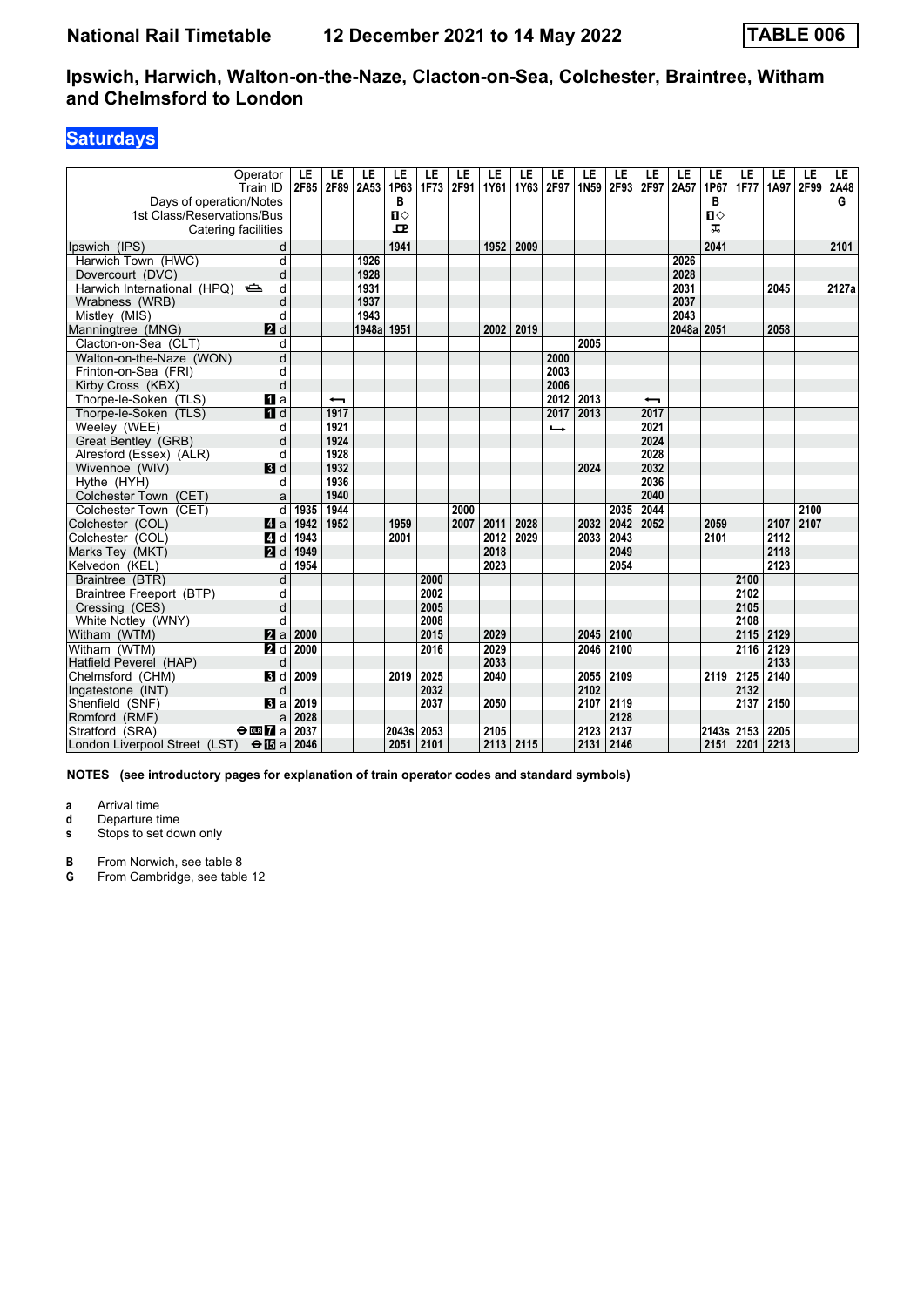# **Saturdays**

| Operator<br>Train ID<br>Days of operation/Notes    | LE<br>1Y65         | LE<br>2F03    | LE<br>1N63 | LE<br>2F01 | LE<br>2L83<br>н | LE<br>2F03 | LE<br>2A61 | LE<br>1P71<br>в | LE<br><b>1F79</b> | LE<br>2F05 | LE<br>1Y67 | LE<br>2F07    | LE<br><b>1N67</b> | LE<br>2Y65 | LE<br>2F07               | LE<br>2A63 2F09 | LE   | LE<br>1P73<br>B |
|----------------------------------------------------|--------------------|---------------|------------|------------|-----------------|------------|------------|-----------------|-------------------|------------|------------|---------------|-------------------|------------|--------------------------|-----------------|------|-----------------|
| 1st Class/Reservations/Bus<br>Catering facilities  |                    |               |            |            |                 |            |            | $\Pi$<br>ᇁ      |                   |            |            |               |                   |            |                          |                 |      | $\mathbf{u}$    |
| Ipswich (IPS)                                      | 2109<br>d          |               |            |            | 2128            |            |            | 2141            |                   |            | 2152       |               |                   | 2223       |                          |                 |      | 2241            |
| Harwich Town (HWC)                                 | d                  |               |            |            |                 |            | 2126       |                 |                   |            |            |               |                   |            |                          | 2226            |      |                 |
| Dovercourt (DVC)                                   | d                  |               |            |            |                 |            | 2128       |                 |                   |            |            |               |                   |            |                          | 2228            |      |                 |
| Harwich International (HPQ)                        | d                  |               |            |            |                 |            | 2131       |                 |                   |            |            |               |                   |            |                          | 2231            |      |                 |
| Wrabness (WRB)                                     | d                  |               |            |            |                 |            | 2137       |                 |                   |            |            |               |                   |            |                          | 2237            |      |                 |
| Mistley (MIS)                                      | d                  |               |            |            |                 |            | 2143       |                 |                   |            |            |               |                   |            |                          | 2243            |      |                 |
| 2d<br>Manningtree (MNG)                            | 2119               |               |            |            | 2138            |            | 2148a 2151 |                 |                   |            | 2202       |               |                   | 2233       |                          | 2248a           |      | 2251            |
| Clacton-on-Sea (CLT)                               | d                  |               | 2105       |            |                 |            |            |                 |                   |            |            |               | 2205              |            |                          |                 |      |                 |
| Walton-on-the-Naze (WON)                           | d                  | 2100          |            |            |                 |            |            |                 |                   |            |            | 2200          |                   |            |                          |                 |      |                 |
| Frinton-on-Sea (FRI)                               | d                  | 2103          |            |            |                 |            |            |                 |                   |            |            | 2203          |                   |            |                          |                 |      |                 |
| Kirby Cross (KBX)                                  | d                  | 2106          |            |            |                 |            |            |                 |                   |            |            | 2206          |                   |            |                          |                 |      |                 |
| Thorpe-le-Soken (TLS)<br>$\mathbf{u}$ a            |                    | 2112          | 2113       |            |                 |            |            |                 |                   |            |            | 2212          | 2213              |            | $\overline{\phantom{0}}$ |                 |      |                 |
| $\overline{\mathbf{H}}$ d<br>Thorpe-le-Soken (TLS) |                    | 2117          | 2113       |            |                 | 2117       |            |                 |                   |            |            | 2217          | 2213              |            | 2217                     |                 |      |                 |
| Weeley (WEE)                                       | d                  | $\rightarrow$ |            |            |                 | 2121       |            |                 |                   |            |            | $\rightarrow$ |                   |            | 2221                     |                 |      |                 |
| Great Bentley (GRB)                                | d                  |               |            |            |                 | 2124       |            |                 |                   |            |            |               |                   |            | 2224                     |                 |      |                 |
| Alresford (Essex) (ALR)                            | d                  |               |            |            |                 | 2128       |            |                 |                   |            |            |               |                   |            | 2228                     |                 |      |                 |
| $\blacksquare$<br>Wivenhoe (WIV)                   |                    |               | 2124       |            |                 | 2132       |            |                 |                   |            |            |               | 2224              |            | 2232                     |                 |      |                 |
| Hythe (HYH)                                        | d                  |               |            |            |                 | 2136       |            |                 |                   |            |            |               |                   |            | 2236                     |                 |      |                 |
| Colchester Town (CET)                              | a                  |               |            |            |                 | 2140       |            |                 |                   |            |            |               |                   |            | 2240                     |                 |      |                 |
| Colchester Town (CET)                              | d                  |               |            | 2135       |                 | 2144       |            |                 |                   | 2200       |            |               |                   |            | 2244                     |                 |      |                 |
| Colchester (COL)<br>ZI a                           | 2128               |               | 2132       | 2142       | 2148            | 2152       |            | 2159            |                   | 2207       | 2211       |               | 2232              | 2242       | 2252                     |                 |      | 2259            |
| $\overline{a}$ d<br>Colchester (COL)               | 2129               |               | 2133       | 2143       |                 |            |            | 2201            |                   |            | 2212       |               | 2233              | 2243       |                          |                 |      | 2301            |
| 2d<br>Marks Tey (MKT)                              |                    |               |            | 2149       |                 |            |            |                 |                   |            | 2218       |               |                   | 2249       |                          |                 |      |                 |
| Kelvedon (KEL)                                     | d                  |               |            | 2154       |                 |            |            |                 |                   |            | 2223       |               |                   | 2254       |                          |                 |      |                 |
| Braintree (BTR)                                    | d                  |               |            |            |                 |            |            |                 | 2200              |            |            |               |                   |            |                          |                 | 2256 |                 |
| Braintree Freeport (BTP)                           | d                  |               |            |            |                 |            |            |                 | 2202              |            |            |               |                   |            |                          |                 | 2258 |                 |
| Cressing (CES)                                     | d                  |               |            |            |                 |            |            |                 | 2205              |            |            |               |                   |            |                          |                 | 2301 |                 |
| White Notley (WNY)                                 | d                  |               |            |            |                 |            |            |                 | 2208              |            |            |               |                   |            |                          |                 | 2304 |                 |
| Witham (WTM)<br>$\mathbf{z}$ a                     |                    |               | 2145       | 2200       |                 |            |            |                 | 2215              |            | 2229       |               | 2245              | 2300       |                          |                 | 2312 | 2313            |
| Witham (WTM)<br>$\blacksquare$                     |                    |               | 2146       | 2200       |                 |            |            |                 | 2216              |            | 2229       |               | 2246              | 2300       |                          |                 |      | 2315            |
| Hatfield Peverel (HAP)                             | d                  |               |            |            |                 |            |            |                 |                   |            | 2233       |               |                   |            |                          |                 |      |                 |
| Chelmsford (CHM)<br><b>B</b> Id                    |                    |               | 2155       | 2209       |                 |            |            | 2219            | 2225              |            | 2240       |               | 2255              | 2309       |                          |                 |      | 2324            |
| Ingatestone (INT)                                  | d                  |               | 2202       |            |                 |            |            |                 | 2232              |            |            |               | 2302              |            |                          |                 |      |                 |
| Shenfield (SNF)<br><b>B</b> la                     |                    |               | 2207       | 2219       |                 |            |            |                 | 2237              |            | 2250       |               | 2307              | 2319       |                          |                 |      | 2334            |
| Romford (RMF)                                      | a                  |               |            | 2228       |                 |            |            |                 |                   |            |            |               |                   | 2328       |                          |                 |      |                 |
| Stratford (SRA)<br>$\Theta$ <b>ER</b> a            |                    |               | 2223       | 2237       |                 |            |            | 2243s 2253      |                   |            | 2305       |               | 2323              | 2337       |                          |                 |      | 2349s           |
| London Liverpool Street (LST)                      | $\Theta$ is a 2215 |               | 2231       | 2246       |                 |            |            | 2251            | 2301              |            | 2313       |               | 2331              | 2345       |                          |                 |      | 2358            |

**NOTES (see introductory pages for explanation of train operator codes and standard symbols)**

**a** Arrival time<br>**d** Departure t

**d** Departure time

**s** Stops to set down only

**B** From Norwich, see table 8<br>**H** From Peterborough, see ta **From Peterborough, see table 12**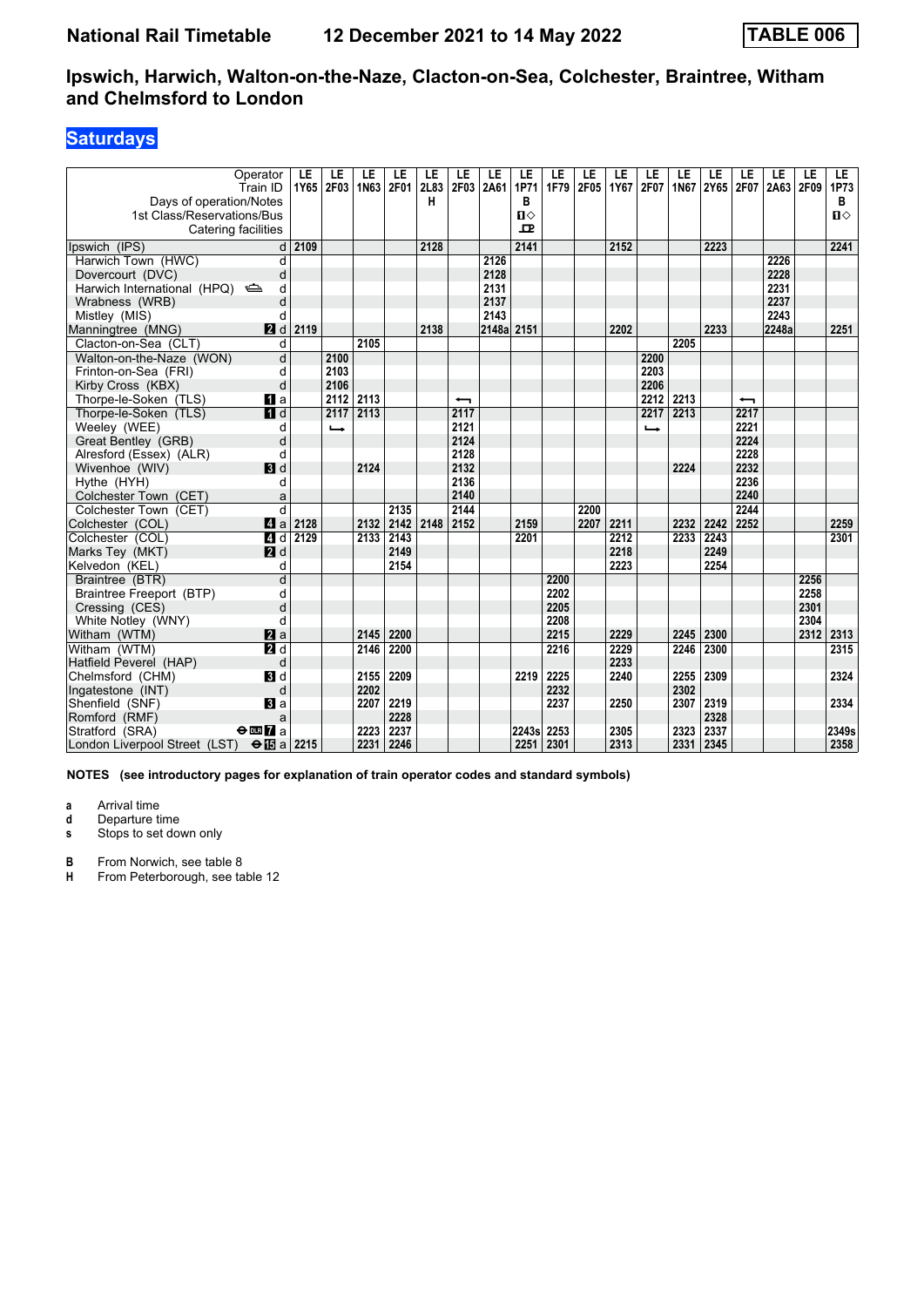#### **Saturdays**

| Operator                                        |                  | LE   | LE.  | LE   | LE.       | LE   | LE.  | LE.  | LE.  |
|-------------------------------------------------|------------------|------|------|------|-----------|------|------|------|------|
| Train ID                                        |                  | 2F11 | 2F13 |      | 2N96 2N95 | 2L85 | 2F17 | 2F15 | 2F19 |
| Days of operation/Notes                         |                  |      |      | F    |           | н    |      |      |      |
| Ipswich (IPS)                                   | d                |      | 2315 |      |           | 2323 |      |      |      |
| Harwich Town (HWC)                              | d                |      |      |      |           |      | 2326 |      |      |
| Dovercourt (DVC)                                | d                |      |      |      |           |      | 2328 |      |      |
| Harwich International (HPQ)                     | d                |      |      |      |           |      | 2331 |      |      |
| Wrabness (WRB)                                  | d                |      |      |      |           |      | 2337 |      |      |
| Mistley (MIS)                                   | d                |      |      |      |           |      | 2343 |      |      |
| Manningtree (MNG)                               | 2d               |      | 2325 |      |           | 2332 | 2348 |      |      |
| Clacton-on-Sea (CLT)                            | d                |      |      |      | 2305      |      |      |      |      |
| Walton-on-the-Naze (WON)                        | d                |      |      | 2300 |           |      |      |      |      |
| Frinton-on-Sea (FRI)                            | d                |      |      | 2303 |           |      |      |      |      |
| Kirby Cross (KBX)                               | d                |      |      | 2306 |           |      |      |      |      |
| Thorpe-le-Soken (TLS)                           | $\blacksquare$ a |      |      | 2312 | 2313      |      |      |      |      |
| Thorpe-le-Soken (TLS)                           | $\P$ d           |      |      |      | 2313      |      |      |      |      |
| Weeley (WEE)                                    | d                |      |      |      | 2317      |      |      |      |      |
| Great Bentley (GRB)                             | d                |      |      |      | 2320      |      |      |      |      |
| Alresford (Essex) (ALR)                         | d                |      |      |      | 2324      |      |      |      |      |
| Wivenhoe (WIV)                                  | <b>3</b> d       |      |      |      | 2328      |      |      |      |      |
| Hythe (HYH)                                     | d                |      |      |      | 2332      |      |      |      |      |
| Colchester Town (CET)                           | a                |      |      |      |           |      |      |      |      |
| Colchester Town (CET)                           | d                | 2300 |      |      |           |      |      |      |      |
| Colchester (COL)                                | $\blacksquare$ a | 2307 | 2335 |      | 2338      | 2342 | 2357 |      |      |
| Colchester (COL)                                | $\overline{a}$ d |      |      |      |           |      |      |      |      |
| Marks Tey (MKT)                                 | $\blacksquare$   |      |      |      |           |      |      |      |      |
| Kelvedon (KEL)                                  | d                |      |      |      |           |      |      |      |      |
| Braintree (BTR)                                 | d                |      |      |      |           |      |      | 2347 | 0031 |
| Braintree Freeport (BTP)                        | d                |      |      |      |           |      |      | 2349 | 0033 |
| Cressing (CES)                                  | d                |      |      |      |           |      |      | 2352 | 0036 |
| White Notley (WNY)                              | d                |      |      |      |           |      |      | 2355 | 0039 |
| Witham (WTM)                                    | 2a               |      |      |      |           |      |      | 0003 | 0047 |
| Witham (WTM)                                    | 21 d             |      |      |      |           |      |      |      |      |
| Hatfield Peverel (HAP)                          | d                |      |      |      |           |      |      |      |      |
| Chelmsford (CHM)                                | 3d               |      |      |      |           |      |      |      |      |
| Ingatestone (INT)                               | d                |      |      |      |           |      |      |      |      |
| Shenfield (SNF)                                 | Вa               |      |      |      |           |      |      |      |      |
| Romford (RMF)                                   | a                |      |      |      |           |      |      |      |      |
| Stratford (SRA)<br>$\Theta$ on $\overline{A}$ a |                  |      |      |      |           |      |      |      |      |
| London Liverpool Street (LST)<br>$\bigoplus$ a  |                  |      |      |      |           |      |      |      |      |

**NOTES (see introductory pages for explanation of train operator codes and standard symbols)**

**a** Arrival time

**d** Departure time

**F** To Clacton-on-Sea<br>**H** From Peterborough

From Peterborough, see table 12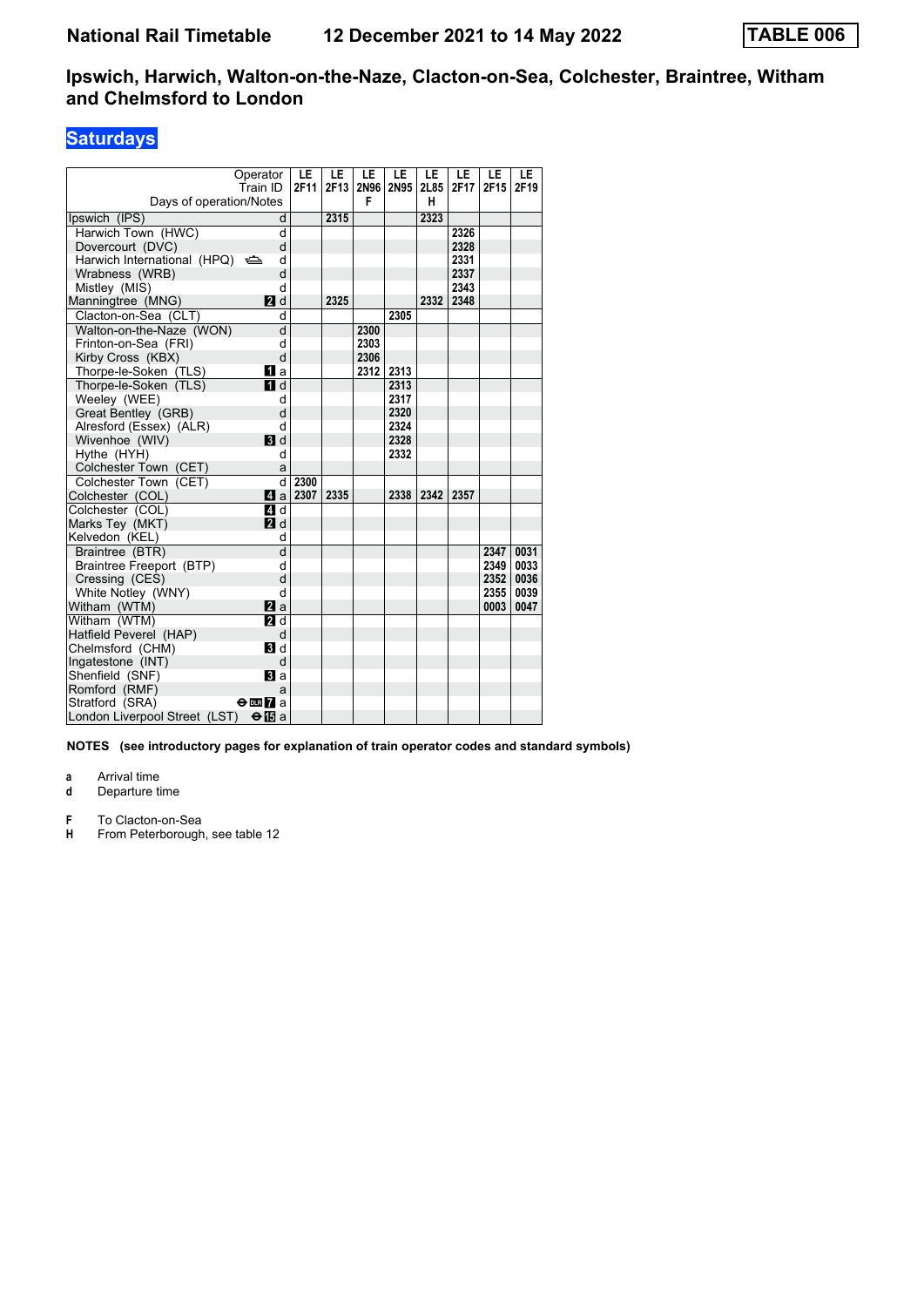# **Sundays**

|                                                           | Operator                     | LE<br>2F93 | LE<br>2F95 | LE<br>1F05 | LE   | LE<br>1P13   | LE<br>2F03 | LE   | LE<br>1N01 2A90 | LE<br>1Y07 | LE<br>1P19 | LE<br>2F05 | LE<br><b>2N03</b> | LE<br><b>1N03</b> | LE<br>1P21 | LE<br>2A03 1Y09 | LE   | LE<br>1P23   | LE.<br>2F07 |
|-----------------------------------------------------------|------------------------------|------------|------------|------------|------|--------------|------------|------|-----------------|------------|------------|------------|-------------------|-------------------|------------|-----------------|------|--------------|-------------|
| Days of operation/Notes                                   | Train ID                     |            |            |            | 1A95 | в            |            |      |                 |            | в          |            |                   |                   | в          |                 |      | в            |             |
| 1st Class/Reservations/Bus                                |                              |            |            |            |      | $\mathbf{u}$ |            |      |                 |            | $\P$       |            |                   |                   | ♦          |                 |      | $\mathbf{u}$ |             |
|                                                           |                              |            |            |            |      | 0737         |            |      | 0801            | 0811       | 0841       |            |                   |                   | 0906       |                 | 0911 | 0941         |             |
| Ipswich (IPS)                                             | d<br>d                       |            |            |            |      |              |            |      |                 |            |            |            |                   |                   |            | 0854            |      |              |             |
| Harwich Town (HWC)<br>Dovercourt (DVC)                    | d                            |            |            |            |      |              |            |      |                 |            |            |            |                   |                   |            | 0856            |      |              |             |
| Harwich International (HPQ)                               |                              |            |            |            | 0720 |              |            |      | 0826a           |            |            |            |                   |                   |            | 0859            |      |              |             |
| Wrabness (WRB)                                            | d<br>d                       |            |            |            |      |              |            |      |                 |            |            |            |                   |                   |            | 0905            |      |              |             |
| Mistley (MIS)                                             | d                            |            |            |            |      |              |            |      |                 |            |            |            |                   |                   |            | 0911            |      |              |             |
| Manningtree (MNG)                                         | <b>2</b> d                   |            |            |            | 0733 | 0746         |            |      |                 | 0821       | 0851       |            |                   |                   |            | 0916a 0921      |      | 0951         |             |
| Clacton-on-Sea (CLT)                                      | d                            |            |            |            |      |              |            | 0731 |                 |            |            |            |                   | 0835              |            |                 |      |              |             |
| Walton-on-the-Naze (WON)                                  | d                            |            |            |            |      |              |            |      |                 |            |            |            | 0830              |                   |            |                 |      |              |             |
| Frinton-on-Sea (FRI)                                      | d                            |            |            |            |      |              |            |      |                 |            |            |            | 0833              |                   |            |                 |      |              |             |
| Kirby Cross (KBX)                                         | d                            |            |            |            |      |              |            |      |                 |            |            |            | 0836              |                   |            |                 |      |              |             |
| Thorpe-le-Soken (TLS)                                     | <b>II</b> a                  |            |            |            |      |              |            | 0739 |                 |            |            |            | 0842              | 0843              |            |                 |      |              |             |
| Thorpe-le-Soken (TLS)                                     | $\blacksquare$               |            |            |            |      |              |            | 0739 |                 |            |            |            |                   | 0843              |            |                 |      |              |             |
| Weeley (WEE)                                              | d                            |            |            |            |      |              |            |      |                 |            |            |            |                   |                   |            |                 |      |              |             |
| Great Bentley (GRB)                                       | d                            |            |            |            |      |              |            | 0744 |                 |            |            |            |                   | 0848              |            |                 |      |              |             |
| Alresford (Essex) (ALR)                                   | d                            |            |            |            |      |              |            | 0748 |                 |            |            |            |                   | 0852              |            |                 |      |              |             |
| Wivenhoe (WIV)                                            | 3d                           |            |            |            |      |              |            | 0752 |                 |            |            |            |                   | 0856              |            |                 |      |              |             |
| Hythe (HYH)                                               | d                            |            |            |            |      |              |            | 0756 |                 |            |            |            |                   | 0900              |            |                 |      |              |             |
| Colchester Town (CET)                                     | a                            |            |            |            |      |              |            |      |                 |            |            |            |                   |                   |            |                 |      |              |             |
| Colchester Town (CET)                                     | d                            |            |            |            |      |              |            |      |                 |            |            |            |                   |                   |            |                 |      |              |             |
| Colchester (COL)                                          | $\blacksquare$ a             |            |            |            | 0742 | 0755         |            | 0802 |                 | 0830       | 0859       |            |                   | 0906              | 0921       |                 | 0930 | 0959         |             |
| Colchester (COL)                                          | $\overline{4}$ d             |            | 0657       | 0727       | 0742 | 0756         |            | 0803 |                 | 0830       | 0900       |            |                   | 0906              | 0922       |                 | 0930 | 1000         |             |
| Marks Tey (MKT)                                           | 2d                           |            | 0703       | 0733       |      |              |            | 0809 |                 | 0836       |            |            |                   | 0913              |            |                 | 0936 |              |             |
| Kelvedon (KEL)                                            | d                            |            | 0708       | 0738       |      |              |            |      |                 | 0842       |            |            |                   |                   |            |                 | 0942 |              |             |
| Braintree (BTR)                                           | d                            |            |            |            |      |              | 0759       |      |                 |            |            | 0900       |                   |                   |            |                 |      |              | 1000        |
| Braintree Freeport (BTP)                                  | d                            |            |            |            |      |              | 0801       |      |                 |            |            | 0902       |                   |                   |            |                 |      |              | 1002        |
| Cressing (CES)                                            | d                            |            |            |            |      |              | 0804       |      |                 |            |            | 0905       |                   |                   |            |                 |      |              | 1005        |
| White Notley (WNY)                                        | d                            |            |            |            |      |              | 0807       |      |                 |            |            | 0908       |                   |                   |            |                 |      |              | 1008        |
| Witham (WTM)                                              | 2a                           |            | 0714       | 0744       | 0754 |              | 0815       | 0818 |                 | 0847       |            | 0916       |                   | 0921              |            |                 | 0947 |              | 1016        |
| Witham (WTM)                                              | $\overline{\mathbf{p}}$ d    |            | 0714       | 0744       | 0755 |              |            | 0818 |                 | 0848       |            |            |                   | 0922              |            |                 | 0948 |              |             |
| Hatfield Peverel (HAP)                                    | d                            |            | 0718       | 0748       |      |              |            |      |                 | 0852       |            |            |                   |                   |            |                 | 0952 |              |             |
| Chelmsford (CHM)                                          | <b>B</b> d                   | 0655       | 0725       | 0755       | 0804 |              |            | 0827 |                 | 0859       |            |            |                   | 0931              |            |                 | 0959 |              |             |
| Ingatestone (INT)                                         | d                            | 0702       | 0732       | 0802       |      |              |            |      |                 | 0905       |            |            |                   |                   |            |                 | 1005 |              |             |
| Shenfield (SNF)                                           | $\mathbf{B}$ a               | 0707       | 0737       | 0807       | 0814 |              |            | 0837 |                 | 0911       |            |            |                   | 0941              |            |                 | 1011 |              |             |
| Romford (RMF)                                             | a                            | 0718       | 0748       |            |      |              |            |      |                 |            |            |            |                   |                   |            |                 |      |              |             |
| Stratford (SRA)                                           | $\Theta$ DR $\overline{A}$ a | 0733       | 0803       | 0833 0848s |      |              |            | 0903 |                 | 0927       | 0939s      |            |                   | 0957              |            |                 | 1027 | 1039s        |             |
| London Liverpool Street (LST) $\Theta$ $\boxed{6}$ a 0743 |                              |            | 0813       | 0843       | 0858 | 0900         |            | 0913 |                 | 0935       | 0947       |            |                   | 1005              | 1007       |                 | 1035 | 1047         |             |

**NOTES (see introductory pages for explanation of train operator codes and standard symbols)**

**a** Arrival time<br>**d** Departure ti

**d** Departure time

**s** Stops to set down only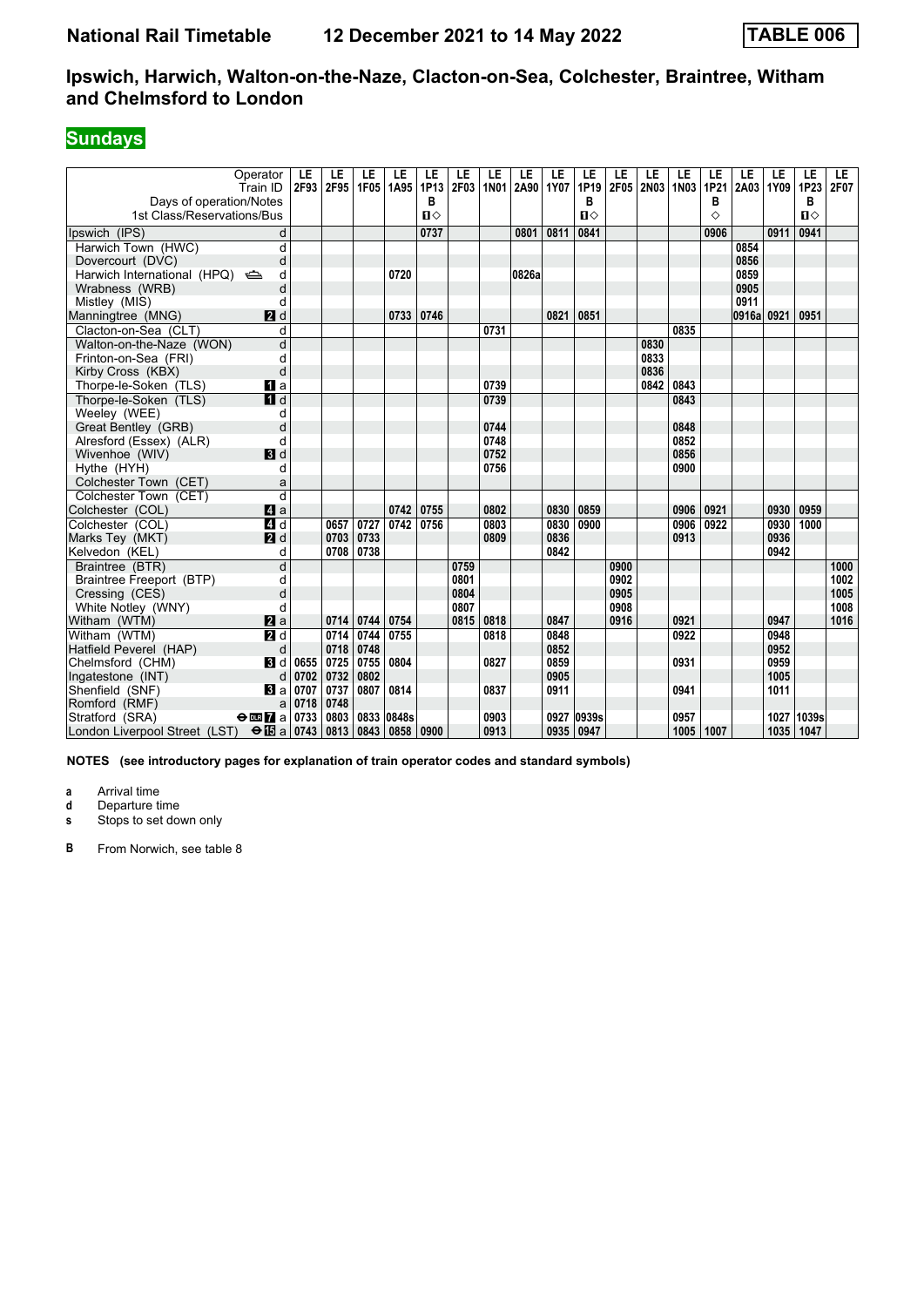# **Sundays**

| Days of operation/Notes                            | Operator<br>Train ID          | LE<br>2N05 | LE<br>1N05 | LE<br>2A05 | LE<br><b>1Y11</b> | LE<br>1P27<br>в | LE<br>2F09 | LE<br>2N07 | LE<br><b>1N07</b> | LE    | LE<br>2A07 1Y13 | LE<br>1P31<br>в | LE<br>2F11 | LE<br>2N09 | LE   | LE<br>1N09 2A09 1Y15 | LE   | LE<br>1P35<br>в | LE.<br>2F13 |
|----------------------------------------------------|-------------------------------|------------|------------|------------|-------------------|-----------------|------------|------------|-------------------|-------|-----------------|-----------------|------------|------------|------|----------------------|------|-----------------|-------------|
| 1st Class/Reservations/Bus                         |                               |            |            |            |                   | $\mathbf{u}$    |            |            |                   |       |                 | $\P$            |            |            |      |                      |      | $\P$            |             |
| Ipswich (IPS)                                      | d                             |            |            |            | 1011              | 1041            |            |            |                   |       | 1111            | 1141            |            |            |      |                      | 1211 | 1241            |             |
| Harwich Town (HWC)                                 | d                             |            |            | 0954       |                   |                 |            |            |                   | 1054  |                 |                 |            |            |      | 1154                 |      |                 |             |
| Dovercourt (DVC)                                   | d                             |            |            | 0956       |                   |                 |            |            |                   | 1056  |                 |                 |            |            |      | 1156                 |      |                 |             |
| Harwich International (HPQ)                        | d                             |            |            | 0959       |                   |                 |            |            |                   | 1059  |                 |                 |            |            |      | 1159                 |      |                 |             |
| Wrabness (WRB)                                     | d                             |            |            | 1005       |                   |                 |            |            |                   | 1105  |                 |                 |            |            |      | 1205                 |      |                 |             |
| Mistley (MIS)                                      | d                             |            |            | 1011       |                   |                 |            |            |                   | 1111  |                 |                 |            |            |      | 1211                 |      |                 |             |
| Manningtree (MNG)                                  | <b>2</b> d                    |            |            | 1016a      | 1021              | 1051            |            |            |                   | 1116a | 1121            | 1151            |            |            |      | 1216a                | 1221 | 1251            |             |
| Clacton-on-Sea (CLT)                               | d                             |            | 0935       |            |                   |                 |            |            | 1035              |       |                 |                 |            |            | 1135 |                      |      |                 |             |
| Walton-on-the-Naze (WON)                           | d                             | 0930       |            |            |                   |                 |            | 1030       |                   |       |                 |                 |            | 1130       |      |                      |      |                 |             |
| Frinton-on-Sea (FRI)                               | d                             | 0933       |            |            |                   |                 |            | 1033       |                   |       |                 |                 |            | 1133       |      |                      |      |                 |             |
| Kirby Cross (KBX)                                  | d                             | 0936       |            |            |                   |                 |            | 1036       |                   |       |                 |                 |            | 1136       |      |                      |      |                 |             |
| Thorpe-le-Soken (TLS)                              | $\blacksquare$ a              | 0942       | 0943       |            |                   |                 |            | 1042       | 1043              |       |                 |                 |            | 1142       | 1143 |                      |      |                 |             |
| Thorpe-le-Soken (TLS)                              | $\overline{H}$ d              |            | 0943       |            |                   |                 |            |            | 1043              |       |                 |                 |            |            | 1143 |                      |      |                 |             |
| Weelev (WEE)                                       | d                             |            |            |            |                   |                 |            |            |                   |       |                 |                 |            |            |      |                      |      |                 |             |
| Great Bentley (GRB)                                | d                             |            | 0948       |            |                   |                 |            |            | 1048              |       |                 |                 |            |            | 1148 |                      |      |                 |             |
| Alresford (Essex) (ALR)                            | d                             |            | 0952       |            |                   |                 |            |            | 1052              |       |                 |                 |            |            | 1152 |                      |      |                 |             |
| Wivenhoe (WIV)                                     | $\blacksquare$                |            | 0956       |            |                   |                 |            |            | 1056              |       |                 |                 |            |            | 1156 |                      |      |                 |             |
| Hythe (HYH)                                        | d                             |            | 1000       |            |                   |                 |            |            | 1100              |       |                 |                 |            |            | 1200 |                      |      |                 |             |
| Colchester Town (CET)                              | a                             |            |            |            |                   |                 |            |            |                   |       |                 |                 |            |            |      |                      |      |                 |             |
| Colchester Town (CET)                              | d                             |            |            |            |                   |                 |            |            |                   |       |                 |                 |            |            |      |                      |      |                 |             |
| Colchester (COL)                                   | $\mathbf{A}$ a                |            | 1006       |            | 1030              | 1059            |            |            | 1106              |       | 1130            | 1159            |            |            | 1206 |                      | 1230 | 1259            |             |
| Colchester (COL)                                   | $\overline{A}$ d              |            | 1006       |            | 1030              | 1100            |            |            | 1106              |       | 1130            | 1200            |            |            | 1206 |                      | 1230 | 1300            |             |
| Marks Tev (MKT)                                    | 2d                            |            | 1013       |            | 1036              |                 |            |            | 1113              |       | 1136            |                 |            |            | 1213 |                      | 1236 |                 |             |
| Kelvedon (KEL)                                     | d                             |            |            |            | 1042              |                 |            |            |                   |       | 1142            |                 |            |            |      |                      | 1242 |                 |             |
| Braintree (BTR)                                    | d                             |            |            |            |                   |                 | 1100       |            |                   |       |                 |                 | 1200       |            |      |                      |      |                 | 1300        |
| Braintree Freeport (BTP)                           | d                             |            |            |            |                   |                 | 1102       |            |                   |       |                 |                 | 1202       |            |      |                      |      |                 | 1302        |
| Cressing (CES)                                     | d                             |            |            |            |                   |                 | 1105       |            |                   |       |                 |                 | 1205       |            |      |                      |      |                 | 1305        |
| White Notley (WNY)                                 | d                             |            |            |            |                   |                 | 1108       |            |                   |       |                 |                 | 1208       |            |      |                      |      |                 | 1308        |
| Witham (WTM)                                       | <b>2</b> a                    |            | 1021       |            | 1047              |                 | 1116       |            | 1121              |       | 1147            |                 | 1216       |            | 1221 |                      | 1247 |                 | 1316        |
| Witham (WTM)                                       | $\overline{\mathbf{p}}$ d     |            | 1022       |            | 1048              |                 |            |            | 1122              |       | 1148            |                 |            |            | 1222 |                      | 1248 |                 |             |
| Hatfield Peverel (HAP)                             | d                             |            |            |            | 1052              |                 |            |            |                   |       | 1152            |                 |            |            |      |                      | 1252 |                 |             |
| Chelmsford (CHM)                                   | <b>B</b> Id                   |            | 1031       |            | 1059              |                 |            |            | 1131              |       | 1159            |                 |            |            | 1231 |                      | 1259 |                 |             |
| Ingatestone (INT)                                  | d                             |            |            |            | 1105              |                 |            |            |                   |       | 1205            |                 |            |            |      |                      | 1305 |                 |             |
| Shenfield (SNF)                                    | $\mathbf{B}$ a                |            | 1041       |            | 1111              |                 |            |            | 1141              |       | 1211            |                 |            |            | 1241 |                      | 1311 |                 |             |
| Romford (RMF)                                      | a                             |            |            |            |                   |                 |            |            |                   |       |                 |                 |            |            |      |                      |      |                 |             |
| Stratford (SRA)                                    | $\Theta$ DER $\overline{A}$ a |            | 1057       |            |                   | 1127 1139s      |            |            | 1157              |       |                 | 1227 1239s      |            |            | 1257 |                      | 1327 | 1339s           |             |
| London Liverpool Street (LST) $\Theta$ <b>is</b> a |                               |            | 1105       |            | 1135              | 1147            |            |            | 1205              |       |                 | 1235 1247       |            |            | 1305 |                      | 1335 | 1347            |             |

**NOTES (see introductory pages for explanation of train operator codes and standard symbols)**

**a** Arrival time<br>**d** Departure ti

**d** Departure time

**s** Stops to set down only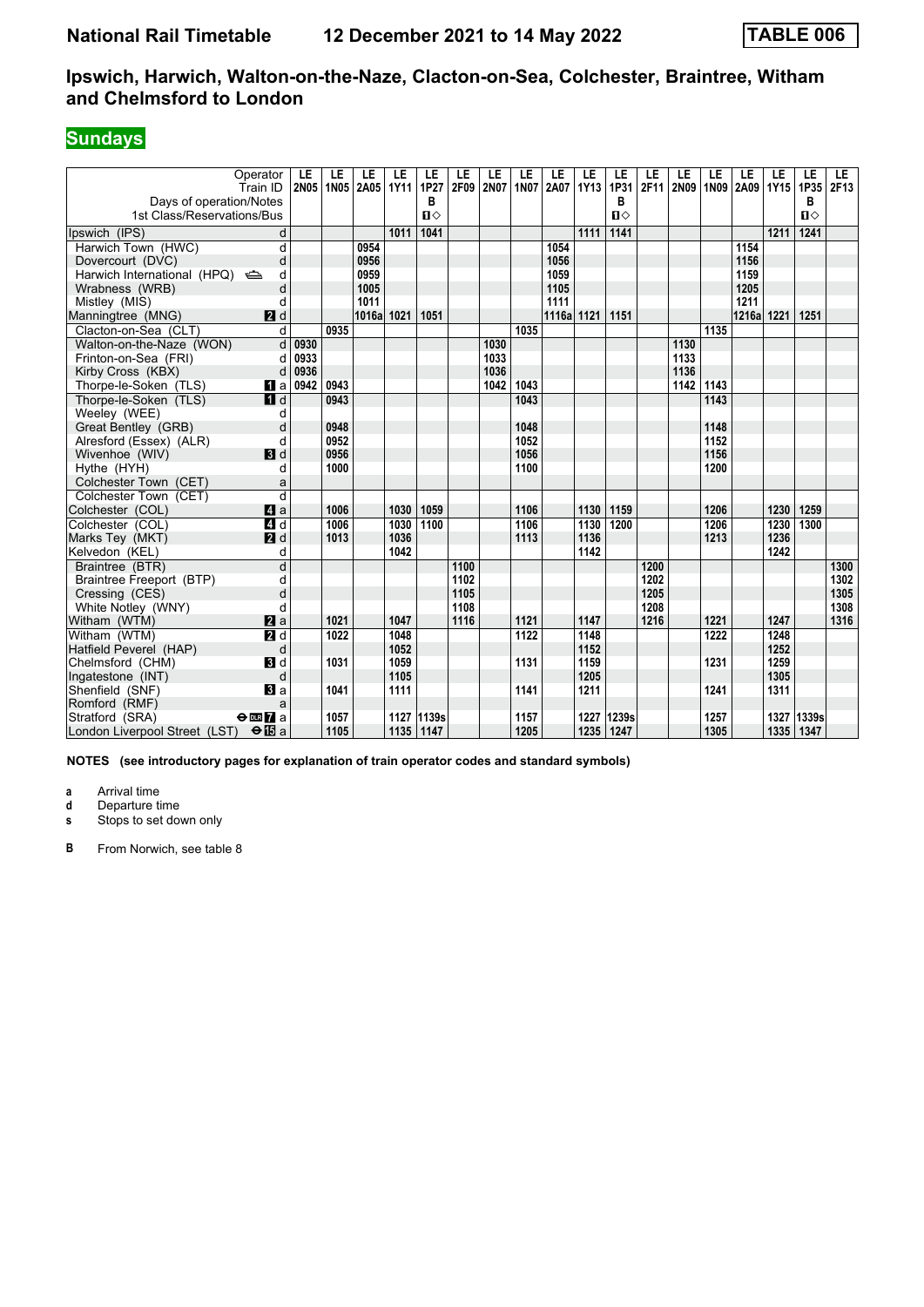# **Sundays**

|                                                    | Operator<br>Train ID         | LE<br>2N11 | LE<br><b>1N11</b> | LE<br>2A11 | LE<br><b>1Y17</b> | LE<br>1P39   | LE   | LE<br>2F15 2N13 1N13 2A13 | LE   | LE         | LE<br><b>1Y19</b> | LE<br>1P43   | LE<br>2F17 | LE   | LE   | LE<br>2N15   1N15   2A15   1Y21 | LE   | LE<br>1P47   | LE.<br>2F19 |
|----------------------------------------------------|------------------------------|------------|-------------------|------------|-------------------|--------------|------|---------------------------|------|------------|-------------------|--------------|------------|------|------|---------------------------------|------|--------------|-------------|
| Days of operation/Notes                            |                              |            |                   |            |                   | в            |      |                           |      |            |                   | в            |            |      |      |                                 |      | в            |             |
| 1st Class/Reservations/Bus                         |                              |            |                   |            |                   | $\mathbf{u}$ |      |                           |      |            |                   | $\mathbf{u}$ |            |      |      |                                 |      | $\mathbf{u}$ |             |
| Ipswich (IPS)                                      | d                            |            |                   |            | 1311              | 1341         |      |                           |      |            | 1411              | 1441         |            |      |      |                                 | 1511 | 1541         |             |
| Harwich Town (HWC)                                 | d                            |            |                   | 1254       |                   |              |      |                           |      | 1354       |                   |              |            |      |      | 1454                            |      |              |             |
| Dovercourt (DVC)                                   | d                            |            |                   | 1256       |                   |              |      |                           |      | 1356       |                   |              |            |      |      | 1456                            |      |              |             |
| Harwich International (HPQ)                        | d                            |            |                   | 1259       |                   |              |      |                           |      | 1359       |                   |              |            |      |      | 1459                            |      |              |             |
| Wrabness (WRB)                                     | d                            |            |                   | 1305       |                   |              |      |                           |      | 1405       |                   |              |            |      |      | 1505                            |      |              |             |
| Mistley (MIS)                                      | d                            |            |                   | 1311       |                   |              |      |                           |      | 1411       |                   |              |            |      |      | 1511                            |      |              |             |
| Manningtree (MNG)                                  | 2d                           |            |                   | 1316al     | 1321              | 1351         |      |                           |      | 1416a 1421 |                   | 1451         |            |      |      | 1516a 1521                      |      | 1551         |             |
| Clacton-on-Sea (CLT)                               | d                            |            | 1235              |            |                   |              |      |                           | 1335 |            |                   |              |            |      | 1435 |                                 |      |              |             |
| Walton-on-the-Naze (WON)                           | d                            | 1230       |                   |            |                   |              |      | 1330                      |      |            |                   |              |            | 1430 |      |                                 |      |              |             |
| Frinton-on-Sea (FRI)                               | d                            | 1233       |                   |            |                   |              |      | 1333                      |      |            |                   |              |            | 1433 |      |                                 |      |              |             |
| Kirby Cross (KBX)                                  | d                            | 1236       |                   |            |                   |              |      | 1336                      |      |            |                   |              |            | 1436 |      |                                 |      |              |             |
| Thorpe-le-Soken (TLS)                              | $\blacksquare$ a             | 1242       | 1243              |            |                   |              |      | 1342                      | 1343 |            |                   |              |            | 1442 | 1443 |                                 |      |              |             |
| Thorpe-le-Soken (TLS)                              | $\overline{\mathbf{H}}$ d    |            | 1243              |            |                   |              |      |                           | 1343 |            |                   |              |            |      | 1443 |                                 |      |              |             |
| Weeley (WEE)                                       | d                            |            |                   |            |                   |              |      |                           |      |            |                   |              |            |      |      |                                 |      |              |             |
| Great Bentley (GRB)                                | d                            |            | 1248              |            |                   |              |      |                           | 1348 |            |                   |              |            |      | 1448 |                                 |      |              |             |
| Alresford (Essex) (ALR)                            | d                            |            | 1252              |            |                   |              |      |                           | 1352 |            |                   |              |            |      | 1452 |                                 |      |              |             |
| Wivenhoe (WIV)                                     | 3d                           |            | 1256              |            |                   |              |      |                           | 1356 |            |                   |              |            |      | 1456 |                                 |      |              |             |
| Hythe (HYH)                                        | d                            |            | 1300              |            |                   |              |      |                           | 1400 |            |                   |              |            |      | 1500 |                                 |      |              |             |
| Colchester Town (CET)                              | a                            |            |                   |            |                   |              |      |                           |      |            |                   |              |            |      |      |                                 |      |              |             |
| Colchester Town (CET)                              | d                            |            |                   |            |                   |              |      |                           |      |            |                   |              |            |      |      |                                 |      |              |             |
| Colchester (COL)                                   | $\blacksquare$ a             |            | 1306              |            | 1330              | 1359         |      |                           | 1406 |            | 1430              | 1459         |            |      | 1506 |                                 | 1530 | 1559         |             |
| Colchester (COL)                                   | $\blacksquare$               |            | 1306              |            | 1330              | 1400         |      |                           | 1406 |            | 1430              | 1500         |            |      | 1506 |                                 | 1530 | 1600         |             |
| Marks Tey (MKT)                                    | 2d                           |            | 1313              |            | 1336              |              |      |                           | 1413 |            | 1436              |              |            |      | 1513 |                                 | 1536 |              |             |
| Kelvedon (KEL)                                     | d                            |            |                   |            | 1342              |              |      |                           |      |            | 1442              |              |            |      |      |                                 | 1542 |              |             |
| Braintree (BTR)                                    | d                            |            |                   |            |                   |              | 1400 |                           |      |            |                   |              | 1500       |      |      |                                 |      |              | 1600        |
| Braintree Freeport (BTP)                           | d                            |            |                   |            |                   |              | 1402 |                           |      |            |                   |              | 1502       |      |      |                                 |      |              | 1602        |
| Cressing (CES)                                     | d                            |            |                   |            |                   |              | 1405 |                           |      |            |                   |              | 1505       |      |      |                                 |      |              | 1605        |
| White Notley (WNY)                                 | d                            |            |                   |            |                   |              | 1408 |                           |      |            |                   |              | 1508       |      |      |                                 |      |              | 1608        |
| Witham (WTM)                                       | $\mathbf{z}$ a               |            | 1321              |            | 1347              |              | 1416 |                           | 1421 |            | 1447              |              | 1516       |      | 1521 |                                 | 1547 |              | 1616        |
| Witham (WTM)                                       | $\overline{\mathbf{p}}$ d    |            | 1322              |            | 1348              |              |      |                           | 1422 |            | 1448              |              |            |      | 1522 |                                 | 1548 |              |             |
| Hatfield Peverel (HAP)                             | d                            |            |                   |            | 1352              |              |      |                           |      |            | 1452              |              |            |      |      |                                 | 1552 |              |             |
| Chelmsford (CHM)                                   | $\mathbf{B}$ d               |            | 1331              |            | 1359              |              |      |                           | 1431 |            | 1459              |              |            |      | 1531 |                                 | 1559 |              |             |
| Ingatestone (INT)                                  | d                            |            |                   |            | 1405              |              |      |                           |      |            | 1505              |              |            |      |      |                                 | 1605 |              |             |
| Shenfield (SNF)                                    | <b>El</b> a                  |            | 1341              |            | 1411              |              |      |                           | 1441 |            | 1511              |              |            |      | 1541 |                                 | 1611 |              |             |
| Romford (RMF)                                      | a                            |            |                   |            |                   |              |      |                           |      |            |                   |              |            |      |      |                                 |      |              |             |
| Stratford (SRA)                                    | $\Theta$ or $\overline{A}$ a |            | 1357              |            |                   | 1427 1439s   |      |                           | 1457 |            |                   | 1527 1539s   |            |      | 1557 |                                 | 1627 | 1639s        |             |
| London Liverpool Street (LST) $\Theta$ <b>is</b> a |                              |            | 1405              |            | 1435              | 1447         |      |                           | 1505 |            | 1535 1547         |              |            |      | 1605 |                                 | 1635 | 1647         |             |

**NOTES (see introductory pages for explanation of train operator codes and standard symbols)**

**a** Arrival time<br>**d** Departure ti

**d** Departure time

**s** Stops to set down only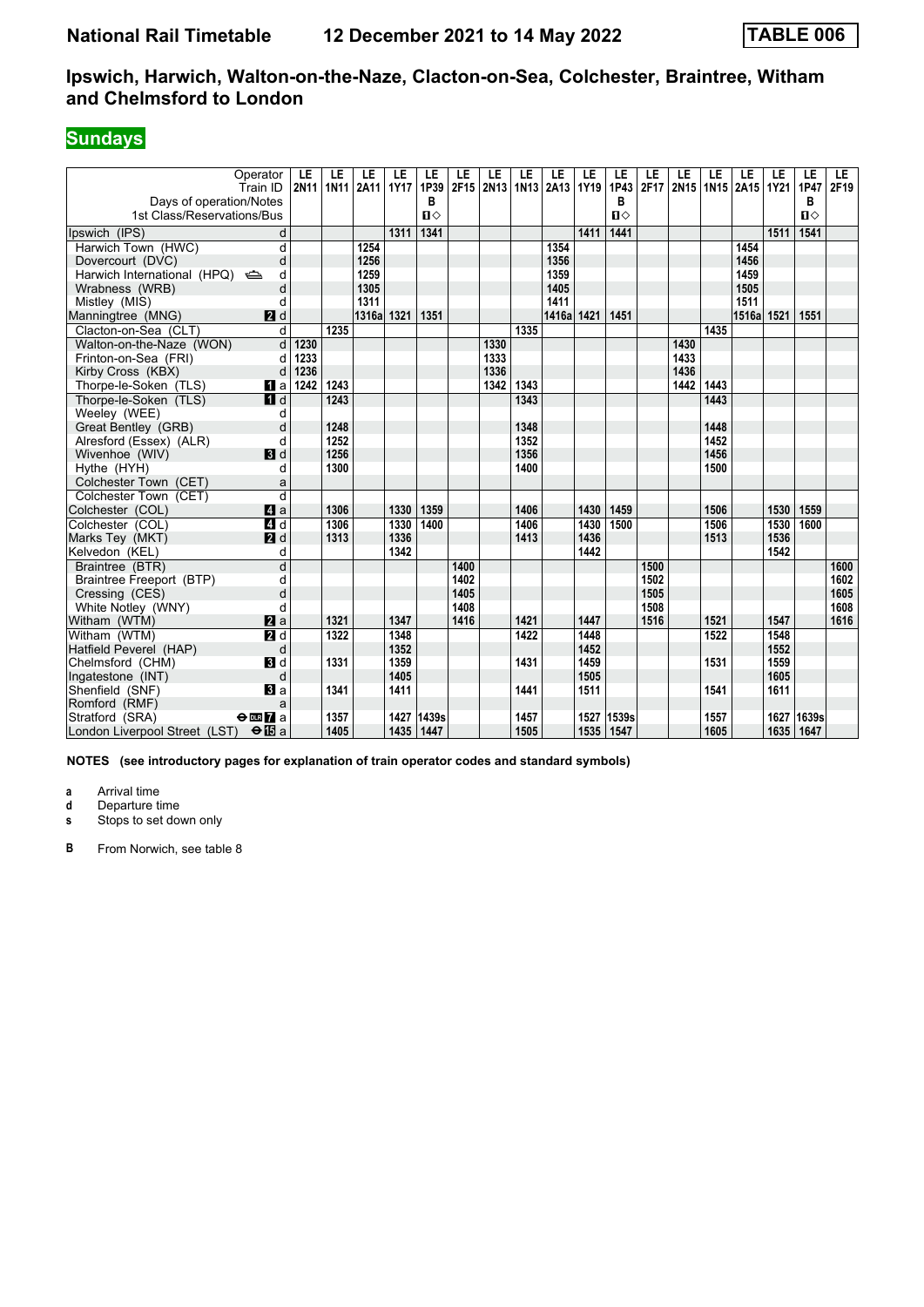# **Sundays**

|                                             | Operator<br>Train ID          | LE<br><b>2N17</b> | LE<br>1N17 | LE<br>1P49   | LE<br>2A17 | LE<br><b>1Y23</b> | LE<br>1P51 | LE   | LE<br>2F21 2N19 1N19 | LE   | LE<br>1P53 | LE<br>2A19 1Y25 | LE   | LE<br>1P55 | LE<br>2F23 | LE<br><b>2N21</b> | LE<br>1N21 | LE<br>2A21 | LE.<br><b>1Y27</b> |
|---------------------------------------------|-------------------------------|-------------------|------------|--------------|------------|-------------------|------------|------|----------------------|------|------------|-----------------|------|------------|------------|-------------------|------------|------------|--------------------|
| Days of operation/Notes                     |                               |                   |            | B            |            |                   | B          |      |                      |      | В          |                 |      | в          |            |                   |            |            |                    |
| 1st Class/Reservations/Bus                  |                               |                   |            | $\mathbf{u}$ |            |                   | <b>OR</b>  |      |                      |      | $\P$       |                 |      | $\Pi$      |            |                   |            |            |                    |
| Ipswich (IPS)                               | d                             |                   |            | 1605         |            | 1611              | 1641       |      |                      |      | 1705       |                 | 1711 | 1741       |            |                   |            |            | 1811               |
| Harwich Town (HWC)                          | d                             |                   |            |              | 1554       |                   |            |      |                      |      |            | 1654            |      |            |            |                   |            | 1754       |                    |
| Dovercourt (DVC)                            | d                             |                   |            |              | 1556       |                   |            |      |                      |      |            | 1656            |      |            |            |                   |            | 1756       |                    |
| Harwich International (HPQ)                 | d                             |                   |            |              | 1559       |                   |            |      |                      |      |            | 1659            |      |            |            |                   |            | 1759       |                    |
| Wrabness (WRB)                              | d                             |                   |            |              | 1605       |                   |            |      |                      |      |            | 1705            |      |            |            |                   |            | 1805       |                    |
| Mistley (MIS)                               | d                             |                   |            |              | 1611       |                   |            |      |                      |      |            | 1711            |      |            |            |                   |            | 1811       |                    |
| Manningtree (MNG)                           | 2d                            |                   |            |              | 1616a      | 1621              | 1651       |      |                      |      |            | 1716a 1721      |      | 1751       |            |                   |            | 1816a 1821 |                    |
| Clacton-on-Sea (CLT)                        | d                             |                   | 1535       |              |            |                   |            |      |                      | 1635 |            |                 |      |            |            |                   | 1735       |            |                    |
| Walton-on-the-Naze (WON)                    | d                             | 1530              |            |              |            |                   |            |      | 1630                 |      |            |                 |      |            |            | 1730              |            |            |                    |
| Frinton-on-Sea (FRI)                        | d                             | 1533              |            |              |            |                   |            |      | 1633                 |      |            |                 |      |            |            | 1733              |            |            |                    |
| Kirby Cross (KBX)                           | d                             | 1536              |            |              |            |                   |            |      | 1636                 |      |            |                 |      |            |            | 1736              |            |            |                    |
| Thorpe-le-Soken (TLS)                       | $\blacksquare$ a              | 1542              | 1543       |              |            |                   |            |      | 1642                 | 1643 |            |                 |      |            |            | 1742              | 1743       |            |                    |
| Thorpe-le-Soken (TLS)                       | $\blacksquare$                |                   | 1543       |              |            |                   |            |      |                      | 1643 |            |                 |      |            |            |                   | 1743       |            |                    |
| Weeley (WEE)                                | d                             |                   |            |              |            |                   |            |      |                      |      |            |                 |      |            |            |                   |            |            |                    |
| Great Bentley (GRB)                         | d                             |                   | 1548       |              |            |                   |            |      |                      | 1648 |            |                 |      |            |            |                   | 1748       |            |                    |
| Alresford (Essex) (ALR)                     | d                             |                   | 1552       |              |            |                   |            |      |                      | 1652 |            |                 |      |            |            |                   | 1752       |            |                    |
| Wivenhoe (WIV)                              | 3d                            |                   | 1556       |              |            |                   |            |      |                      | 1656 |            |                 |      |            |            |                   | 1756       |            |                    |
| Hythe (HYH)                                 | d                             |                   | 1600       |              |            |                   |            |      |                      | 1700 |            |                 |      |            |            |                   | 1800       |            |                    |
| Colchester Town (CET)                       | a                             |                   |            |              |            |                   |            |      |                      |      |            |                 |      |            |            |                   |            |            |                    |
| Colchester Town (CET)                       | d                             |                   |            |              |            |                   |            |      |                      |      |            |                 |      |            |            |                   |            |            |                    |
| Colchester (COL)                            | $\blacksquare$ a              |                   | 1606       | 1620         |            | 1630              | 1659       |      |                      | 1706 | 1720       |                 | 1730 | 1759       |            |                   | 1806       |            | 1830               |
| Colchester (COL)                            | 4d                            |                   | 1606       | 1621         |            | 1630              | 1700       |      |                      | 1706 | 1721       |                 | 1730 | 1800       |            |                   | 1806       |            | 1830               |
| Marks Tey (MKT)                             | 2d                            |                   | 1613       |              |            | 1636              |            |      |                      | 1713 |            |                 | 1736 |            |            |                   | 1813       |            | 1836               |
| Kelvedon (KEL)                              | d                             |                   |            |              |            | 1642              |            |      |                      |      |            |                 | 1742 |            |            |                   |            |            | 1842               |
| Braintree (BTR)                             | d                             |                   |            |              |            |                   |            | 1700 |                      |      |            |                 |      |            | 1800       |                   |            |            |                    |
| Braintree Freeport (BTP)                    | d                             |                   |            |              |            |                   |            | 1702 |                      |      |            |                 |      |            | 1802       |                   |            |            |                    |
| Cressing (CES)                              | d                             |                   |            |              |            |                   |            | 1705 |                      |      |            |                 |      |            | 1805       |                   |            |            |                    |
| White Notley (WNY)                          | d                             |                   |            |              |            |                   |            | 1708 |                      |      |            |                 |      |            | 1808       |                   |            |            |                    |
| Witham (WTM)                                | a                             |                   | 1621       |              |            | 1647              |            | 1716 |                      | 1721 |            |                 | 1747 |            | 1816       |                   | 1821       |            | 1847               |
| Witham (WTM)                                | $\overline{P}$ d              |                   | 1622       |              |            | 1648              |            |      |                      | 1722 |            |                 | 1748 |            |            |                   | 1822       |            | 1848               |
| Hatfield Peverel (HAP)                      | d                             |                   |            |              |            | 1652              |            |      |                      |      |            |                 | 1752 |            |            |                   |            |            | 1852               |
| Chelmsford (CHM)                            | 3d                            |                   | 1631       |              |            | 1659              |            |      |                      | 1731 |            |                 | 1759 |            |            |                   | 1831       |            | 1859               |
| Ingatestone (INT)                           | d                             |                   |            |              |            | 1705              |            |      |                      |      |            |                 | 1805 |            |            |                   |            |            | 1905               |
| Shenfield (SNF)                             | $\mathbf{B}$ a                |                   | 1641       |              |            | 1711              |            |      |                      | 1741 |            |                 | 1811 |            |            |                   | 1841       |            | 1911               |
| Romford (RMF)                               | a                             |                   |            |              |            |                   |            |      |                      |      |            |                 |      |            |            |                   |            |            |                    |
| Stratford (SRA)                             | $\Theta$ DER $\overline{A}$ a |                   |            | 1657 1700s   |            | 1727              | 1739s      |      |                      | 1757 | 1800s      |                 | 1827 | 1839s      |            |                   | 1857       |            | 1927               |
| London Liverpool Street (LST) <b>⊖ iB</b> a |                               |                   | 1705       | 1709         |            | 1735              | 1747       |      |                      | 1805 | 1809       |                 | 1835 | 1847       |            |                   | 1905       |            | 1935               |

**NOTES (see introductory pages for explanation of train operator codes and standard symbols)**

**a** Arrival time<br>**d** Departure ti

**d** Departure time

**s** Stops to set down only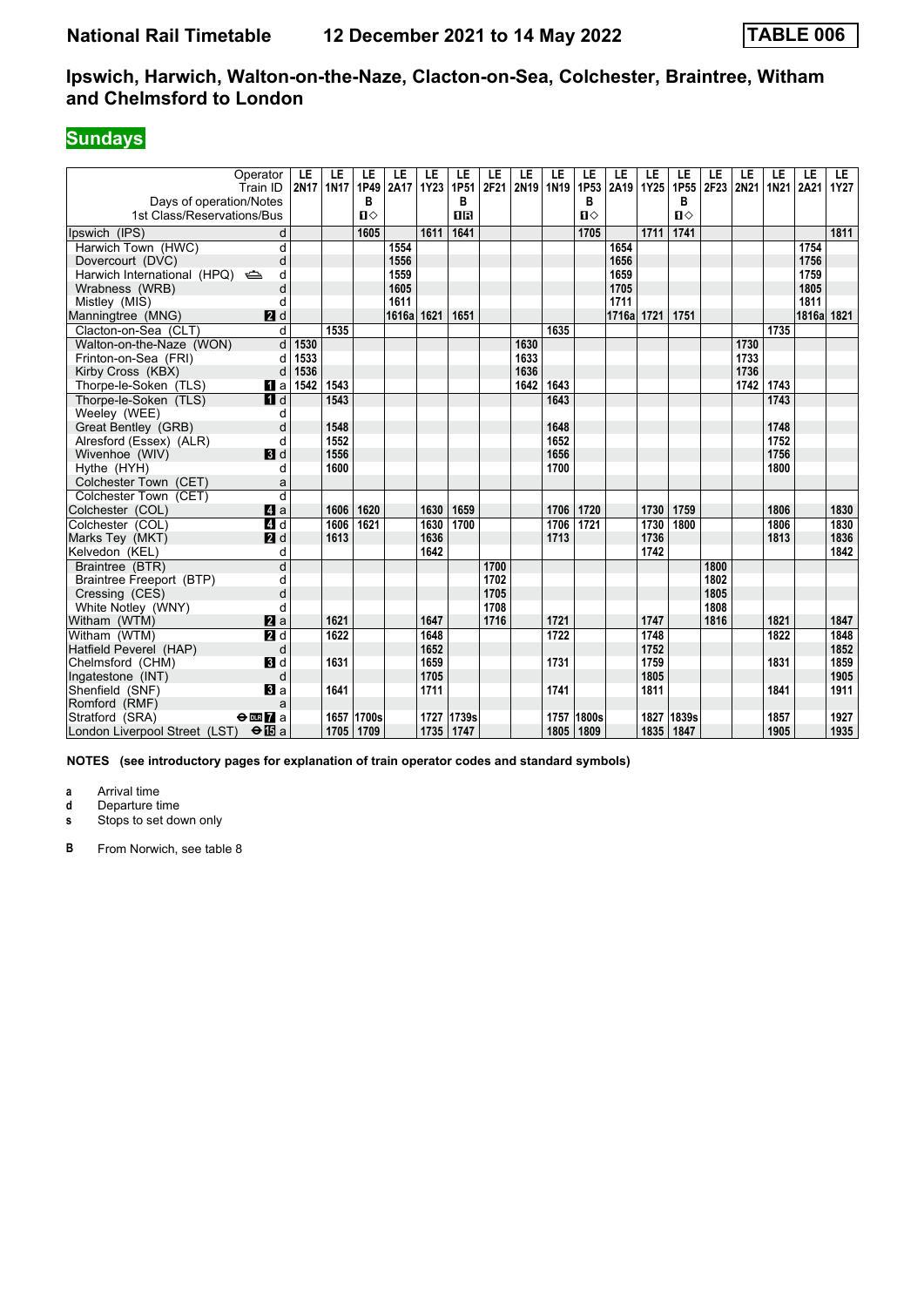## **Sundays**

| Operator<br>Train ID                                    | LE<br>1P59        | LE<br>2F25 | LE<br>2N23 | LE<br>1N23 | LE<br>2A23 | LE<br>1Y29 | LE<br>2L81 | LE<br>1P63 | LE<br>2F27 | LE<br>2N25 | LE<br>1N25 | LE<br>  2A25   1Y31 | LE   | LE<br>1A97  | LE<br>1P67 | LE<br>2F29 | LE<br>2N27 | LE<br>1N27 |
|---------------------------------------------------------|-------------------|------------|------------|------------|------------|------------|------------|------------|------------|------------|------------|---------------------|------|-------------|------------|------------|------------|------------|
| Days of operation/Notes<br>1st Class/Reservations/Bus   | в<br>$\mathbf{u}$ |            |            |            |            |            | н          | В<br>$\P$  |            |            |            |                     |      |             | в<br>$\P$  |            |            |            |
| Ipswich (IPS)                                           | 1841<br>d         |            |            |            |            | 1911       | 1925       | 1941       |            |            |            |                     | 2011 |             | 2041       |            |            |            |
| Harwich Town (HWC)                                      | d                 |            |            |            | 1854       |            |            |            |            |            |            | 1954                |      |             |            |            |            |            |
| Dovercourt (DVC)                                        | d                 |            |            |            | 1856       |            |            |            |            |            |            | 1956                |      |             |            |            |            |            |
| Harwich International (HPQ)                             | d                 |            |            |            | 1859       |            |            |            |            |            |            | 1959                |      | 2030        |            |            |            |            |
| Wrabness (WRB)                                          | d                 |            |            |            | 1905       |            |            |            |            |            |            | 2005                |      |             |            |            |            |            |
| Mistley (MIS)                                           | d                 |            |            |            | 1911       |            |            |            |            |            |            | 2011                |      |             |            |            |            |            |
| 2d<br>Manningtree (MNG)                                 | 1851              |            |            |            | 1916a      | 1921       | 1934       | 1951       |            |            |            | 2016a 2021          |      | 2043        | 2051       |            |            |            |
| Clacton-on-Sea (CLT)                                    | d                 |            |            | 1835       |            |            |            |            |            |            | 1935       |                     |      |             |            |            |            | 2035       |
| Walton-on-the-Naze (WON)                                | d                 |            | 1830       |            |            |            |            |            |            | 1930       |            |                     |      |             |            |            | 2030       |            |
| Frinton-on-Sea (FRI)                                    | d                 |            | 1833       |            |            |            |            |            |            | 1933       |            |                     |      |             |            |            | 2033       |            |
| Kirby Cross (KBX)                                       | d                 |            | 1836       |            |            |            |            |            |            | 1936       |            |                     |      |             |            |            | 2036       |            |
| Thorpe-le-Soken (TLS)<br>$\blacksquare$ a               |                   |            | 1842       | 1843       |            |            |            |            |            | 1942       | 1943       |                     |      |             |            |            | 2042       | 2043       |
| $\P$ d<br>Thorpe-le-Soken (TLS)                         |                   |            |            | 1843       |            |            |            |            |            |            | 1943       |                     |      |             |            |            |            | 2043       |
| Weelev (WEE)                                            | d                 |            |            |            |            |            |            |            |            |            |            |                     |      |             |            |            |            |            |
| Great Bentley (GRB)                                     | d                 |            |            | 1848       |            |            |            |            |            |            | 1948       |                     |      |             |            |            |            | 2048       |
| Alresford (Essex) (ALR)                                 | d                 |            |            | 1852       |            |            |            |            |            |            | 1952       |                     |      |             |            |            |            | 2052       |
| $\blacksquare$<br>Wivenhoe (WIV)                        |                   |            |            | 1856       |            |            |            |            |            |            | 1956       |                     |      |             |            |            |            | 2056       |
| Hythe (HYH)                                             | d                 |            |            | 1900       |            |            |            |            |            |            | 2000       |                     |      |             |            |            |            | 2100       |
| Colchester Town (CET)                                   | a                 |            |            |            |            |            |            |            |            |            |            |                     |      |             |            |            |            |            |
| Colchester Town (CET)                                   | d                 |            |            |            |            |            |            |            |            |            |            |                     |      |             |            |            |            |            |
| Colchester (COL)<br>4a                                  | 1859              |            |            | 1906       |            | 1930       | 1944       | 1959       |            |            | 2006       |                     | 2030 | 2052        | 2059       |            |            | 2106       |
| Colchester (COL)<br>4d                                  | 1900              |            |            | 1906       |            | 1930       |            | 2000       |            |            | 2006       |                     | 2030 | 2052        | 2100       |            |            | 2106       |
| Marks Tey (MKT)<br>2d                                   |                   |            |            | 1913       |            | 1936       |            |            |            |            | 2013       |                     | 2036 |             |            |            |            | 2113       |
| Kelvedon (KEL)                                          | d                 |            |            |            |            | 1942       |            |            |            |            |            |                     | 2042 |             |            |            |            |            |
| Braintree (BTR)                                         | d                 | 1900       |            |            |            |            |            |            | 2000       |            |            |                     |      |             |            | 2100       |            |            |
| Braintree Freeport (BTP)                                | d                 | 1902       |            |            |            |            |            |            | 2002       |            |            |                     |      |             |            | 2102       |            |            |
| Cressing (CES)                                          | d                 | 1905       |            |            |            |            |            |            | 2005       |            |            |                     |      |             |            | 2105       |            |            |
| White Notley (WNY)                                      | d                 | 1908       |            |            |            |            |            |            | 2008       |            |            |                     |      |             |            | 2108       |            |            |
| <b>2</b> a<br>Witham (WTM)                              |                   | 1916       |            | 1921       |            | 1947       |            |            | 2016       |            | 2021       |                     | 2047 |             |            | 2116       |            | 2121       |
| Witham (WTM)<br>$\overline{a}$ d                        |                   |            |            | 1922       |            | 1948       |            |            |            |            | 2022       |                     | 2048 |             |            |            |            | 2122       |
| Hatfield Peverel (HAP)                                  | d                 |            |            |            |            | 1952       |            |            |            |            |            |                     | 2052 |             |            |            |            |            |
| Chelmsford (CHM)<br>3 d                                 |                   |            |            | 1931       |            | 1959       |            |            |            |            | 2031       |                     | 2059 | 2110        |            |            |            | 2131       |
| Ingatestone (INT)                                       | d                 |            |            |            |            | 2005       |            |            |            |            |            |                     | 2105 |             |            |            |            |            |
| Shenfield (SNF)<br>$\mathbf{B}$ a                       |                   |            |            | 1941       |            | 2011       |            |            |            |            | 2041       |                     | 2111 | 2120        |            |            |            | 2141       |
| Romford (RMF)                                           | a                 |            |            |            |            |            |            |            |            |            |            |                     |      |             |            |            |            |            |
| Stratford (SRA)<br>$\Theta$ <b>DR</b> $\theta$ a        | 1939s             |            |            | 1957       |            | 2027       |            | 2039s      |            |            | 2057       |                     | 2127 | 2136s 2139s |            |            |            | 2157       |
| London Liverpool Street (LST) $\Theta$ <b>is</b> a 1947 |                   |            |            | 2005       |            | 2035       |            | 2047       |            |            | 2105       |                     | 2135 | 2144 2147   |            |            |            | 2205       |

**NOTES (see introductory pages for explanation of train operator codes and standard symbols)**

**a** Arrival time<br>**d** Departure ti

**d** Departure time

**s** Stops to set down only

**B** From Norwich, see table 8<br>**H** From Peterborough, see ta

**From Peterborough, see table 12**